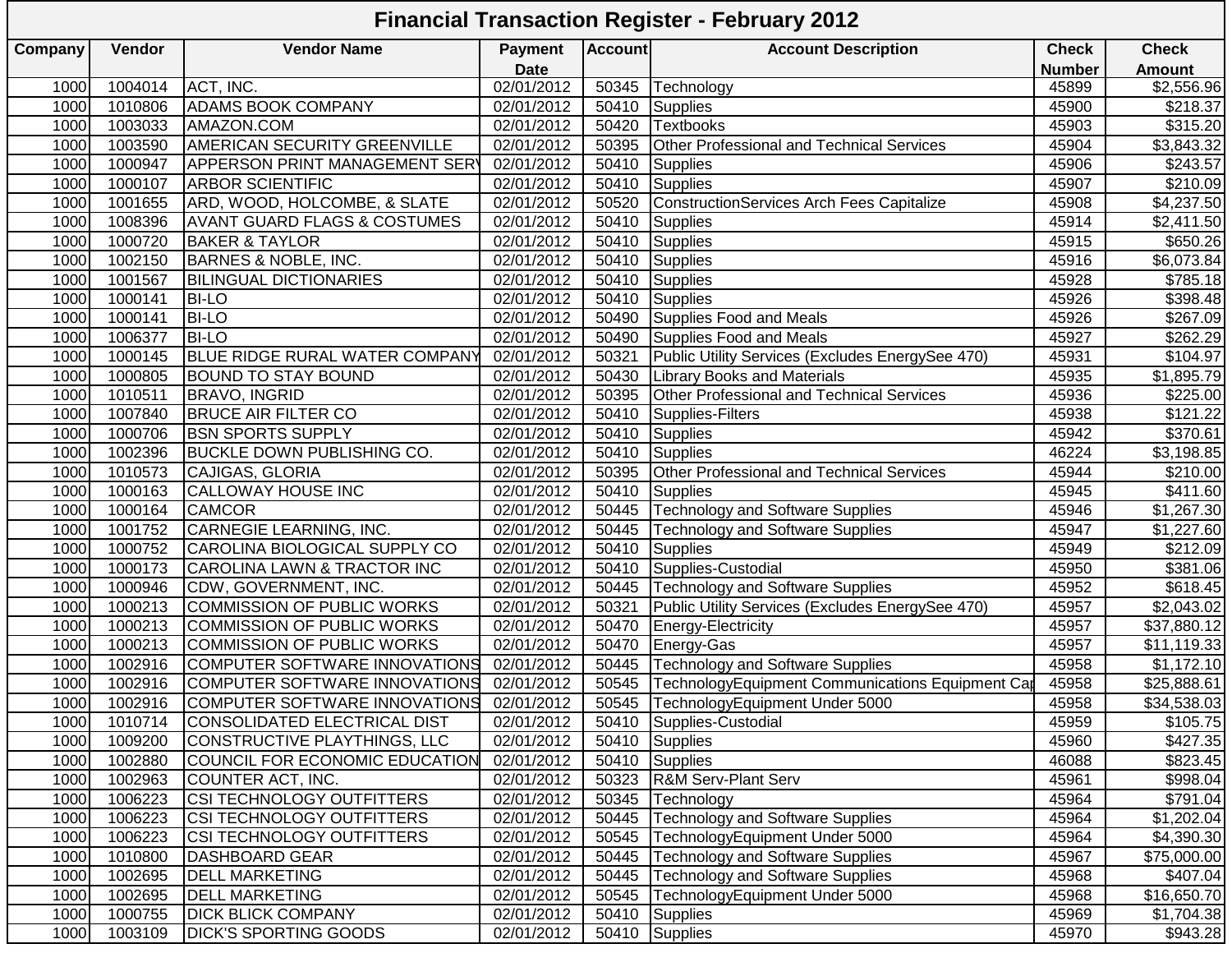| 1000 | 1007674        | DOCKERY, CHAD                         | 02/01/2012 |       | 50332   Emp Tvl-Incidentals (Meals, mileage, etc.)    | 45972 | \$277.22     |
|------|----------------|---------------------------------------|------------|-------|-------------------------------------------------------|-------|--------------|
| 1000 | 1002049        | <b>DUKE ENERGY CORP.</b>              | 02/01/2012 | 50470 | Energy-Electricity                                    | 12412 | \$313,379.09 |
| 1000 | 1008723        | <b>EAI EDUCATION</b>                  | 02/01/2012 | 50410 | Supplies                                              | 45977 | \$1,068.76   |
| 1000 | 1010075        | <b>ECS CAROLINAS LLP</b>              | 02/01/2012 | 50395 | Other Professional and Technical Services             | 45982 | \$2,518.00   |
| 1000 | 1010010        | <b>EMPOWERING WRITERS</b>             | 02/01/2012 | 50312 | Instructional Programs Improvement Services           | 45985 | \$2,000.00   |
| 1000 | 1010763        | <b>ESTES INDUSTRIES</b>               | 02/01/2012 | 50410 | Supplies                                              | 45987 | \$106.74     |
| 1000 | 1000274        | <b>ETA</b>                            | 02/01/2012 | 50410 | Supplies                                              | 45988 | \$1,062.57   |
| 1000 | 1003607        | <b>EXCENT CORPORATION</b>             | 02/01/2012 | 50395 | Other Professional and Technical Services             | 45989 | \$35,182.69  |
| 1000 | 1010779        | <b>FANNIN MUSICAL PRODUCTIONS</b>     | 02/01/2012 | 50410 | Supplies                                              | 45990 | \$1,689.00   |
| 1000 | 1001572        | <b>FLINN SCIENTIFIC, INC.</b>         | 02/01/2012 | 50410 | Supplies                                              | 45993 | \$525.56     |
| 1000 | 1000082        | FOX CREEK PRINTING (DYE & SON         | 02/01/2012 | 50360 | <b>Printing and Binding</b>                           | 45998 | \$154.50     |
| 1000 | 1003510        | FOX CREEK PRINTING CO., INC.          | 02/01/2012 | 50360 | Printing and Binding                                  | 45999 | \$578.34     |
| 1000 | 1002417        | <b>FRINGE BENEFITS MANGEMENT COMP</b> | 02/01/2012 | 20412 | Administrative Fees                                   | 46000 | \$102.10     |
| 1000 | 1002417        | <b>FRINGE BENEFITS MANGEMENT COMP</b> | 02/01/2012 | 20412 | Health Savings - Deductible                           | 46000 | \$773.34     |
| 1000 | 1002417        | <b>FRINGE BENEFITS MANGEMENT COMP</b> | 02/01/2012 | 20412 | Out of Pocket Medical                                 | 46000 | \$1,573.38   |
| 1000 | 1008286        | <b>FRONTIER COMMUNICATIONS</b>        | 02/01/2012 | 50340 | Comm Srvc-Landlines                                   | 46001 | \$3,924.56   |
| 1000 | 1003560        | <b>FURMAN UNIV.-STUDENT BUSINESS</b>  | 02/01/2012 | 50312 | Instructional Programs Improvement Services           | 46002 | \$3,474.00   |
| 1000 | 1010323        | <b>GARRETT BOOK COMPANY</b>           | 02/01/2012 | 50430 | <b>Library Books and Materials</b>                    | 46003 | \$1,450.02   |
| 1000 | 1001488        | <b>GARRISON GROUP</b>                 | 02/01/2012 | 50510 | Land                                                  | 46004 | \$25,000.00  |
| 1000 | 1010500        | <b>GENERATIONS GROUP HOMES</b>        | 02/01/2012 | 50395 | Other Professional and Technical Services             | 46006 | \$4,653.12   |
| 1000 | 1000446        | <b>GENESIS II</b>                     | 02/01/2012 | 20410 | Inventory Recd not Vouchered                          | 46007 | \$1,668.66   |
| 1000 | 1001056        | <b>GOPHER SPORT</b>                   | 02/01/2012 | 50410 | <b>Supplies</b>                                       | 46009 | \$204.25     |
| 1000 | 1001304        | GRAINGER                              | 02/01/2012 | 50410 | Supplies                                              | 46011 | \$609.98     |
| 1000 | 1001810        | <b>GREENVILLE COUNTY DELEGATION</b>   | 02/01/2012 | 50520 | <b>ConstructionServices Buildings Capitalize</b>      | 46013 | \$300,000.00 |
| 1000 | 1001497        | <b>GREENVILLE WATER SYSTEM</b>        | 02/01/2012 | 50321 | Public Utility Services (Excludes EnergySee 470)      | 46017 | \$11,929.54  |
| 1000 | 1001351        | GREER GAS CO.                         | 02/01/2012 | 50470 | Energy-Gas                                            | 46018 | \$2,243.27   |
| 1000 | 1003588        | HEARTWOOD CONSTRUCTORS, INC.          | 02/01/2012 | 50520 | ConstructionServices (Temp) Building/Construction Nor | 46023 | \$11,533.00  |
| 1000 | 1005742        | <b>HEINEMANN</b>                      | 02/01/2012 | 50410 | Supplies                                              | 46024 | \$495.00     |
| 1000 | 1002703        | <b>HEINEMANN PUBLISHING</b>           | 02/01/2012 | 50410 | Supplies                                              | 46024 | \$1,056.00   |
| 1000 | 1009792        | HIGHSMITH, LLC                        | 02/01/2012 | 50410 | Supplies                                              | 46026 | \$161.60     |
| 1000 | 1009792        | HIGHSMITH, LLC                        | 02/01/2012 | 50410 | <b>Supplies</b>                                       | 46027 | \$297.03     |
| 1000 | 1008894        | HOLDEN CARPET SERVICE OF COLUM        | 02/01/2012 | 50520 | ConstructionServices (Temp) Building/Construction Nor | 46032 | \$6,950.00   |
| 1000 | 1002576        | <b>HOMECOURT PUBLISHERS</b>           | 02/01/2012 | 50410 | Supplies                                              | 46035 | \$3,142.40   |
| 1000 | 1002576        | <b>HOMECOURT PUBLISHERS</b>           | 02/01/2012 |       | 50445   Technology and Software Supplies              | 46035 | \$286.20     |
| 1000 | 1000539        | <b>HOUGHTON MIFFLIN HARCOURT</b>      | 02/01/2012 | 50410 | Supplies                                              | 46037 | \$381.39     |
| 1000 | 1007542        | <b>HUE HD</b>                         | 02/01/2012 |       | 50445   Technology and Software Supplies              | 45911 | \$570.34     |
| 1000 | 1007542 HUE HD |                                       | 02/01/2012 |       | 50445 Technology and Software Supplies                | 46038 | \$2,643.31   |
| 1000 | 1001142        | INTERNATIONAL BACCALAUREATE NA        | 02/01/2012 | 50640 | Organization Membership Dues and Fees (Professional   | 46040 | \$36,258.00  |
| 1000 | 1000662        | J & H ELECTRIC MOTOR REPAIR IN        | 02/01/2012 | 50410 | Supplies-Routine Maintenance                          | 46042 | \$148.89     |
| 1000 | 1007453        | JA PIPER ROOFING CO                   | 02/01/2012 | 50323 | Repairs and Maintenance Services                      | 46045 | \$1,024.88   |
| 1000 | 1000462        | <b>JANPAK</b>                         | 02/01/2012 |       | 20410   Inventory Recd not Vouchered                  | 46046 | \$2,920.51   |
| 1000 | 1000462        | <b>JANPAK</b>                         | 02/01/2012 |       | 50410 Supplies-Custodial                              | 46046 | \$2,376.27   |
| 1000 | 1001529        | <b>JUNIOR LIBRARY GUILD</b>           | 02/01/2012 | 50430 | <b>Library Books and Materials</b>                    | 46048 | \$1,435.20   |
| 1000 | 1000109        | KAPLAN EARLY LEARNING CO              | 02/01/2012 | 50410 | Supplies                                              | 46049 | \$219.17     |
| 1000 | 1004405        | LAWLER AND ASSOCIATES LLC             | 02/01/2012 | 50395 | <b>Other Professional and Technical Services</b>      | 46104 | \$450.00     |
| 1000 | 1009676        | LEARNING ALLEY, INC                   | 02/01/2012 | 50445 | <b>Technology and Software Supplies</b>               | 46055 | \$852.80     |
| 1000 | 1001460        | LEARNING RESOURCES, INC.              | 02/01/2012 | 50410 | <b>Supplies</b>                                       | 46056 | \$275.51     |
| 1000 | 1000784        | LESLIE SHEET METAL WORKS              | 02/01/2012 | 50410 | Supplies-Routine Maintenance                          | 46057 | \$319.36     |
| 1000 | 1000419        | <b>LIBRARY STORE INC</b>              | 02/01/2012 |       | 50410 Supplies                                        | 46058 | \$189.50     |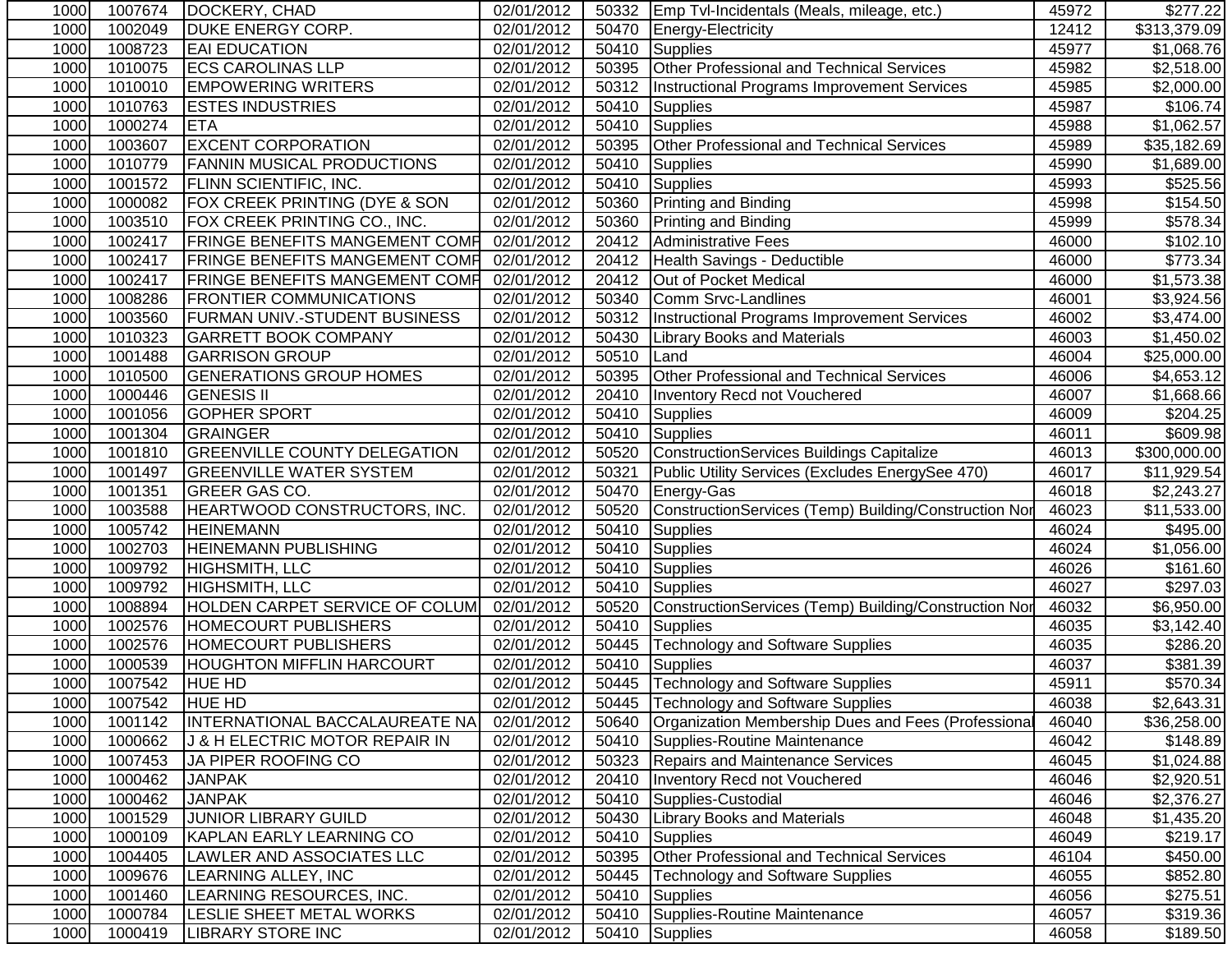| 1000 | 1000099 | <b>ILIBRARY VIDEO COMPANY</b>         | 02/01/2012 |       | 50445   Technology and Software Supplies         | 46059 | \$973.81                |
|------|---------|---------------------------------------|------------|-------|--------------------------------------------------|-------|-------------------------|
| 1000 | 1001755 | LIFE SAFETY & COMMUNICATIONS S        | 02/01/2012 | 50410 | Supplies-Routine Maintenance                     | 46060 | $\overline{\$4,130.86}$ |
| 1000 | 1000101 | <b>LINGUI SYSTEMS INC</b>             | 02/01/2012 | 50410 | Supplies-Testing                                 | 46062 | \$159.95                |
| 1000 | 1002342 | LOOKOUT BOOKS                         | 02/01/2012 | 50430 | <b>Library Books and Materials</b>               | 46063 | \$364.04                |
| 1000 | 1002212 | LOWE'S COMPANIES, INC.                | 02/01/2012 | 50410 | Supplies-Custodial                               | 46064 | \$309.16                |
| 1000 | 1003404 | MANAGEMENT DECISIONS                  | 02/01/2012 | 50395 | <b>Other Professional and Technical Services</b> | 46065 | \$2,502.50              |
| 1000 | 1007717 | MASTERCRAFT RENOVAITON SYSTEM         | 02/01/2012 | 50323 | R&M Serv-Gym Bleacher Serv                       | 46066 | \$571.00                |
| 1000 | 1002878 | MAXIM HEALTHCARE SERVICES, INC        | 02/01/2012 | 50395 | <b>Other Professional and Technical Services</b> | 46071 | \$2,601.36              |
| 1000 | 1009787 | <b>MBS DIRECT</b>                     | 02/01/2012 | 50410 | Supplies                                         | 46072 | \$309.06                |
| 1000 | 1003814 | <b>MCALISTERS DELI</b>                | 02/01/2012 | 50490 | Supplies Food and Meals                          | 46073 | \$245.16                |
| 1000 | 1000179 | MCGRAW HILL COMPANIES, INC.           | 02/01/2012 | 50410 | Supplies                                         | 46074 | \$677.36                |
| 1000 | 1000733 | MCMILLAN PAZDAN SMITH ARCHITEC        | 02/01/2012 | 50520 | ConstructionServices Arch Fees Capitalize        | 46075 | \$15,547.50             |
| 1000 | 1000733 | MCMILLAN PAZDAN SMITH ARCHITEC        | 02/01/2012 | 50520 | ConstructionServices Arch Fees Reimb Capitalize  | 46075 | \$11,159.95             |
| 1000 | 1004914 | MHC SOFTWARE, INC                     | 02/01/2012 | 50345 | Technology                                       | 46076 | \$3,238.20              |
| 1000 | 1010343 | MILLER, TY                            | 02/01/2012 | 50395 | Other Professional and Technical Services        | 46077 | \$105.00                |
| 1000 | 1003000 | MOONVILLE SIGNS INC                   | 02/01/2012 | 50520 | ConstructionServices Buildings Capitalize        | 46082 | \$975.20                |
| 1000 | 1002083 | <b>MOORE MEDICAL</b>                  | 02/01/2012 | 20410 | Inventory Recd not Vouchered                     | 46083 | \$712.92                |
| 1000 | 1002792 | MULTI HEALTH SYSTEMS, INC.            | 02/01/2012 | 50410 | Supplies-Testing                                 | 46086 | \$3,358.03              |
| 1000 | 1000205 | NASCO INC                             | 02/01/2012 | 50410 | Supplies                                         | 46087 | \$345.14]               |
| 1000 | 1001797 | NATIONAL GEOGRAPHIC                   | 02/01/2012 | 50410 | Supplies                                         | 46090 | \$878.30                |
| 1000 | 1001763 | NETWORK CONTROLS & ELECTRIC           | 02/01/2012 | 50345 | Technology                                       | 46091 | \$4,749.81              |
| 1000 | 1004450 | <b>OFFICE DEPOT</b>                   | 02/01/2012 | 50410 | Supplies                                         | 46096 | \$306.43                |
| 1000 | 1001870 | <b>OFFICE DEPOT, INC.</b>             | 02/01/2012 | 50410 | Supplies                                         | 46097 | 3254.24                 |
| 1000 | 1005950 | <b>OPTIONS PUBLISHING</b>             | 02/01/2012 |       | 50410 Supplies                                   | 46226 | \$302.51                |
| 1000 | 1000329 | <b>ORIENTAL TRADING COMPANY</b>       | 02/01/2012 | 50410 | Supplies                                         | 46099 | \$222.36                |
| 1000 | 1010652 | <b>PARCO SCIENTIFIC COMPANY</b>       | 02/01/2012 | 50410 | Supplies                                         | 46101 | \$1,064.18              |
| 1000 | 1001680 | <b>PASCO SCIENTIFIC</b>               | 02/01/2012 | 50410 | Supplies                                         | 46103 | \$1,090.68              |
| 1000 | 1001317 | PCI EDUCATIONAL                       | 02/01/2012 | 50410 | Supplies                                         | 46106 | \$114.83                |
| 1000 | 1010114 | PCI EDUCATIONAL PUBLISHING            | 02/01/2012 | 50410 | Supplies                                         | 46105 | \$124.08                |
| 1000 | 1001410 | <b>PEARSON EDUCATION</b>              | 02/01/2012 | 50410 | Supplies                                         | 46107 | \$1,198.97              |
| 1000 | 1000364 | <b>PECKNEL MUSIC COMPANY</b>          | 02/01/2012 |       | 50323 R&M Serv-Piano & Strings Serv              | 46108 | \$384.67                |
| 1000 | 1000364 | <b>PECKNEL MUSIC COMPANY</b>          | 02/01/2012 | 50323 | Repairs and Maintenance Services                 | 46108 | \$710.00                |
| 1000 | 1000364 | <b>PECKNEL MUSIC COMPANY</b>          | 02/01/2012 | 50410 | Supplies                                         | 46108 | $\overline{$2,300.48}$  |
| 1000 | 1003037 | <b>PEDIATRIC SERVICES OF AMERICA,</b> | 02/01/2012 |       | 50395 Other Professional and Technical Services  | 46109 | \$5,208.75              |
| 1000 | 1003614 | <b>PIEDMONT NATURAL GAS</b>           | 02/01/2012 | 50470 | Energy-Gas                                       | 46111 | \$6,990.75              |
| 1000 | 1010564 | <b>PIONEER VALLEY BOOKS</b>           | 02/01/2012 | 50410 | Supplies                                         | 46112 | \$486.18                |
| 1000 | 1002201 | PITSCO                                | 02/01/2012 |       | 50410 Supplies                                   | 46114 | \$613.48                |
| 1000 | 1000399 | <b>POSITIVE PROMOTIONS</b>            | 02/01/2012 |       | 50410 Supplies                                   | 46116 | \$226.60                |
| 1000 | 1000271 | <b>PRO-ED</b>                         | 02/01/2012 |       | 50410 Supplies                                   | 46117 | \$269.50                |
| 1000 | 1008653 | <b>PURELAND SUPPLY</b>                | 02/01/2012 | 50445 | Technology and Software Supplies                 | 46119 | \$1,385.69              |
| 1000 | 1010230 | QUALITY PRODUCTS, INC                 | 02/01/2012 |       | 50410 Supplies                                   | 46120 | \$129.20                |
| 1000 | 1000305 | QUILL CORPORATION                     | 02/01/2012 |       | 50410 Supplies                                   | 46121 | \$214.22                |
| 1000 | 1003615 | QUILL CORPORATION                     | 02/01/2012 | 50410 | Supplies                                         | 46122 | \$2,282.09              |
| 1000 | 1001221 | <b>QUILL CORPORATION CORP OFFICE</b>  | 02/01/2012 | 50410 | Supplies                                         | 46122 | \$1,003.00              |
| 1000 | 1009374 | <b>RAINBOW PRINTING</b>               | 02/01/2012 | 50410 | Supplies                                         | 46125 | \$350.00                |
| 1000 | 1003862 | <b>READING WAREHOUSE INC., THE</b>    | 02/01/2012 |       | 50410 Supplies                                   | 46127 | \$609.54                |
| 1000 | 1001573 | <b>REALLY GOOD STUFF</b>              | 02/01/2012 | 50410 | Supplies                                         | 46128 | \$3,727.88              |
| 1000 | 1000842 | <b>REMEDIA PUBLICATIONS INC</b>       | 02/01/2012 |       | 50410 Supplies                                   | 46130 | \$391.79                |
| 1000 | 1001846 | <b>RENAISSANCE LEARNING, INC.</b>     | 02/01/2012 |       | 50345 Technology                                 | 46131 | \$634.94                |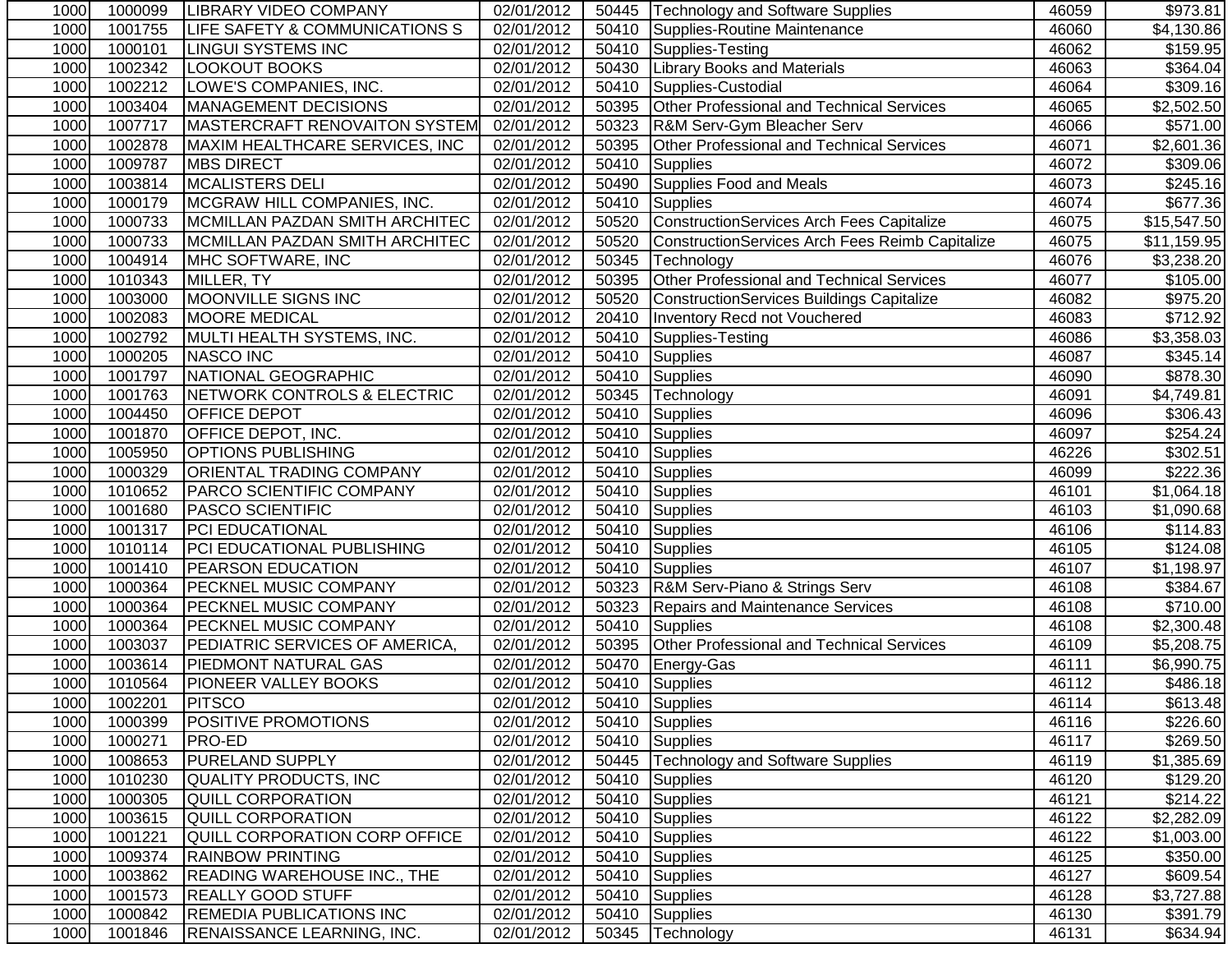| 1000 | 1002289 | ROCHESTER 100 INC.                        | 02/01/2012              |       | 50410 Supplies                                      | 46136 | \$444.78             |
|------|---------|-------------------------------------------|-------------------------|-------|-----------------------------------------------------|-------|----------------------|
| 1000 | 1000037 | SADDLEBACK EDUCATIONAL INCORPO            | 02/01/2012              | 50410 | Supplies                                            | 46139 | \$991.89             |
| 1000 | 1000814 | <b>SARGENT-WELCH SCIENTIFIC</b>           | 02/01/2012              | 50410 | Supplies                                            | 46141 | \$1,094.13           |
| 1000 | 1000056 | SAUNDERS OFFICE SUPPLY                    | $\overline{02/01}/2012$ | 50410 | Supplies                                            | 46142 | $\overline{$}180.69$ |
| 1000 | 1000425 | <b>SAVOURY CORNER</b>                     | 02/01/2012              |       | 50490 Supplies Food and Meals                       | 46143 | \$110.50             |
| 1000 | 1007978 | <b>SC COALITION FOR MATH &amp; SCIENC</b> | 02/01/2012              |       | 50312   Instructional Programs Improvement Services | 46144 | \$2,500.00           |
| 1000 | 1000026 | SC DEPARTMENT OF EDUCATION                | 02/01/2012              |       | 50420   Lost & Damaged Textbks                      | 46145 | \$204,274.18         |
| 1000 | 1001182 | SC DEPT OF EDUCATION TRANSPORT            | 02/01/2012              | 50323 | Repairs and Maintenance Services                    | 45898 | \$1,355.22           |
| 1000 | 1003186 | <b>SCANTEX BUSINESS SYSTEMS</b>           | 02/01/2012              | 50410 | Supplies                                            | 46147 | \$906.87             |
| 1000 | 1006991 | <b>SCHOLASTIC BOOK FAIRS</b>              | 02/01/2012              | 50410 | Supplies                                            | 46152 | \$854.19             |
| 1000 | 1001268 | <b>SCHOLASTIC INC</b>                     | 02/01/2012              | 50445 | <b>Technology and Software Supplies</b>             | 46153 | \$3,905.26           |
| 1000 | 1004306 | SCHOLASTIC STORE ONLINE                   | 02/01/2012              | 50410 | <b>Supplies</b>                                     | 46154 | \$161.13             |
| 1000 | 1004306 | <b>SCHOLASTIC STORE ONLINE</b>            | 02/01/2012              | 50445 | Technology and Software Supplies                    | 46220 | \$406.28             |
| 1000 | 1002762 | SCHOLASTIC, INC.                          | 02/01/2012              | 50410 | Supplies                                            | 46155 | \$113.16             |
| 1000 | 1009496 | <b>SCHOOL CHECK IN</b>                    | 02/01/2012              |       | 50410 Supplies                                      | 46156 | \$174.90             |
| 1000 | 1000896 | <b>SCHOOL MATE</b>                        | 02/01/2012              | 50410 | Supplies                                            | 46157 | \$669.29             |
| 1000 | 1002294 | <b>SCHOOL OUTFITTERS</b>                  | 02/01/2012              | 50410 | Supplies                                            | 46158 | \$4,329.08           |
| 1000 | 1001883 | <b>SCHOOL SAVERS</b>                      | 02/01/2012              | 50410 | Supplies                                            | 46159 | \$3,813.62           |
| 1000 | 1001241 | <b>SCHOOLMART</b>                         | 02/01/2012              | 50410 | Supplies                                            | 46160 | \$170.45             |
| 1000 | 1007256 | <b>SDGC TEACHER HOSPITAL</b>              | 02/01/2012              | 20412 | Hospitalization                                     | 46164 | \$1,319.00           |
| 1000 | 1002123 | <b>SECURE TITLE</b>                       | 02/01/2012              | 50510 | Land                                                | 46166 | \$600.00             |
| 1000 | 1004788 | <b>SHARP BUSINESS SYSTEMS</b>             | 02/01/2012              | 50410 | Supplies                                            | 46170 | \$3,426.97           |
| 1000 | 1000310 | SHIFFLER EQUIPMENT SALES                  | 02/01/2012              |       | 50410 Supplies                                      | 46173 | \$313.42             |
| 1000 | 1009945 | SIMPLIFIED OFFICE SYSTEMS, LLC            | 02/01/2012              | 50345 | <b>Tech Srvc-Copier Contract</b>                    | 46175 | \$1,623.10           |
| 1000 | 1009516 | SMARTBEAR SOFTWARE INC                    | 02/01/2012              | 50345 | Technology                                          | 46180 | \$1,799.60           |
| 1000 | 1001564 | SOUTH CAROLINA INTERNAT'L BACC            | 02/01/2012              | 50640 | Organization Membership Dues and Fees (Professional | 46185 | \$100.00             |
| 1000 | 1001731 | SOUTH CAROLINA RETIREMENT SYST            | 02/01/2012              | 20412 | <b>Employer Retirement Payable</b>                  | 46186 | \$2,313.11           |
| 1000 | 1001731 | SOUTH CAROLINA RETIREMENT SYST            | 02/01/2012              | 20412 | <b>Retirement Deduction</b>                         | 46186 | \$1,086.74           |
| 1000 | 1002318 | SOUTHEASTERN PAPER GROUP                  | 02/01/2012              | 20410 | Inventory Recd not Vouchered                        | 46187 | \$851.71             |
| 1000 | 1001425 | SOUTHPAW ENTERPRISES                      | 02/01/2012              | 50410 | Supplies                                            | 46188 | \$203.53             |
| 1000 | 1001746 | <b>SRA MCGRAW-HILL</b>                    | 02/01/2012              | 50420 | <b>Textbooks</b>                                    | 46074 | \$1,797.00           |
| 1000 | 1001222 | <b>STAPLES ADVANTAGE</b>                  | 02/01/2012              | 50410 | Supplies                                            | 46203 | \$184.04             |
| 1000 | 1005110 | <b>STAPLES ADVANTAGE</b>                  | 02/01/2012              |       | 50410 Supplies                                      | 46190 | \$2,043.48           |
| 1000 | 1005110 | <b>STAPLES ADVANTAGE</b>                  | 02/01/2012              | 50410 | Supplies                                            | 46191 | \$457.99             |
| 1000 | 1005110 | <b>STAPLES ADVANTAGE</b>                  | 02/01/2012              |       | 50445   Technology and Software Supplies            | 46190 | \$1,705.36           |
| 1000 | 1002763 | <b>STARFALL PUBLICATIONS</b>              | 02/01/2012              |       | 50345 Technology                                    | 46192 | \$270.00             |
| 1000 | 1004857 | STATE BUDGET & CONTROL BOARD              | 02/01/2012              |       | 50340 Communication                                 | 46193 | \$460.60             |
| 1000 | 1001145 | <b>STEVE WEISS MUSIC, INC.</b>            | 02/01/2012              |       | 50410 Supplies                                      | 46195 | \$124.91             |
| 1000 | 1007817 | <b>SUB STATION II OF MAULDIN</b>          | 02/01/2012              |       | 50490 Supplies Food and Meals                       | 46197 | \$237.50             |
| 1000 | 1000654 | <b>SUMMIT LEARNING</b>                    | 02/01/2012              |       | 50410 Supplies                                      | 46200 | \$135.59             |
| 1000 | 1003384 | SUNDANCE NEWBRIDGE EDUCATION              | 02/01/2012              |       | 50410 Supplies                                      | 46201 | \$1,646.70           |
| 1000 | 1000704 | <b>SUPER DUPER PUBLICATIONS INC</b>       | 02/01/2012              |       | 50410 Supplies                                      | 46202 | \$501.22             |
| 1000 | 1000704 | <b>SUPER DUPER PUBLICATIONS INC</b>       | 02/01/2012              |       | 50410 Supplies-Testing                              | 46202 | \$3,024.18           |
| 1000 | 1000704 | SUPER DUPER PUBLICATIONS INC              | 02/01/2012              | 50445 | Technology and Software Supplies                    | 46202 | \$100.59             |
| 1000 | 1010513 | T MANNING WRITER & CO LLC                 | 02/01/2012              |       | 50395 Other Professional and Technical Services     | 46204 | \$225.00             |
| 1000 | 1003196 | <b>TANDUS FLOORING, INC</b>               | 02/01/2012              | 20410 | <b>Inventory Recd not Vouchered</b>                 | 46205 | \$94,763.42          |
| 1000 | 1007348 | TEACHER CREATED MATERIALS, INC            | 02/01/2012              |       | 50410 Supplies                                      | 46209 | \$589.93             |
| 1000 | 1003229 | <b>TEACHER DIRECT</b>                     | 02/01/2012              |       | $\overline{50}410$ Supplies                         | 46210 | \$686.46             |
| 1000 | 1000409 | <b>TEACHER'S DISCOVERY</b>                | 02/01/2012              |       | 50410 Supplies                                      | 46211 | \$448.48             |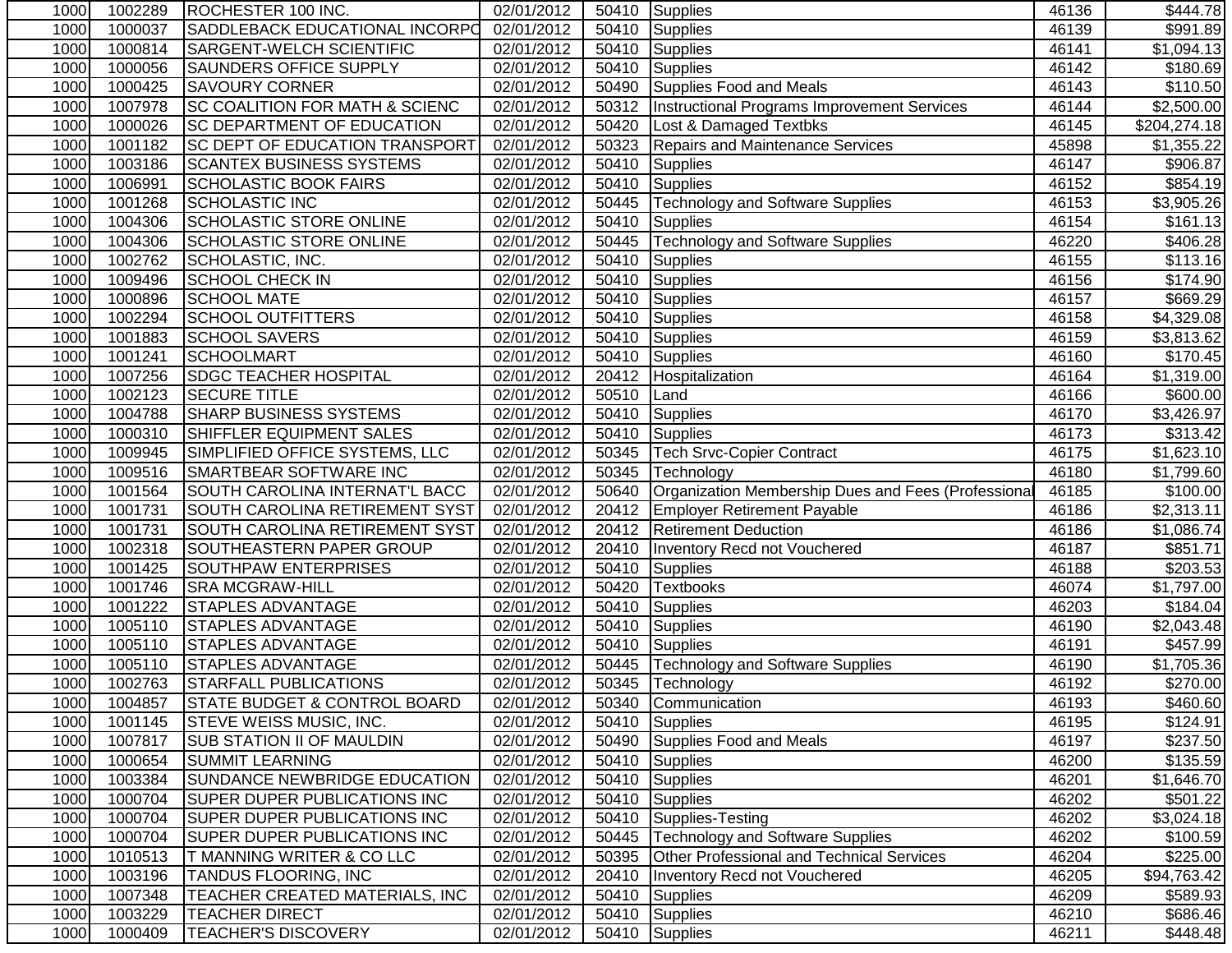| 1000 | 1007452 | TECTA AMERICA                         | 02/01/2012 |       | 50323   Repairs and Maintenance Services              | 46212 | \$1,125.00   |
|------|---------|---------------------------------------|------------|-------|-------------------------------------------------------|-------|--------------|
| 1000 | 1010158 | THE DIBBLE INSTITUTE FOR MARRI        | 02/01/2012 | 50410 | Supplies                                              | 46215 | \$446.74]    |
| 1000 | 1006173 | <b>TOM SNYDER PRODUCITONS</b>         | 02/01/2012 | 50445 | Technology and Software Supplies                      | 46220 | \$1,598.50   |
| 1000 | 1002312 | <b>TRANE COMFORT SOLUTIONS</b>        | 02/01/2012 | 50520 | ConstructionServices (Temp) Building/Construction Nor | 46221 | \$837.40     |
| 1000 | 1010252 | <b>TRIPLE A LEARNING</b>              | 02/01/2012 | 50345 | Technology                                            | 46223 | \$4,410.00   |
| 1000 | 1002940 | <b>TRIUMPH LEARNING LLC</b>           | 02/01/2012 | 50410 | Supplies                                              | 46225 | \$5,476.34   |
| 1000 | 1003382 | <b>TRUCOLOR</b>                       | 02/01/2012 | 50360 | <b>Printing and Binding</b>                           | 46228 | \$151.51     |
| 1000 | 1002829 | ULINE, INC.                           | 02/01/2012 |       | 50410 Supplies                                        | 46229 | \$238.85     |
| 1000 | 1000494 | UNITED CHEMICAL AND SUPPLY INC        | 02/01/2012 | 20410 | Inventory Recd not Vouchered                          | 46230 | \$25,585.94  |
| 1000 | 1000494 | UNITED CHEMICAL AND SUPPLY INC        | 02/01/2012 | 50410 | Supplies-Custodial                                    | 46230 | \$2,062.98   |
| 1000 | 1000494 | UNITED CHEMICAL AND SUPPLY INC        | 02/01/2012 | 50540 | Equipment Over 5000                                   | 46230 | \$10,914.45  |
| 1000 | 1003438 | <b>USA TESTPREP INC.</b>              | 02/01/2012 | 50345 | Technology                                            | 46234 | \$400.00     |
| 1000 | 1003438 | <b>USA TESTPREP INC.</b>              | 02/01/2012 | 50445 | Technology and Software Supplies                      | 46234 | \$1,400.00   |
| 1000 | 1000519 | <b>VALUE TEXTILES INC</b>             | 02/01/2012 | 20410 | Inventory Recd not Vouchered                          | 46237 | \$6,148.00   |
| 1000 | 1005113 | <b>VIRTUCOM INC.</b>                  | 02/01/2012 | 50345 | <b>Tech Srvc-Copier Contract</b>                      | 46239 | \$601.92     |
| 1000 | 1000756 | W.W. GRAINGER                         | 02/01/2012 | 50323 | R&M Serv-HVAC Serv                                    | 46240 | \$1,101.13   |
| 1000 | 1000660 | <b>WALDROP HEATING &amp; AIR</b>      | 02/01/2012 | 50520 | ConstructionServices Buildings Capitalize             | 46242 | \$320,238.06 |
| 1000 | 1002932 | <b>WARD'S NATURAL SCIENCE</b>         | 02/01/2012 | 50323 | Repairs and Maintenance Services                      | 46243 | \$131.99     |
| 1000 | 1002932 | <b>WARD'S NATURAL SCIENCE</b>         | 02/01/2012 | 50410 | Supplies                                              | 46243 | \$615.99     |
| 1000 | 1009916 | <b>WASTE CONNECTIONS CAROLINAS</b>    | 02/01/2012 | 50329 | Oth Prop Srv-Waste Management                         | 46245 | \$37,274.14  |
| 1000 | 1007997 | <b>WATSON LIBRARY SERVICES, INC</b>   | 02/01/2012 | 50430 | <b>Library Books and Materials</b>                    | 45917 | \$1,096.43   |
| 1000 | 1001078 | <b>WENGER CORP.</b>                   | 02/01/2012 | 50410 | Supplies                                              | 46248 | \$1,608.02   |
| 1000 | 1001714 | <b>WEST GROUP</b>                     | 02/01/2012 | 50319 | <b>Legal Services</b>                                 | 46250 | 3344.03      |
| 1000 | 1000484 | <b>WESTERN PSYCHOLOGICAL SERVICES</b> | 02/01/2012 | 50410 | Supplies-Testing                                      | 46252 | \$1,573.93   |
| 1000 | 1010124 | <b>WIESER EDUCATIONAL</b>             | 02/01/2012 |       | 50410 Supplies                                        | 46253 | \$252.89     |
| 1000 | 1010824 | <b>WILKINS &amp; BOUTON LLC</b>       | 02/01/2012 | 50319 | <b>Legal Services</b>                                 | 46254 | \$880.00     |
| 1000 | 1000979 | <b>WILLIAM H. SADLIER, INC.</b>       | 02/01/2012 | 50410 | Supplies                                              | 46255 | \$903.13     |
| 1000 | 1001717 | <b>WILSON LANGUAGE TRAINING</b>       | 02/01/2012 | 50410 | Supplies                                              | 46256 | \$131.76     |
| 1000 | 1000940 | WOODWIND & THE BRASSWIND              | 02/01/2012 | 50410 | <b>Supplies</b>                                       | 46262 | \$529.48     |
| 1000 | 1009999 | <b>WOODYARD PUBLICATIONS CO</b>       | 02/01/2012 | 50410 | Supplies                                              | 46263 | \$532.86     |
| 1000 | 1006002 | WORKWELL OCCUPATIONAL HEALTH          | 02/01/2012 |       | 50395   Prof Tech Srvc-Drug Testing                   | 46264 | \$319.00     |
| 1000 | 1005780 | <b>WORLD BOOK, INC</b>                | 02/01/2012 | 50345 | Technology                                            | 46265 | \$1,025.14   |
| 1000 | 1005780 | <b>WORLD BOOK, INC</b>                | 02/01/2012 | 50430 | <b>Library Books and Materials</b>                    | 46265 | \$1,957.00   |
| 1000 | 1000513 | XEROX CAPITAL SERVICES, LLC           | 02/01/2012 | 50323 | Repairs and Maintenance Services                      | 46266 | \$149.46     |
| 6000 | 1000018 | ROTO-ROOTER SEWER DRAIN SERVIC        | 02/02/2012 |       | 50323 Repairs and Maintenance Services                | 61270 | \$1,140.00   |
| 6000 | 1000025 | JOYCE EQUIPMENT COMPANY               | 02/02/2012 |       | 50323 Repairs and Maintenance Services                | 61271 | \$166.95     |
| 6000 | 1000025 | JOYCE EQUIPMENT COMPANY               | 02/02/2012 |       | 50540 Equipment Under 5000                            | 61271 | \$178.21     |
| 6000 | 1000302 | <b>US FOODSERVICE</b>                 | 02/02/2012 |       | 50460   Food Purchases                                | 61272 | \$654,956.34 |
| 6000 | 1000302 | US FOODSERVICE                        | 02/02/2012 |       | 50462   Food Commodity Distribution Charge            | 61272 | \$24,811.77  |
| 6000 | 1000302 | US FOODSERVICE                        | 02/02/2012 |       | 50490 Supplies Food and Meals                         | 61272 | \$132,697.13 |
| 6000 | 1000367 | <b>PEPSI-COLA BOTTLING COMPANY</b>    | 02/02/2012 |       | 50460   Food Purchases                                | 61273 | \$1,841.89   |
| 6000 | 1000721 | FORMS & SUPPLY, INC.                  | 02/02/2012 |       | 50410 Supplies                                        | 61275 | \$259.99     |
| 6000 | 1000784 | LESLIE SHEET METAL WORKS              | 02/02/2012 |       | 50323 Repairs and Maintenance Services                | 61276 | \$444.14     |
| 6000 | 1001483 | CC DICKSON                            | 02/02/2012 |       | 50323 Repairs and Maintenance Services                | 61277 | \$415.44]    |
| 6000 | 1002136 | <b>SUBWAY (GOODWILL INDUSTRIES)</b>   | 02/02/2012 | 50460 | <b>Food Purchases</b>                                 | 61278 | \$962.80     |
| 6000 | 1002212 | LOWE'S COMPANIES, INC.                | 02/02/2012 | 50323 | Repairs and Maintenance Services                      | 61279 | \$624.44     |
| 6000 | 1002212 | LOWE'S COMPANIES, INC.                | 02/02/2012 | 50540 | Equipment Under 5000                                  | 61279 | \$1,439.06   |
| 6000 | 1005345 | <b>BLUE BELL CREAMERIES</b>           | 02/02/2012 | 50460 | <b>Food Purchases</b>                                 | 61280 | \$2,899.77   |
| 6000 | 1005351 | <b>BULL'S EYE BRANDS</b>              | 02/02/2012 |       | 50460   Food Purchases                                | 61281 | \$690.19     |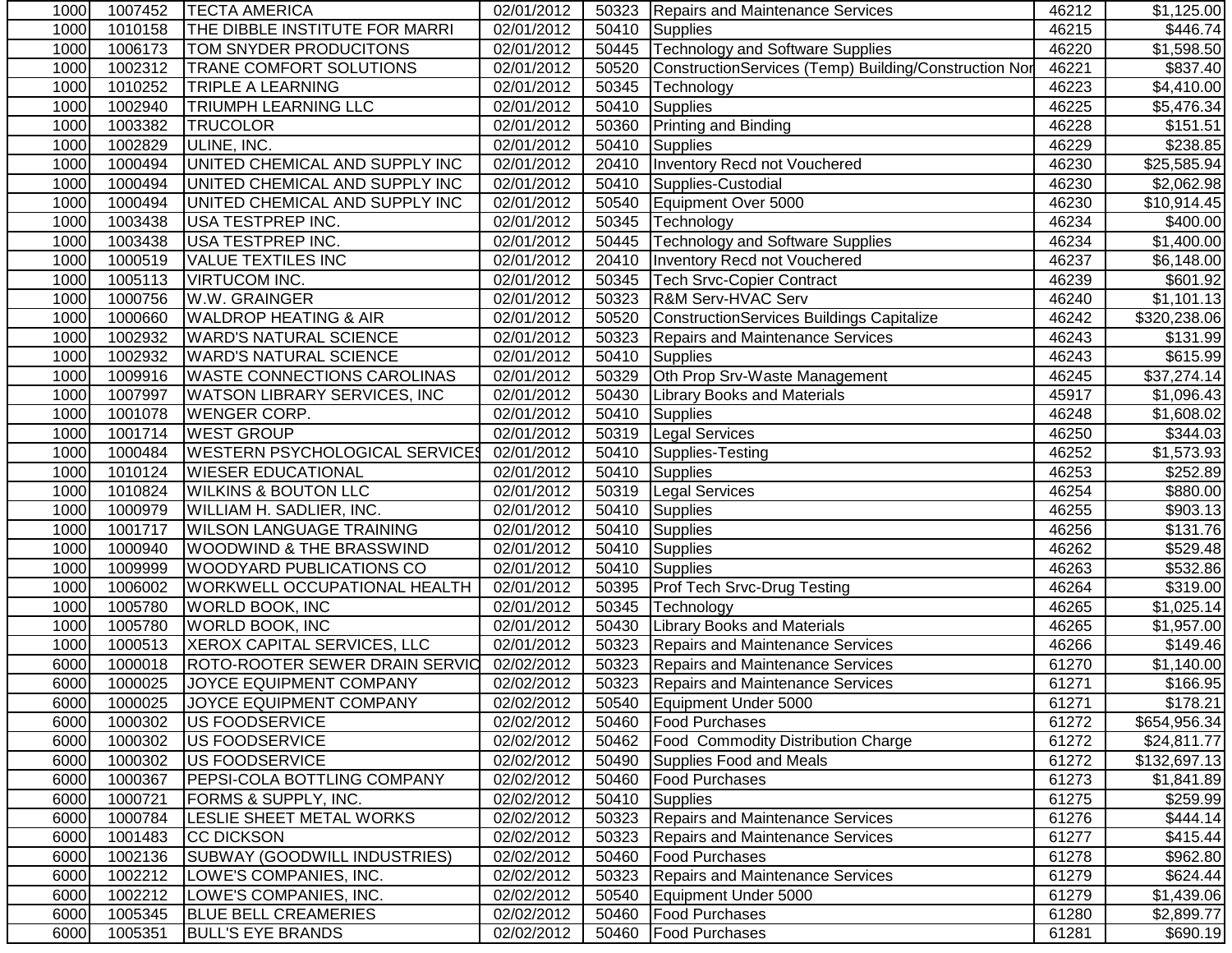| 6000 | 1005417 | <b>FUNACHO</b>                        | 02/02/2012 |       | 50460   Food Purchases                    | 61282 | \$3,361.45   |
|------|---------|---------------------------------------|------------|-------|-------------------------------------------|-------|--------------|
| 6000 | 1006322 | <b>IMAGE MARKETING USA, LLC</b>       | 02/02/2012 | 50490 | <b>Other Supplies and Materials</b>       | 61283 | \$628.03     |
| 6000 | 1008622 | <b>ORKIN, INC</b>                     | 02/02/2012 | 50323 | R&M Serv-Pest Control Serv                | 61284 | \$3,150.00   |
| 1000 | 1001623 | BENDER BURKOT EAST COAST SUPPL        | 02/03/2012 | 50410 | Supplies                                  | 793   | \$1,139.19   |
| 1000 | 1003976 | <b>CHILDCRAFT</b>                     | 02/03/2012 | 50410 | Supplies                                  | 799   | \$391.97     |
| 1000 | 1003917 | <b>CLASSROOM DIRECT</b>               | 02/03/2012 | 50410 | Supplies                                  | 799   | \$3,493.20   |
| 1000 | 1000264 | <b>COMMUNICATION SERVICE CENTER I</b> | 02/03/2012 | 50395 | <b>Other Security Services</b>            | 787   | \$916.94     |
| 1000 | 1000818 | COMMUNICATIONS SERVICE CTR-INV        | 02/03/2012 |       | 50323   R&M Serv-Plant Serv               | 790   | \$4,035.29   |
| 1000 | 1002726 | ECHOLS OIL CO.                        | 02/03/2012 | 50410 | Supplies-Vehicle fuel                     | 795   | \$2,788.00   |
| 1000 | 1000567 | <b>FOLLETT LIBRARY RESOURCES</b>      | 02/03/2012 | 50430 | <b>Library Books and Materials</b>        | 788   | \$12,922.44  |
| 1000 | 1000721 | <b>FORMS &amp; SUPPLY, INC.</b>       | 02/03/2012 | 50410 | Supplies                                  | 789   | \$3,220.33   |
| 1000 | 1000721 | FORMS & SUPPLY, INC.                  | 02/03/2012 | 50445 | <b>Technology and Software Supplies</b>   | 789   | \$255.60     |
| 1000 | 1000721 | FORMS & SUPPLY, INC.                  | 02/03/2012 | 50540 | Equipment Under 5000                      | 789   | \$606.66     |
| 1000 | 1001499 | G & K SERVICES                        | 02/03/2012 | 50329 | Oth Prop Srv-Uniform Services             | 792   | \$16,428.31  |
| 1000 | 1002887 | <b>GREENVILLE OFFICE SUPPLY</b>       | 02/03/2012 | 50410 | Supplies                                  | 797   | \$237.50     |
| 1000 | 1000066 | LAKESHORE LEARNING MATERIALS          | 02/03/2012 |       | 50410 Supplies                            | 785   | \$3,730.22   |
| 1000 | 1000066 | LAKESHORE LEARNING MATERIALS          | 02/03/2012 |       | 50445 Technology and Software Supplies    | 785   | \$202.03     |
| 1000 | 1003602 | <b>LEARNING FOCUSED</b>               | 02/03/2012 | 50410 | Supplies                                  | 798   | \$675.00     |
| 1000 | 1002878 | MAXIM HEALTHCARE SERVICES, INC        | 02/03/2012 | 50395 | Other Professional and Technical Services | 796   | \$2,601.36   |
| 1000 | 1000177 | <b>MCBRIDES INC</b>                   | 02/03/2012 | 50410 | Supplies                                  | 786   | \$129.02     |
| 1000 | 1001336 | PALMETTO AIR AND WATER BALANCE        | 02/03/2012 | 50395 | Other Professional and Technical Services | 791   | \$18,986.40  |
| 1000 | 1003927 | <b>SCHOOL SPECIALTY</b>               | 02/03/2012 | 50410 | Supplies                                  | 799   | \$336.86     |
| 1000 | 1002041 | <b>THYSSENKRUPP ELEVATOR</b>          | 02/03/2012 | 50323 | <b>R&amp;M Serv-Elevator Serv</b>         | 794   | \$489.00     |
| 6000 | 1000025 | JOYCE EQUIPMENT COMPANY               | 02/03/2012 | 10290 | <b>Asset Clearing</b>                     | 61287 | \$5,937.60   |
| 6000 | 1000130 | <b>BALLENTINE EQUIPMENT COMPANY</b>   | 02/03/2012 | 10290 | <b>Asset Clearing</b>                     | 61288 | \$12,650.04  |
| 6000 | 1005276 | <b>GREENVILLE COUNTY SCHOOLS</b>      | 02/03/2012 | 10150 | Due To From General Fund                  | 61290 | \$821,190.38 |
| 6000 | 1005405 | <b>ECOLAB</b>                         | 02/03/2012 | 50323 | Repairs and Maintenance Services          | 61291 | \$261.65     |
| 6000 | 1005515 | <b>PLUS LINEN</b>                     | 02/03/2012 | 50490 | <b>Other Supplies and Materials</b>       | 61292 | \$210.94     |
| 6000 | 1005550 | STERITECH GROUP, INC., THE            | 02/03/2012 | 50311 | <b>Instructional Services</b>             | 61293 | \$7,280.00   |
| 6000 | 1010057 | TABORDA, LUIS H                       | 02/03/2012 | 50690 | <b>Other Objects</b>                      | 61294 | \$135.00     |
| 1000 | 1002049 | DUKE ENERGY CORP.                     | 02/07/2012 | 50470 | Energy-Electricity                        | 20712 | \$249,662.67 |
| 6000 | 1000025 | JOYCE EQUIPMENT COMPANY               | 02/07/2012 | 50323 | Repairs and Maintenance Services          | 61312 | \$1,962.84   |
| 6000 | 1000025 | JOYCE EQUIPMENT COMPANY               | 02/07/2012 | 50540 | Equipment Under 5000                      | 61304 | \$102.74     |
| 6000 | 1000025 | JOYCE EQUIPMENT COMPANY               | 02/07/2012 | 50540 | Equipment Under 5000                      | 61312 | \$206.70     |
| 6000 | 1000329 | <b>ORIENTAL TRADING COMPANY</b>       | 02/07/2012 | 50490 | <b>Other Supplies and Materials</b>       | 61305 | \$1,342.21   |
| 6000 | 1000367 | <b>PEPSI-COLA BOTTLING COMPANY</b>    | 02/07/2012 | 50460 | <b>Food Purchases</b>                     | 61306 | \$2,431.33   |
| 6000 | 1000367 | PEPSI-COLA BOTTLING COMPANY           | 02/07/2012 |       | 50460 Food Purchases                      | 61313 | \$12,820.66  |
| 6000 | 1001140 | <b>PAPA JOHN'S PIZZA</b>              | 02/07/2012 |       | 50460   Food Purchases                    | 61308 | \$69,269.50  |
| 6000 | 1001304 | <b>GRAINGER</b>                       | 02/07/2012 | 50323 | Repairs and Maintenance Services          | 61314 | \$308.64     |
| 6000 | 1001483 | <b>CC DICKSON</b>                     | 02/07/2012 | 50323 | Repairs and Maintenance Services          | 61315 | \$1,054.72   |
| 6000 | 1002022 | CHICK-FIL-A                           | 02/07/2012 |       | 50460   Food Purchases                    | 61317 | \$84,160.65  |
| 6000 | 1002695 | <b>DELL MARKETING</b>                 | 02/07/2012 | 50545 | TechnologyEquipment Under 5000            | 61309 | \$4,096.92   |
| 6000 | 1005345 | <b>BLUE BELL CREAMERIES</b>           | 02/07/2012 | 50460 | Food Purchases                            | 61318 | \$2,634.89   |
| 6000 | 1005417 | <b>FUNACHO</b>                        | 02/07/2012 | 50460 | <b>Food Purchases</b>                     | 61310 | \$383.47     |
| 6000 | 1005417 | <b>FUNACHO</b>                        | 02/07/2012 | 50460 | <b>Food Purchases</b>                     | 61319 | \$13,802.03  |
| 6000 | 1005526 | SARA LEE BAKERY GROUP/ EARTHGR        | 02/07/2012 | 50460 | <b>Food Purchases</b>                     | 61311 | \$7,351.63   |
| 6000 | 1006322 | IMAGE MARKETING USA, LLC              | 02/07/2012 | 50490 | <b>Other Supplies and Materials</b>       | 61321 | \$2,084.47   |
| 1000 | 1010784 | <b>ACTFL</b>                          | 02/08/2012 | 50410 | Supplies                                  | 46269 | \$889.29     |
| 1000 | 1000065 | <b>AMERICAN BOOK COMPANY</b>          | 02/08/2012 |       | 50410 Supplies                            | 46270 | \$348.21     |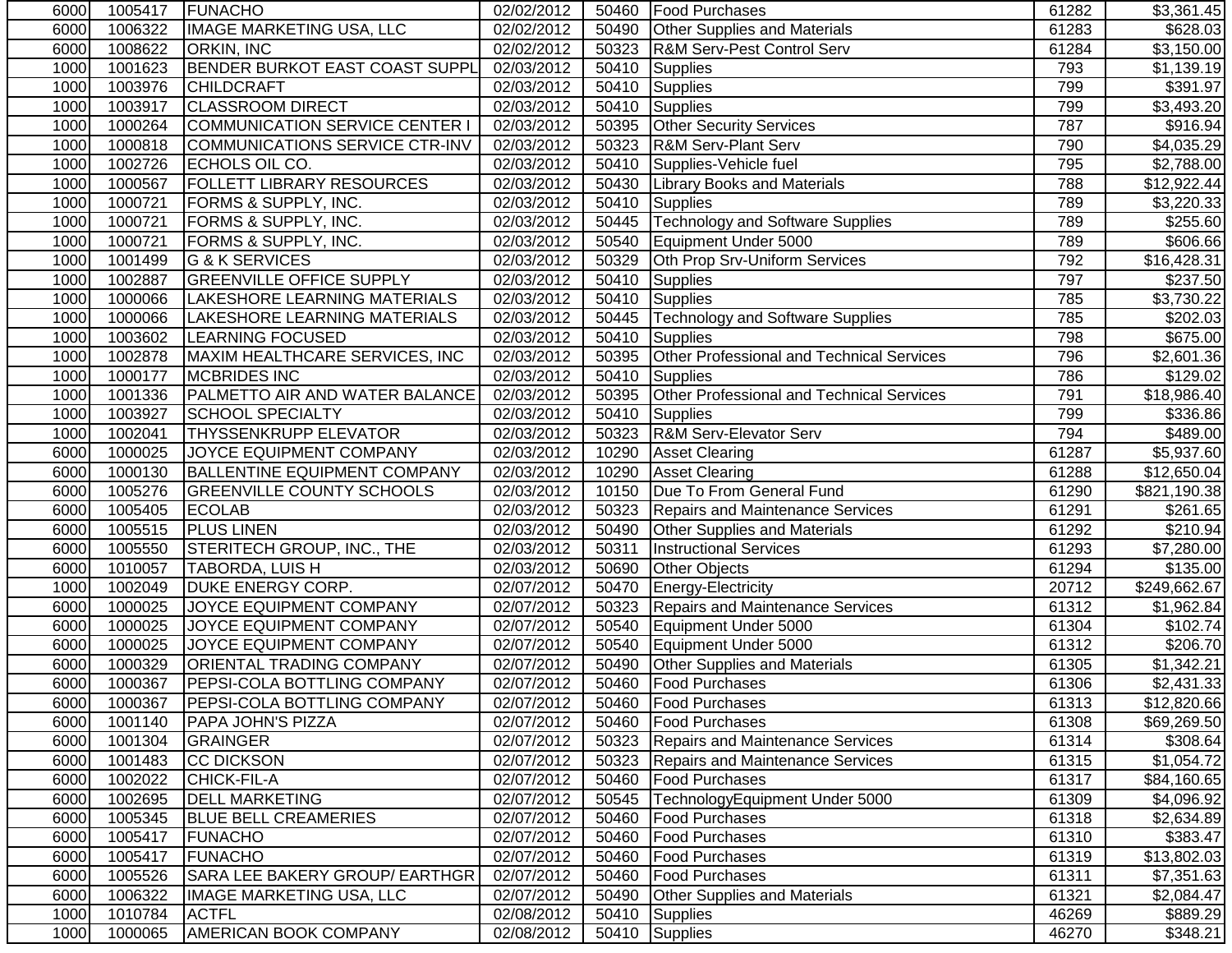| 1000 | 1003590 | <b>AMERICAN SECURITY GREENVILLE</b>   | 02/08/2012              | 50329 | <b>Other - Property Serv</b>                           | 46271 | \$8,782.20              |
|------|---------|---------------------------------------|-------------------------|-------|--------------------------------------------------------|-------|-------------------------|
| 1000 | 1003590 | <b>AMERICAN SECURITY GREENVILLE</b>   | 02/08/2012              | 50395 | Other Professional and Technical Services              | 46271 | $\overline{\$1,}374.48$ |
| 1000 | 1003590 | <b>AMERICAN SECURITY GREENVILLE</b>   | 02/08/2012              | 50395 | <b>Other Security Services</b>                         | 46271 | $\overline{$}1,673.28$  |
| 1000 | 1000663 | <b>ANN'S CAKES &amp; CATERING</b>     | $\overline{02/08}/2012$ | 50490 | Supplies Food and Meals                                | 46272 | \$531.10                |
| 1000 | 1001489 | <b>ANTHONY ALLEN'S TREE SERVICE</b>   | 02/08/2012              | 50323 | R&M Grounds                                            | 46273 | \$875.00                |
| 1000 | 1000849 | <b>APPLE INC.</b>                     | 02/08/2012              | 50445 | <b>Technology and Software Supplies</b>                | 46275 | \$772.74                |
| 1000 | 1000849 | <b>APPLE INC.</b>                     | 02/08/2012              | 50545 | TechnologyEquipment Under 5000                         | 46275 | \$1,333.48              |
| 1000 | 1002751 | APS-LEGAL EASE, LLC                   | 02/08/2012              | 50395 | <b>Other Professional and Technical Services</b>       | 46277 | \$160.00                |
| 1000 | 1001655 | ARD, WOOD, HOLCOMBE, & SLATE          | 02/08/2012              | 50520 | ConstructionServices Arch Fees Reimb Capitalize        | 46278 | \$1,262.80              |
| 1000 | 1000125 | B & H PHOTO-VIDEO INC.                | 02/08/2012              | 50445 | <b>Technology and Software Supplies</b>                | 46279 | \$492.21                |
| 1000 | 1002150 | <b>BARNES &amp; NOBLE, INC.</b>       | 02/08/2012              | 50410 | <b>Supplies</b>                                        | 46281 | \$1,291.55              |
| 1000 | 1002150 | <b>BARNES &amp; NOBLE, INC.</b>       | 02/08/2012              | 50445 | <b>Technology and Software Supplies</b>                | 46281 | \$2,858.55              |
| 1000 | 1002560 | <b>BERNHARDT HOUSE OF VIOLINS</b>     | 02/08/2012              | 50410 | Supplies                                               | 46284 | \$699.23                |
| 1000 | 1001567 | <b>BILINGUAL DICTIONARIES</b>         | 02/08/2012              | 50410 | Supplies                                               | 46288 | \$3,891.38              |
| 1000 | 1000141 | <b>BI-LO</b>                          | 02/08/2012              |       | 50410 Supplies                                         | 46285 | \$133.51                |
| 1000 | 1000141 | <b>BI-LO</b>                          | 02/08/2012              |       | 50490 Supplies Food and Meals                          | 46285 | \$709.27                |
| 1000 | 1006377 | <b>BI-LO</b>                          | 02/08/2012              | 50410 | Supplies                                               | 46286 | \$108.14                |
| 1000 | 1006377 | <b>BI-LO</b>                          | 02/08/2012              | 50490 | Supplies Food and Meals                                | 46287 | \$807.28                |
| 1000 | 1001115 | <b>BIO CORP</b>                       | 02/08/2012              | 50410 | Supplies                                               | 46289 | $\overline{$}166.23$    |
| 1000 | 1000805 | <b>BOUND TO STAY BOUND</b>            | 02/08/2012              | 50430 | <b>Library Books and Materials</b>                     | 46290 | \$605.00                |
| 1000 | 1000652 | <b>BOWERS SCHOOL SUPPLY</b>           | 02/08/2012              | 50410 | Supplies                                               | 46291 | \$571.45                |
| 1000 | 1000706 | <b>BSN SPORTS SUPPLY</b>              | 02/08/2012              | 50410 | Supplies                                               | 46528 | \$741.51                |
| 1000 | 1000164 | <b>CAMCOR</b>                         | 02/08/2012              | 50410 | Supplies                                               | 46299 | \$3,686.20              |
| 1000 | 1000164 | <b>CAMCOR</b>                         | 02/08/2012              |       | 50445   Technology and Software Supplies               | 46299 | \$1,529.92              |
| 1000 | 1007450 | <b>CANNON ROOFING</b>                 | 02/08/2012              | 50323 | <b>R&amp;M Serv-Plant Serv</b>                         | 46300 | \$1,462.00              |
| 1000 | 1000752 | CAROLINA BIOLOGICAL SUPPLY CO         | 02/08/2012              | 50410 | Supplies                                               | 46301 | \$690.60                |
| 1000 | 1005684 | CAROLINA ENGINEERING SOLUTIONS        | 02/08/2012              | 50395 | Other Professional and Technical Services              | 46302 | \$3,875.00              |
| 1000 | 1003218 | <b>CEMEX</b>                          | 02/08/2012              | 50410 | Supplies-Grounds                                       | 46304 | \$881.92                |
| 1000 | 1003799 | <b>CENGAGE LEARNING</b>               | 02/08/2012              | 50410 | Supplies                                               | 46305 | \$1,252.89              |
| 1000 | 1003799 | <b>CENGAGE LEARNING</b>               | 02/08/2012              | 50445 | <b>Technology and Software Supplies</b>                | 46305 | \$102.43                |
| 1000 | 1001787 | CENTER FOR DEVELOPMENTAL SERVI        | 02/08/2012              | 50325 | Rentals                                                | 46306 | \$10,271.94             |
| 1000 | 1002680 | <b>CHARTER COMMUNICATIONS</b>         | 02/08/2012              | 50395 | Other Professional and Technical Services              | 46311 | \$137.01                |
| 1000 | 1002262 | <b>CITY ELECTRIC SUPPLY</b>           | 02/08/2012              | 50410 | Supplies-Custodial                                     | 46312 | \$300.51                |
| 1000 | 1005616 | <b>CITY OF MAULDIN</b>                | 02/08/2012              |       | 50395 Prof Tech Srvc-SRO Contracts                     | 46313 | \$8,333.33              |
| 1000 | 1000565 | COMPUTER DIRECT OUTLET                | 02/08/2012              | 50445 | <b>Technology and Software Supplies</b>                | 46322 | \$667.80                |
| 1000 | 1002916 | COMPUTER SOFTWARE INNOVATIONS         | 02/08/2012              |       | 50445   Technology and Software Supplies               | 46323 | \$1,508.38              |
| 1000 |         | 1002916 COMPUTER SOFTWARE INNOVATIONS | 02/08/2012              |       | 50545 TechnologyEquipment Communications Equipment Car | 46323 | \$80,090.09             |
| 1000 | 1009200 | CONSTRUCTIVE PLAYTHINGS, LLC          | 02/08/2012              |       | 50410 Supplies                                         | 46324 | \$322.95                |
| 1000 | 1000320 | CRAIG GAULDEN AND DAVIS, INC          | 02/08/2012              | 50520 | ConstructionServices Arch Fees Capitalize              | 46328 | \$47,630.00             |
| 1000 | 1000320 | CRAIG GAULDEN AND DAVIS, INC          | 02/08/2012              | 50520 | ConstructionServices Arch Fees Reimb Capitalize        | 46328 | \$112.29                |
| 1000 | 1000338 | <b>CREATIVE TEACHING PRESS INC</b>    | 02/08/2012              |       | 50410 Supplies                                         | 46329 | \$1,178.70              |
| 1000 | 1006223 | CSI TECHNOLOGY OUTFITTERS             | 02/08/2012              |       | 50445   Technology and Software Supplies               | 46330 | \$601.02                |
| 1000 | 1006223 | <b>CSI TECHNOLOGY OUTFITTERS</b>      | 02/08/2012              | 50545 | TechnologyEquipment Under 5000                         | 46330 | \$901.00                |
| 1000 | 1002533 | <b>CUED SPEECH DISCOVERY</b>          | 02/08/2012              | 50445 | <b>Technology and Software Supplies</b>                | 46331 | \$358.66                |
| 1000 | 1001503 | <b>CURRICULUM ASSOCIATES</b>          | 02/08/2012              | 50410 | Supplies                                               | 46333 | \$480.31                |
| 1000 | 1001405 | <b>CUSTOM SIGNS AND GRAPHICS</b>      | 02/08/2012              | 50490 | <b>Other Supplies and Materials</b>                    | 46335 | \$1,060.00              |
| 1000 | 1000934 | DE LAGE LANDEN FINANCIAL SERVI        | 02/08/2012              | 50345 | <b>Tech Srvc-Copier Contract</b>                       | 46336 | \$118.98                |
| 1000 | 1002695 | <b>DELL MARKETING</b>                 | 02/08/2012              | 50445 | <b>Technology and Software Supplies</b>                | 46337 | \$3,666.49              |
| 1000 | 1002695 | <b>DELL MARKETING</b>                 | 02/08/2012              | 50540 | Equipment Under 5000                                   | 46337 | \$3,226.73              |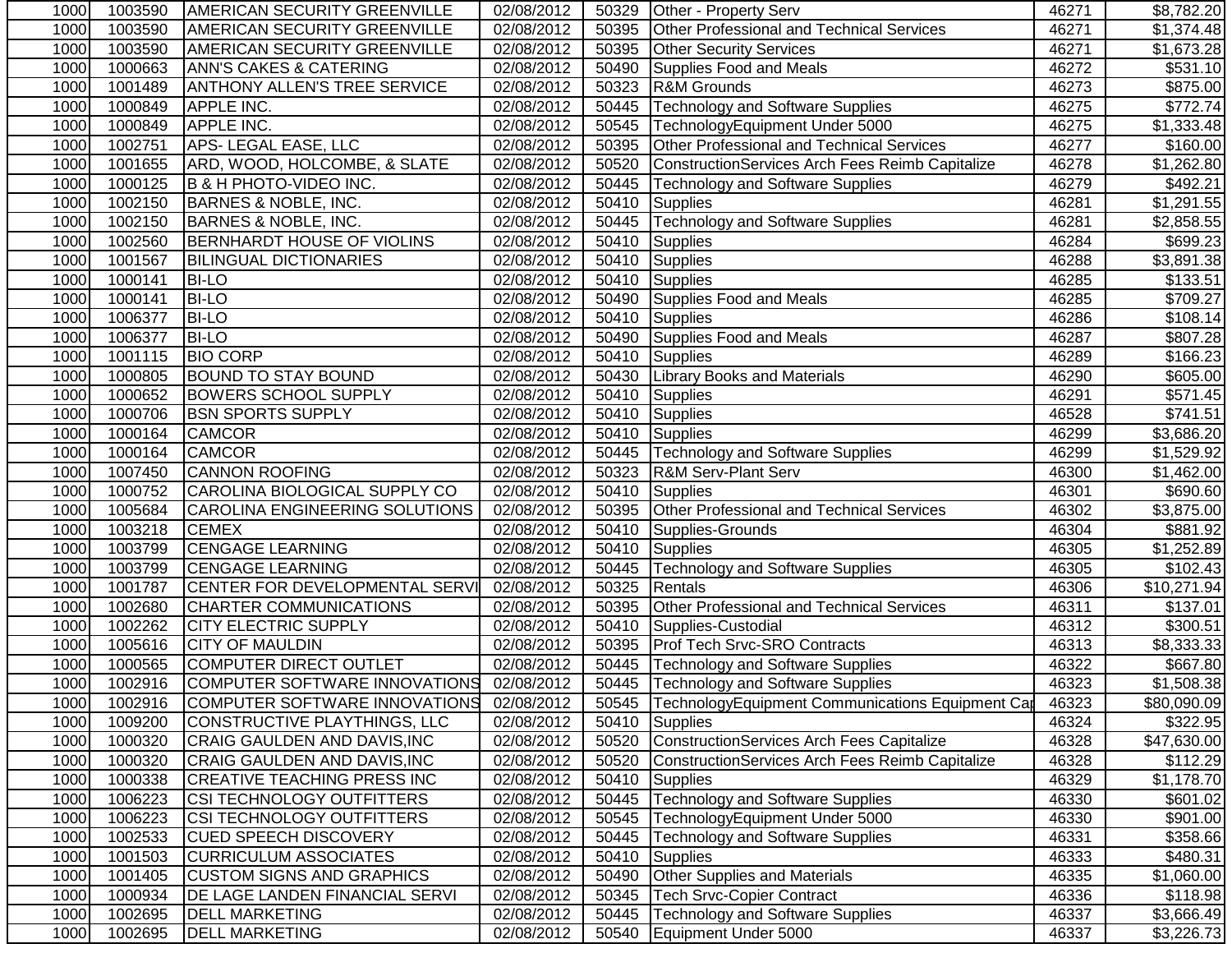| 1000 | 1002695 | <b>IDELL MARKETING</b>                | 02/08/2012 |       | 50545   Technology Equipment Under 5000             | 46337 | \$812.00               |
|------|---------|---------------------------------------|------------|-------|-----------------------------------------------------|-------|------------------------|
| 1000 | 1003025 | <b>DELTA ENGINEERING, INC.</b>        | 02/08/2012 | 50520 | ConstructionServices Arch Fees Capitalize           | 46338 | $\overline{$2,312.50}$ |
| 1000 | 1003025 | <b>DELTA ENGINEERING, INC.</b>        | 02/08/2012 | 50520 | ConstructionServices Arch Fees Reimb Capitalize     | 46338 | \$100.00               |
| 1000 | 1001139 | <b>DEMCO INC.</b>                     | 02/08/2012 | 50430 | <b>Library Books and Materials</b>                  | 46339 | \$444.67               |
| 1000 | 1000755 | <b>DICK BLICK COMPANY</b>             | 02/08/2012 | 50410 | Supplies                                            | 46340 | \$323.00               |
| 1000 | 1006667 | <b>DIFFERENT ROADS TO LEARNING IN</b> | 02/08/2012 | 50410 | Supplies                                            | 46341 | \$171.50               |
| 1000 | 1000838 | <b>DUKE POWER</b>                     | 02/08/2012 |       | 50470 Energy-Electricity                            | 46344 | $\overline{$}374.24$   |
| 1000 | 1008723 | <b>EAI EDUCATION</b>                  | 02/08/2012 |       | 50410 Supplies                                      | 46346 | \$119.18               |
| 1000 | 1005405 | <b>ECOLAB</b>                         | 02/08/2012 |       | 50410 Supplies                                      | 46347 | \$425.56               |
| 1000 | 1004511 | <b>EDVOTEK, INC.</b>                  | 02/08/2012 | 50410 | Supplies                                            | 46349 | \$300.83               |
| 1000 | 1000635 | <b>EMPLOYEE INSURANCE PROGRAM</b>     | 02/08/2012 |       | 20412 Accrued Exp - Dental Ins                      | 46352 | \$85,759.38            |
| 1000 | 1000635 | <b>EMPLOYEE INSURANCE PROGRAM</b>     | 02/08/2012 |       | 20412 Accrued Exp - Health Ins                      | 46352 | \$3,130,045.60         |
| 1000 | 1000635 | <b>EMPLOYEE INSURANCE PROGRAM</b>     | 02/08/2012 |       | 20412 Accrued Exp - LngTerm Disab                   | 46352 | \$22,424.08            |
| 1000 | 1000635 | <b>EMPLOYEE INSURANCE PROGRAM</b>     | 02/08/2012 | 20412 | Accrued Exp - State Life Ins                        | 46352 | \$2,367.76             |
| 1000 | 1000635 | <b>EMPLOYEE INSURANCE PROGRAM</b>     | 02/08/2012 |       | 20412   Dental Insurance                            | 46352 | \$172,252.16           |
| 1000 | 1000635 | <b>EMPLOYEE INSURANCE PROGRAM</b>     | 02/08/2012 |       | 20412   Long Term Disability                        | 46352 | \$15,432.72            |
| 1000 | 1000635 | <b>EMPLOYEE INSURANCE PROGRAM</b>     | 02/08/2012 |       | 20412 State Health Insurance BCBS                   | 46352 | \$1,313,395.16         |
| 1000 | 1000635 | <b>EMPLOYEE INSURANCE PROGRAM</b>     | 02/08/2012 | 20412 | State Term Life Ins                                 | 46352 | \$63,275.84            |
| 1000 | 1000274 | <b>ETA</b>                            | 02/08/2012 | 50410 | Supplies                                            | 46354 | \$1,397.73             |
| 1000 | 1000286 | EVERBIND/MARCO                        | 02/08/2012 | 50410 | Supplies                                            | 46355 | \$115.38               |
| 1000 | 1002145 | <b>FINISHMASTER, INC.</b>             | 02/08/2012 | 50410 | <b>Supplies</b>                                     | 46357 | \$1,164.53             |
| 1000 | 1001572 | <b>FLINN SCIENTIFIC, INC.</b>         | 02/08/2012 | 50410 | <b>Supplies</b>                                     | 46359 | $\overline{$432.96}$   |
| 1000 | 1001225 | <b>FOLLETT SOFTWARE COMPANY</b>       | 02/08/2012 | 50345 | Technology                                          | 46361 | \$230.12               |
| 1000 | 1000432 | <b>FORESTRY SUPPLIERS INC</b>         | 02/08/2012 | 50410 | Supplies                                            | 46365 | \$227.03               |
| 1000 | 1002021 | GALLS, INC.                           | 02/08/2012 | 50410 | Supplies                                            | 46367 | \$364.50               |
| 1000 | 1010624 | <b>GEOLOGICAL SOCIETY OF AMERICA</b>  | 02/08/2012 | 50445 | <b>Technology and Software Supplies</b>             | 46370 | \$219.15               |
| 1000 | 1002989 | <b>GL SPORTS</b>                      | 02/08/2012 | 50410 | Supplies                                            | 46528 | \$717.52               |
| 1000 | 1007272 | <b>GLASSCOCK COMPANY, INC.</b>        | 02/08/2012 | 50410 | <b>Supplies</b>                                     | 46372 | \$911.07               |
| 1000 | 1002945 | <b>GODDARD TECHNOLOGY CORP.</b>       | 02/08/2012 | 50445 | <b>Technology and Software Supplies</b>             | 46373 | \$149.80               |
| 1000 | 1001056 | <b>GOPHER SPORT</b>                   | 02/08/2012 | 50410 | <b>Supplies</b>                                     | 46375 | \$966.19               |
| 1000 | 1001304 | GRAINGER                              | 02/08/2012 | 50410 | Supplies-Custodial                                  | 46376 | \$167.24               |
| 1000 | 1007524 | <b>GREENVILLE ROOFING CO. INC.</b>    | 02/08/2012 |       | 50323 Repairs and Maintenance Services              | 46382 | \$400.00               |
| 1000 | 1001497 | <b>GREENVILLE WATER SYSTEM</b>        | 02/08/2012 | 50321 | Public Utility Services (Excludes EnergySee 470)    | 46383 | \$17,835.87            |
| 1000 | 1003236 | <b>HAWKINS TOWING INC.</b>            | 02/08/2012 | 50323 | R&M Serv-Vehicle Serv                               | 46386 | \$405.00               |
| 1000 | 1003250 | <b>HEALTHMASTER HOLDINGS, LLC</b>     | 02/08/2012 |       | 50395 Other Professional and Technical Services     | 46387 | \$499.00               |
| 1000 | 1010792 | HERRERA, MANUEL                       | 02/08/2012 |       | 50312   Instructional Programs Improvement Services | 46389 | \$350.00               |
| 1000 | 1007971 | HERTZ EQUIPMENT RENTAL CORP           | 02/08/2012 |       | 50540 Equipment Over 5000                           | 46390 | \$26,907.06            |
| 1000 | 1007971 | <b>HERTZ EQUIPMENT RENTAL CORP</b>    | 02/08/2012 | 50540 | Equipment Over 5000                                 | 46391 | \$8,969.02             |
| 1000 | 1007971 | <b>HERTZ EQUIPMENT RENTAL CORP</b>    | 02/08/2012 | 50540 | Equipment Under 5000                                | 46391 | \$4,722.44             |
| 1000 | 1002576 | <b>HOMECOURT PUBLISHERS</b>           | 02/08/2012 | 50445 | <b>Technology and Software Supplies</b>             | 46393 | \$265.00               |
| 1000 | 1000539 | <b>HOUGHTON MIFFLIN HARCOURT</b>      | 02/08/2012 | 50410 | Supplies                                            | 46394 | \$1,108.98             |
| 1000 | 1001738 | <b>INGLES'</b>                        | 02/08/2012 | 50410 | Supplies                                            | 46398 | \$225.32               |
| 1000 | 1005238 | <b>ITT TECHNICAL INSTITUTE</b>        | 02/08/2012 | 50373 | Tuition to other Entity                             | 46399 | \$2,000.00             |
| 1000 | 1000365 | J W PEPPER & SON INC.                 | 02/08/2012 | 50410 | Supplies                                            | 46400 | \$531.23               |
| 1000 | 1007453 | JA PIPER ROOFING CO                   | 02/08/2012 | 50323 | Repairs and Maintenance Services                    | 46401 | \$5,266.41             |
| 1000 | 1007453 | JA PIPER ROOFING CO                   | 02/08/2012 | 50520 | ConstructionServices Buildings Capitalize           | 46401 | \$19,619.10            |
| 1000 | 1000557 | JANITOR'S WHOLESALE SUPPLY            | 02/08/2012 | 50410 | Supplies-Custodial                                  | 46403 | \$203.52               |
| 1000 | 1000462 | <b>JANPAK</b>                         | 02/08/2012 | 50410 | Supplies-Custodial                                  | 46404 | \$622.03               |
| 1000 | 1002670 | JERVEY EYE GROUP                      | 02/08/2012 | 50395 | Other Professional and Technical Services           | 46405 | \$132.00               |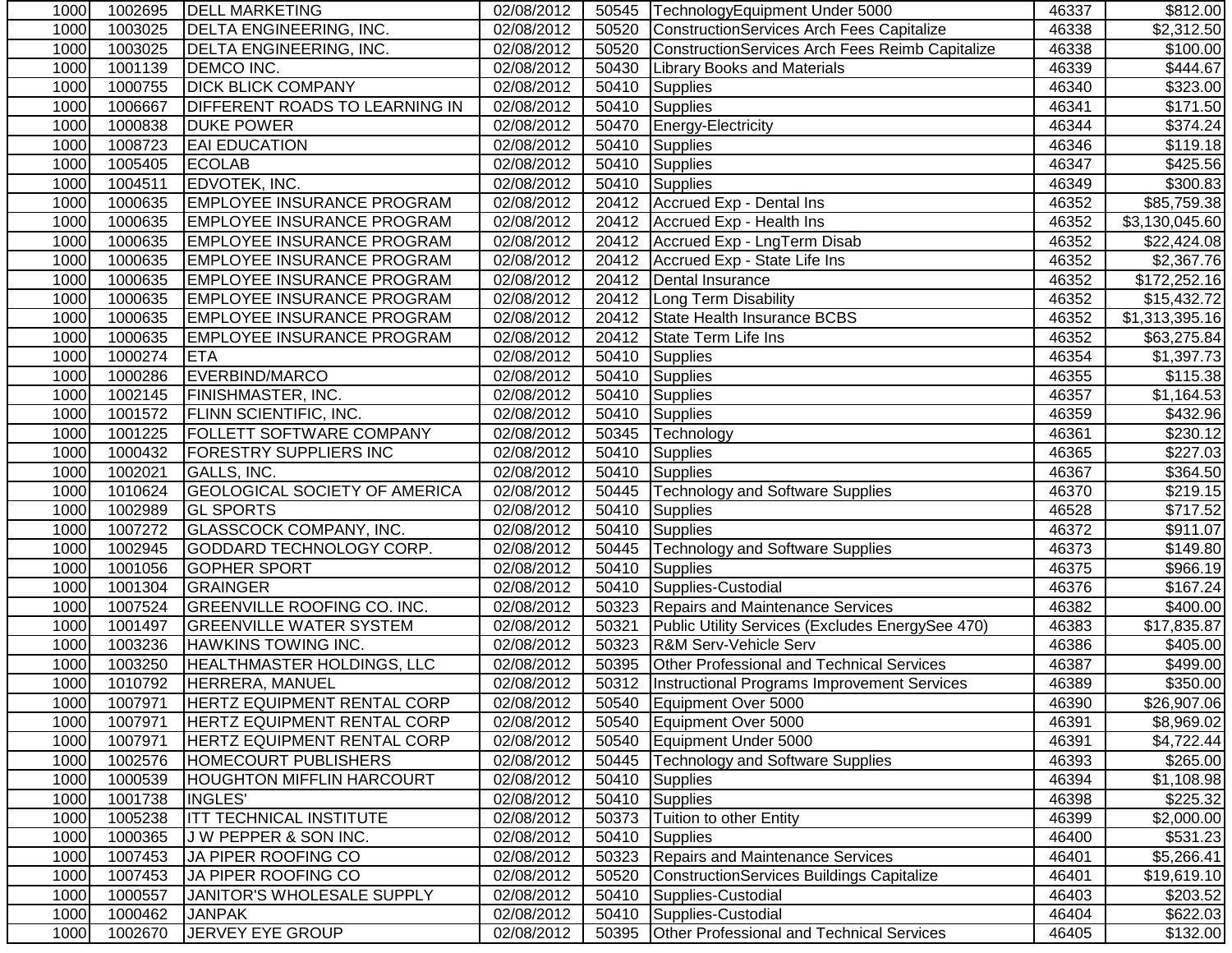| 1000 | 1000956 | JOHN DEERE COMPANY                    | 02/08/2012 |       | 50540   Equipment Under 5000                          | 46406 | \$4,699.30           |
|------|---------|---------------------------------------|------------|-------|-------------------------------------------------------|-------|----------------------|
| 1000 | 1006188 | JONES, SUSAN M(BOYS HOME OF TH        | 02/08/2012 | 50311 | <b>Instructional Services</b>                         | 46407 | \$407.40             |
| 1000 | 1001529 | <b>JUNIOR LIBRARY GUILD</b>           | 02/08/2012 | 50410 | <b>Supplies</b>                                       | 46410 | \$108.00             |
| 1000 | 1001529 | <b>JUNIOR LIBRARY GUILD</b>           | 02/08/2012 |       | 50430 Library Books and Materials                     | 46409 | \$2,511.60           |
| 1000 | 1001529 | <b>JUNIOR LIBRARY GUILD</b>           | 02/08/2012 | 50430 | <b>Library Books and Materials</b>                    | 46410 | \$2,040.00           |
| 1000 | 1002609 | <b>KEYSTONE NATIONAL HIGH SCHOOL</b>  | 02/08/2012 | 50345 | Technology                                            | 46412 | \$823.00             |
| 1000 | 1002929 | LANGSTON CHARTER MIDDLE SCHOOL        | 02/08/2012 | 50720 | Transits                                              | 46414 | \$9,111.38           |
| 1000 | 1004405 | <b>LAWLER AND ASSOCIATES LLC</b>      | 02/08/2012 | 50395 | Other Professional and Technical Services             | 46417 | \$180.00             |
| 1000 | 1000839 | <b>LEARNING SERVICES INC</b>          | 02/08/2012 | 50445 | Technology and Software Supplies                      | 46418 | \$549.95             |
| 1000 | 1002934 | <b>LEGACY CHARTER SCHOOL</b>          | 02/08/2012 | 50720 | Transits                                              | 46419 | \$9,111.38           |
| 1000 | 1000784 | LESLIE SHEET METAL WORKS              | 02/08/2012 | 50410 | Supplies-Routine Maintenance                          | 46420 | \$848.00             |
| 1000 | 1000099 | <b>LIBRARY VIDEO COMPANY</b>          | 02/08/2012 | 50445 | Technology and Software Supplies                      | 46421 | \$686.84             |
| 1000 | 1007557 | LITTLE CAFE W/ DESERTS TO ENJO        | 02/08/2012 | 50490 | Supplies Food and Meals                               | 46423 | \$170.10             |
| 1000 | 1002212 | LOWE'S COMPANIES, INC.                | 02/08/2012 | 50410 | Supplies-Custodial                                    | 46425 | \$234.75             |
| 1000 | 1000112 | LOWE'S OF GREER                       | 02/08/2012 | 50410 | Supplies                                              | 46425 | \$2,782.57           |
| 1000 | 1000209 | <b>MARIETTA WATER DISTRICT</b>        | 02/08/2012 | 50321 | Public Utility Services (Excludes EnergySee 470)      | 46427 | \$561.94             |
| 1000 | 1005122 | MCCOY, MELODY JOELL                   | 02/08/2012 | 50311 | <b>Instructional Services</b>                         | 46432 | \$450.00             |
| 1000 | 1010829 | MICROFIBER PRODUCTS ONLINE.COM        | 02/08/2012 | 50410 | Supplies                                              | 46434 | \$570.91             |
| 1000 | 1001548 | <b>MINDWARE</b>                       | 02/08/2012 | 50410 | Supplies                                              | 46437 | \$196.41             |
| 1000 | 1000189 | <b>MINUTEMAN PRESS</b>                | 02/08/2012 | 50360 | <b>Printing and Binding</b>                           | 46438 | \$930.14             |
| 1000 | 1003527 | <b>MINUTEMAN PRESS</b>                | 02/08/2012 | 50360 | Printing and Binding                                  | 46439 | \$754.30             |
| 1000 | 1010584 | <b>MISSCO CONTRACT SALES</b>          | 02/08/2012 | 50520 | ConstructionServices (Temp) Building/Construction Nor | 46440 | \$4,265.06           |
| 1000 | 1000841 | <b>MOTOROLA INC</b>                   | 02/08/2012 | 50323 | <b>Repairs and Maintenance Services</b>               | 46442 | \$1,144.75           |
| 1000 | 1000205 | <b>NASCO INC</b>                      | 02/08/2012 |       | 50410 Supplies                                        | 46447 | \$351.75             |
| 1000 | 1002927 | NATIONAL SEATING & MOBILITY           | 02/08/2012 |       | 50410 Supplies                                        | 46450 | \$4,965.46           |
| 1000 | 1002566 | NETSUPPORT INC.                       | 02/08/2012 | 50445 | <b>Technology and Software Supplies</b>               | 46451 | $\overline{$}419.33$ |
| 1000 | 1001763 | NETWORK CONTROLS & ELECTRIC           | 02/08/2012 | 50520 | ConstructionServices (Temp) Building/Construction Nor | 46452 | \$953.93             |
| 1000 | 1000275 | <b>NEW READERS PRESS</b>              | 02/08/2012 | 50410 | Supplies                                              | 46454 | \$411.53             |
| 1000 | 1010871 | <b>OREN L BRADY, III</b>              | 02/08/2012 | 50321 | Public Utility Services (Excludes EnergySee 470)      | 46459 | \$949.08             |
| 1000 | 1000329 | ORIENTAL TRADING COMPANY              | 02/08/2012 | 50410 | <b>Supplies</b>                                       | 46460 | \$255.66             |
| 1000 | 1001140 | PAPA JOHN'S PIZZA                     | 02/08/2012 | 50490 | Supplies Food and Meals                               | 46464 | \$260.59             |
| 1000 | 1001317 | PCI EDUCATIONAL                       | 02/08/2012 | 50410 | Supplies                                              | 46466 | \$206.94             |
| 1000 | 1000243 | PEARSON EDUCATION, INC.               | 02/08/2012 |       | 50410 Supplies                                        | 46467 | \$1,255.13           |
| 1000 | 1006680 | PEBBLE CREEK PIZZA INC.               | 02/08/2012 | 50490 | Supplies Food and Meals                               | 46468 | \$172.65             |
| 1000 | 1000364 | <b>PECKNEL MUSIC COMPANY</b>          | 02/08/2012 |       | 50410 Supplies                                        | 46469 | \$392.29             |
| 1000 | 1003614 | <b>PIEDMONT NATURAL GAS</b>           | 02/08/2012 |       | 50470 Energy-Gas                                      | 46470 | \$52,785.76          |
| 1000 | 1002201 | <b>PITSCO</b>                         | 02/08/2012 |       | 50410 Supplies                                        | 46471 | \$2,947.30           |
| 1000 | 1010496 | <b>PLAYGROUND SAFETY SERVICES, IN</b> | 02/08/2012 | 50520 | ConstructionServices (Temp) Building/Construction Nor | 46472 | \$3,508.64           |
| 1000 | 1001079 | <b>PRESENTATION SYSTEMS SOUTH, IN</b> | 02/08/2012 | 50445 | Technology and Software Supplies                      | 46474 | \$346.45             |
| 1000 | 1002240 | <b>PROJECT LEAD THE WAY, INC.</b>     | 02/08/2012 |       | 50410 Supplies                                        | 46476 | \$746.00             |
| 1000 | 1002240 | <b>PROJECT LEAD THE WAY, INC.</b>     | 02/08/2012 |       | 50445   Technology and Software Supplies              | 46476 | \$2,963.97           |
| 1000 | 1001347 | <b>PYRAMID SCHOOL PRODUCTS</b>        | 02/08/2012 |       | 20410   Inventory Recd not Vouchered                  | 46477 | \$100.48]            |
| 1000 | 1003615 | QUILL CORPORATION                     | 02/08/2012 |       | 50410 Supplies                                        | 46479 | \$378.95             |
| 1000 | 1001573 | <b>REALLY GOOD STUFF</b>              | 02/08/2012 |       | 50410 Supplies                                        | 46481 | \$714.97             |
| 1000 | 1000842 | <b>REMEDIA PUBLICATIONS INC</b>       | 02/08/2012 |       | 50410 Supplies                                        | 46482 | \$129.95             |
| 1000 | 1001069 | <b>RISK CONSULTANTS, INC.</b>         | 02/08/2012 |       | 50315   Management Services                           | 46485 | \$4,500.00           |
| 1000 | 1002408 | <b>ROBBINS TIRE SERVICE, INC.</b>     | 02/08/2012 |       | 50323   R&M Serv-Vehicle Serv                         | 46486 | \$446.52             |
| 1000 | 1002001 | S&ME                                  | 02/08/2012 | 50395 | <b>Other Professional and Technical Services</b>      | 46491 | \$2,500.00           |
| 1000 | 1004949 | <b>SC DEPARTMENT OF JUVENILE JUST</b> | 02/08/2012 | 50720 | Transits                                              | 46493 | \$1,612.98           |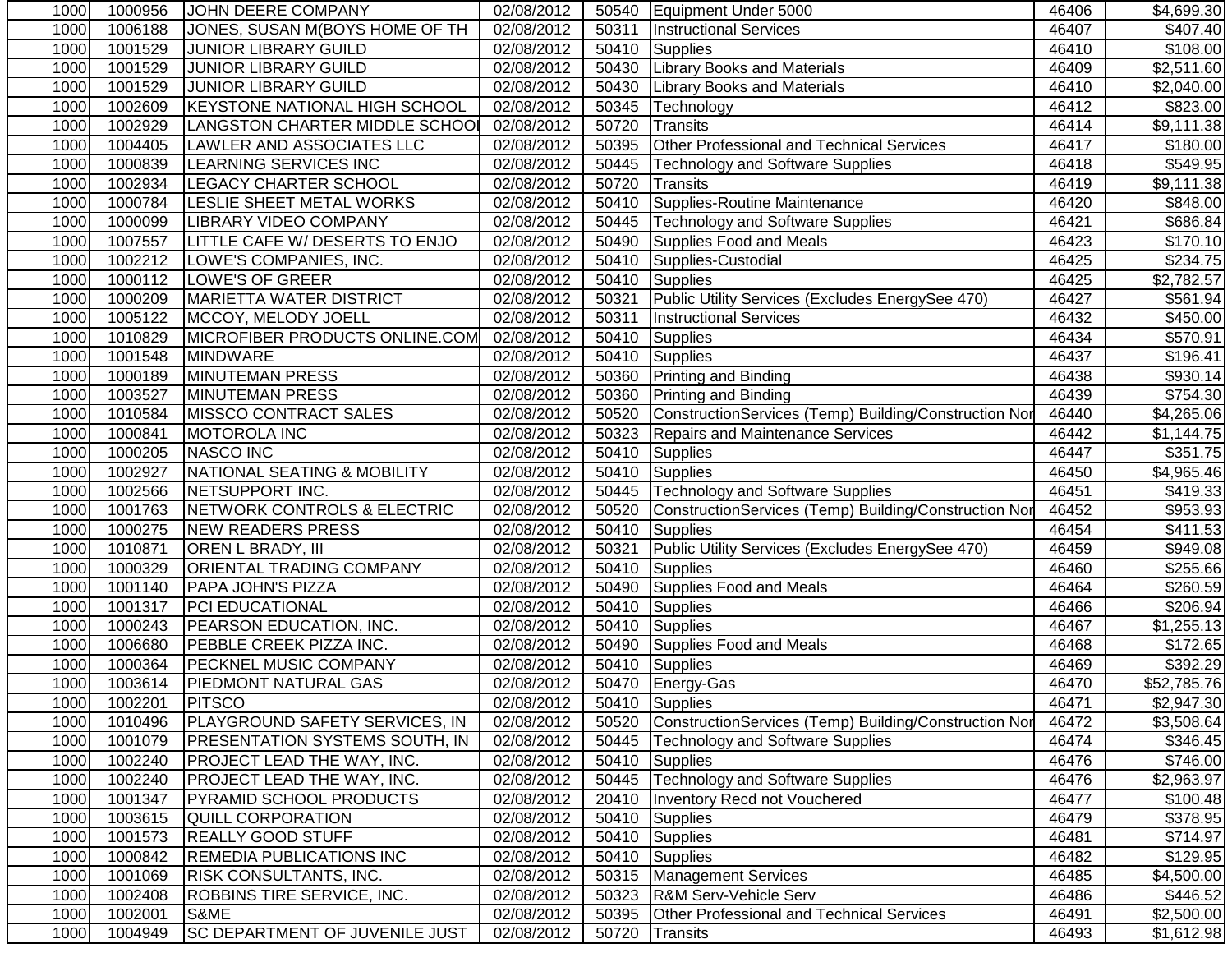| 1000 | 1001182 | <b>ISC DEPT OF EDUCATION TRANSPORT</b> | 02/08/2012 |       | 50323   Repairs and Maintenance Services         | 46494 | \$1,355.22           |
|------|---------|----------------------------------------|------------|-------|--------------------------------------------------|-------|----------------------|
| 1000 | 1000032 | <b>SC DEPT OF LABOR LICENSING</b>      | 02/08/2012 | 50329 | Other - Property Serv                            | 46495 | \$425.00             |
| 1000 | 1000758 | <b>SC EMPLOYMENT SECURITY COMMISS</b>  | 02/08/2012 | 50260 | Unemployment Compensation Tax                    | 46496 | \$124,625.80         |
| 1000 | 1000068 | <b>SC LAW ENFORCEMENT DIVISION</b>     | 02/08/2012 | 50314 | <b>Staff Services</b>                            | 46497 | \$223.00             |
| 1000 | 1002474 | <b>SC LEGISLATIVE COUNCIL</b>          | 02/08/2012 | 50410 | Supplies                                         | 46498 | \$215.00             |
| 1000 | 1000759 | <b>SCANTRON</b>                        | 02/08/2012 |       | 10160   Inventory - Warehouse                    | 46500 | \$146.70             |
| 1000 | 1000759 | <b>SCANTRON</b>                        | 02/08/2012 |       | 20410   Inventory Recd not Vouchered             | 46500 | \$10,176.00          |
| 1000 | 1002151 | <b>SCCTE</b>                           | 02/08/2012 |       | 50332 Emp Tvl-Conference Registration            | 46502 | \$705.00             |
| 1000 | 1003106 | SFI ELECTRONICS, INC                   | 02/08/2012 | 50520 | ConstructionServices Buildings Capitalize        | 46505 | \$4,681.67           |
| 1000 | 1004788 | <b>SHARP BUSINESS SYSTEMS</b>          | 02/08/2012 | 50345 | <b>Tech Srvc-Copier Contract</b>                 | 46506 | \$3,888.90           |
| 1000 | 1008539 | SHELCO, INC                            | 02/08/2012 | 50520 | <b>ConstructionServices Buildings Capitalize</b> | 46509 | \$406,357.55         |
| 1000 | 1000310 | SHIFFLER EQUIPMENT SALES               | 02/08/2012 | 20410 | Inventory Recd not Vouchered                     | 46513 | \$1,174.82           |
| 1000 | 1002092 | SIMPSONVILLE POLICE DEPARTMENT         | 02/08/2012 | 50395 | <b>Prof Tech Srvc-SRO Contracts</b>              | 46516 | \$9,791.68           |
| 1000 | 1000369 | <b>SLOSSON EDUCATIONAL PUBLICATIO</b>  | 02/08/2012 | 50410 | Supplies-Testing                                 | 46518 | \$114.74             |
| 1000 | 1005878 | SMITH & JONES JANITORIAL SUPPL         | 02/08/2012 | 20410 | Inventory Recd not Vouchered                     | 46519 | \$5,710.02           |
| 1000 | 1000375 | SOCIAL STUDIES SCHOOL SERVICE          | 02/08/2012 |       | 50410 Supplies                                   | 46523 | \$849.27             |
| 1000 | 1000375 | SOCIAL STUDIES SCHOOL SERVICE          | 02/08/2012 |       | 50445   Technology and Software Supplies         | 46523 | \$168.71             |
| 1000 | 1009966 | SOUTHEASTERN BUILDING SERVICE          | 02/08/2012 | 50323 | Repairs and Maintenance Services                 | 46526 | \$3,319.14           |
| 1000 | 1002318 | SOUTHEASTERN PAPER GROUP               | 02/08/2012 | 50410 | Supplies-Custodial                               | 46527 | \$818.64             |
| 1000 | 1010728 | <b>STAFFORD CONSULTING ENGINEERS</b>   | 02/08/2012 | 50395 | Other Professional and Technical Services        | 46529 | \$2,373.91           |
| 1000 | 1002228 | STANDARD INSURANCE CO.                 | 02/08/2012 | 50210 | Group Hith Life-Long Term Disability             | 46530 | \$4,360.14           |
| 1000 | 1001775 | <b>STANDARD STATIONERY SUPPLY CO</b>   | 02/08/2012 | 20410 | <b>Inventory Recd not Vouchered</b>              | 46531 | $\overline{$}575.83$ |
| 1000 | 1005110 | <b>STAPLES ADVANTAGE</b>               | 02/08/2012 | 20410 | <b>Inventory Recd not Vouchered</b>              | 46532 | \$3,173.64           |
| 1000 | 1005110 | <b>STAPLES ADVANTAGE</b>               | 02/08/2012 |       | 50410 Supplies                                   | 46532 | $\overline{$}620.51$ |
| 1000 | 1005110 | <b>STAPLES ADVANTAGE</b>               | 02/08/2012 | 50445 | <b>Technology and Software Supplies</b>          | 46532 | \$150.27             |
| 1000 | 1000377 | STATE DEPARTMENT OF EDUCATION          | 02/08/2012 | 50660 | <b>Pupil Activity</b>                            | 46533 | \$23,878.49          |
| 1000 | 1004459 | <b>STORK SYSTEMS, INC.</b>             | 02/08/2012 | 50445 | <b>Technology and Software Supplies</b>          | 46534 | \$222.39             |
| 1000 | 1000739 | <b>SUNDANCE PUBLISHING</b>             | 02/08/2012 | 50410 | Supplies                                         | 46535 | \$1,329.66           |
| 1000 | 1007348 | TEACHER CREATED MATERIALS, INC         | 02/08/2012 | 50410 | Supplies                                         | 46537 | \$1,399.96           |
| 1000 | 1003229 | <b>TEACHER DIRECT</b>                  | 02/08/2012 | 50410 | <b>Supplies</b>                                  | 46538 | \$355.88             |
| 1000 | 1000409 | <b>TEACHER'S DISCOVERY</b>             | 02/08/2012 | 50410 | Supplies                                         | 46539 | \$109.45             |
| 1000 | 1007452 | <b>TECTA AMERICA</b>                   | 02/08/2012 |       | 50323 Repairs and Maintenance Services           | 46540 | \$3,750.00           |
| 1000 | 1006386 | <b>THUNKS, INC.</b>                    | 02/08/2012 |       | 50410 Supplies                                   | 46544 | \$117.80             |
| 1000 | 1000476 | <b>TOPS LEARNING SYSTEMS</b>           | 02/08/2012 | 50410 | Supplies                                         | 46545 | \$1,020.40           |
| 1000 | 1006692 | <b>TUMBLEWEED PRESS INC.</b>           | 02/08/2012 |       | 50345 Technology                                 | 46548 | \$319.20             |
| 1000 | 1000494 | UNITED CHEMICAL AND SUPPLY INC         | 02/08/2012 |       | 50410 Supplies-Custodial                         | 46549 | \$3,199.92           |
| 1000 | 1000494 | UNITED CHEMICAL AND SUPPLY INC         | 02/08/2012 |       | 50540 Equipment Under 5000                       | 46549 | \$9,448.74           |
| 1000 | 1003438 | <b>USA TESTPREP INC.</b>               | 02/08/2012 |       | 50345 Technology                                 | 46550 | \$600.00             |
| 1000 | 1007000 | VICK SR., DONALD S.                    | 02/08/2012 | 50311 | <b>Instructional Services</b>                    | 46552 | \$194.00             |
| 1000 | 1002811 | <b>WALLACE, GERALDINE ANN</b>          | 02/08/2012 | 50339 | <b>Other Transportation Services</b>             | 46553 | \$208.57             |
| 1000 | 1003294 | <b>WOODRUFF, NANCY</b>                 | 02/08/2012 | 50395 | Other Professional and Technical Services        | 46556 | \$470.00             |
| 1000 | 1002077 | YEAGER VISION CARE                     | 02/08/2012 | 50395 | <b>Other Professional and Technical Services</b> | 46558 | \$1,660.00           |
| 6000 | 1000025 | JOYCE EQUIPMENT COMPANY                | 02/09/2012 | 50323 | <b>Repairs and Maintenance Services</b>          | 61322 | \$450.75             |
| 6000 | 1000025 | JOYCE EQUIPMENT COMPANY                | 02/09/2012 | 50540 | Equipment Under 5000                             | 61322 | \$1,116.08           |
| 6000 | 1000130 | <b>BALLENTINE EQUIPMENT COMPANY</b>    | 02/09/2012 | 10290 | <b>Asset Clearing</b>                            | 61323 | \$11,911.45          |
| 6000 | 1000721 | FORMS & SUPPLY, INC.                   | 02/09/2012 | 50410 | Supplies                                         | 61324 | \$286.96             |
| 6000 | 1004748 | <b>MARVIN'S PRODUCE</b>                | 02/09/2012 | 50460 | <b>Food Purchases</b>                            | 61327 | \$26,106.68          |
| 6000 | 1005525 | SANITECH SYSTEMS, INC.                 | 02/09/2012 | 50490 | Supplies Food and Meals                          | 61328 | \$21,323.65          |
| 6000 | 1005790 | TMS SOUTH INC                          | 02/09/2012 |       | 50323 Repairs and Maintenance Services           | 61329 | \$401.80             |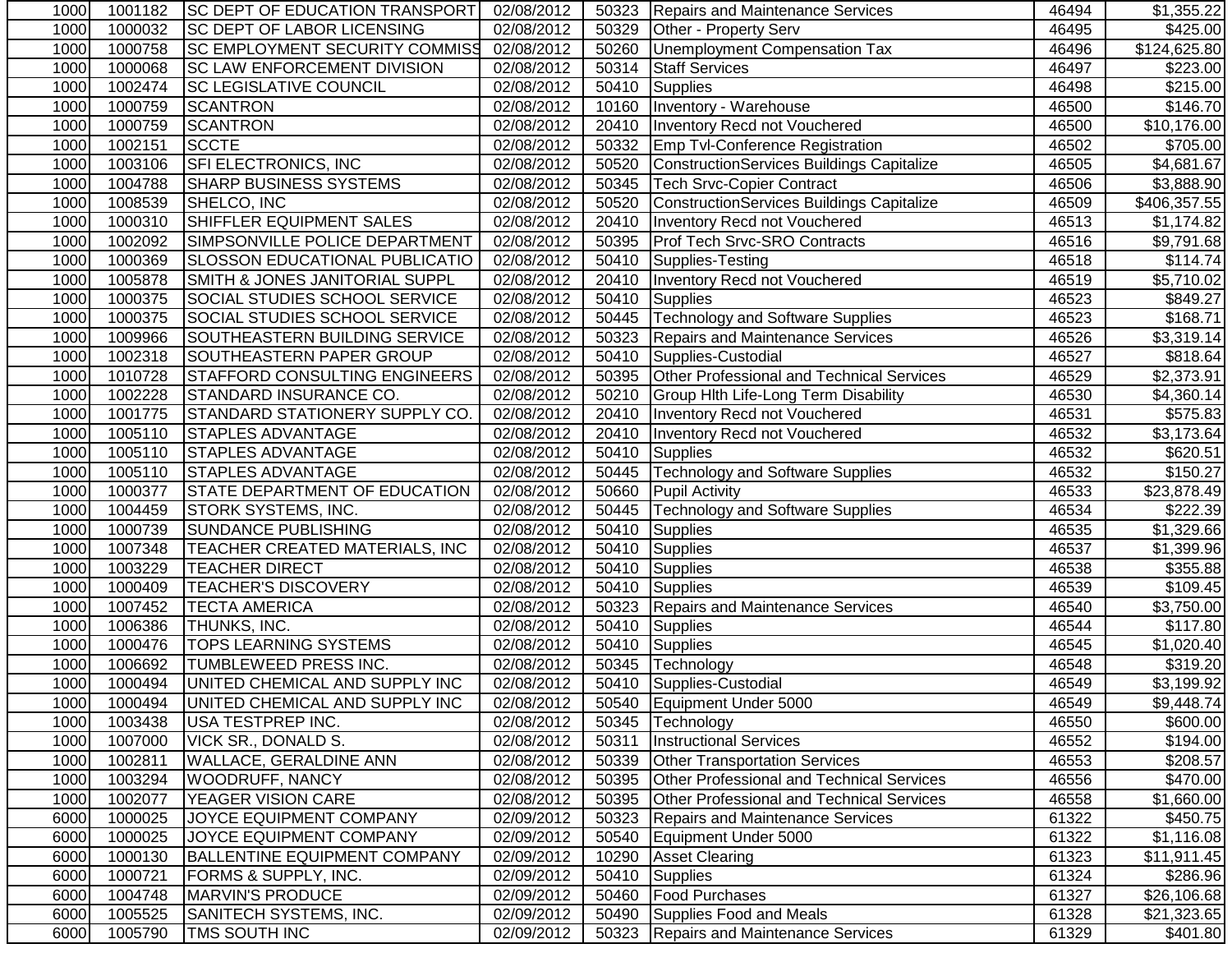| 1000 | 1000850 | AIRGAS NATIONAL WELDERS                   | 02/10/2012 |       | 50410 Supplies                                              | 803   | \$432.83    |
|------|---------|-------------------------------------------|------------|-------|-------------------------------------------------------------|-------|-------------|
| 1000 | 1001623 | <b>BENDER BURKOT EAST COAST SUPPL</b>     | 02/10/2012 |       | 10160   Inventory - Warehouse                               | 806   | \$954.00    |
| 1000 | 1001623 | <b>BENDER BURKOT EAST COAST SUPPL</b>     | 02/10/2012 | 20410 | Inventory Recd not Vouchered                                | 806   | \$1,234.60  |
| 1000 | 1003917 | <b>CLASSROOM DIRECT</b>                   | 02/10/2012 | 50410 | Supplies                                                    | 814   | \$2,527.81  |
| 1000 | 1002726 | ECHOLS OIL CO.                            | 02/10/2012 |       | 50410 Supplies-Vehicle fuel                                 | 809   | \$3,778.50  |
| 1000 | 1003021 | <b>FIRE PROTECTION SPECIALIST OF</b>      | 02/10/2012 |       | 50323 R&M Serv-Plant Serv                                   | 812   | \$666.60    |
| 1000 | 1002523 | FIRSTLAB                                  | 02/10/2012 | 50395 | <b>Prof Tech Srvc-Drug Testing</b>                          | 808   | \$2,608.75  |
| 1000 | 1000567 | <b>FOLLETT LIBRARY RESOURCES</b>          | 02/10/2012 | 50430 | <b>Library Books and Materials</b>                          | 801   | \$3,887.65  |
| 1000 | 1001225 | FOLLETT SOFTWARE COMPANY                  | 02/10/2012 | 50410 | Supplies                                                    | 804   | \$156.12    |
| 1000 | 1000721 | FORMS & SUPPLY, INC.                      | 02/10/2012 | 50410 | Supplies                                                    | 802   | \$2,357.83  |
| 1000 | 1000721 | FORMS & SUPPLY, INC.                      | 02/10/2012 | 50445 | Technology and Software Supplies                            | 802   | \$652.89    |
| 1000 | 1001499 | G & K SERVICES                            | 02/10/2012 | 50329 | Oth Prop Srv-Uniform Services                               | 805   | \$1,448.06  |
| 1000 | 1002887 | <b>GREENVILLE OFFICE SUPPLY</b>           | 02/10/2012 | 50410 | Supplies                                                    | 811   | \$349.68    |
| 1000 | 1000066 | LAKESHORE LEARNING MATERIALS              | 02/10/2012 | 50410 | Supplies                                                    | 800   | \$2,409.18  |
| 1000 | 1002878 | MAXIM HEALTHCARE SERVICES, INC            | 02/10/2012 |       | 50395 Other Professional and Technical Services             | 810   | \$2,447.64  |
| 1000 | 1004998 | <b>RUTHERFORD HEATING &amp; AIR CONDI</b> | 02/10/2012 | 50520 | ConstructionServices (Temp) Building/Construction Nor       | 815   | \$47,335.75 |
| 1000 | 1003186 | <b>SCANTEX BUSINESS SYSTEMS</b>           | 02/10/2012 | 50410 | Supplies                                                    | 813   | \$951.50    |
| 1000 | 1003927 | <b>SCHOOL SPECIALTY</b>                   | 02/10/2012 | 50410 | Supplies                                                    | 814   | \$5,196.23  |
| 1000 | 1002510 | <b>SCIENTIFIC LEARNING CORP.</b>          | 02/10/2012 | 50345 | Technology                                                  | 807   | \$96,440.70 |
| 1000 | 1003926 | <b>TEACHER'S DISCOUNT</b>                 | 02/10/2012 | 50410 | Supplies                                                    | 814   | \$1,367.34  |
| 6000 | 1000025 | JOYCE EQUIPMENT COMPANY                   | 02/10/2012 |       | 10290 Asset Clearing                                        | 61331 | \$31,532.00 |
| 6000 | 1000025 | JOYCE EQUIPMENT COMPANY                   | 02/10/2012 | 50323 | Repairs and Maintenance Services                            | 61331 | \$8,451.16  |
| 6000 | 1000025 | JOYCE EQUIPMENT COMPANY                   | 02/10/2012 | 50540 | Equipment Under 5000                                        | 61331 | \$4,731.84  |
| 6000 | 1000329 | <b>ORIENTAL TRADING COMPANY</b>           | 02/10/2012 | 50490 | <b>Other Supplies and Materials</b>                         | 61334 | \$143.76    |
| 6000 | 1000367 | <b>PEPSI-COLA BOTTLING COMPANY</b>        | 02/10/2012 | 50460 | <b>Food Purchases</b>                                       | 61336 | \$5,061.99  |
| 6000 | 1001763 | NETWORK CONTROLS & ELECTRIC               | 02/10/2012 | 50545 | TechnologyEquipment Under 5000                              | 61339 | \$653.18    |
| 6000 | 1005276 | <b>GREENVILLE COUNTY SCHOOLS</b>          | 02/10/2012 | 50340 | Communication                                               | 61340 | \$1,068.75  |
| 6000 | 1005345 | <b>BLUE BELL CREAMERIES</b>               | 02/10/2012 | 50460 | <b>Food Purchases</b>                                       | 61341 | \$1,979.67  |
| 6000 | 1005351 | <b>BULL'S EYE BRANDS</b>                  | 02/10/2012 | 50460 | <b>Food Purchases</b>                                       | 61342 | \$717.04    |
| 6000 | 1005417 | <b>FUNACHO</b>                            | 02/10/2012 | 50460 | <b>Food Purchases</b>                                       | 61343 | \$6,092.21  |
| 6000 | 1005526 | SARA LEE BAKERY GROUP/ EARTHGR            | 02/10/2012 | 50460 | <b>Food Purchases</b>                                       | 61344 | \$7,182.49  |
| 6000 | 1010677 | J.E.S. RESTAURANT EQUIPMENT               | 02/10/2012 | 10290 | <b>Asset Clearing</b>                                       | 61345 | \$5,565.86  |
| 6000 | 1005526 | SARA LEE BAKERY GROUP/ EARTHGR            | 02/13/2012 | 50460 | <b>Food Purchases</b>                                       | 61348 | \$3,185.74  |
| 6000 | 1004748 | MARVIN'S PRODUCE                          | 02/14/2012 | 50460 | <b>Food Purchases</b>                                       | 61350 | \$30,013.01 |
| 6000 | 1005351 | <b>BULL'S EYE BRANDS</b>                  | 02/14/2012 | 50460 | <b>Food Purchases</b>                                       | 61349 | \$657.14]   |
| 1000 | 1007901 | A & N FENCE AND DECK, LLC                 | 02/15/2012 |       | 50323 R&M Serv-Plant Serv                                   | 46621 | \$3,868.00  |
| 1000 |         | 1004812 ADVANCED DOOR SYSTEMS, INC.       | 02/15/2012 |       | 50520 ConstructionServices (Temp) Building/Construction Nor | 46624 | \$3,685.00  |
| 1000 | 1000850 | <b>AIRGAS NATIONAL WELDERS</b>            | 02/15/2012 |       | 50325 Rentals                                               | 46625 | \$164.30    |
| 1000 | 1002043 | ALLEN, DEBORAH E.                         | 02/15/2012 | 50331 | <b>Student Transportation</b>                               | 46627 | \$646.40    |
| 1000 | 1003590 | AMERICAN SECURITY GREENVILLE              | 02/15/2012 | 50329 | Other - Property Serv                                       | 46629 | \$4,236.12  |
| 1000 | 1003590 | AMERICAN SECURITY GREENVILLE              | 02/15/2012 | 50395 | Other Professional and Technical Services                   | 46629 | \$634.95    |
| 1000 | 1000849 | APPLE INC.                                | 02/15/2012 | 50445 | <b>Technology and Software Supplies</b>                     | 46632 | \$432.48    |
| 1000 | 1000849 | APPLE INC.                                | 02/15/2012 | 50545 | TechnologyEquipment Under 5000                              | 46632 | \$20,470.72 |
| 1000 | 1000117 | ASHRAE/AMER SOC OF HEA/REF/AIR            | 02/15/2012 | 50640 | Organization Membership Dues and Fees (Professional         | 46634 | \$185.00    |
| 1000 | 1000125 | B & H PHOTO-VIDEO INC.                    | 02/15/2012 | 50410 | Supplies                                                    | 46635 | \$375.18    |
| 1000 | 1000125 | <b>B &amp; H PHOTO-VIDEO INC.</b>         | 02/15/2012 | 50445 | <b>Technology and Software Supplies</b>                     | 46635 | \$288.95    |
| 1000 | 1002150 | <b>BARNES &amp; NOBLE, INC.</b>           | 02/15/2012 | 50410 | <b>Supplies</b>                                             | 46637 | \$3,875.65  |
| 1000 | 1002150 | <b>BARNES &amp; NOBLE, INC.</b>           | 02/15/2012 | 50445 | <b>Technology and Software Supplies</b>                     | 46637 | \$104.36    |
| 1000 | 1000133 | <b>BATTERY SPECIALISTS INC</b>            | 02/15/2012 |       | 50410 Supplies-Custodial                                    | 46639 | \$3,328.58  |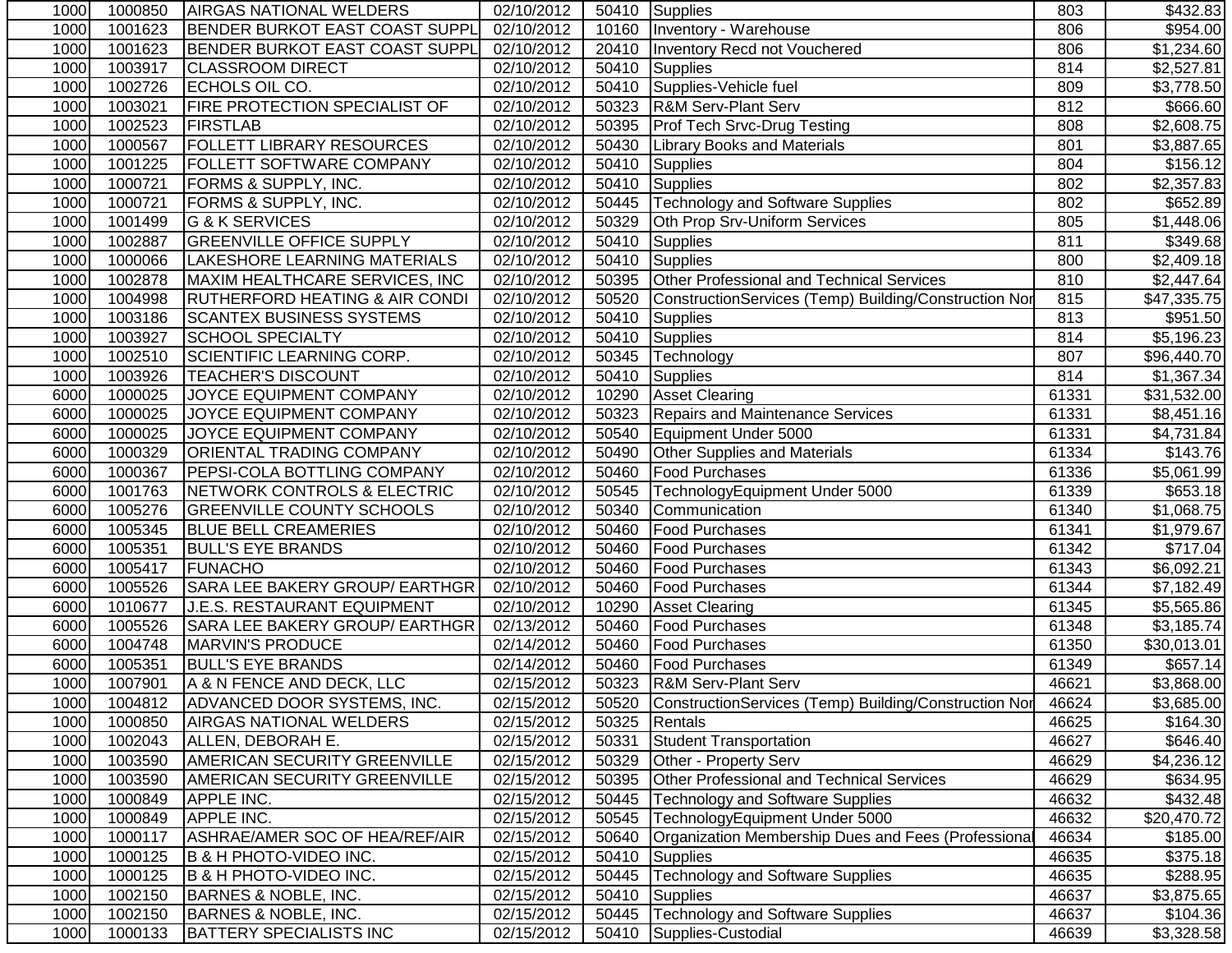| 1000 | 1008648 | <b>BEASLEY, ANTHONY WAYNE</b>               | 02/15/2012 | 50331 | Student Transportation                              | 46640 | \$594.89             |
|------|---------|---------------------------------------------|------------|-------|-----------------------------------------------------|-------|----------------------|
| 1000 | 1000141 | <b>BI-LO</b>                                | 02/15/2012 | 50410 | <b>Supplies</b>                                     | 46644 | $\overline{$}245.65$ |
| 1000 | 1000141 | <b>BI-LO</b>                                | 02/15/2012 | 50490 | Supplies Food and Meals                             | 46644 | \$254.14]            |
| 1000 | 1001105 | <b>BINSWANGER</b>                           | 02/15/2012 | 50323 | <b>R&amp;M Serv-Plant Serv</b>                      | 46646 | \$322.59             |
| 1000 | 1004003 | <b>BLACKSTOCK, SUSAN</b>                    | 02/15/2012 | 50331 | Student Transportation                              | 46647 | \$323.20             |
| 1000 | 1000145 | <b>BLUE RIDGE RURAL WATER COMPANY</b>       | 02/15/2012 | 50321 | Public Utility Services (Excludes EnergySee 470)    | 46650 | \$992.88             |
| 1000 | 1000151 | <b>BOULDEN PUBLISHING</b>                   | 02/15/2012 | 50410 | Supplies                                            | 46654 | \$269.16             |
| 1000 | 1009912 | <b>BROUGHTON, JENNIFER P</b>                | 02/15/2012 | 50331 | <b>Student Transportation</b>                       | 46656 | \$331.28             |
| 1000 | 1007840 | <b>BRUCE AIR FILTER CO</b>                  | 02/15/2012 | 50410 | Supplies-Filters                                    | 46659 | \$8,919.50           |
| 1000 | 1008647 | <b>BRUNSON, VICTORIA B</b>                  | 02/15/2012 | 50331 | Student Transportation                              | 46661 | \$172.71             |
| 1000 | 1000706 | <b>BSN SPORTS SUPPLY</b>                    | 02/15/2012 | 50410 | <b>Supplies</b>                                     | 46971 | \$188.33             |
| 1000 | 1004919 | <b>BURKHARDT, CARLA</b>                     | 02/15/2012 | 50331 | Student Transportation                              | 46663 | \$121.20             |
| 1000 | 1002814 | <b>BURNS, DARRELL L</b>                     | 02/15/2012 | 50331 | Student Transportation                              | 46664 | \$470.16             |
| 1000 | 1003291 | <b>BURRELL, CHAD SR</b>                     | 02/15/2012 | 50331 | Student Transportation                              | 46665 | \$581.76             |
| 1000 | 1000164 | <b>CAMCOR</b>                               | 02/15/2012 | 50410 | Supplies                                            | 46667 | \$1,897.21           |
| 1000 | 1000164 | <b>CAMCOR</b>                               | 02/15/2012 |       | 50445   Technology and Software Supplies            | 46667 | \$3,969.13           |
| 1000 | 1000164 | <b>CAMCOR</b>                               | 02/15/2012 |       | 50545 TechnologyEquipment Under 5000                | 46667 | \$1,329.78           |
| 1000 | 1000752 | CAROLINA BIOLOGICAL SUPPLY CO               | 02/15/2012 | 50410 | Supplies                                            | 46669 | \$807.32             |
| 1000 | 1000173 | CAROLINA LAWN & TRACTOR INC                 | 02/15/2012 | 50410 | Supplies-Custodial                                  | 46670 | \$297.82             |
| 1000 | 1004852 | CARRIE LERSCH SERVICES, LLC                 | 02/15/2012 | 50395 | Other Professional and Technical Services           | 46672 | \$843.75             |
| 1000 | 1003051 | <b>CARTRIDGE WORLD</b>                      | 02/15/2012 | 50445 | Technology and Software Supplies                    | 46673 | \$1,096.57           |
| 1000 | 1002022 | <b>CHICK-FIL-A</b>                          | 02/15/2012 | 50490 | Supplies Food and Meals                             | 46680 | \$1,112.13           |
| 1000 | 1001780 | <b>CHILDS &amp; HALLIGAN</b>                | 02/15/2012 | 50319 | <b>Legal Services</b>                               | 46681 | $\overline{$}166.33$ |
| 1000 | 1004246 | <b>CINTAS</b>                               | 02/15/2012 | 50395 | Other Professional and Technical Services           | 46682 | \$3,665.88           |
| 1000 | 1002262 | <b>CITY ELECTRIC SUPPLY</b>                 | 02/15/2012 | 50410 | Supplies-Custodial                                  | 46683 | \$139.08             |
| 1000 | 1002173 | <b>CLARKSON, WALSH, TERRELL&amp; COULTE</b> | 02/15/2012 |       | 50319   Legal Services                              | 46684 | \$1,072.25           |
| 1000 | 1010730 | COLLEGE BOOKSTORES OF AMERICA               | 02/15/2012 |       | 50410 Supplies                                      | 46686 | \$236.00             |
| 1000 | 1007418 | COLLINS, JAMES C                            | 02/15/2012 |       | 50312   Instructional Programs Improvement Services | 46688 | \$900.00             |
| 1000 | 1000213 | COMMISSION OF PUBLIC WORKS                  | 02/15/2012 | 50321 | Public Utility Services (Excludes EnergySee 470)    | 46689 | \$484.74             |
| 1000 | 1000213 | <b>COMMISSION OF PUBLIC WORKS</b>           | 02/15/2012 | 50470 | Energy-Electricity                                  | 46689 | \$10,658.90          |
| 1000 | 1000213 | COMMISSION OF PUBLIC WORKS                  | 02/15/2012 | 50470 | Energy-Gas                                          | 46689 | \$5,061.61           |
| 1000 | 1002916 | COMPUTER SOFTWARE INNOVATIONS               | 02/15/2012 | 50445 | Technology and Software Supplies                    | 46690 | \$2,107.81           |
| 1000 | 1002963 | COUNTER ACT, INC.                           | 02/15/2012 |       | 50410 Supplies-Routine Maintenance                  | 46693 | \$496.08             |
| 1000 | 1002263 | COUNTY ELECTRIC SUPPLY CO., LT              | 02/15/2012 |       | 50410 Supplies-Custodial                            | 46676 | \$417.11             |
| 1000 | 1000332 | <b>CRANDALL CORPORATION</b>                 | 02/15/2012 |       | 50395 Prof Tech Srvc-Chemical Disposal              | 46695 | \$3,675.00           |
| 1000 | 1000344 | <b>CRYSTAL SPRINGS BOOKS</b>                | 02/15/2012 |       | 50410 Supplies                                      | 46697 | \$394.23             |
| 1000 | 1006223 | CSI TECHNOLOGY OUTFITTERS                   | 02/15/2012 |       | 50545 TechnologyEquipment Under 5000                | 46698 | \$140,349.54         |
| 1000 | 1004437 | DAVIES, MICHELE C                           | 02/15/2012 | 50331 | Student Transportation                              | 46702 | \$106.05             |
| 1000 | 1008929 | <b>DELA TORRE, ANA</b>                      | 02/15/2012 | 50331 | <b>Student Transportation</b>                       | 46703 | \$614.08             |
| 1000 | 1002695 | <b>DELL MARKETING</b>                       | 02/15/2012 | 50445 | Technology and Software Supplies                    | 46704 | \$1,122.54           |
| 1000 | 1000020 | <b>DEMCO</b>                                | 02/15/2012 |       | 50410 Supplies                                      | 46705 | \$511.74             |
| 1000 | 1001139 | <b>DEMCO INC.</b>                           | 02/15/2012 |       | 50410 Supplies                                      | 46706 | \$429.34             |
| 1000 | 1000755 | <b>DICK BLICK COMPANY</b>                   | 02/15/2012 | 50410 | Supplies                                            | 46709 | \$343.13             |
| 1000 | 1008347 | <b>DILLION SUPPLY COMPANY</b>               | 02/15/2012 | 50410 | Supplies                                            | 46710 | \$102.75             |
| 1000 | 1008650 | <b>DLT SOLUTIONS</b>                        | 02/15/2012 | 50345 | Technology                                          | 46711 | \$195.75             |
| 1000 | 1003604 | DOWD, DANA                                  | 02/15/2012 | 50331 | Student Transportation                              | 46712 | \$383.80             |
| 1000 | 1000838 | <b>DUKE POWER</b>                           | 02/15/2012 | 50470 | Energy-Electricity                                  | 46715 | \$2,318.58           |
| 1000 | 1006441 | DUNN, VIRGINIA DALE                         | 02/15/2012 | 50331 | <b>Student Transportation</b>                       | 46716 | \$174.23             |
| 1000 | 1000096 | <b>EBSCO SUBSCRIPTION SERVICES</b>          | 02/15/2012 | 50440 | Periodicals                                         | 46719 | \$788.68             |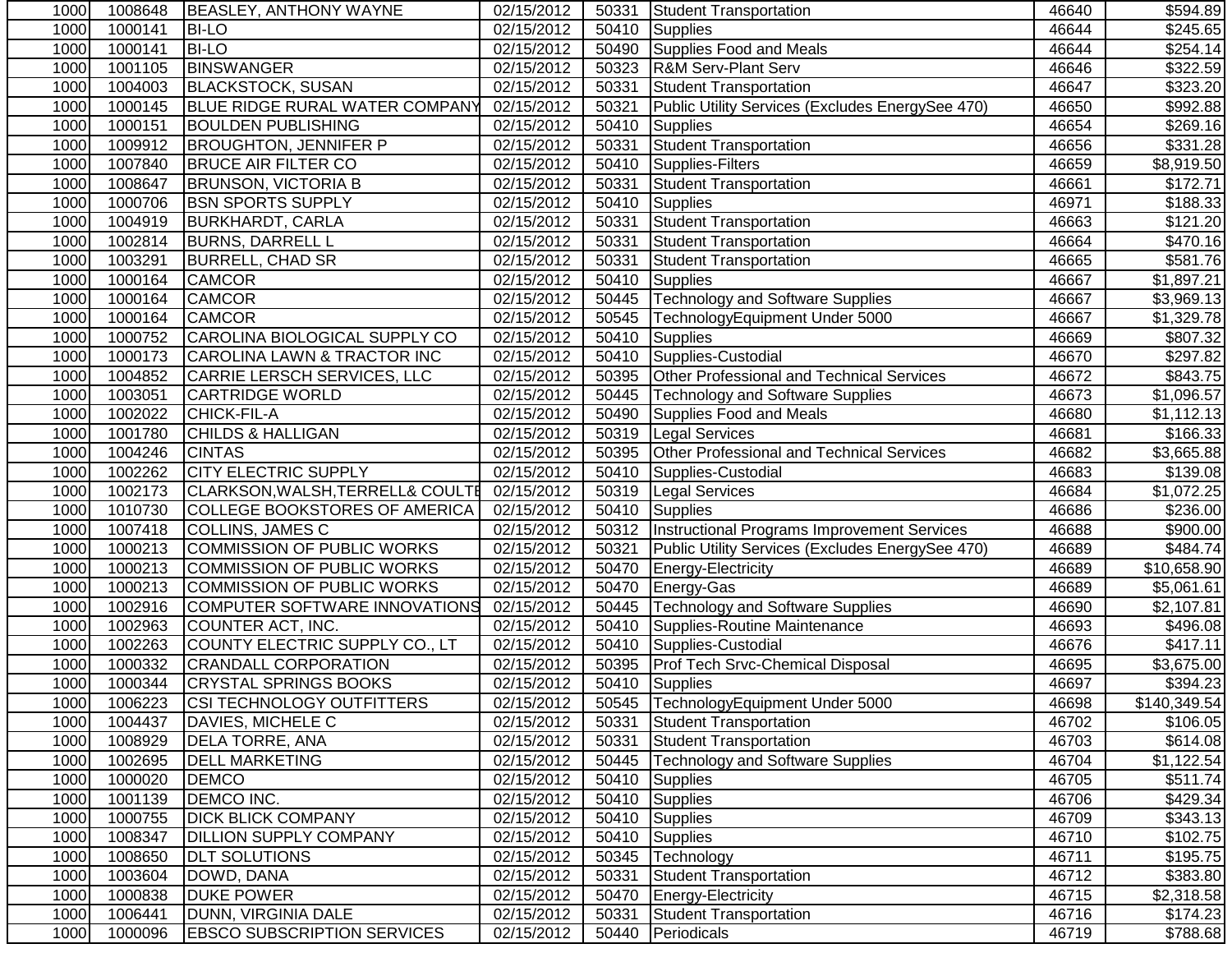| 1000 | 1005405 | <b>ECOLAB</b>                             | 02/15/2012 |       | 50410 Supplies                                      | 46720 | \$558.85             |
|------|---------|-------------------------------------------|------------|-------|-----------------------------------------------------|-------|----------------------|
| 1000 | 1010333 | <b>EXPANDING EXPRESSION</b>               | 02/15/2012 | 50410 | Supplies                                            | 46724 | $\overline{$}266.76$ |
| 1000 | 1006442 | <b>FISHER, GEORGIA</b>                    | 02/15/2012 | 50331 | <b>Student Transportation</b>                       | 46725 | \$646.40             |
| 1000 | 1001572 | <b>FLINN SCIENTIFIC, INC.</b>             | 02/15/2012 | 50410 | <b>Supplies</b>                                     | 46727 | \$608.14             |
| 1000 | 1002662 | FOUNTAIN INN NATURAL GAS SYSTE            | 02/15/2012 | 50470 | Energy-Gas                                          | 46730 | \$8,262.37           |
| 1000 | 1002813 | FREEMAN, TINA                             | 02/15/2012 | 50331 | <b>Student Transportation</b>                       | 46732 | $\overline{$}452.48$ |
| 1000 | 1002417 | FRINGE BENEFITS MANGEMENT COMP            | 02/15/2012 |       | 20412 Health Savings - Deductible                   | 46733 | \$395.00             |
| 1000 | 1002417 | <b>FRINGE BENEFITS MANGEMENT COMP</b>     | 02/15/2012 | 20412 | Out of Pocket Medical                               | 46733 | \$275.01             |
| 1000 | 1008286 | <b>FRONTIER COMMUNICATIONS</b>            | 02/15/2012 | 50340 | Comm Srvc-Landlines                                 | 46734 | \$118.36             |
| 1000 | 1006605 | GARY, CLARA M                             | 02/15/2012 | 50331 | Student Transportation                              | 46741 | \$626.20             |
| 1000 | 1002772 | <b>GLOBAL TEACHERS RESEARCH &amp; RES</b> | 02/15/2012 | 50311 | <b>Instructional Services</b>                       | 46744 | \$13,844.76          |
| 1000 | 1007524 | <b>GREENVILLE ROOFING CO. INC.</b>        | 02/15/2012 | 50323 | <b>Repairs and Maintenance Services</b>             | 46749 | \$2,650.00           |
| 1000 | 1002688 | <b>GREENVILLE TECH CHARTER HIGH S</b>     | 02/15/2012 | 50720 | Transits                                            | 46750 | \$50,135.68          |
| 1000 | 1001497 | <b>GREENVILLE WATER SYSTEM</b>            | 02/15/2012 | 50321 | Public Utility Services (Excludes EnergySee 470)    | 46751 | \$7,006.44           |
| 1000 | 1010232 | HANDWRITING WITHOUT TEARS                 | 02/15/2012 | 50410 | <b>Supplies</b>                                     | 46762 | \$100.35             |
| 1000 | 1002614 | HART, JANE J.                             | 02/15/2012 | 50331 | <b>Student Transportation</b>                       | 46765 | \$323.20             |
| 1000 | 1003236 | <b>HAWKINS TOWING INC.</b>                | 02/15/2012 | 50323 | R&M Serv-Vehicle Serv                               | 46767 | \$125.00             |
| 1000 | 1005742 | <b>HEINEMANN</b>                          | 02/15/2012 | 50410 | <b>Supplies</b>                                     | 46768 | \$2,139.50           |
| 1000 | 1010397 | HENDRIX, CARMAN                           | 02/15/2012 | 50331 | <b>Student Transportation</b>                       | 46770 | \$222.20             |
| 1000 | 1000638 | HERTZ FURNITURE SYSTEMS CORP.             | 02/15/2012 | 50410 | Supplies                                            | 46771 | \$1,355.11           |
| 1000 | 1004926 | HINES, KATIE                              | 02/15/2012 | 50331 | Student Transportation                              | 46773 | \$300.48             |
| 1000 | 1002812 | HOFFMAN, SARA                             | 02/15/2012 | 50331 | Student Transportation                              | 46774 | \$508.54             |
| 1000 | 1003065 | <b>HOLT, CHRISTAL G</b>                   | 02/15/2012 | 50331 | Student Transportation                              | 46776 | $\overline{$}290.88$ |
| 1000 | 1004448 | HORNER, ANGELA                            | 02/15/2012 | 50331 | Student Transportation                              | 46778 | \$595.90             |
| 1000 | 1000539 | <b>HOUGHTON MIFFLIN HARCOURT</b>          | 02/15/2012 | 50410 | Supplies                                            | 46779 | \$1,380.35           |
| 1000 | 1007542 | <b>HUE HD</b>                             | 02/15/2012 | 50445 | <b>Technology and Software Supplies</b>             | 46780 | \$1,036.96           |
| 1000 | 1008012 | ICE MILLER, LLP                           | 02/15/2012 | 50395 | Other Professional and Technical Services           | 46781 | \$11,250.00          |
| 1000 | 1010725 | <b>INCLUSIONS 21ST, LLC</b>               | 02/15/2012 | 50312 | Instructional Programs Improvement Services         | 46783 | \$750.00             |
| 1000 | 1000546 | INNOVATIVE LEARNING CONCEPTS              | 02/15/2012 | 50410 | Supplies                                            | 46785 | \$243.46             |
| 1000 | 1010717 | INSTITUTE FOR MULTI-SENSORY ED            | 02/15/2012 | 50410 | <b>Supplies</b>                                     | 46786 | \$150.21             |
| 1000 | 1000548 | <b>INSTITUTE OF INTERNAL AUDITORS</b>     | 02/15/2012 | 50640 | Organization Membership Dues and Fees (Professional | 46787 | \$110.00             |
| 1000 | 1001211 | INTERNATIONAL BACCALAUREATE OR            | 02/15/2012 | 50410 | Supplies                                            | 46788 | \$243.17             |
| 1000 | 1007453 | JA PIPER ROOFING CO                       | 02/15/2012 |       | 50323 Repairs and Maintenance Services              | 46791 | \$2,114.40           |
| 1000 | 1000462 | <b>JANPAK</b>                             | 02/15/2012 | 20410 | Inventory Recd not Vouchered                        | 46792 | \$7,588.63           |
| 1000 | 1000462 | <b>JANPAK</b>                             | 02/15/2012 | 38010 | Item Cost Var Suspense                              | 46792 | \$623.28             |
| 1000 | 1000462 | <b>JANPAK</b>                             | 02/15/2012 | 50410 | Supplies-Custodial                                  | 46792 | \$818.54             |
| 1000 | 1002434 | JARA, ROBERT J                            | 02/15/2012 |       | 50331 Student Transportation                        | 46793 | \$547.40             |
| 1000 | 1000559 | JEFF LYNCH APPLIANCE & TV CENT            | 02/15/2012 | 50410 | Supplies                                            | 46794 | \$949.63             |
| 1000 | 1000560 | JERVEY EYE GROUP                          | 02/15/2012 | 50395 | <b>Other Professional and Technical Services</b>    | 46796 | \$105.00             |
| 1000 | 1002670 | JERVEY EYE GROUP                          | 02/15/2012 | 50395 | Other Professional and Technical Services           | 46797 | \$198.00             |
| 1000 | 1000671 | JONES SCHOOL SUPPLY CO.                   | 02/15/2012 | 50410 | <b>Supplies</b>                                     | 46800 | \$364.29             |
| 1000 | 1000054 | <b>KEY TECHNOLOGIES</b>                   | 02/15/2012 | 50445 | Technology and Software Supplies                    | 46811 | \$966.88             |
| 1000 | 1003603 | KIRBY, TAMMIE                             | 02/15/2012 | 50331 | <b>Student Transportation</b>                       | 46813 | \$585.80             |
| 1000 | 1010639 | <b>KIRKPATRICK, DANIEL</b>                | 02/15/2012 | 50410 | Supplies                                            | 46814 | \$265.00             |
| 1000 | 1010723 | KNOWLEDGE MATTERS, INC                    | 02/15/2012 | 50345 | Technology                                          | 46816 | \$964.75             |
| 1000 | 1005314 | LABELVALUE.COM                            | 02/15/2012 | 20410 | <b>Inventory Recd not Vouchered</b>                 | 46817 | \$5,130.40           |
| 1000 | 1001618 | LAERDAL MEDICAL CORPORATION               | 02/15/2012 | 50410 | <b>Supplies</b>                                     | 46819 | \$229.35             |
| 1000 | 1002929 | LANGSTON CHARTER MIDDLE SCHOOL            | 02/15/2012 | 50720 | Transits                                            | 46820 | \$23,501.10          |
| 1000 | 1000210 | LAURENS ELECTRIC COOPERATIVE              | 02/15/2012 | 50470 | <b>Energy-Electricity</b>                           | 46821 | \$12,081.50          |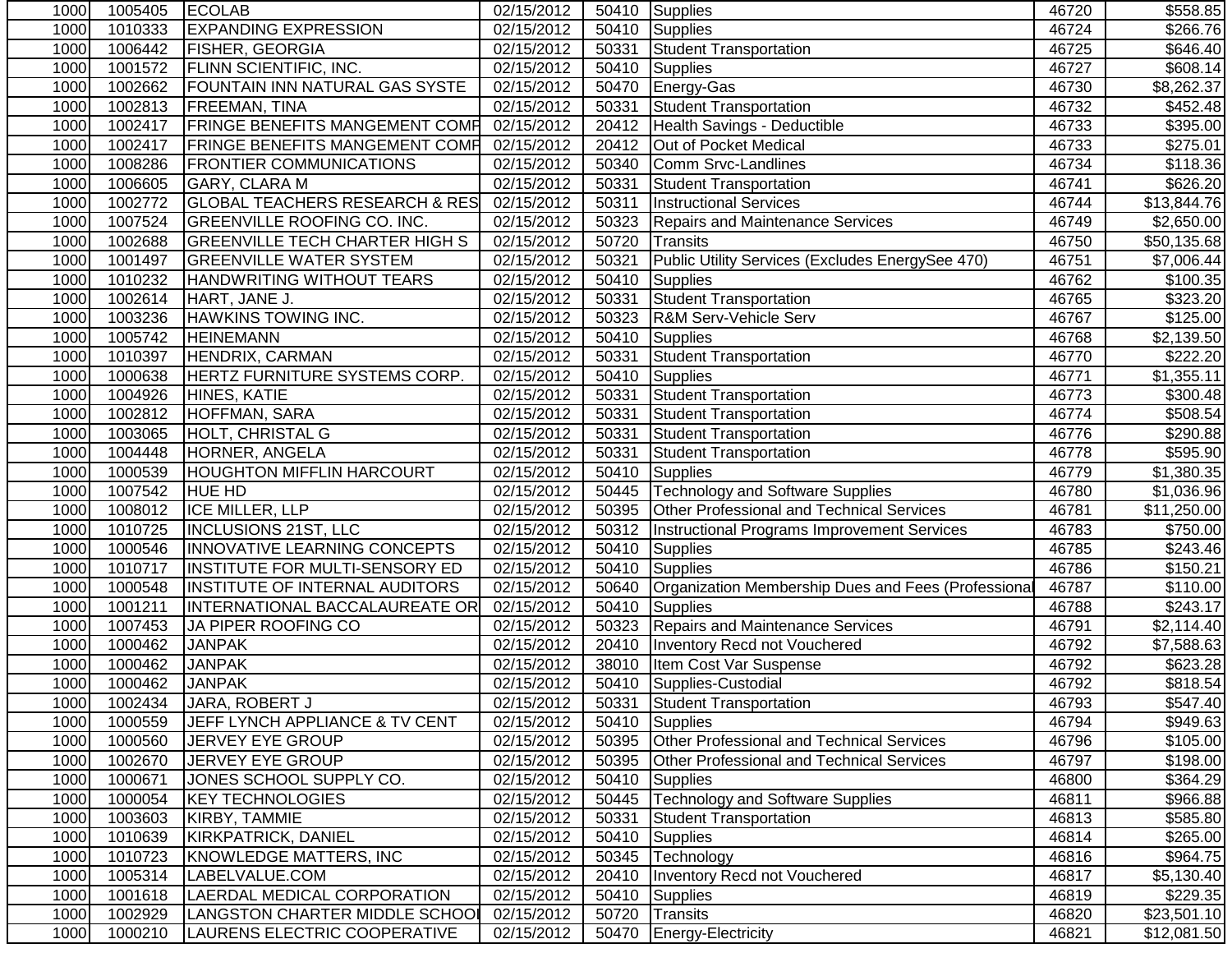| 1000 | 1002934 | <b>LEGACY CHARTER SCHOOL</b>     | 02/15/2012 |       | 50720 Transits                                          | 46826 | \$20,465.22            |
|------|---------|----------------------------------|------------|-------|---------------------------------------------------------|-------|------------------------|
| 1000 | 1009982 | LENHARDT, CAROLYN                | 02/15/2012 | 50311 | <b>Instructional Services</b>                           | 46827 | \$436.50               |
| 1000 | 1000418 | <b>LERNER PUBLISHING GROUP</b>   | 02/15/2012 | 50410 | Supplies                                                | 46828 | \$750.56               |
| 1000 | 1002941 | LEXISNEXIS SCREENING SOLUTIONS   | 02/15/2012 | 50314 | <b>Staff Services</b>                                   | 46830 | \$876.00               |
| 1000 | 1002343 | LIBRARIAN'S BOOK EXPRESS         | 02/15/2012 | 50430 | <b>Library Books and Materials</b>                      | 46831 | \$935.25               |
| 1000 | 1000099 | <b>LIBRARY VIDEO COMPANY</b>     | 02/15/2012 | 50445 | Technology and Software Supplies                        | 46832 | \$1,377.34             |
| 1000 | 1007557 | LITTLE CAFE W/ DESERTS TO ENJO   | 02/15/2012 | 50490 | Supplies Food and Meals                                 | 46834 | $\overline{31,}414.26$ |
| 1000 | 1001452 | LOWE'S OF SIMPSONVILLE           | 02/15/2012 |       | 50410 Supplies                                          | 46836 | \$137.52               |
| 1000 | 1003404 | MANAGEMENT DECISIONS             | 02/15/2012 | 50395 | Other Professional and Technical Services               | 46840 | \$4,800.00             |
| 1000 | 1006604 | MARSH, CHERI                     | 02/15/2012 | 50331 | <b>Student Transportation</b>                           | 46841 | \$460.56               |
| 1000 | 1007717 | MASTERCRAFT RENOVAITON SYSTEM    | 02/15/2012 | 50323 | <b>R&amp;M Serv-Plant Serv</b>                          | 46844 | \$1,994.00             |
| 1000 | 1007717 | MASTERCRAFT RENOVAITON SYSTEM    | 02/15/2012 | 50520 | ConstructionServices (Temp) Building/Construction Nor   | 46844 | \$9,101.16             |
| 1000 | 1007682 | MAULDIN FAMILY PHARMACY          | 02/15/2012 | 50410 | <b>Supplies</b>                                         | 46847 | \$198.69               |
| 1000 | 1002037 | <b>MCGRAW-HILL COMPANIES</b>     | 02/15/2012 | 50410 | Supplies                                                | 46854 | \$668.78               |
| 1000 | 1010217 | MERRIGAN, MICHELE G              | 02/15/2012 | 50331 | <b>Student Transportation</b>                           | 46860 | \$245.43               |
| 1000 | 1006020 | MFASCO HEALTH AND SAFETY         | 02/15/2012 | 50410 | Supplies                                                | 46862 | $\overline{$}879.31$   |
| 1000 | 1004389 | <b>MOLINA, MERI</b>              | 02/15/2012 | 50331 | <b>Student Transportation</b>                           | 46867 | \$239.88               |
| 1000 | 1004878 | MOO, JONDA LYNN                  | 02/15/2012 | 50331 | Student Transportation                                  | 46868 | \$525.20               |
| 1000 | 1002083 | <b>MOORE MEDICAL</b>             | 02/15/2012 | 20410 | Inventory Recd not Vouchered                            | 46869 | \$6,215.83             |
| 1000 | 1006981 | <b>MORGAN, CHRISTIAN</b>         | 02/15/2012 | 50331 | <b>Student Transportation</b>                           | 46870 | \$549.44               |
| 1000 | 1002203 | <b>NAPA AUTO PARTS</b>           | 02/15/2012 | 50331 | <b>Student Transportation</b>                           | 46874 | \$134.54               |
| 1000 | 1000205 | <b>NASCO INC</b>                 | 02/15/2012 | 50410 | <b>Supplies</b>                                         | 46875 | \$1,854.71             |
| 1000 | 1000205 | <b>NASCO INC</b>                 | 02/15/2012 | 50445 | <b>Technology and Software Supplies</b>                 | 46875 | \$212.54               |
| 1000 | 1006178 | NATIONAL ASSOC OF SCHOOL NURSE   | 02/15/2012 | 50640 | Organization Membership Dues and Fees (Professional     | 46876 | \$555.00               |
| 1000 | 1000845 | NATIONAL GEOGRAPHIC EDUCATIONA   | 02/15/2012 | 50410 | Supplies                                                | 46877 | \$458.15               |
| 1000 | 1001763 | NETWORK CONTROLS & ELECTRIC      | 02/15/2012 | 50520 | ConstructionServices (Temp) Building/Construction Nor   | 46879 | \$4,109.40             |
| 1000 | 1001763 | NETWORK CONTROLS & ELECTRIC      | 02/15/2012 | 50545 | <b>TechnologyEquipment Communications Equipment Cap</b> | 46879 | \$26,838.43            |
| 1000 | 1004450 | <b>OFFICE DEPOT</b>              | 02/15/2012 | 50410 | <b>Supplies</b>                                         | 46884 | $\overline{$}319.81$   |
| 1000 | 1004450 | <b>OFFICE DEPOT</b>              | 02/15/2012 | 50445 | <b>Technology and Software Supplies</b>                 | 46884 | \$127.19               |
| 1000 | 1001870 | OFFICE DEPOT, INC.               | 02/15/2012 | 50410 | <b>Supplies</b>                                         | 46884 | \$104.30               |
| 1000 | 1005949 | ONTARIO INVESTMENTS, INC.        | 02/15/2012 | 50345 | <b>Tech Srvc-Copier Contract</b>                        | 46885 | \$3,970.63             |
| 1000 | 1000329 | <b>ORIENTAL TRADING COMPANY</b>  | 02/15/2012 | 50410 | Supplies                                                | 46886 | \$348.67               |
| 1000 | 1008622 | <b>ORKIN, INC</b>                | 02/15/2012 | 50323 | <b>R&amp;M Serv-Pest Control Serv</b>                   | 46887 | \$3,770.00             |
| 1000 | 1004876 | PANTEN, EVELYN                   | 02/15/2012 | 50331 | <b>Student Transportation</b>                           | 46893 | \$454.50               |
| 1000 | 1001317 | <b>PCI EDUCATIONAL</b>           | 02/15/2012 | 50410 | Supplies                                                | 46896 | \$119.48               |
| 1000 | 1001410 | <b>PEARSON EDUCATION</b>         | 02/15/2012 |       | 50410 Supplies                                          | 46897 | \$1,949.70             |
| 1000 | 1001410 | <b>PEARSON EDUCATION</b>         | 02/15/2012 |       | 50410 Supplies                                          | 46898 | \$310.50               |
| 1000 | 1001410 | <b>PEARSON EDUCATION</b>         | 02/15/2012 |       | 50445   Technology and Software Supplies                | 46897 | \$251.91               |
| 1000 | 1000243 | <b>PEARSON EDUCATION, INC.</b>   | 02/15/2012 | 50410 | Supplies                                                | 46897 | \$166.62               |
| 1000 | 1000243 | <b>PEARSON EDUCATION, INC.</b>   | 02/15/2012 | 50445 | Technology and Software Supplies                        | 46897 | $\overline{$}197.34$   |
| 1000 | 1003037 | PEDIATRIC SERVICES OF AMERICA,   | 02/15/2012 | 50395 | Other Professional and Technical Services               | 46899 | \$5,883.75             |
| 1000 | 1003285 | PET EDGE DIRECT MARKETING        | 02/15/2012 |       | 50410 Supplies                                          | 46900 | \$196.11               |
| 1000 | 1003285 | <b>PET EDGE DIRECT MARKETING</b> | 02/15/2012 | 50445 | Technology and Software Supplies                        | 46900 | \$449.86               |
| 1000 | 1002479 | PHONAK, LLC                      | 02/15/2012 | 50545 | TechnologyEquipment Under 5000                          | 46901 | \$3,548.39             |
| 1000 | 1003614 | <b>PIEDMONT NATURAL GAS</b>      | 02/15/2012 | 50470 | Energy-Gas                                              | 46902 | \$72,581.74            |
| 1000 | 1002201 | <b>PITSCO</b>                    | 02/15/2012 | 50410 | <b>Supplies</b>                                         | 46904 | \$260.62               |
| 1000 | 1001050 | <b>PITSCO EDUCATION</b>          | 02/15/2012 | 50410 | Supplies                                                | 46905 | \$960.55               |
| 1000 | 1003416 | PLUMLEY, LISA K.                 | 02/15/2012 | 50331 | Student Transportation                                  | 46907 | \$404.00               |
| 1000 | 1006453 | PORTER, MIRINDA B.               | 02/15/2012 | 50331 | Student Transportation                                  | 46909 | \$220.69               |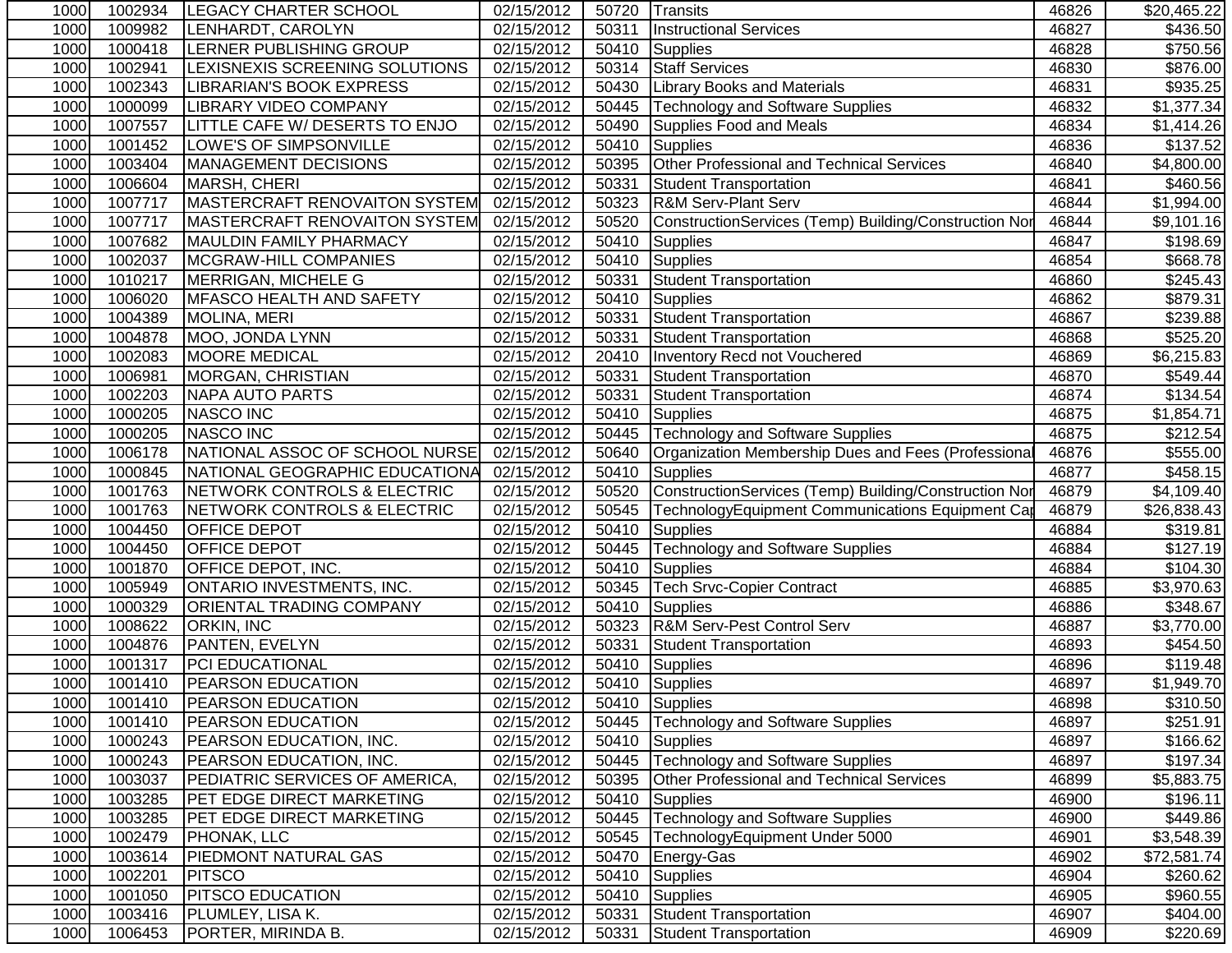| 1000 | 1001079 | <b>PRESENTATION SYSTEMS SOUTH, IN</b>     | 02/15/2012 |       | 50410 Supplies                                        | 46910 | \$1,276.31           |
|------|---------|-------------------------------------------|------------|-------|-------------------------------------------------------|-------|----------------------|
| 1000 | 1001036 | <b>RADIO SHACK</b>                        | 02/15/2012 | 50445 | <b>Technology and Software Supplies</b>               | 46917 | $\overline{$}148.39$ |
| 1000 | 1000327 | <b>READING SOURCE</b>                     | 02/15/2012 | 50410 | Supplies                                              | 46920 | \$726.58             |
| 1000 | 1001573 | <b>REALLY GOOD STUFF</b>                  | 02/15/2012 | 50410 | Supplies                                              | 46921 | \$582.58             |
| 1000 | 1003032 | <b>RIO GRANDE</b>                         | 02/15/2012 | 50410 | Supplies                                              | 46924 | \$1,381.05           |
| 1000 | 1002408 | <b>ROBBINS TIRE SERVICE, INC.</b>         | 02/15/2012 | 50331 | Student Transportation                                | 46928 | \$404.60             |
| 1000 | 1000015 | <b>ROPER MOUNTAIN SCIENCE CENTER</b>      | 02/15/2012 | 50311 | <b>Instructional Services</b>                         | 46932 | \$385.00             |
| 1000 | 1008241 | <b>RUSHTON, JAMES HOWARD</b>              | 02/15/2012 | 50395 | Other Professional and Technical Services             | 46933 | \$2,075.00           |
| 1000 | 1003077 | SANDERS, ALICIA                           | 02/15/2012 | 50331 | Student Transportation                                | 46935 | \$581.76             |
| 1000 | 1000814 | SARGENT-WELCH SCIENTIFIC                  | 02/15/2012 | 50410 | <b>Supplies</b>                                       | 46936 | \$131.06             |
| 1000 | 1000056 | <b>SAUNDERS OFFICE SUPPLY</b>             | 02/15/2012 | 50410 | Supplies                                              | 46937 | \$835.45             |
| 1000 | 1000062 | SC DEPARTMENT OF CORRECTIONS              | 02/15/2012 | 50520 | ConstructionServices (Temp) Building/Construction Nor | 46938 | \$789.00             |
| 1000 | 1000084 | <b>SCASA</b>                              | 02/15/2012 | 50640 | Organization Membership Dues and Fees (Professional   | 46946 | \$787.50             |
| 1000 | 1001240 | <b>SCHOOL HEALTH CORPORATION</b>          | 02/15/2012 | 50410 | Supplies                                              | 46949 | \$219.87             |
| 1000 | 1001241 | <b>SCHOOLMART</b>                         | 02/15/2012 | 50410 | Supplies                                              | 46950 | \$225.99             |
| 1000 | 1004667 | <b>SCITENT, INC</b>                       | 02/15/2012 | 50345 | Technology                                            | 46951 | \$1,067.00           |
| 1000 | 1004788 | <b>SHARP BUSINESS SYSTEMS</b>             | 02/15/2012 | 50345 | Tech Srvc-Copier Contract                             | 46953 | \$23,407.45          |
| 1000 | 1001800 | <b>SIMPLEX GRINNELL</b>                   | 02/15/2012 | 50329 | Other - Property Serv                                 | 46957 | $\overline{$}257.00$ |
| 1000 | 1001756 | SMITH SURVEYORS, INC.                     | 02/15/2012 | 50510 | Land                                                  | 46959 | \$8,099.00           |
| 1000 | 1002623 | SMITH, MONTI GALLOWAY                     | 02/15/2012 | 50331 | Student Transportation                                | 46962 | \$262.60             |
| 1000 | 1001731 | SOUTH CAROLINA RETIREMENT SYST            | 02/15/2012 | 20412 | <b>Employer Retirement Payable</b>                    | 46967 | \$1,413.76           |
| 1000 | 1001731 | SOUTH CAROLINA RETIREMENT SYST            | 02/15/2012 | 20412 | <b>Retirement Deduction</b>                           | 46967 | $\overline{$}664.22$ |
| 1000 | 1002045 | <b>SOUTHERN PAINT.&amp; MAINT.SPECIAL</b> | 02/15/2012 | 50323 | <b>R&amp;M Serv-Painting Serv</b>                     | 46968 | \$700.00             |
| 1000 | 1002322 | <b>SPIRIT TELECOM</b>                     | 02/15/2012 | 50340 | Comm Srvc-Landlines                                   | 46970 | \$2,182.16           |
| 1000 | 1008900 | STAMPS, GLORIA                            | 02/15/2012 | 50331 | <b>Student Transportation</b>                         | 46973 | \$151.50             |
| 1000 | 1005110 | <b>STAPLES ADVANTAGE</b>                  | 02/15/2012 | 50410 | Supplies                                              | 46975 | \$1,665.69           |
| 1000 | 1001218 | <b>STAPLES CREDIT PLAN</b>                | 02/15/2012 | 50410 | <b>Supplies</b>                                       | 46975 | \$104.78             |
| 1000 | 1000377 | STATE DEPARTMENT OF EDUCATION             | 02/15/2012 | 50660 | <b>Pupil Activity</b>                                 | 46976 | \$9,870.40           |
| 1000 | 1010513 | T MANNING WRITER & CO LLC                 | 02/15/2012 | 50395 | <b>Other Professional and Technical Services</b>      | 46984 | \$240.00             |
| 1000 | 1010870 | TD BANK, NA                               | 02/15/2012 | 50690 | <b>Other Objects</b>                                  | 46990 | \$66,105.99          |
| 1000 | 1007348 | TEACHER CREATED MATERIALS, INC            | 02/15/2012 | 50410 | Supplies                                              | 46992 | \$1,889.30           |
| 1000 | 1000408 | TEACHER CREATED RESOURCES, INC.           | 02/15/2012 | 50410 | Supplies                                              | 46991 | \$355.64             |
| 1000 | 1003229 | <b>TEACHER DIRECT</b>                     | 02/15/2012 |       | 50410 Supplies                                        | 46993 | \$802.57             |
| 1000 | 1003926 | <b>TEACHER'S DISCOUNT</b>                 | 02/15/2012 |       | 50410 Supplies                                        | 46994 | \$633.01             |
| 1000 | 1010673 | THE RON CLARK ACADEMY INC                 | 02/15/2012 |       | 50332 Emp Tvl-Conference Registration                 | 46995 | \$1,400.00           |
| 1000 | 1000429 | <b>THOMPSON PUBLISHING GROUP INC</b>      | 02/15/2012 |       | 50410 Supplies                                        | 46997 | \$278.50             |
| 1000 |         | 1002615 TOLLISON, SARAH JANE              | 02/15/2012 |       | 50331 Student Transportation                          | 46999 | \$239.88             |
| 1000 | 1010252 | <b>TRIPLE A LEARNING</b>                  | 02/15/2012 |       | 50345   Technology                                    | 47000 | \$1,102.50           |
| 1000 | 1002940 | <b>TRIUMPH LEARNING LLC</b>               | 02/15/2012 | 50410 | Supplies                                              | 47001 | \$2,648.81           |
| 1000 | 1001121 | <b>TROXELL</b>                            | 02/15/2012 | 50445 | <b>Technology and Software Supplies</b>               | 47003 | \$155.49             |
| 1000 | 1003382 | <b>TRUCOLOR</b>                           | 02/15/2012 |       | 50410 Supplies                                        | 47004 | \$192.17             |
| 1000 | 1002220 | <b>TRUESDALE, ELATA</b>                   | 02/15/2012 | 50331 | <b>Student Transportation</b>                         | 47005 | \$316.64             |
| 1000 | 1002773 | UNDERWRITERS LABORATORIES, INC            | 02/15/2012 | 50345 | Technology                                            | 47007 | \$2,975.00           |
| 1000 | 1000494 | UNITED CHEMICAL AND SUPPLY INC            | 02/15/2012 | 20410 | Inventory Recd not Vouchered                          | 47008 | \$1,750.27           |
| 1000 | 1000494 | UNITED CHEMICAL AND SUPPLY INC            | 02/15/2012 | 50410 | Supplies-Custodial                                    | 47008 | \$1,008.38           |
| 1000 | 1003739 | UNITED UTILITY CO                         | 02/15/2012 | 50321 | Public Utility Services (Excludes EnergySee 470)      | 47009 | \$2,851.20           |
| 1000 | 1000813 | UNIV OF CALIFORNIA, BERKELEY              | 02/15/2012 | 50410 | Supplies                                              | 47010 | \$2,044.76           |
| 1000 | 1010814 | <b>VERHAAGEN, DAVID A</b>                 | 02/15/2012 |       | 50312   Instructional Programs Improvement Services   | 47014 | \$3,000.00           |
| 1000 | 1005113 | <b>VIRTUCOM INC.</b>                      | 02/15/2012 |       | 50345   Tech Srvc-Copier Contract                     | 47016 | \$3,205.58           |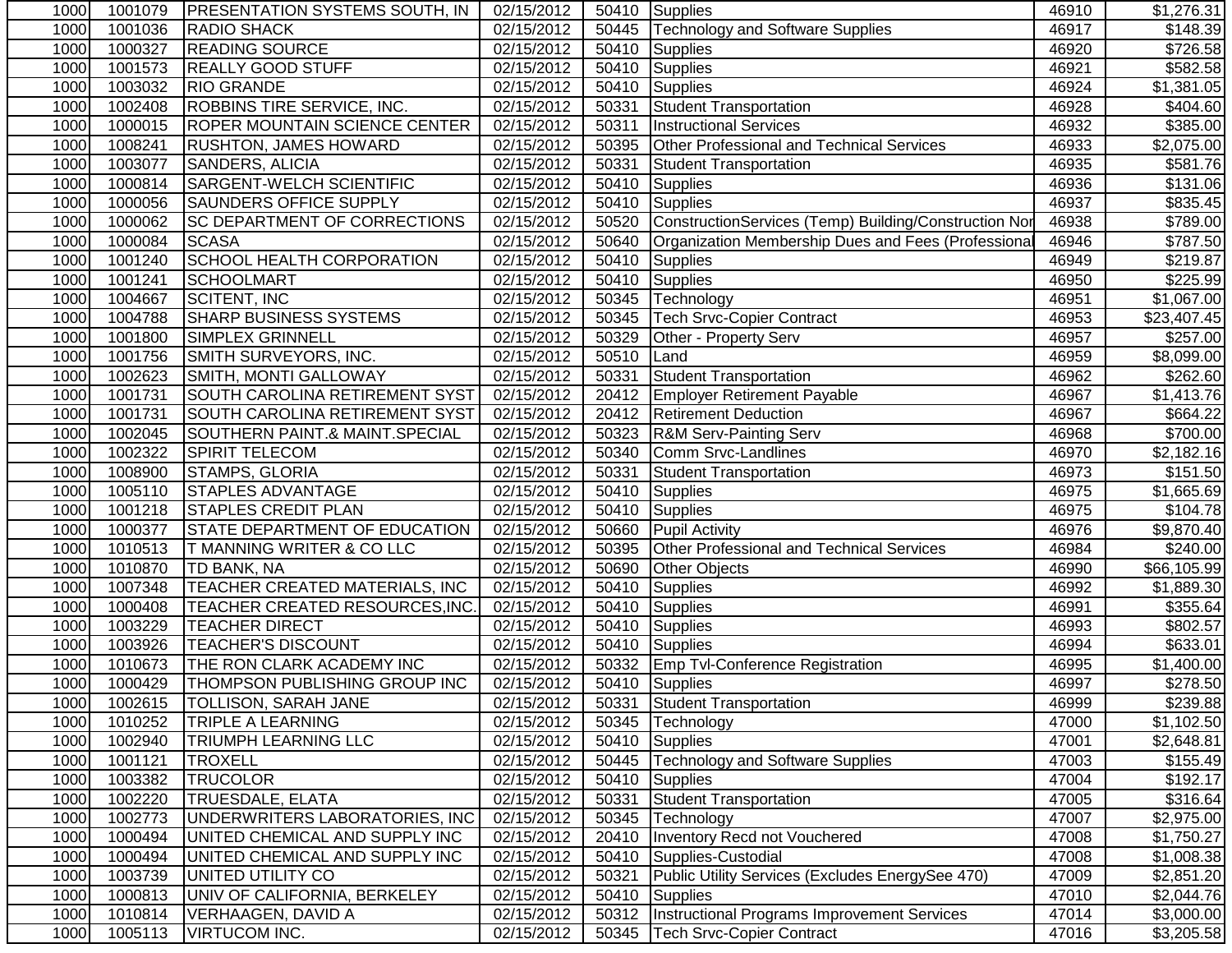| 1000 | 1005113 | VIRTUCOM INC.                         | 02/15/2012              |       | 50445   Technology and Software Supplies  | 47016            | \$960.36             |
|------|---------|---------------------------------------|-------------------------|-------|-------------------------------------------|------------------|----------------------|
| 1000 | 1006819 | W W WILLIAMS                          | 02/15/2012              | 50331 | <b>Student Transportation</b>             | 47017            | $\sqrt{$400.00}$     |
| 1000 | 1003793 | <b>WAKEFIELD, JENNIE E(FIDDLESTEP</b> | 02/15/2012              | 50311 | <b>Instructional Services</b>             | 47049            | \$1,000.00           |
| 1000 | 1002811 | <b>WALLACE, GERALDINE ANN</b>         | 02/15/2012              |       | 50331 Student Transportation              | 47020            | \$595.90             |
| 1000 | 1002932 | <b>WARD'S NATURAL SCIENCE</b>         | 02/15/2012              |       | 50410 Supplies                            | 47021            | \$227.73             |
| 1000 | 1004432 | <b>WEISS, SARAH</b>                   | 02/15/2012              |       | 50331 Student Transportation              | 47026            | \$393.90             |
| 1000 | 1000492 | <b>WHOLESALE INDUSTRIAL ELECTRONI</b> | 02/15/2012              |       | 50445   Technology and Software Supplies  | 47030            | \$174.10             |
| 1000 | 1004877 | <b>WILLIAMS, APRYLE</b>               | 02/15/2012              |       | 50331 Student Transportation              | 47032            | \$646.40             |
| 1000 | 1010495 | <b>WILLIAMS, FAYE</b>                 | 02/15/2012              |       | 50331 Student Transportation              | 47035            | \$474.70             |
| 1000 | 1002719 | <b>WITMER, CONNIE A.</b>              | 02/15/2012              | 50331 | <b>Student Transportation</b>             | 47036            | \$464.60             |
| 1000 | 1002719 | <b>WITMER, CONNIE A.</b>              | 02/15/2012              | 50339 | <b>Other Transportation Services</b>      | 47036            | \$3,315.00           |
| 1000 | 1003251 | <b>WRIGHT EXPRESS FINANCIAL SERVI</b> | 02/15/2012              | 50410 | Supplies-Driver Ed                        | 47039            | \$589.97             |
| 6000 | 1000302 | <b>US FOODSERVICE</b>                 | 02/15/2012              | 50460 | <b>Food Purchases</b>                     | 61373            | \$15,382.74          |
| 6000 | 1000302 | US FOODSERVICE                        | 02/15/2012              | 50462 | <b>Food Commodity Distribution Charge</b> | 61373            | \$668.27             |
| 6000 | 1000302 | US FOODSERVICE                        | 02/15/2012              | 50490 | Supplies Food and Meals                   | 61373            | \$2,578.97           |
| 6000 | 1005526 | SARA LEE BAKERY GROUP/ EARTHGR        | 02/15/2012              |       | 50460   Food Purchases                    | 61374            | \$4,172.75           |
| 1000 | 1000850 | <b>AIRGAS NATIONAL WELDERS</b>        | 02/17/2012              | 50410 | Supplies                                  | 821              | \$131.88             |
| 1000 | 1001623 | <b>BENDER BURKOT EAST COAST SUPPL</b> | 02/17/2012              | 50410 | Supplies                                  | 823              | \$382.17             |
| 1000 | 1003917 | <b>CLASSROOM DIRECT</b>               | 02/17/2012              | 50410 | Supplies                                  | 828              | $\overline{$}386.01$ |
| 1000 | 1003917 | <b>CLASSROOM DIRECT</b>               | 02/17/2012              | 50445 | Technology and Software Supplies          | 828              | \$115.64             |
| 1000 | 1002726 | ECHOLS OIL CO.                        | 02/17/2012              | 50410 | Supplies-Vehicle fuel                     | 825              | \$39,682.28          |
| 1000 | 1000567 | <b>FOLLETT LIBRARY RESOURCES</b>      | $\overline{02/17}/2012$ | 50410 | Supplies                                  | 818              | \$317.80             |
| 1000 | 1000567 | <b>FOLLETT LIBRARY RESOURCES</b>      | 02/17/2012              | 50430 | <b>Library Books and Materials</b>        | $\overline{818}$ | \$25,806.67          |
| 1000 | 1000567 | <b>FOLLETT LIBRARY RESOURCES</b>      | 02/17/2012              | 50445 | Technology and Software Supplies          | 818              | 3257.04              |
| 1000 | 1000721 | <b>FORMS &amp; SUPPLY, INC.</b>       | 02/17/2012              |       | 50410 Supplies                            | 819              | \$5,706.84           |
| 1000 | 1000721 | FORMS & SUPPLY, INC.                  | 02/17/2012              | 50445 | Technology and Software Supplies          | 819              | \$462.05             |
| 1000 | 1001499 | G & K SERVICES                        | 02/17/2012              | 50329 | Oth Prop Srv-Uniform Services             | 822              | \$19,983.50          |
| 1000 | 1002887 | <b>GREENVILLE OFFICE SUPPLY</b>       | 02/17/2012              | 50410 | <b>Supplies</b>                           | 827              | \$158.49             |
| 1000 | 1000066 | LAKESHORE LEARNING MATERIALS          | 02/17/2012              | 50410 | <b>Supplies</b>                           | 816              | \$2,215.22           |
| 1000 | 1000066 | LAKESHORE LEARNING MATERIALS          | 02/17/2012              | 50445 | Technology and Software Supplies          | 816              | \$488.25             |
| 1000 | 1002878 | MAXIM HEALTHCARE SERVICES, INC        | 02/17/2012              | 50395 | Other Professional and Technical Services | 826              | \$2,706.12           |
| 1000 | 1000177 | <b>MCBRIDES INC</b>                   | 02/17/2012              | 50410 | Supplies                                  | 817              | \$816.67             |
| 1000 | 1002041 | <b>THYSSENKRUPP ELEVATOR</b>          | 02/17/2012              |       | 50323   R&M Serv-Elevator Serv            | 824              | \$5,227.06           |
| 1000 | 1000846 | <b>VIRCO INC.</b>                     | 02/17/2012              | 50410 | Supplies                                  | 820              | \$270.38             |
| 6000 | 1000332 | <b>CRANDALL CORPORATION</b>           | 02/17/2012              |       | 50323 Repairs and Maintenance Services    | 61376            | \$758.40             |
| 6000 | 1002038 | <b>PET DAIRY</b>                      | 02/17/2012              |       | 50460 Food Purchases                      | 61377            | \$167,797.34         |
| 6000 |         | 1006209 SC DEPARTMENT OF REVENUE      | 02/17/2012              |       | 50670 Sales Tax on Adult Meals            | 61379            | \$4,157.07           |
| 6000 | 1000367 | <b>PEPSI-COLA BOTTLING COMPANY</b>    | 02/21/2012              |       | 50460   Food Purchases                    | 61380            | \$15,434.43          |
| 6000 | 1005345 | <b>BLUE BELL CREAMERIES</b>           | 02/21/2012              | 50460 | <b>Food Purchases</b>                     | 61381            | \$4,584.59           |
| 6000 | 1005363 | <b>CARGILL INC.</b>                   | 02/21/2012              | 10160 | Inventory - Food                          | 61382            | \$8,375.20           |
| 6000 | 1005417 | <b>FUNACHO</b>                        | 02/21/2012              |       | 50460   Food Purchases                    | 61383            | \$11,180.93          |
| 6000 | 1005453 | <b>INTEGRATED FOOD SERVICES</b>       | 02/21/2012              | 10160 | Inventory - Food                          | 61384            | \$47,538.88          |
| 6000 | 1005458 | <b>JTM PROVISIONS CO</b>              | 02/21/2012              | 10160 | Inventory - Food                          | 61385            | \$11,000.00          |
| 6000 | 1005459 | KINGS DELIGHT, LTD.                   | 02/21/2012              | 10160 | Inventory - Food                          | 61386            | \$38,396.20          |
| 6000 | 1005462 | LAND O' LAKES, INC.                   | 02/21/2012              | 10160 | Inventory - Food                          | 61387            | \$31,341.40          |
| 6000 | 1005558 | <b>TYSON FOODS COMMODITY PROCESS</b>  | 02/21/2012              | 10160 | Inventory - Food                          | 61388            | \$15,567.50          |
| 6000 | 1005561 | NATIONAL FOOD GROUP, INC              | 02/21/2012              | 10160 | Inventory - Food                          | 61389            | \$20,399.20          |
| 6000 | 1006854 | <b>TASTY BRANDS, LLC</b>              | 02/21/2012              | 10160 | Inventory - Food                          | 61390            | \$9,689.12           |
| 6000 | 1010370 | <b>RICH PRODUCTS CORP</b>             | 02/21/2012              |       | 10160   Inventory - Food                  | 61391            | \$36,732.75          |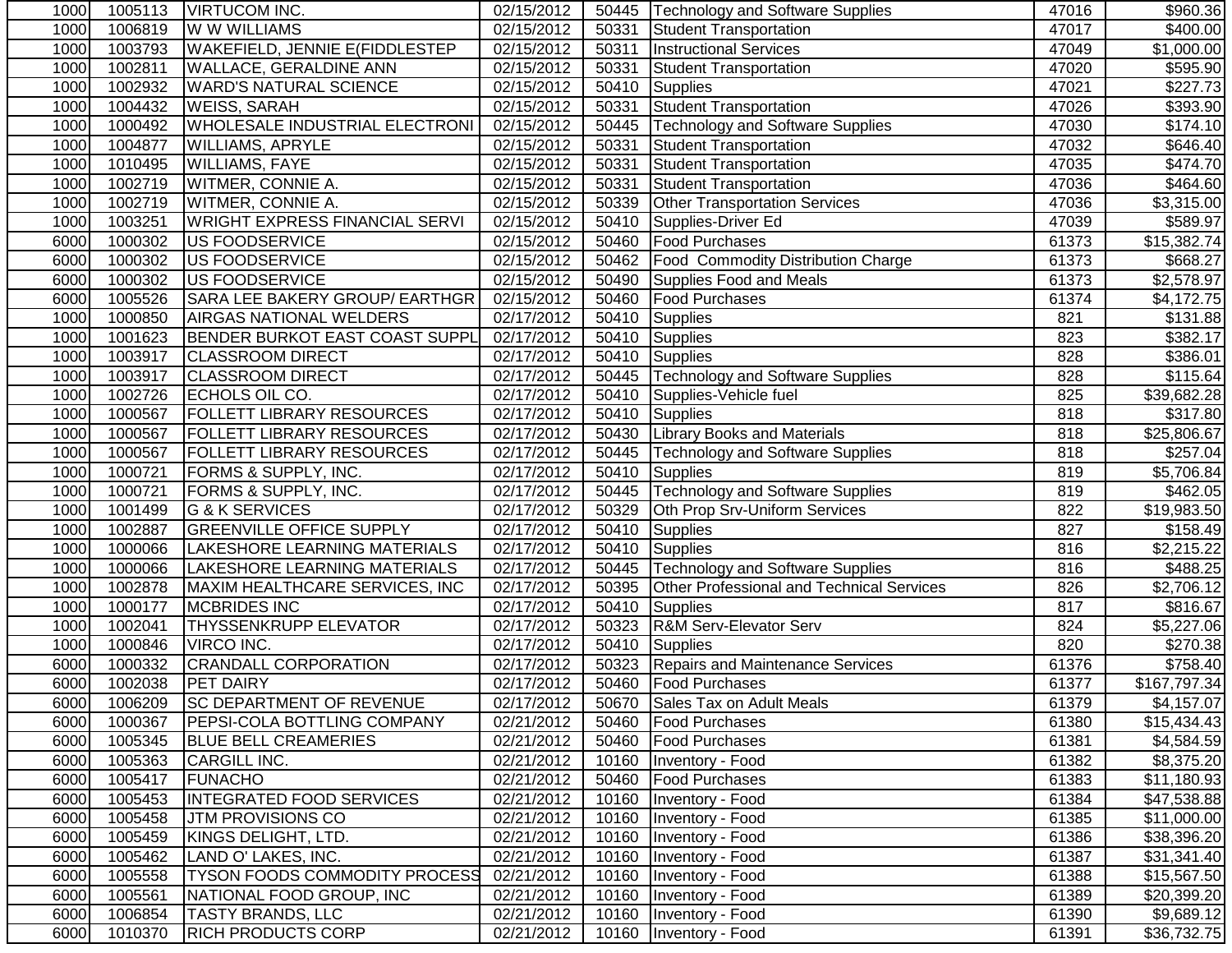| 1000 | 1007213 | <b>BANK OF AMERICA</b>                | 02/22/2012 |       | 50314 Staff Services                                  | 22212 | \$4,982.00           |
|------|---------|---------------------------------------|------------|-------|-------------------------------------------------------|-------|----------------------|
| 1000 | 1007213 | <b>BANK OF AMERICA</b>                | 02/22/2012 |       | 50323 R&M Serv-Equipment Repair Serv                  | 22212 | \$523.46             |
| 1000 | 1007213 | <b>BANK OF AMERICA</b>                | 02/22/2012 |       | 50323 R&M Serv-HVAC Serv                              | 22212 | \$960.00             |
| 1000 | 1007213 | <b>BANK OF AMERICA</b>                | 02/22/2012 |       | 50323 R&M Serv-Plant Serv                             | 22212 | \$1,392.87           |
| 1000 | 1007213 | <b>BANK OF AMERICA</b>                | 02/22/2012 | 50323 | R&M Serv-Vehicle Serv                                 | 22212 | \$8,959.41           |
| 1000 | 1007213 | <b>BANK OF AMERICA</b>                | 02/22/2012 |       | 50323 Repairs and Maintenance Services                | 22212 | \$1,589.42           |
| 1000 | 1007213 | <b>BANK OF AMERICA</b>                | 02/22/2012 | 50329 | Other - Property Serv                                 | 22212 | $\overline{$}111.00$ |
| 1000 | 1007213 | <b>BANK OF AMERICA</b>                | 02/22/2012 |       | 50332 Emp Tvl-Conference Lodging                      | 22212 | $\overline{$}381.94$ |
| 1000 | 1007213 | <b>BANK OF AMERICA</b>                | 02/22/2012 |       | 50332 Emp Tvl-Conference Transportation               | 22212 | \$895.70             |
| 1000 | 1007213 | <b>BANK OF AMERICA</b>                | 02/22/2012 | 50340 | Comm Srvc-Cellular                                    | 22212 | \$27,284.83          |
| 1000 | 1007213 | <b>BANK OF AMERICA</b>                | 02/22/2012 | 50340 | Communication                                         | 22212 | \$11,675.53          |
| 1000 | 1007213 | <b>BANK OF AMERICA</b>                | 02/22/2012 | 50345 | Technology                                            | 22212 | \$4,159.43           |
| 1000 | 1007213 | <b>BANK OF AMERICA</b>                | 02/22/2012 | 50410 | Supplies-Generator PM                                 | 22212 | \$1,737.99           |
| 1000 | 1007213 | <b>BANK OF AMERICA</b>                | 02/22/2012 | 50410 | Supplies-Grounds                                      | 22212 | \$7,323.03           |
| 1000 | 1007213 | <b>BANK OF AMERICA</b>                | 02/22/2012 |       | 50410 Supplies-HVAC supplies                          | 22212 | \$58,455.39          |
| 1000 | 1007213 | <b>BANK OF AMERICA</b>                | 02/22/2012 |       | 50410 Supplies-Preventative Maint                     | 22212 | \$10,180.13          |
| 1000 | 1007213 | <b>BANK OF AMERICA</b>                | 02/22/2012 |       | 50410 Supplies-Routine Maintenance                    | 22212 | \$47,243.35          |
| 1000 | 1007213 | <b>BANK OF AMERICA</b>                | 02/22/2012 |       | 50410 Supplies-Security                               | 22212 | \$3,925.97           |
| 1000 | 1007213 | <b>BANK OF AMERICA</b>                | 02/22/2012 | 50410 | Supplies-Vehicle Supplies                             | 22212 | \$21,447.90          |
| 1000 | 1007213 | <b>BANK OF AMERICA</b>                | 02/22/2012 | 50445 | Technology and Software Supplies                      | 22212 | \$479,411.62         |
| 1000 | 1007213 | <b>BANK OF AMERICA</b>                | 02/22/2012 | 50520 | ConstructionServices (Temp) Building/Construction Nor | 22212 | \$112.00             |
| 1000 | 1007213 | <b>BANK OF AMERICA</b>                | 02/22/2012 | 50540 | Equipment Under 5000                                  | 22212 | \$1,293.19           |
| 1000 | 1007213 | <b>BANK OF AMERICA</b>                | 02/22/2012 | 50545 | Technology Equipment Over 5000                        | 22212 | \$14,035.46          |
| 1000 | 1007213 | <b>BANK OF AMERICA</b>                | 02/22/2012 | 50545 | TechnologyEquipment Under 5000                        | 22212 | \$408,155.95         |
| 1000 | 1007213 | <b>BANK OF AMERICA</b>                | 02/22/2012 | 50580 | Mobile Classrooms Construction Non Capitalize         | 22212 | \$2,270.29           |
| 1000 | 1007213 | <b>BANK OF AMERICA</b>                | 02/22/2012 | 50660 | <b>Pupil Activity</b>                                 | 22212 | \$157,923.41         |
| 1000 | 1007213 | <b>BANK OF AMERICA</b>                | 02/22/2012 | 50710 | <b>Fund Modifications</b>                             | 22212 | \$12,486.98          |
| 1000 | 1006812 | ABACUS IN-HOME TUTORING INC.          | 02/23/2012 | 50399 | Miscellaneous Purchased Services                      | 47051 | \$1,740.00           |
| 1000 | 1006371 | ACADEMIC ASSISTANTS PLUS, LLC         | 02/23/2012 | 50399 | Miscellaneous Purchased Services                      | 47053 | \$1,020.00           |
| 1000 | 1004641 | <b>ACE IT TUTORING</b>                | 02/23/2012 | 50399 | Miscellaneous Purchased Services                      | 47054 | \$4,860.00           |
| 1000 | 1003590 | AMERICAN SECURITY GREENVILLE          | 02/23/2012 | 50395 | <b>Other Security Services</b>                        | 47055 | \$911.34             |
| 1000 | 1000663 | <b>ANN'S CAKES &amp; CATERING</b>     | 02/23/2012 | 50490 | Supplies Food and Meals                               | 47056 | \$632.02             |
| 1000 | 1000947 | <b>APPERSON PRINT MANAGEMENT SERY</b> | 02/23/2012 |       | 50410 Supplies                                        | 47057 | \$257.85             |
| 1000 | 1000107 | <b>ARBOR SCIENTIFIC</b>               | 02/23/2012 |       | 50410 Supplies                                        | 47058 | \$804.01             |
| 1000 | 1002150 | <b>BARNES &amp; NOBLE, INC.</b>       | 02/23/2012 |       | 50410 Supplies                                        | 47062 | \$2,736.30           |
| 1000 | 1002150 | <b>BARNES &amp; NOBLE, INC.</b>       | 02/23/2012 |       | 50445   Technology and Software Supplies              | 47062 | \$194.84             |
| 1000 | 1002130 | <b>BATTERIES PLUS</b>                 | 02/23/2012 |       | 50410 Supplies                                        | 47064 | \$793.73             |
| 1000 | 1000141 | <b>BI-LO</b>                          | 02/23/2012 |       | 50410 Supplies                                        | 47066 | \$400.43             |
| 1000 | 1000141 | <b>BI-LO</b>                          | 02/23/2012 | 50490 | Supplies Food and Meals                               | 47066 | \$2,261.04           |
| 1000 | 1006377 | <b>BI-LO</b>                          | 02/23/2012 |       | 50410 Supplies                                        | 47067 | \$237.49             |
| 1000 | 1006377 | <b>BI-LO</b>                          | 02/23/2012 |       | 50490 Supplies Food and Meals                         | 47067 | \$138.49             |
| 1000 | 1000145 | <b>BLUE RIDGE RURAL WATER COMPANY</b> | 02/23/2012 | 50321 | Public Utility Services (Excludes EnergySee 470)      | 47069 | \$1,023.06           |
| 1000 | 1000805 | <b>BOUND TO STAY BOUND</b>            | 02/23/2012 | 50430 | <b>Library Books and Materials</b>                    | 47070 | \$1,920.31           |
| 1000 | 1003237 | <b>BOWERS, CLAUDIA GAIL</b>           | 02/23/2012 | 50395 | <b>Other Professional and Technical Services</b>      | 47071 | \$640.00             |
| 1000 | 1007397 | <b>BUDGET LIBRARY SUPPLIES</b>        | 02/23/2012 | 50410 | <b>Supplies</b>                                       | 47076 | \$116.49             |
| 1000 | 1009723 | <b>CABELA'S CORPORATE SALES</b>       | 02/23/2012 | 50410 | Supplies                                              | 47080 | \$685.94             |
| 1000 | 1000163 | CALLOWAY HOUSE INC                    | 02/23/2012 | 50410 | Supplies                                              | 47082 | \$185.19             |
| 1000 | 1000164 | <b>CAMCOR</b>                         | 02/23/2012 |       | 50410 Supplies                                        | 47083 | \$523.67             |
| 1000 | 1000164 | <b>CAMCOR</b>                         | 02/23/2012 |       | 50445   Technology and Software Supplies              | 47083 | \$1,184.91           |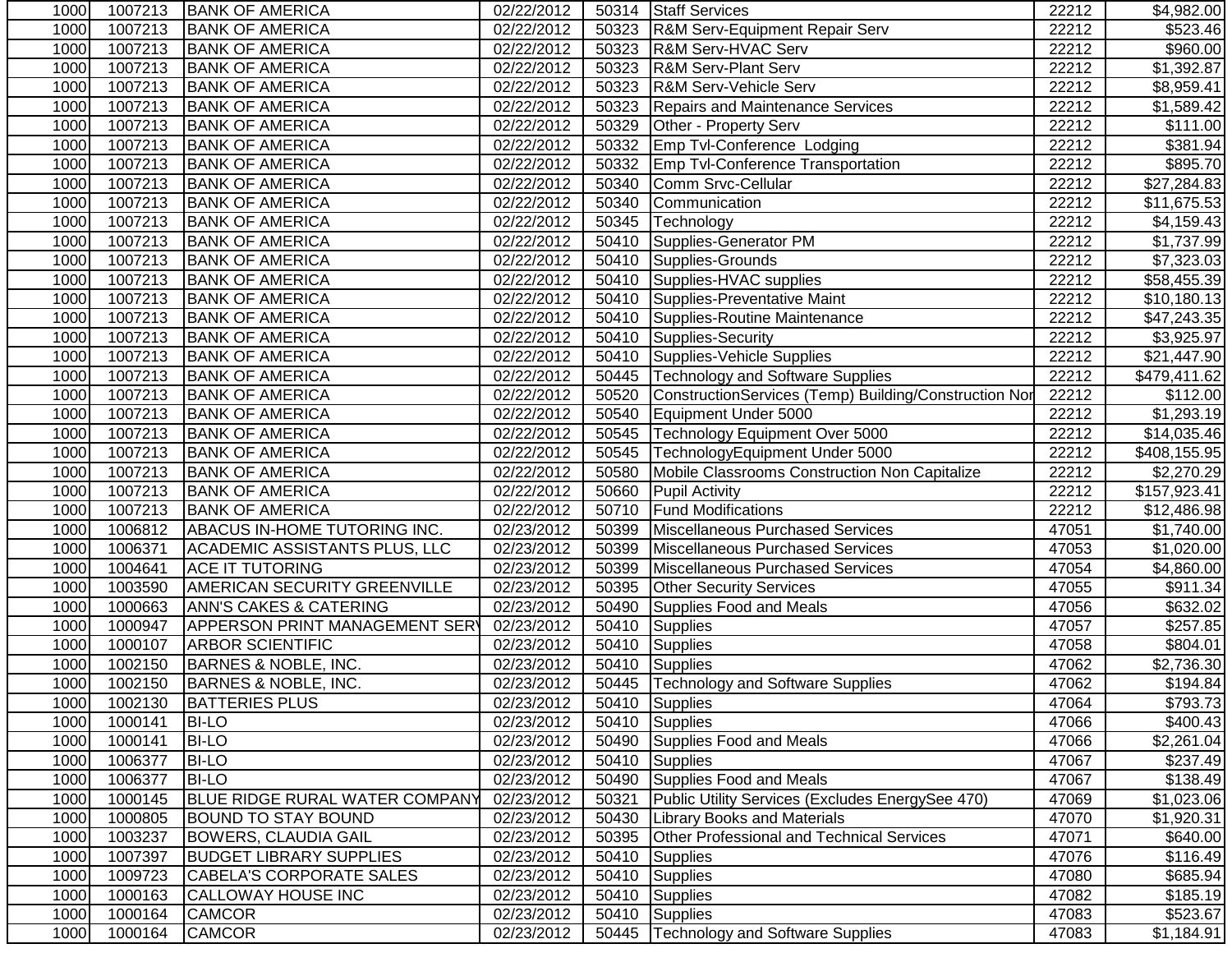| 1000 | 1000752 | CAROLINA BIOLOGICAL SUPPLY CO                       | 02/23/2012              |       | 50410 Supplies                                        | 47085 | \$25,804.14            |
|------|---------|-----------------------------------------------------|-------------------------|-------|-------------------------------------------------------|-------|------------------------|
| 1000 | 1004852 | <b>CARRIE LERSCH SERVICES, LLC</b>                  | 02/23/2012              | 50395 | <b>Other Professional and Technical Services</b>      | 47086 | \$375.00               |
| 1000 | 1010466 | <b>CENTER FOR CREATIVE LEADERSHIP</b>               | 02/23/2012              | 50410 | Supplies-Operational supplies                         | 47087 | \$345.03               |
| 1000 | 1002680 | <b>CHARTER COMMUNICATIONS</b>                       | $\overline{02/23}/2012$ | 50395 | Other Professional and Technical Services             | 47089 | \$174.98               |
| 1000 | 1005837 | CHICK-FIL-A @ CHERRYDALE                            | 02/23/2012              | 50490 | Supplies Food and Meals                               | 47090 | \$256.70               |
| 1000 | 1002262 | <b>CITY ELECTRIC SUPPLY</b>                         | 02/23/2012              | 50410 | Supplies-Custodial                                    | 47092 | \$100.41               |
| 1000 | 1000236 | <b>CLEMSON UNIVERSITY</b>                           | 02/23/2012              |       | 50312 Instructional Programs Improvement Services     | 47093 | $\overline{$7,000.00}$ |
| 1000 | 1000248 | <b>COLLEGE BOARD PUBLISHERS</b>                     | 02/23/2012              |       | 50410 Supplies                                        | 47094 | \$180.92               |
| 1000 | 1000248 | COLLEGE BOARD PUBLISHERS                            | 02/23/2012              | 50410 | Supplies                                              | 47294 | \$884.70               |
| 1000 | 1001276 | COLLEGE BOARD, SRO                                  | 02/23/2012              | 50410 | Supplies                                              | 47295 | \$176.90               |
| 1000 | 1000213 | COMMISSION OF PUBLIC WORKS                          | 02/23/2012              | 50321 | Public Utility Services (Excludes EnergySee 470)      | 47095 | \$4,056.44             |
| 1000 | 1000213 | COMMISSION OF PUBLIC WORKS                          | 02/23/2012              | 50470 | Energy-Electricity                                    | 47095 | \$50,014.20            |
| 1000 | 1000213 | COMMISSION OF PUBLIC WORKS                          | 02/23/2012              | 50470 | Energy-Gas                                            | 47095 | \$10,089.14            |
| 1000 | 1002506 | COMMISSION OF PUBLIC WORKS-GRE                      | 02/23/2012              | 50470 | Energy-Gas                                            | 47096 | \$464.35               |
| 1000 | 1002448 | COMMUNITIES IN SCHOOLS                              | 02/23/2012              | 50399 | Miscellaneous Purchased Services                      | 47097 | \$79,627.50            |
| 1000 | 1000760 | <b>COMMUNITY PLAYTHINGS</b>                         | 02/23/2012              | 50410 | Supplies                                              | 47098 | \$439.49               |
| 1000 | 1002916 | COMPUTER SOFTWARE INNOVATIONS                       | 02/23/2012              | 50445 | Technology and Software Supplies                      | 47099 | \$8,079.85             |
| 1000 | 1009200 | CONSTRUCTIVE PLAYTHINGS, LLC                        | 02/23/2012              | 50410 | Supplies                                              | 47100 | \$133.95               |
| 1000 | 1000292 | CONTINENTAL BOOK COMPANY                            | 02/23/2012              | 50410 | Supplies                                              | 47101 | \$225.68               |
| 1000 | 1006223 | <b>CSI TECHNOLOGY OUTFITTERS</b>                    | 02/23/2012              | 50545 | TechnologyEquipment Under 5000                        | 47102 | \$43,903.00            |
| 1000 | 1001081 | <b>D AND H DISTRIBUTING</b>                         | 02/23/2012              | 50410 | Supplies                                              | 47104 | \$161.61               |
| 1000 | 1000934 | DE LAGE LANDEN FINANCIAL SERVI                      | 02/23/2012              | 50345 | <b>Tech Srvc-Copier Contract</b>                      | 47106 | \$122.90               |
| 1000 | 1002695 | <b>DELL MARKETING</b>                               | 02/23/2012              | 50445 | Technology and Software Supplies                      | 47107 | \$1,899.34             |
| 1000 | 1002695 | <b>DELL MARKETING</b>                               | 02/23/2012              | 50545 | TechnologyEquipment Under 5000                        | 47107 | \$5,025.32             |
| 1000 | 1000020 | <b>DEMCO</b>                                        | 02/23/2012              | 50410 | <b>Supplies</b>                                       | 47108 | \$736.25               |
| 1000 | 1001139 | <b>DEMCO INC.</b>                                   | 02/23/2012              | 50410 | Supplies                                              | 47109 | \$725.92               |
| 1000 | 1001139 | <b>DEMCO INC.</b>                                   | 02/23/2012              | 50430 | <b>Library Books and Materials</b>                    | 47109 | \$312.35               |
| 1000 | 1000755 | <b>DICK BLICK COMPANY</b>                           | 02/23/2012              | 50410 | Supplies                                              | 47111 | \$1,822.19             |
| 1000 | 1005827 | <b>DISCOUNT SCHOOL SUPPLY</b>                       | 02/23/2012              | 50410 | Supplies                                              | 47112 | \$438.82               |
| 1000 | 1000838 | <b>DUKE POWER</b>                                   | 02/23/2012              | 50470 | Energy-Electricity                                    | 47116 | \$895.98               |
| 1000 | 1008723 | <b>EAI EDUCATION</b>                                | 02/23/2012              | 50410 | Supplies                                              | 47117 | \$320.79               |
| 1000 | 1000246 | <b>EDUCATORS OUTLET</b>                             | 02/23/2012              | 50410 | Supplies                                              | 47118 | \$184.77               |
| 1000 | 1010010 | <b>EMPOWERING WRITERS</b>                           | 02/23/2012              |       | 50410 Supplies                                        | 47119 | \$874.50               |
| 1000 | 1004639 | <b>EVANS LEARNING CENTER</b>                        | 02/23/2012              |       | 50399 Miscellaneous Purchased Services                | 47121 | \$3,330.00             |
| 1000 | 1006908 | <b>FISHER SCIENTIFIC COMPANY, LLC</b>               | 02/23/2012              | 50410 | Supplies                                              | 47124 | \$475.14]              |
| 1000 | 1008571 | <b>FREESTYLE PHOTOGRAPHIC SUPPLIE</b>               | 02/23/2012              |       | 50410 Supplies                                        | 47126 | \$226.60               |
| 1000 |         | 1002417   FRINGE BENEFITS MANGEMENT COMP 02/23/2012 |                         |       | 20412 Health Savings - Deductible                     | 47127 | \$378.34               |
| 1000 | 1002417 | <b>FRINGE BENEFITS MANGEMENT COMP</b>               | 02/23/2012              |       | 20412 Out of Pocket Medical                           | 47127 | \$166.67               |
| 1000 | 1008286 | <b>FRONTIER COMMUNICATIONS</b>                      | 02/23/2012              | 50340 | Comm Srvc-Landlines                                   | 47128 | \$2,001.05             |
| 1000 | 1001352 | <b>GARFIELD CORPORATION</b>                         | 02/23/2012              |       | 50410 Supplies-Grounds                                | 47130 | \$1,701.30             |
| 1000 | 1004469 | <b>GARRISON, VILVIN WHITE</b>                       | 02/23/2012              | 50311 | <b>Instructional Services</b>                         | 47133 | \$349.20               |
| 1000 | 1009973 | <b>GRAHAM-HODGE ASSOCIATES, INC</b>                 | 02/23/2012              | 50520 | ConstructionServices (Temp) Building/Construction Nor | 47136 | \$2,615.73             |
| 1000 | 1000452 | <b>GRAPHICS NOW INC</b>                             | 02/23/2012              | 50360 | <b>Printing and Binding</b>                           | 47137 | \$708.08               |
| 1000 | 1002688 | <b>GREENVILLE TECH CHARTER HIGH S</b>               | 02/23/2012              | 42200 | Payments Public Charter Schools                       | 47139 | \$226.46               |
| 1000 | 1000465 | <b>GREENVILLE TECHNICAL COLLEGE</b>                 | 02/23/2012              | 50410 | Supplies                                              | 47138 | \$156.75               |
| 1000 | 1001497 | <b>GREENVILLE WATER SYSTEM</b>                      | 02/23/2012              | 50321 | Public Utility Services (Excludes EnergySee 470)      | 47140 | \$14,195.96            |
| 1000 | 1001351 | GREER GAS CO.                                       | 02/23/2012              | 50470 | Energy-Gas                                            | 47141 | \$1,220.79             |
| 1000 | 1003102 | <b>GREER, JENNIFER CARON</b>                        | 02/23/2012              | 50395 | Other Professional and Technical Services             | 47142 | \$870.00               |
| 1000 | 1006912 | H&H GLASS & SERVICES INC.                           | 02/23/2012              | 50323 | <b>R&amp;M Serv-Plant Serv</b>                        | 47144 | \$1,020.00             |
|      |         |                                                     |                         |       |                                                       |       |                        |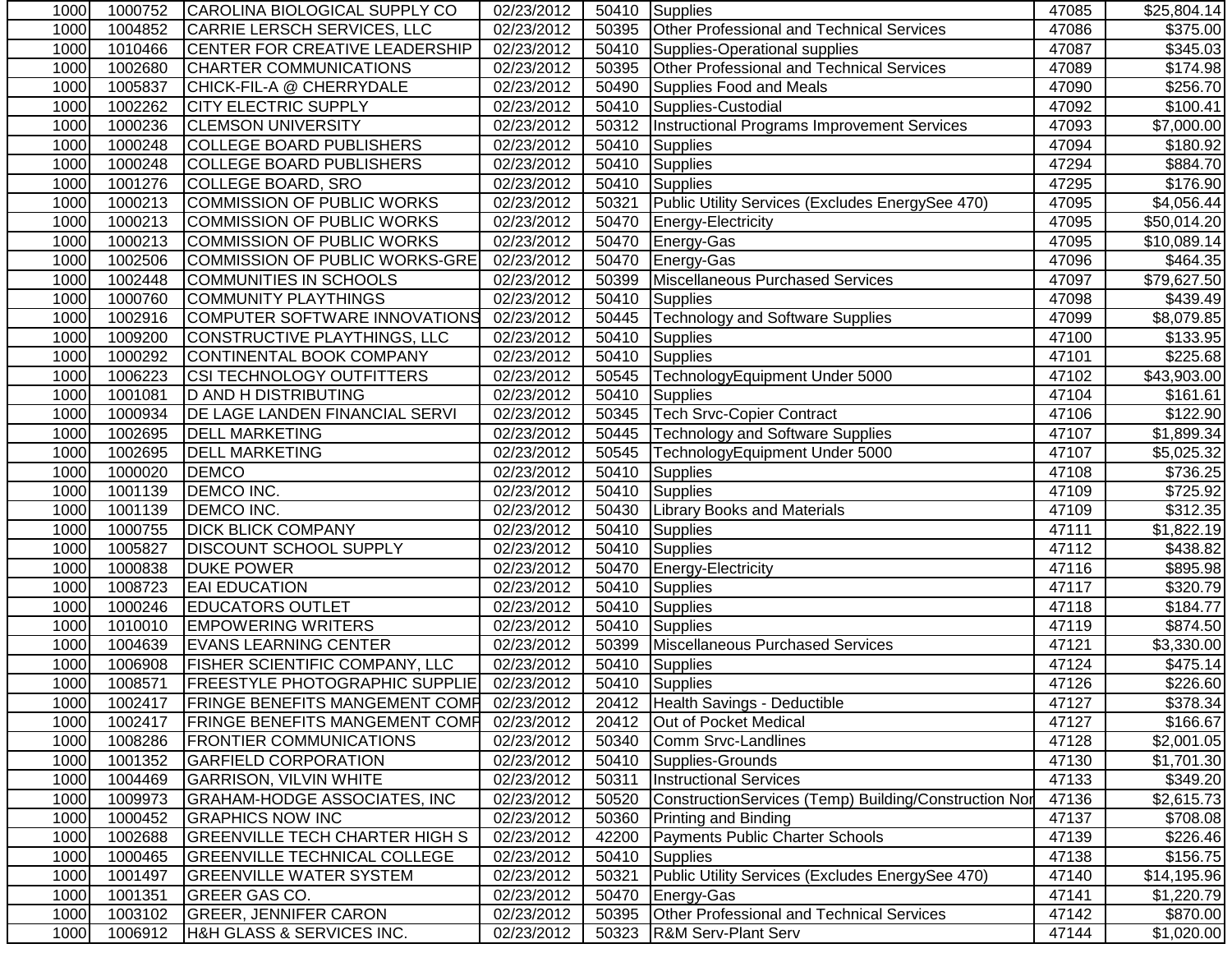| 1000 | 1002666 | <b>HANNON, GAYLE H.</b>               | 02/23/2012 |       | 50395 Other Professional and Technical Services     | 47148 | \$434.00             |
|------|---------|---------------------------------------|------------|-------|-----------------------------------------------------|-------|----------------------|
| 1000 | 1005742 | <b>HEINEMANN</b>                      | 02/23/2012 | 50410 | Supplies                                            | 47153 | \$948.14             |
| 1000 | 1000561 | <b>HERITAGE PROPANE</b>               | 02/23/2012 | 50470 | Energy-Gas                                          | 47156 | \$728.09             |
| 1000 | 1000539 | <b>HOUGHTON MIFFLIN HARCOURT</b>      | 02/23/2012 | 50410 | Supplies                                            | 47159 | \$2,726.74           |
| 1000 | 1009394 | I CAN! LEARNING CENTER                | 02/23/2012 | 50399 | Miscellaneous Purchased Services                    | 47162 | \$3,000.00           |
| 1000 | 1006587 | I.F.P.O.                              | 02/23/2012 | 50420 | Textbooks                                           | 47163 | \$569.50             |
| 1000 | 1000547 | <b>INSECT LORE PRODUCTS</b>           | 02/23/2012 |       | 50410 Supplies                                      | 47164 | \$206.30             |
| 1000 | 1010807 | INTERCAMBIO DE COMUNIDADES            | 02/23/2012 |       | 50410 Supplies                                      | 47165 | \$157.00             |
| 1000 | 1000462 | <b>JANPAK</b>                         | 02/23/2012 |       | 50410 Supplies-Custodial                            | 47166 | \$112.02             |
| 1000 | 1006188 | JONES, SUSAN M(BOYS HOME OF TH        | 02/23/2012 | 50311 | <b>Instructional Services</b>                       | 47171 | \$436.50             |
| 1000 | 1009405 | <b>KRAMES STAYWELL LLC</b>            | 02/23/2012 | 50410 | Supplies                                            | 47173 | \$434.60             |
| 1000 | 1000210 | LAURENS ELECTRIC COOPERATIVE          | 02/23/2012 | 50470 | Energy-Electricity                                  | 47176 | \$26,603.07          |
| 1000 | 1002498 | LEAPFROG ENTERPRISES, INC.- OR        | 02/23/2012 | 50445 | Technology and Software Supplies                    | 47177 | \$240.01             |
| 1000 | 1002343 | LIBRARIAN'S BOOK EXPRESS              | 02/23/2012 | 50430 | <b>Library Books and Materials</b>                  | 47179 | \$841.34             |
| 1000 | 1010751 | LITERACY EMPOWERMENT FOUNDATI         | 02/23/2012 | 50410 | Supplies                                            | 47181 | \$272.00             |
| 1000 | 1007557 | LITTLE CAFE W/ DESERTS TO ENJO        | 02/23/2012 |       | 50490 Supplies Food and Meals                       | 47182 | \$1,620.00           |
| 1000 | 1001661 | <b>LOOSE IN THE LAB</b>               | 02/23/2012 |       | 50410 Supplies                                      | 47183 | \$239.20             |
| 1000 | 1005675 | MARIANNA INDUSTRIES, INC              | 02/23/2012 | 50410 | Supplies                                            | 47188 | \$1,328.66           |
| 1000 | 1000983 | MARSHALL CAVENDISH CORP.              | 02/23/2012 | 50430 | <b>Library Books and Materials</b>                  | 47189 | \$197.70             |
| 1000 | 1007717 | MASTERCRAFT RENOVAITON SYSTEM         | 02/23/2012 | 50323 | R&M Serv-Gym Bleacher Serv                          | 47190 | \$1,334.00           |
| 1000 | 1005122 | MCCOY, MELODY JOELL                   | 02/23/2012 | 50311 | <b>Instructional Services</b>                       | 47192 | \$180.00             |
| 1000 | 1002037 | <b>MCGRAW-HILL COMPANIES</b>          | 02/23/2012 | 50410 | Supplies                                            | 47196 | \$730.61             |
| 1000 | 1004914 | MHC SOFTWARE, INC                     | 02/23/2012 |       | 50410 Supplies                                      | 47200 | \$1,451.77           |
| 1000 | 1000841 | MOTOROLA INC                          | 02/23/2012 | 50323 | <b>R&amp;M Serv-Equipment Repair Serv</b>           | 47203 | \$2,443.83           |
| 1000 | 1000205 | <b>NASCO INC</b>                      | 02/23/2012 |       | 50410 Supplies                                      | 47206 | \$1,078.86           |
| 1000 | 1002332 | <b>OSBORN, SHIRLEY</b>                | 02/23/2012 | 50395 | Other Professional and Technical Services           | 47211 | \$430.00             |
| 1000 | 1001680 | <b>PASCO SCIENTIFIC</b>               | 02/23/2012 | 50410 | Supplies                                            | 47215 | $\overline{$}288.34$ |
| 1000 | 1001317 | <b>PCI EDUCATIONAL</b>                | 02/23/2012 | 50445 | Technology and Software Supplies                    | 47216 | \$172.44             |
| 1000 | 1001410 | PEARSON EDUCATION                     | 02/23/2012 | 50410 | Supplies                                            | 47218 | \$254.90             |
| 1000 | 1000243 | PEARSON EDUCATION, INC.               | 02/23/2012 | 50410 | Supplies                                            | 47217 | \$290.72             |
| 1000 | 1000364 | PECKNEL MUSIC COMPANY                 | 02/23/2012 | 50410 | Supplies                                            | 47219 | \$418.00             |
| 1000 | 1003614 | <b>PIEDMONT NATURAL GAS</b>           | 02/23/2012 |       | 50470 Energy-Gas                                    | 47222 | \$101,817.93         |
| 1000 | 1000392 | <b>PITNEY BOWES</b>                   | 02/23/2012 | 50399 | Miscellaneous Purchased Services                    | 47223 | \$2,728.63           |
| 1000 | 1010774 | POOLE, JENNIFER NICKLES               | 02/23/2012 | 50395 | Other Professional and Technical Services           | 47224 | \$600.00             |
| 1000 | 1001079 | <b>PRESENTATION SYSTEMS SOUTH, IN</b> | 02/23/2012 | 50410 | Supplies                                            | 47226 | \$692.89             |
| 1000 | 1001347 | <b>PYRAMID SCHOOL PRODUCTS</b>        | 02/23/2012 |       | 20410   Inventory Recd not Vouchered                | 47228 | \$3,965.52           |
| 1000 |         | 1003615 QUILL CORPORATION             | 02/23/2012 |       | 50410 Supplies                                      | 47229 | \$115.52             |
| 1000 | 1000327 | <b>READING SOURCE</b>                 | 02/23/2012 |       | 50410 Supplies                                      | 47231 | \$515.13             |
| 1000 | 1001573 | <b>REALLY GOOD STUFF</b>              | 02/23/2012 |       | 50410 Supplies                                      | 47232 | \$2,724.38           |
| 1000 | 1000074 | <b>RICOH AMERICAS CORP.</b>           | 02/23/2012 | 50345 | Tech Srvc-Copier Contract                           | 47235 | \$807.69             |
| 1000 | 1000935 | <b>RISK AND INSURANCE MGMT. SOCIE</b> | 02/23/2012 | 50640 | Organization Membership Dues and Fees (Professional | 47236 | \$555.00             |
| 1000 | 1002289 | ROCHESTER 100 INC.                    | 02/23/2012 | 50410 | Supplies                                            | 47238 | \$611.57             |
| 1000 | 1000015 | <b>ROPER MOUNTAIN SCIENCE CENTER</b>  | 02/23/2012 |       | 50410 Supplies                                      | 47240 | \$375.00             |
| 1000 | 1000425 | <b>SAVOURY CORNER</b>                 | 02/23/2012 | 50490 | Supplies Food and Meals                             | 47244 | \$147.00             |
| 1000 | 1000032 | <b>SC DEPT OF LABOR LICENSING</b>     | 02/23/2012 | 50329 | Other - Property Serv                               | 47245 | \$175.00             |
| 1000 | 1009496 | <b>SCHOOL CHECK IN</b>                | 02/23/2012 | 50545 | TechnologyEquipment Under 5000                      | 47252 | \$9,482.76           |
| 1000 | 1001883 | <b>SCHOOL SAVERS</b>                  | 02/23/2012 | 50410 | Supplies                                            | 47255 | \$685.88             |
| 1000 | 1002295 | <b>SCHOOL SPOT</b>                    | 02/23/2012 |       | 50410 Supplies                                      | 47256 | \$404.89             |
| 1000 | 1003592 | <b>SCMEA ORCHESTRA DIVISION</b>       | 02/23/2012 |       | 50660 Pupil Activity                                | 47258 | \$200.00             |
|      |         |                                       |            |       |                                                     |       |                      |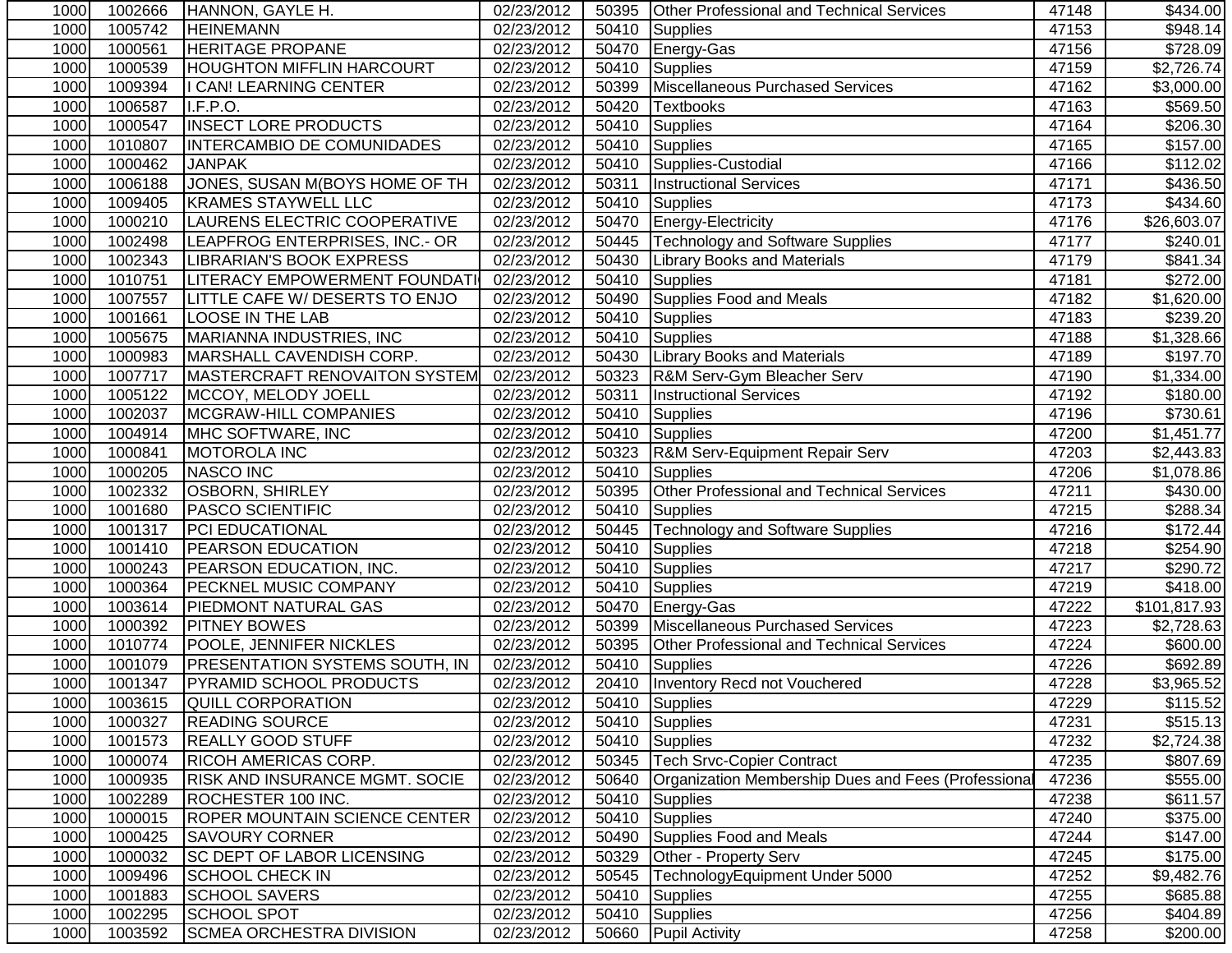| 1000 | 1007257 | <b>SDGC SALARY CONTINUATION</b>         | 02/23/2012 |       | 20412 Salary Continuation                          | 47259 | \$15,000.00      |
|------|---------|-----------------------------------------|------------|-------|----------------------------------------------------|-------|------------------|
| 1000 | 1004788 | <b>SHARP BUSINESS SYSTEMS</b>           | 02/23/2012 | 50345 | <b>Tech Srvc-Copier Contract</b>                   | 47263 | \$13,348.75      |
| 1000 | 1004788 | <b>SHARP BUSINESS SYSTEMS</b>           | 02/23/2012 | 50410 | Supplies                                           | 47263 | \$150.00         |
| 1000 | 1001800 | SIMPLEX GRINNELL                        | 02/23/2012 | 50329 | Other - Property Serv                              | 47265 | \$317.00         |
| 1000 | 1001222 | <b>STAPLES ADVANTAGE</b>                | 02/23/2012 | 50410 | Supplies                                           | 47287 | \$1,058.94       |
| 1000 | 1004857 | <b>STATE BUDGET &amp; CONTROL BOARD</b> | 02/23/2012 | 50340 | Communication                                      | 47279 | \$460.60         |
| 1000 | 1000377 | <b>STATE DEPARTMENT OF EDUCATION</b>    | 02/23/2012 | 50660 | <b>Pupil Activity</b>                              | 47280 | \$9,031.85       |
| 1000 | 1004430 | <b>SURRY INSURANCE</b>                  | 02/23/2012 |       | 50324 Prop Ins-Vehicle Fleet                       | 47283 | \$374.00         |
| 1000 | 1000809 | <b>SYLVAN LEARNING CENTER GREEN</b>     | 02/23/2012 | 50399 | Miscellaneous Purchased Services                   | 47285 | \$11,145.00      |
| 1000 | 1001824 | <b>SYSTEMS DISTRIBUTORS, INC.</b>       | 02/23/2012 | 50410 | Supplies                                           | 47286 | \$476.89         |
| 1000 | 1010870 | TD BANK, NA                             | 02/23/2012 | 50332 | Emp Tvl-Conference Lodging                         | 47289 | \$244.53         |
| 1000 | 1010870 | TD BANK, NA                             | 02/23/2012 | 50332 | <b>Emp Tvl-Conference Registration</b>             | 47289 | \$170.00         |
| 1000 | 1010870 | TD BANK, NA                             | 02/23/2012 | 50399 | Misc-Bank Service Charges                          | 47289 | \$100.00         |
| 1000 | 1007348 | TEACHER CREATED MATERIALS, INC          | 02/23/2012 | 50410 | Supplies                                           | 47290 | \$629.99         |
| 1000 | 1003926 | <b>TEACHER'S DISCOUNT</b>               | 02/23/2012 |       | 50445 Technology and Software Supplies             | 47293 | \$629.10         |
| 1000 | 1003187 | TOOLS FOR LITERACY, INC.                | 02/23/2012 |       | 50312  Instructional Programs Improvement Services | 47300 | \$5,902.75       |
| 1000 | 1003187 | TOOLS FOR LITERACY , INC.               | 02/23/2012 | 50399 | Miscellaneous Purchased Services                   | 47300 | \$300.00         |
| 1000 | 1002070 | U S POST OFFICE                         | 02/23/2012 | 50410 | Supplies                                           | 47302 | \$132.00         |
| 1000 | 1002128 | U S POSTMASTER                          | 02/23/2012 | 50410 | Supplies                                           | 47303 | \$900.00         |
| 1000 | 1000494 | UNITED CHEMICAL AND SUPPLY INC          | 02/23/2012 | 50410 | Supplies-Custodial                                 | 47304 | \$2,091.68       |
| 1000 | 1000494 | UNITED CHEMICAL AND SUPPLY INC          | 02/23/2012 | 50540 | Equipment Under 5000                               | 47304 | \$3,625.79       |
| 1000 | 1002179 | <b>US POSTMASTER</b>                    | 02/23/2012 | 50410 | Supplies                                           | 47306 | \$675.00         |
| 1000 | 1007000 | <b>VICK SR., DONALD S.</b>              | 02/23/2012 | 50311 | <b>Instructional Services</b>                      | 47307 | \$116.40         |
| 1000 | 1005113 | <b>VIRTUCOM INC.</b>                    | 02/23/2012 | 50345 | <b>Tech Srvc-Copier Contract</b>                   | 47308 | \$30,709.43      |
| 1000 | 1009825 | <b>VISUAL GRAPHICS</b>                  | 02/23/2012 | 50360 | <b>Printing and Binding</b>                        | 47309 | \$291.50         |
| 1000 | 1006819 | W W WILLIAMS                            | 02/23/2012 | 50410 | Supplies-Vehicle Supplies                          | 47310 | \$1,696.00       |
| 1000 | 1000526 | <b>WAL-MART</b>                         | 02/23/2012 | 50410 | Supplies                                           | 47312 | $\sqrt{$285.37}$ |
| 1000 | 1003520 | WHITESTONE RESEARCH CORP.               | 02/23/2012 | 50345 | Technology                                         | 47314 | \$1,250.00       |
| 1000 | 1003520 | WHITESTONE RESEARCH CORP.               | 02/23/2012 | 50445 | Technology and Software Supplies                   | 47314 | \$1,250.00       |
| 1000 | 1001243 | WILLIAMS DETROIT/ALLISON SE IN          | 02/23/2012 | 50410 | Supplies-Vehicle Supplies                          | 47316 | \$700.00         |
| 1000 | 1003294 | <b>WOODRUFF, NANCY</b>                  | 02/23/2012 | 50395 | Other Professional and Technical Services          | 47321 | \$1,010.00       |
| 1000 | 1006002 | <b>WORKWELL OCCUPATIONAL HEALTH</b>     | 02/23/2012 | 50395 | <b>Prof Tech Srvc-Drug Testing</b>                 | 47323 | \$2,313.00       |
| 1000 | 1000859 | <b>WORTHINGTON DIRECT, INC.</b>         | 02/23/2012 | 50410 | Supplies-Operational supplies                      | 47324 | \$3,551.46       |
| 1000 | 1006943 | XEROX AUDIO VISUAL SOLUTIONS            | 02/23/2012 |       | 50445   Technology and Software Supplies           | 47325 | \$504.53         |
| 6000 | 1000018 | <b>ROTO-ROOTER SEWER DRAIN SERVIC</b>   | 02/23/2012 |       | 50323 Repairs and Maintenance Services             | 61417 | \$1,400.00       |
| 6000 | 1000025 | JOYCE EQUIPMENT COMPANY                 | 02/23/2012 |       | 50323 Repairs and Maintenance Services             | 61397 | \$1,922.02       |
| 6000 | 1000025 | JOYCE EQUIPMENT COMPANY                 | 02/23/2012 |       | 50323 Repairs and Maintenance Services             | 61418 | \$3,000.90       |
| 6000 | 1000025 | <b>JOYCE EQUIPMENT COMPANY</b>          | 02/23/2012 |       | 50545   Technology Equipment Under 5000            | 61418 | \$335.97         |
| 6000 | 1000367 | PEPSI-COLA BOTTLING COMPANY             | 02/23/2012 | 50460 | <b>Food Purchases</b>                              | 61399 | \$7,989.80       |
| 6000 | 1000721 | <b>FORMS &amp; SUPPLY, INC.</b>         | 02/23/2012 |       | 50410 Supplies                                     | 61400 | \$883.65         |
| 6000 | 1000831 | <b>BAKER DISTRIBUTING</b>               | 02/23/2012 |       | 50323 Repairs and Maintenance Services             | 61401 | \$1,346.22       |
| 6000 | 1001483 | <b>CC DICKSON</b>                       | 02/23/2012 |       | 50323 Repairs and Maintenance Services             | 61402 | \$1,493.51       |
| 6000 | 1001561 | <b>HOLDER ELECTRIC SUPPLY</b>           | 02/23/2012 |       | 50323 Repairs and Maintenance Services             | 61403 | \$222.27         |
| 6000 | 1002056 | <b>GATEWAY SUPPLY</b>                   | 02/23/2012 |       | 50323 Repairs and Maintenance Services             | 61404 | \$572.73         |
| 6000 | 1002136 | <b>SUBWAY (GOODWILL INDUSTRIES)</b>     | 02/23/2012 | 50460 | <b>Food Purchases</b>                              | 61405 | \$7,580.60       |
| 6000 | 1005345 | <b>BLUE BELL CREAMERIES</b>             | 02/23/2012 | 50460 | <b>Food Purchases</b>                              | 61407 | \$3,577.75       |
| 6000 | 1005349 | <b>BROOKWOOD FARMS, INC.</b>            | 02/23/2012 | 10160 | Inventory - Food                                   | 61408 | \$5,404.00       |
| 6000 | 1005351 | <b>BULL'S EYE BRANDS</b>                | 02/23/2012 | 50460 | <b>Food Purchases</b>                              | 61409 | \$731.42         |
| 6000 | 1005405 | <b>ECOLAB</b>                           | 02/23/2012 |       | 50323 Repairs and Maintenance Services             | 61411 | \$811.45         |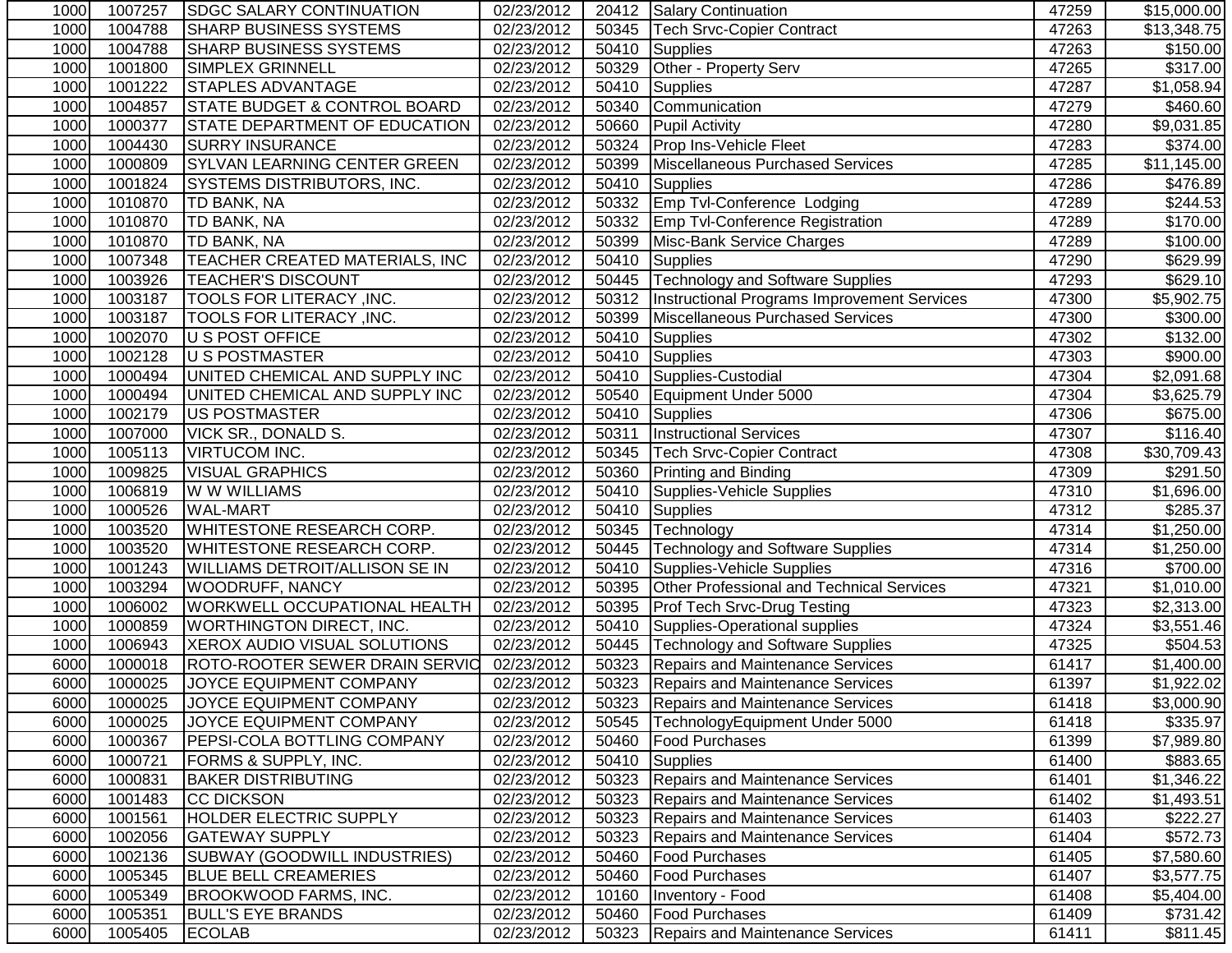| 6000 | 1005417 | <b>FUNACHO</b>                        | 02/23/2012          |       | 50460   Food Purchases                  | 61412 | \$5,410.13  |
|------|---------|---------------------------------------|---------------------|-------|-----------------------------------------|-------|-------------|
| 6000 | 1005462 | LAND O' LAKES, INC.                   | 02/23/2012          |       | 10160   Inventory - Food                | 61413 | \$31,341.40 |
| 6000 | 1005515 | <b>PLUS LINEN</b>                     | 02/23/2012          | 50490 | <b>Other Supplies and Materials</b>     | 61419 | \$187.36    |
| 6000 | 1005790 | <b>TMS SOUTH INC</b>                  | 02/23/2012          |       | 50323 Repairs and Maintenance Services  | 61414 | \$139.53    |
| 6000 | 1007660 | <b>BRAZEAL CONSULTING, LLC</b>        | 02/23/2012          |       | 50323 Repairs and Maintenance Services  | 61415 | \$975.00    |
| 6000 | 1000017 | <b>AAA SUPPLY</b>                     | 02/27/2012          |       | 50323 Repairs and Maintenance Services  | 61512 | \$427.05    |
| 6000 | 1000018 | ROTO-ROOTER SEWER DRAIN SERVIC        | $\sqrt{02}/27/2012$ | 50323 | Repairs and Maintenance Services        | 61513 | \$1,740.00  |
| 6000 | 1000025 | JOYCE EQUIPMENT COMPANY               | 02/27/2012          | 10290 | <b>Asset Clearing</b>                   | 61420 | \$8,799.60  |
| 6000 | 1000025 | JOYCE EQUIPMENT COMPANY               | 02/27/2012          |       | 50323 Repairs and Maintenance Services  | 61420 | \$192.84    |
| 6000 | 1000025 | JOYCE EQUIPMENT COMPANY               | 02/27/2012          |       | 50323 Repairs and Maintenance Services  | 61514 | \$1,621.80  |
| 6000 | 1000025 | JOYCE EQUIPMENT COMPANY               | 02/27/2012          | 50540 | Equipment Under 5000                    | 61420 | \$3,827.13  |
| 6000 | 1000047 | <b>SAM'S CLUB</b>                     | 02/27/2012          | 50460 | <b>Food Purchases</b>                   | 61421 | \$1,043.85  |
| 6000 | 1000047 | <b>SAM'S CLUB</b>                     | 02/27/2012          | 50490 | <b>Other Supplies and Materials</b>     | 61421 | \$664.97    |
| 6000 | 1000047 | <b>SAM'S CLUB</b>                     | 02/27/2012          | 50540 | Equipment Under 5000                    | 61421 | \$759.72    |
| 6000 | 1000047 | <b>SAM'S CLUB</b>                     | 02/27/2012          | 50690 | <b>Other Objects</b>                    | 61421 | \$257.90    |
| 6000 | 1000367 | <b>PEPSI-COLA BOTTLING COMPANY</b>    | 02/27/2012          | 50460 | <b>Food Purchases</b>                   | 61517 | \$15,645.70 |
| 6000 | 1000721 | <b>FORMS &amp; SUPPLY, INC.</b>       | 02/27/2012          | 50410 | Supplies                                | 61519 | \$388.60    |
| 6000 | 1000831 | <b>BAKER DISTRIBUTING</b>             | 02/27/2012          |       | 50323 Repairs and Maintenance Services  | 61520 | \$276.65    |
| 6000 | 1001304 | <b>GRAINGER</b>                       | 02/27/2012          |       | 50323 Repairs and Maintenance Services  | 61521 | \$404.33    |
| 6000 | 1001483 | CC DICKSON                            | 02/27/2012          |       | 50323 Repairs and Maintenance Services  | 61522 | \$2,736.51  |
| 6000 | 1001483 | <b>CC DICKSON</b>                     | 02/27/2012          | 50540 | Equipment Under 5000                    | 61522 | \$1,007.66  |
| 6000 | 1001561 | <b>HOLDER ELECTRIC SUPPLY</b>         | 02/27/2012          | 50323 | <b>Repairs and Maintenance Services</b> | 61523 | \$335.76    |
| 6000 | 1002038 | <b>PET DAIRY</b>                      | 02/27/2012          | 50460 | <b>Food Purchases</b>                   | 61525 | \$16,579.95 |
| 6000 | 1002109 | SOURCE4                               | 02/27/2012          |       | 50410 Supplies                          | 61526 | \$118.05    |
| 6000 | 1002695 | <b>DELL MARKETING</b>                 | 02/27/2012          |       | 50545 TechnologyEquipment Under 5000    | 61422 | \$4,863.51  |
| 6000 | 1002695 | <b>DELL MARKETING</b>                 | 02/27/2012          | 50545 | TechnologyEquipment Under 5000          | 61528 | \$4,096.92  |
| 6000 | 1004748 | <b>MARVIN'S PRODUCE</b>               | 02/27/2012          | 50460 | <b>Food Purchases</b>                   | 61423 | \$27,700.46 |
| 6000 | 1005345 | <b>BLUE BELL CREAMERIES</b>           | 02/27/2012          | 50460 | <b>Food Purchases</b>                   | 61530 | \$3,363.13  |
| 6000 | 1005405 | <b>ECOLAB</b>                         | 02/27/2012          | 50323 | <b>Repairs and Maintenance Services</b> | 61531 | \$195.04    |
| 6000 | 1005417 | <b>FUNACHO</b>                        | 02/27/2012          | 50460 | <b>Food Purchases</b>                   | 61532 | \$6,566.75  |
| 6000 | 1005515 | <b>PLUS LINEN</b>                     | 02/27/2012          | 50490 | Other Supplies and Materials            | 61424 | \$182.06    |
| 6000 | 1005525 | <b>SANITECH SYSTEMS, INC.</b>         | 02/27/2012          | 50490 | Supplies Food and Meals                 | 61425 | \$21,323.65 |
| 6000 | 1005564 | <b>WHALEY FOOD SERVICE REPAIRS</b>    | 02/27/2012          |       | 50323 Repairs and Maintenance Services  | 61533 | \$231.91    |
| 6000 | 1005790 | TMS SOUTH INC                         | 02/27/2012          |       | 50323 Repairs and Maintenance Services  | 61534 | \$384.55    |
| 1000 | 1000850 | <b>AIRGAS NATIONAL WELDERS</b>        | 02/28/2012          |       | 50410 Supplies                          | 833   | \$197.60    |
| 1000 | 1001623 | <b>BENDER BURKOT EAST COAST SUPPL</b> | 02/28/2012          |       | 50410 Supplies                          | 836   | \$533.54    |
| 1000 | 1000791 | CHILDCRAFT EDUCATION CORP             | 02/28/2012          |       | 50410 Supplies                          | 841   | \$301.89    |
| 1000 | 1003917 | <b>CLASSROOM DIRECT</b>               | 02/28/2012          | 50410 | Supplies                                | 841   | \$1,259.36  |
| 1000 | 1003917 | <b>CLASSROOM DIRECT</b>               | 02/28/2012          | 50445 | <b>Technology and Software Supplies</b> | 841   | \$924.89    |
| 1000 | 1002726 | ECHOLS OIL CO.                        | 02/28/2012          | 50410 | Supplies-Vehicle fuel                   | 838   | \$58,178.57 |
| 1000 | 1000567 | <b>FOLLETT LIBRARY RESOURCES</b>      | 02/28/2012          |       | 50410 Supplies                          | 831   | \$188.69    |
| 1000 | 1000567 | <b>FOLLETT LIBRARY RESOURCES</b>      | 02/28/2012          | 50430 | <b>Library Books and Materials</b>      | 831   | \$549.30    |
| 1000 | 1000721 | FORMS & SUPPLY, INC.                  | 02/28/2012          | 50410 | Supplies                                | 832   | \$3,417.71  |
| 1000 | 1000721 | FORMS & SUPPLY, INC.                  | 02/28/2012          | 50445 | <b>Technology and Software Supplies</b> | 832   | \$1,931.54  |
| 1000 | 1003139 | <b>FREY SCIENTIFIC COMPANY</b>        | 02/28/2012          | 50410 | Supplies                                | 841   | \$152.76    |
| 1000 | 1001499 | G & K SERVICES                        | 02/28/2012          | 50329 | Oth Prop Srv-Uniform Services           | 835   | \$1,831.70  |
| 1000 | 1002887 | <b>GREENVILLE OFFICE SUPPLY</b>       | 02/28/2012          | 50410 | <b>Supplies</b>                         | 839   | \$2,100.37  |
| 1000 | 1000066 | LAKESHORE LEARNING MATERIALS          | 02/28/2012          | 50410 | Supplies                                | 829   | \$2,401.66  |
| 1000 | 1000066 | LAKESHORE LEARNING MATERIALS          | 02/28/2012          | 50445 | Technology and Software Supplies        | 829   | \$190.11    |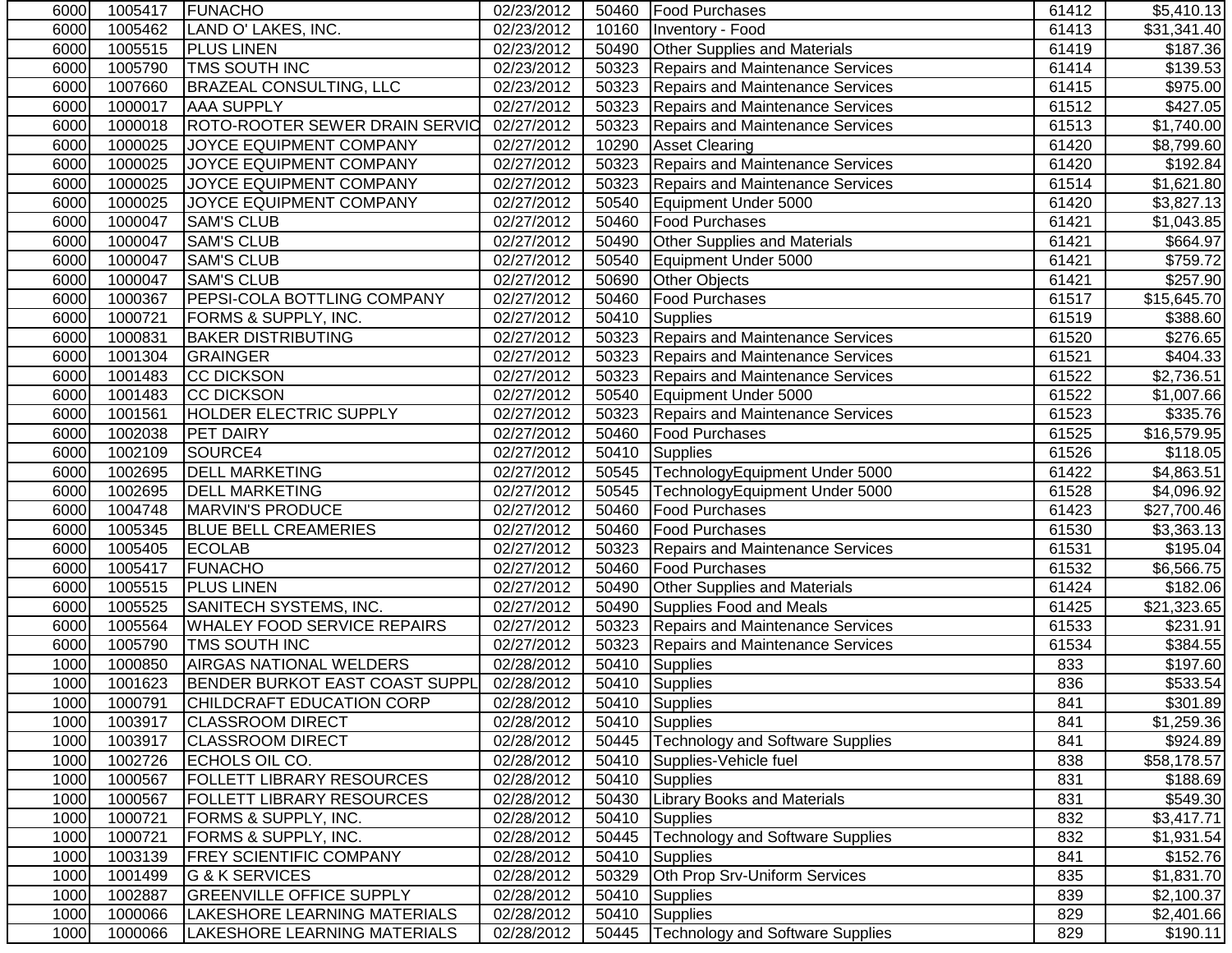| 1000 | 1000177 | <b>MCBRIDES INC</b>                    | 02/28/2012 |       | 50410 Supplies                                        | 830   | \$1,485.15             |
|------|---------|----------------------------------------|------------|-------|-------------------------------------------------------|-------|------------------------|
| 1000 | 1000177 | <b>MCBRIDES INC</b>                    | 02/28/2012 | 50445 | Technology and Software Supplies                      | 830   | $\overline{$}131.45$   |
| 1000 | 1002552 | NATIONAL WELDERS SUPPLY COMPAN         | 02/28/2012 | 50410 | Supplies                                              | 833   | \$519.93               |
| 1000 | 1001336 | <b>PALMETTO AIR AND WATER BALANCE</b>  | 02/28/2012 | 50395 | Other Professional and Technical Services             | 834   | $\overline{84,746.60}$ |
| 1000 | 1003186 | <b>SCANTEX BUSINESS SYSTEMS</b>        | 02/28/2012 | 50445 | <b>Technology and Software Supplies</b>               | 840   | \$15,938.00            |
| 1000 | 1003927 | SCHOOL SPECIALTY                       | 02/28/2012 | 20410 | Inventory Recd not Vouchered                          | 841   | \$13,234.42            |
| 1000 | 1003927 | <b>SCHOOL SPECIALTY</b>                | 02/28/2012 | 50410 | Supplies                                              | 841   | \$516.47               |
| 1000 | 1002041 | <b>THYSSENKRUPP ELEVATOR</b>           | 02/28/2012 | 50323 | R&M Serv-Elevator Serv                                | 837   | \$4,679.35             |
| 1000 | 1000034 | <b>ACCU-CUT SYSTEMS INC</b>            | 02/29/2012 | 50410 | Supplies                                              | 47382 | \$428.90               |
| 1000 | 1002194 | <b>ACCUTECH ENGRAVING &amp; AWARDS</b> | 02/29/2012 | 50410 | Supplies                                              | 47383 | \$180.20               |
| 1000 | 1003169 | <b>ALLIED MEDICAL PRODUCTS</b>         | 02/29/2012 | 50410 | <b>Supplies</b>                                       | 47385 | \$5,474.47             |
| 1000 | 1003914 | <b>AMAZON</b>                          | 02/29/2012 | 50410 | <b>Supplies</b>                                       | 47388 | \$187.68               |
| 1000 | 1003033 | AMAZON.COM                             | 02/29/2012 | 50445 | <b>Technology and Software Supplies</b>               | 47387 | \$199.96               |
| 1000 | 1003590 | <b>AMERICAN SECURITY GREENVILLE</b>    | 02/29/2012 | 50395 | Other Professional and Technical Services             | 47389 | \$903.87               |
| 1000 | 1003590 | <b>AMERICAN SECURITY GREENVILLE</b>    | 02/29/2012 | 50395 | <b>Other Security Services</b>                        | 47389 | \$926.28               |
| 1000 | 1001705 | AT&T                                   | 02/29/2012 | 50340 | Comm Srvc-Landlines                                   | 47392 | \$28,831.19            |
| 1000 | 1009664 | <b>ATLANTA FIXTURE &amp; SALES CO</b>  | 02/29/2012 | 50520 | ConstructionServices Buildings Capitalize             | 47394 | \$86,644.38            |
| 1000 | 1000122 | <b>ATTAINMENT COMPANY INC</b>          | 02/29/2012 | 50410 | Supplies                                              | 47395 | \$988.00               |
| 1000 | 1000141 | <b>BI-LO</b>                           | 02/29/2012 | 50410 | Supplies                                              | 47400 | \$666.48               |
| 1000 | 1000141 | <b>BI-LO</b>                           | 02/29/2012 | 50490 | Supplies Food and Meals                               | 47400 | \$118.27               |
| 1000 | 1000145 | <b>BLUE RIDGE RURAL WATER COMPANY</b>  | 02/29/2012 | 50321 | Public Utility Services (Excludes EnergySee 470)      | 47404 | \$592.38               |
| 1000 | 1002823 | <b>BRAINPOP LLC</b>                    | 02/29/2012 | 50445 | <b>Technology and Software Supplies</b>               | 47406 | \$1,575.00             |
| 1000 | 1003233 | <b>BRASHIER MID COLLEGE CHARTER</b>    | 02/29/2012 | 50720 | <b>Transits</b>                                       | 47407 | \$18,299.39            |
| 1000 | 1003233 | <b>BRASHIER MID COLLEGE CHARTER</b>    | 02/29/2012 | 50720 | <b>Transits</b>                                       | 47408 | \$20,367.62            |
| 1000 | 1003233 | <b>BRASHIER MID COLLEGE CHARTER</b>    | 02/29/2012 | 50720 | Transits                                              | 47409 | \$200,213.45           |
| 1000 | 1006654 | <b>BUILDERS FIRST SOURCE</b>           | 02/29/2012 | 50410 | <b>Supplies</b>                                       | 47410 | \$1,291.62             |
| 1000 | 1010573 | CAJIGAS, GLORIA                        | 02/29/2012 | 50395 | Other Professional and Technical Services             | 47412 | \$345.00               |
| 1000 | 1000163 | <b>CALLOWAY HOUSE INC</b>              | 02/29/2012 | 50410 | <b>Supplies</b>                                       | 47413 | \$628.46               |
| 1000 | 1001524 | <b>CAROLINA ACADEMY ATHLETICS</b>      | 02/29/2012 | 50332 | Emp Tvl-Incidentals (Meals, mileage, etc.)            | 47414 | \$158.00               |
| 1000 | 1000752 | CAROLINA BIOLOGICAL SUPPLY CO          | 02/29/2012 | 50410 | <b>Supplies</b>                                       | 47415 | \$1,372.62             |
| 1000 | 1010889 | CELEBRITY'S HOT DOGS OF BEREA          | 02/29/2012 | 50490 | Supplies Food and Meals                               | 47416 | \$400.00               |
| 1000 | 1003218 | <b>CEMEX</b>                           | 02/29/2012 | 50520 | ConstructionServices (Temp) Building/Construction Nor | 47417 | \$636.00               |
| 1000 | 1002262 | <b>CITY ELECTRIC SUPPLY</b>            | 02/29/2012 | 50410 | Supplies-Custodial                                    | 47418 | \$423.79               |
| 1000 | 1002262 | <b>CITY ELECTRIC SUPPLY</b>            | 02/29/2012 | 50410 | Supplies-Custodial                                    | 47419 | \$2,066.66             |
| 1000 | 1000236 | <b>CLEMSON UNIVERSITY</b>              | 02/29/2012 | 50373 | Tuition to other Entity                               | 47420 | \$23,000.00            |
| 1000 | 1000213 | <b>COMMISSION OF PUBLIC WORKS</b>      | 02/29/2012 | 50321 | Public Utility Services (Excludes EnergySee 470)      | 47422 | \$3,304.75             |
| 1000 |         | 1000213 COMMISSION OF PUBLIC WORKS     | 02/29/2012 |       | 50470 Energy-Electricity                              | 47422 | \$40,506.93            |
| 1000 | 1000213 | COMMISSION OF PUBLIC WORKS             | 02/29/2012 |       | 50470 Energy-Gas                                      | 47422 | \$43,652.71            |
| 1000 | 1009969 | <b>COMMISSIONING CONSULTANTS LLP</b>   | 02/29/2012 | 50395 | Other Professional and Technical Services             | 47423 | \$2,475.00             |
| 1000 | 1002916 | COMPUTER SOFTWARE INNOVATIONS          | 02/29/2012 | 50445 | <b>Technology and Software Supplies</b>               | 47424 | \$360.40               |
| 1000 | 1002916 | COMPUTER SOFTWARE INNOVATIONS          | 02/29/2012 | 50520 | ConstructionServices Buildings Capitalize             | 47424 | \$1,078.06             |
| 1000 | 1002916 | COMPUTER SOFTWARE INNOVATIONS          | 02/29/2012 | 50545 | TechnologyEquipment Under 5000                        | 47424 | \$4,390.30             |
| 1000 | 1010803 | <b>CONTERRA INC</b>                    | 02/29/2012 | 50410 | Supplies                                              | 47426 | \$220.49               |
| 1000 | 1006223 | <b>CSI TECHNOLOGY OUTFITTERS</b>       | 02/29/2012 | 50445 | <b>Technology and Software Supplies</b>               | 47429 | \$8,119.11             |
| 1000 | 1006223 | <b>CSI TECHNOLOGY OUTFITTERS</b>       | 02/29/2012 | 50545 | TechnologyEquipment Under 5000                        | 47429 | \$43,387.84            |
| 1000 | 1002695 | <b>DELL MARKETING</b>                  | 02/29/2012 | 50545 | TechnologyEquipment Under 5000                        | 47431 | \$2,503.80             |
| 1000 | 1003025 | DELTA ENGINEERING, INC.                | 02/29/2012 | 50520 | ConstructionServices Arch Fees Capitalize             | 47432 | \$6,937.50             |
| 1000 | 1003025 | DELTA ENGINEERING, INC.                | 02/29/2012 | 50520 | ConstructionServices Arch Fees Reimb Capitalize       | 47432 | \$300.00               |
| 1000 | 1002539 | <b>DIAMOND SPRINGS WATER CO.</b>       | 02/29/2012 |       | 50410 Supplies                                        | 47434 | \$114.48               |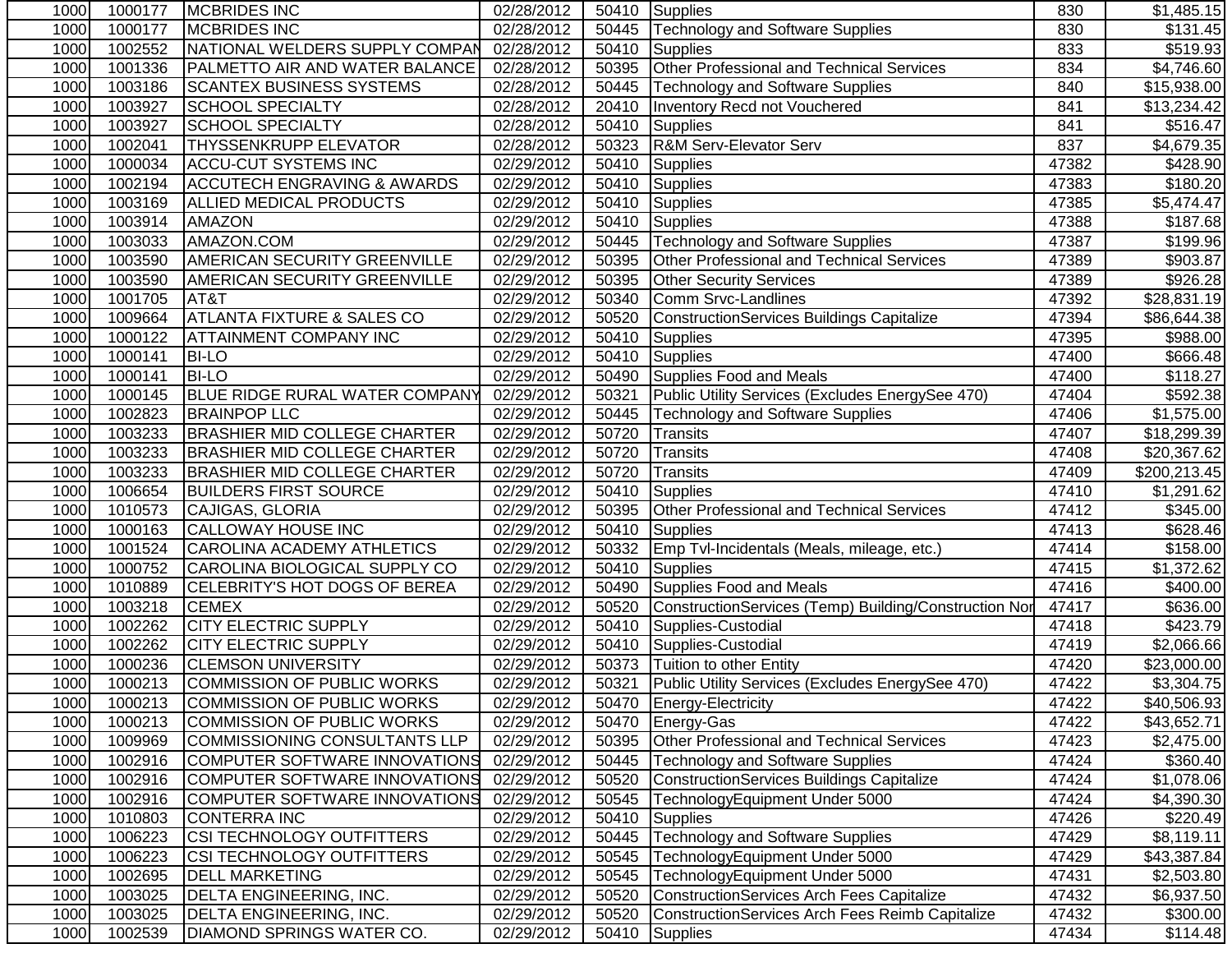| 1000 | 1010748 | DIARMUID, INC                         | 02/29/2012 |       | 50410 Supplies                                        | 47435 | \$182.85             |
|------|---------|---------------------------------------|------------|-------|-------------------------------------------------------|-------|----------------------|
| 1000 | 1000755 | <b>DICK BLICK COMPANY</b>             | 02/29/2012 | 20410 | Inventory Recd not Vouchered                          | 47437 | \$106.85             |
| 1000 | 1000755 | <b>DICK BLICK COMPANY</b>             | 02/29/2012 | 50410 | Supplies                                              | 47437 | \$207.56             |
| 1000 | 1010559 | <b>DICK SMITH FORD</b>                | 02/29/2012 | 50550 | Equipment Licensed Vehicles Capitalize                | 47438 | \$32,486.00          |
| 1000 | 1005827 | <b>DISCOUNT SCHOOL SUPPLY</b>         | 02/29/2012 | 50410 | Supplies                                              | 47439 | \$404.76             |
| 1000 | 1005315 | <b>DIVERSIFIED ELECTRONICS, INC.</b>  | 02/29/2012 | 50410 | Supplies                                              | 47440 | \$428.55             |
| 1000 | 1006285 | <b>DIXIE LUMBER CO</b>                | 02/29/2012 |       | 50410 Supplies                                        | 47441 | \$1,495.68           |
| 1000 | 1010128 | DOUG MIDDLETON AND ASSOC, INC         | 02/29/2012 |       | 50410 Supplies                                        | 47442 | \$1,231.72           |
| 1000 | 1000838 | <b>DUKE POWER</b>                     | 02/29/2012 | 50470 | Energy-Electricity                                    | 47443 | \$2,072.71           |
| 1000 | 1008723 | <b>EAI EDUCATION</b>                  | 02/29/2012 | 50410 | Supplies                                              | 47444 | \$1,981.21           |
| 1000 | 1010075 | <b>ECS CAROLINAS LLP</b>              | 02/29/2012 | 50395 | <b>Other Professional and Technical Services</b>      | 47445 | \$1,032.00           |
| 1000 | 1010837 | <b>ELITE FTS</b>                      | 02/29/2012 | 50410 | <b>Supplies</b>                                       | 47446 | \$758.96             |
| 1000 | 1005849 | <b>ENGINEERED SYSTEMS DESIGN</b>      | 02/29/2012 | 50520 | ConstructionServices Arch Fees Capitalize             | 47448 | \$5,950.00           |
| 1000 | 1004117 | <b>ENHANCED FINANCIAL SOLUTIONS</b>   | 02/29/2012 | 50690 | <b>Other Objects</b>                                  | 47449 | \$72,247.44          |
| 1000 | 1001572 | <b>FLINN SCIENTIFIC, INC.</b>         | 02/29/2012 | 50410 | Supplies                                              | 47451 | \$173.29             |
| 1000 | 1000433 | <b>FORREST MOVERSGEO FORREST</b>      | 02/29/2012 | 50580 | Mobile Classrooms Leasing Non Capitalize              | 47452 | \$10,000.00          |
| 1000 | 1008286 | <b>FRONTIER COMMUNICATIONS</b>        | 02/29/2012 | 50340 | Comm Srvc-Landlines                                   | 47454 | \$120.18             |
| 1000 | 1010746 | <b>FUN AND FUNCTION LLC</b>           | 02/29/2012 | 50410 | Supplies                                              | 47455 | \$101.60             |
| 1000 | 1004469 | <b>GARRISON, VILVIN WHITE</b>         | 02/29/2012 | 50311 | <b>Instructional Services</b>                         | 47456 | $\overline{$}388.00$ |
| 1000 | 1007007 | <b>GRASON-STADLER</b>                 | 02/29/2012 | 50410 | Supplies                                              | 47459 | $\overline{$}226.47$ |
| 1000 | 1000415 | <b>GREENVILLE NEWS SUBSCRIPTION</b>   | 02/29/2012 | 50350 | Advertising                                           | 47460 | \$148.20             |
| 1000 | 1007524 | <b>GREENVILLE ROOFING CO. INC.</b>    | 02/29/2012 | 50323 | Repairs and Maintenance Services                      | 47461 | \$5,050.00           |
| 1000 | 1002688 | <b>GREENVILLE TECH CHARTER HIGH S</b> | 02/29/2012 | 50720 | <b>Transits</b>                                       | 47462 | \$23,944.95          |
| 1000 | 1002688 | <b>GREENVILLE TECH CHARTER HIGH S</b> | 02/29/2012 | 50720 | Transits                                              | 47463 | \$209,771.66         |
| 1000 | 1001497 | <b>GREENVILLE WATER SYSTEM</b>        | 02/29/2012 | 50321 | Public Utility Services (Excludes EnergySee 470)      | 47464 | \$33,118.42          |
| 1000 | 1004436 | <b>GREER MIDDLE COLLEGE CHARTER S</b> | 02/29/2012 | 50720 | <b>Transits</b>                                       | 47465 | \$12,848.51          |
| 1000 | 1004436 | GREER MIDDLE COLLEGE CHARTER S        | 02/29/2012 | 50720 | <b>Transits</b>                                       | 47466 | \$50,135.68          |
| 1000 | 1004436 | <b>GREER MIDDLE COLLEGE CHARTER S</b> | 02/29/2012 | 50720 | <b>Transits</b>                                       | 47467 | \$178,843.10         |
| 1000 | 1002666 | HANNON, GAYLE H.                      | 02/29/2012 | 50395 | Other Professional and Technical Services             | 47472 | \$378.00             |
| 1000 | 1005733 | HATFIELD BUILDERS OF G'VILLE          | 02/29/2012 | 50520 | ConstructionServices (Temp) Building/Construction Nor | 47473 | \$14,212.00          |
| 1000 | 1003588 | <b>HEARTWOOD CONSTRUCTORS, INC.</b>   | 02/29/2012 | 50520 | ConstructionServices (Temp) Building/Construction Nor | 47475 | \$3,793.00           |
| 1000 | 1001935 | <b>HERFF JONES, INC. EDUCATION DI</b> | 02/29/2012 | 50410 | Supplies                                              | 47476 | \$466.14             |
| 1000 | 1002868 | <b>HONEY BAKED HAM</b>                | 02/29/2012 |       | 50490 Supplies Food and Meals                         | 47481 | \$327.86             |
| 1000 | 1000539 | <b>HOUGHTON MIFFLIN HARCOURT</b>      | 02/29/2012 |       | 50410 Supplies                                        | 47482 | \$3,267.36           |
| 1000 | 1007542 | <b>HUE HD</b>                         | 02/29/2012 |       | 50445   Technology and Software Supplies              | 47484 | \$2,125.27           |
| 1000 | 1003147 | <b>IKON FINANCIAL SERVICES</b>        | 02/29/2012 |       | 50325 Rentals                                         | 47485 | \$1,028.04           |
| 1000 |         | 1007453 JA PIPER ROOFING CO           | 02/29/2012 |       | 50323 Repairs and Maintenance Services                | 47488 | \$375.00             |
| 1000 | 1000462 | <b>JANPAK</b>                         | 02/29/2012 | 50410 | Supplies-Custodial                                    | 47489 | \$4,741.92           |
| 1000 | 1000559 | JEFF LYNCH APPLIANCE & TV CENT        | 02/29/2012 | 50410 | Supplies                                              | 47490 | \$455.66             |
| 1000 | 1000671 | JONES SCHOOL SUPPLY CO.               | 02/29/2012 |       | 50410 Supplies                                        | 47492 | \$188.70             |
| 1000 | 1002609 | KEYSTONE NATIONAL HIGH SCHOOL         | 02/29/2012 | 50345 | Technology                                            | 47495 | \$1,132.00           |
| 1000 | 1002655 | <b>KLG JONES</b>                      | 02/29/2012 | 50395 | Other Professional and Technical Services             | 47496 | \$19,800.00          |
| 1000 | 1002929 | LANGSTON CHARTER MIDDLE SCHOOL        | 02/29/2012 | 50720 | Transits                                              | 47498 | \$31,147.90          |
| 1000 | 1002929 | LANGSTON CHARTER MIDDLE SCHOOL        | 02/29/2012 | 50720 | Transits                                              | 47499 | \$180,423.47         |
| 1000 | 1001131 | LANGUAGE CIRCLE ENTERPRISES           | 02/29/2012 | 50410 | Supplies                                              | 47500 | \$1,645.61           |
| 1000 | 1009506 | <b>LASER SHOT, INC</b>                | 02/29/2012 | 50445 | <b>Technology and Software Supplies</b>               | 47501 | \$2,668.68           |
| 1000 | 1000210 | LAURENS ELECTRIC COOPERATIVE          | 02/29/2012 | 50470 | <b>Energy-Electricity</b>                             | 47502 | \$26,476.18          |
| 1000 | 1004405 | LAWLER AND ASSOCIATES LLC             | 02/29/2012 | 50395 | Other Professional and Technical Services             | 47503 | \$185.31             |
| 1000 | 232012  | LEAD ACADEMY CHARTER SCHOOL           | 02/29/2012 | 50720 | Transits                                              | 47504 | \$89,458.54          |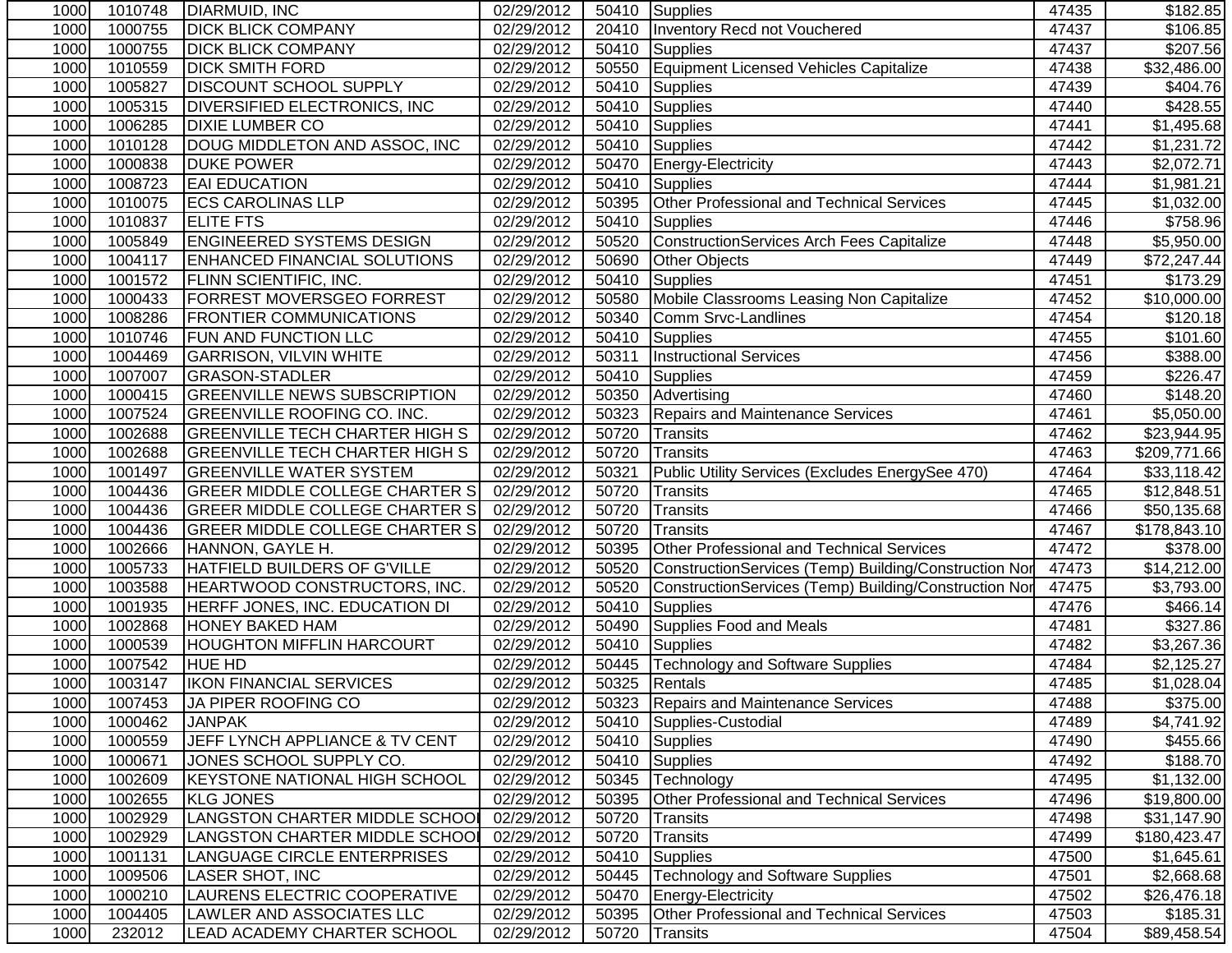| 1000 | 232012  | LEAD ACADEMY CHARTER SCHOOL               | 02/29/2012 | 50720 | Transits                                         | 47624 | \$973.37                |
|------|---------|-------------------------------------------|------------|-------|--------------------------------------------------|-------|-------------------------|
| 1000 | 232012  | LEAD ACADEMY CHARTER SCHOOL               | 02/29/2012 | 50720 | <b>Transits</b>                                  | 47625 | $\overline{$}32,901.54$ |
| 1000 | 232012  | LEAD ACADEMY CHARTER SCHOOL               | 02/29/2012 | 50720 | <b>Transits</b>                                  | 47626 | \$55,583.63             |
| 1000 | 1003798 | <b>LEARNING A-Z</b>                       | 02/29/2012 | 50345 | Technology                                       | 47505 | \$409.10                |
| 1000 | 1002934 | <b>LEGACY CHARTER SCHOOL</b>              | 02/29/2012 | 50720 | <b>Transits</b>                                  | 47506 | \$389.35                |
| 1000 | 1002934 | <b>LEGACY CHARTER SCHOOL</b>              | 02/29/2012 | 50720 | <b>Transits</b>                                  | 47507 | \$101,838.10            |
| 1000 | 1002934 | <b>LEGACY CHARTER SCHOOL</b>              | 02/29/2012 | 50720 | <b>Transits</b>                                  | 47509 | \$359,389.46            |
| 1000 | 1009982 | LENHARDT, CAROLYN                         | 02/29/2012 | 50311 | <b>Instructional Services</b>                    | 47510 | \$436.50                |
| 1000 | 1000418 | LERNER PUBLISHING GROUP                   | 02/29/2012 | 50430 | <b>Library Books and Materials</b>               | 47511 | \$396.97                |
| 1000 | 1000419 | <b>LIBRARY STORE INC</b>                  | 02/29/2012 | 50445 | <b>Technology and Software Supplies</b>          | 47513 | \$663.79                |
| 1000 | 1004701 | <b>LITTLE CAESAR'S</b>                    | 02/29/2012 | 50490 | Supplies Food and Meals                          | 47515 | \$199.80                |
| 1000 | 1007557 | LITTLE CAFE W/ DESERTS TO ENJO            | 02/29/2012 | 50490 | Supplies Food and Meals                          | 47516 | \$594.00                |
| 1000 | 1002212 | LOWE'S COMPANIES, INC.                    | 02/29/2012 | 50410 | Supplies-Custodial                               | 47517 | \$324.93                |
| 1000 | 1001452 | LOWE'S OF SIMPSONVILLE                    | 02/29/2012 | 50410 | Supplies                                         | 47517 | \$1,336.36              |
| 1000 | 1003404 | <b>MANAGEMENT DECISIONS</b>               | 02/29/2012 | 50395 | Other Professional and Technical Services        | 47519 | \$4,200.00              |
| 1000 | 1005675 | MARIANNA INDUSTRIES, INC                  | 02/29/2012 | 50410 | Supplies                                         | 47520 | \$166.11                |
| 1000 | 1009696 | MATRIX CONSTRUCTION CO                    | 02/29/2012 | 50520 | ConstructionServices Buildings Capitalize        | 47521 | \$161,489.39            |
| 1000 | 1007986 | <b>MBAJ ARCHITECTURE</b>                  | 02/29/2012 | 50520 | ConstructionServices Arch Fees Capitalize        | 47522 | \$2,236.14              |
| 1000 | 1005122 | MCCOY, MELODY JOELL                       | 02/29/2012 | 50311 | <b>Instructional Services</b>                    | 47525 | 3310.40                 |
| 1000 | 1002037 | <b>MCGRAW-HILL COMPANIES</b>              | 02/29/2012 | 50410 | Supplies                                         | 47527 | \$639.33                |
| 1000 | 1000733 | MCMILLAN PAZDAN SMITH ARCHITEC            | 02/29/2012 | 50520 | ConstructionServices Arch Fees Capitalize        | 47528 | \$117,936.82            |
| 1000 | 1000733 | MCMILLAN PAZDAN SMITH ARCHITEC            | 02/29/2012 | 50520 | ConstructionServices Arch Fees Reimb Capitalize  | 47528 | \$17,086.84             |
| 1000 | 1001281 | <b>MEYER CENTER</b>                       | 02/29/2012 | 50720 | <b>Transits</b>                                  | 47529 | \$12,041.32             |
| 1000 | 1001281 | <b>MEYER CENTER</b>                       | 02/29/2012 | 50720 | <b>Transits</b>                                  | 47530 | \$15,883.65             |
| 1000 | 1001281 | <b>MEYER CENTER</b>                       | 02/29/2012 | 50720 | Transits                                         | 47531 | \$10,610.90             |
| 1000 | 1001281 | <b>MEYER CENTER</b>                       | 02/29/2012 | 50720 | <b>Transits</b>                                  | 47532 | \$70,503.30             |
| 1000 | 1010077 | <b>MINT &amp; MAGNOLIA INC</b>            | 02/29/2012 | 50490 | Supplies Food and Meals                          | 47595 | \$214.37                |
| 1000 | 1001230 | MODERN SCHOOL SUPPLIES, INC               | 02/29/2012 | 50410 | Supplies                                         | 47534 | \$1,347.05              |
| 1000 | 1005938 | <b>MORRIS COMMUNICATIONS</b>              | 02/29/2012 | 50410 | Supplies                                         | 47536 | 3974.85                 |
| 1000 | 1000841 | <b>MOTOROLA INC</b>                       | 02/29/2012 | 50323 | Repairs and Maintenance Services                 | 47537 | \$1,144.75              |
| 1000 | 1001597 | <b>MULFINGER, MARK L</b>                  | 02/29/2012 | 50311 | <b>Instructional Services</b>                    | 47538 | \$950.00                |
| 1000 | 1000205 | <b>NASCO INC</b>                          | 02/29/2012 | 50410 | Supplies                                         | 47539 | \$3,018.10              |
| 1000 | 1010860 | NETMARKET                                 | 02/29/2012 | 50445 | <b>Technology and Software Supplies</b>          | 47541 | \$813.03                |
| 1000 | 1001763 | NETWORK CONTROLS & ELECTRIC               | 02/29/2012 | 50545 | TechnologyEquipment Communications Equipment Cap | 47542 | \$18,252.67             |
| 1000 | 1001870 | <b>OFFICE DEPOT, INC.</b>                 | 02/29/2012 | 50410 | Supplies                                         | 47543 | \$1,332.34              |
| 1000 | 1006635 | <b>OPTIMA INCORPORATED</b>                | 02/29/2012 | 50410 | Supplies                                         | 47544 | \$205.28                |
| 1000 |         | 1000329   ORIENTAL TRADING COMPANY        | 02/29/2012 |       | 50410 Supplies                                   | 47545 | \$200.95                |
| 1000 | 1000333 | <b>OXFORD UNIVERSITY PRESS</b>            | 02/29/2012 |       | 50410 Supplies                                   | 47546 | \$898.54                |
| 1000 | 1007146 | <b>PARAGON ENGINEERING &amp; GEOSCIEN</b> | 02/29/2012 | 50395 | Other Professional and Technical Services        | 47548 | \$925.00                |
| 1000 | 1001680 | <b>PASCO SCIENTIFIC</b>                   | 02/29/2012 |       | 50410 Supplies                                   | 47549 | \$209.50                |
| 1000 | 1001448 | <b>PAUL H. BROOKES PUBLISHING</b>         | 02/29/2012 |       | 50410 Supplies                                   | 47550 | \$170.72                |
| 1000 | 1001317 | <b>PCI EDUCATIONAL</b>                    | 02/29/2012 |       | 50410 Supplies                                   | 47551 | \$918.33                |
| 1000 | 1001410 | <b>PEARSON EDUCATION</b>                  | 02/29/2012 |       | 50410 Supplies                                   | 47552 | \$118.83                |
| 1000 | 1001410 | <b>PEARSON EDUCATION</b>                  | 02/29/2012 | 50445 | <b>Technology and Software Supplies</b>          | 47552 | \$139.28                |
| 1000 | 1000243 | <b>PEARSON EDUCATION, INC.</b>            | 02/29/2012 | 50410 | Supplies                                         | 47552 | \$218.30                |
| 1000 | 1000364 | <b>PECKNEL MUSIC COMPANY</b>              | 02/29/2012 |       | 50323 R&M Serv-Piano & Strings Serv              | 47554 | \$174.16                |
| 1000 | 1000364 | <b>PECKNEL MUSIC COMPANY</b>              | 02/29/2012 | 50410 | Supplies                                         | 47554 | \$1,472.70              |
| 1000 | 1000311 | <b>PIANO CENTRAL (FORMERL</b>             | 02/29/2012 | 50399 | Miscellaneous Purchased Services                 | 47557 | \$318.00                |
| 1000 | 1003614 | <b>PIEDMONT NATURAL GAS</b>               | 02/29/2012 |       | 50470 Energy-Gas                                 | 47558 | \$3,367.01              |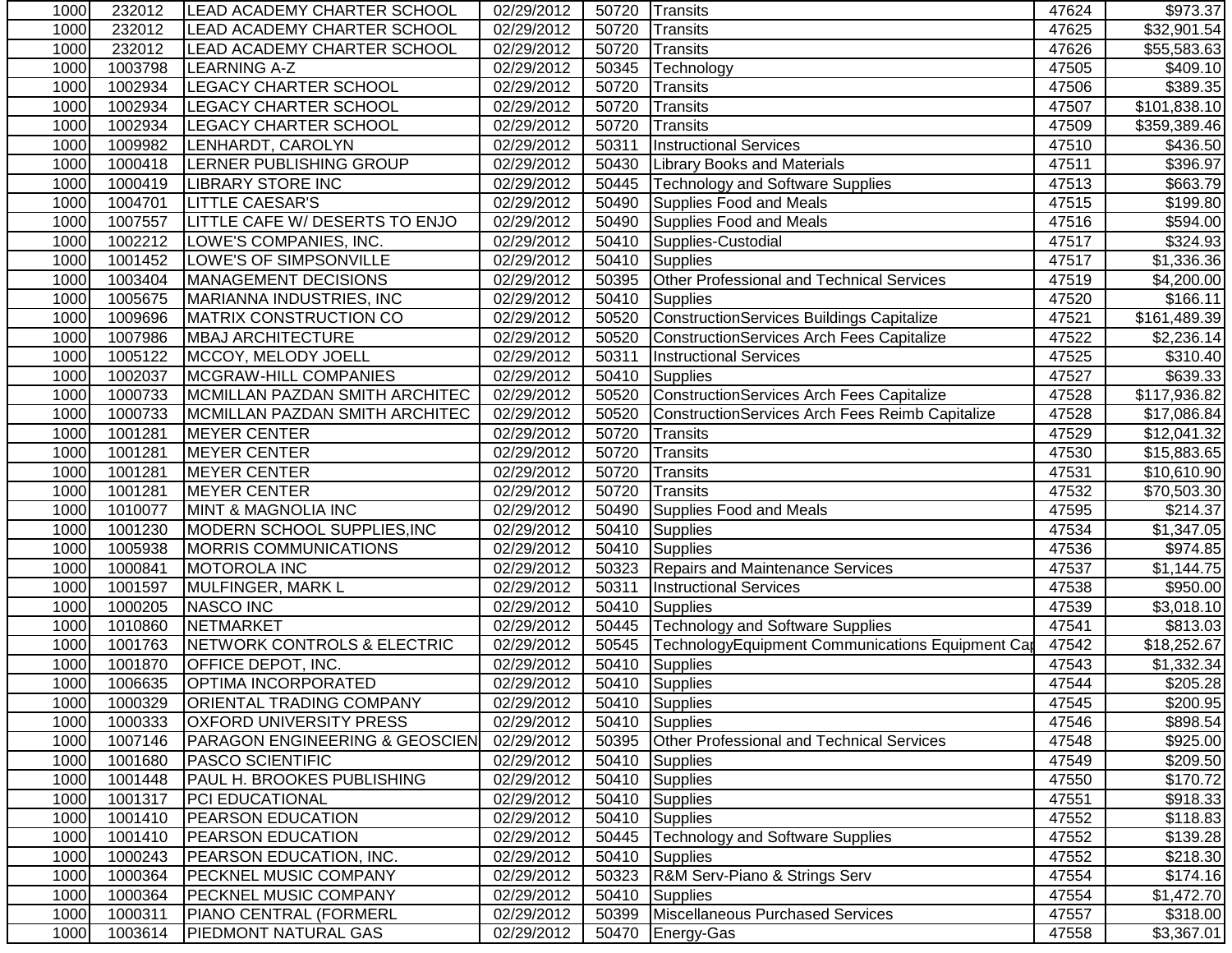| 1000 | 1010564 | <b>PIONEER VALLEY BOOKS</b>           | 02/29/2012 |       | 50410 Supplies                                        | 47559 | \$608.30               |
|------|---------|---------------------------------------|------------|-------|-------------------------------------------------------|-------|------------------------|
| 1000 | 1000392 | <b>PITNEY BOWES</b>                   | 02/29/2012 | 50410 | Supplies                                              | 47566 | \$1,278.55             |
| 1000 | 1002201 | <b>PITSCO</b>                         | 02/29/2012 |       | 50410 Supplies                                        | 47561 | \$599.00               |
| 1000 | 1001050 | <b>PITSCO EDUCATION</b>               | 02/29/2012 | 50410 | Supplies                                              | 47560 | \$1,200.04             |
| 1000 | 1009112 | POCKET NURSE ENTERPRISES, INC         | 02/29/2012 | 50410 | Supplies                                              | 47562 | \$1,455.97             |
| 1000 | 1010774 | <b>POOLE, JENNIFER NICKLES</b>        | 02/29/2012 | 50395 | Other Professional and Technical Services             | 47563 | \$300.00               |
| 1000 | 1001079 | <b>PRESENTATION SYSTEMS SOUTH, IN</b> | 02/29/2012 | 50410 | Supplies                                              | 47564 | \$438.95               |
| 1000 | 1010798 | QUIGLEY, CASSIE                       | 02/29/2012 | 50312 | Instructional Programs Improvement Services           | 47567 | \$1,500.00             |
| 1000 | 1000327 | <b>READING SOURCE</b>                 | 02/29/2012 | 50410 | <b>Supplies</b>                                       | 47568 | \$220.05               |
| 1000 | 1001573 | <b>REALLY GOOD STUFF</b>              | 02/29/2012 | 50410 | Supplies                                              | 47569 | \$2,087.97             |
| 1000 | 1001846 | <b>RENAISSANCE LEARNING, INC.</b>     | 02/29/2012 | 50345 | Technology                                            | 47570 | \$910.46               |
| 1000 | 1008241 | <b>RUSHTON, JAMES HOWARD</b>          | 02/29/2012 | 50395 | Other Professional and Technical Services             | 47574 | \$1,700.00             |
| 1000 | 1002001 | S&ME                                  | 02/29/2012 | 50520 | ConstructionServices (Temp) Building/Construction Nor | 47575 | \$6,195.10             |
| 1000 | 1000037 | SADDLEBACK EDUCATIONAL INCORPO        | 02/29/2012 | 50410 | <b>Supplies</b>                                       | 47576 | \$686.33               |
| 1000 | 1000068 | <b>SC LAW ENFORCEMENT DIVISION</b>    | 02/29/2012 | 50314 | <b>Staff Services</b>                                 | 47578 | \$108.00               |
| 1000 | 1003518 | <b>SC SKILLS USA</b>                  | 02/29/2012 | 50660 | Pupil Activity                                        | 47579 | \$1,275.00             |
| 1000 | 1009496 | <b>SCHOOL CHECK IN</b>                | 02/29/2012 | 50445 | <b>Technology and Software Supplies</b>               | 47587 | \$262.35               |
| 1000 | 1004788 | <b>SHARP BUSINESS SYSTEMS</b>         | 02/29/2012 | 50345 | <b>Tech Srvc-Copier Contract</b>                      | 47588 | \$3,152.86             |
| 1000 | 1001731 | SOUTH CAROLINA RETIREMENT SYST        | 02/29/2012 | 20412 | <b>Employer Retirement Payable</b>                    | 47627 | \$150.02               |
| 1000 | 1002318 | <b>SOUTHEASTERN PAPER GROUP</b>       | 02/29/2012 | 50410 | Supplies-Custodial                                    | 47589 | 3204.05                |
| 1000 | 1001222 | <b>STAPLES ADVANTAGE</b>              | 02/29/2012 | 50410 | Supplies                                              | 47591 | \$155.08               |
| 1000 | 1005110 | <b>STAPLES ADVANTAGE</b>              | 02/29/2012 | 20410 | Inventory Recd not Vouchered                          | 47591 | \$3,173.64             |
| 1000 | 1005110 | <b>STAPLES ADVANTAGE</b>              | 02/29/2012 |       | 50410 Supplies                                        | 47591 | \$771.17               |
| 1000 | 1000377 | <b>STATE DEPARTMENT OF EDUCATION</b>  | 02/29/2012 |       | 50660 Pupil Activity                                  | 47592 | \$5,384.70             |
| 1000 | 1010681 | <b>STURDISTEEL COMPANY</b>            | 02/29/2012 | 50520 | ConstructionServices (Temp) Building/Construction Nor | 47594 | \$34,830.00            |
| 1000 | 1006435 | <b>TARIS, JAMES R</b>                 | 02/29/2012 | 50410 | Supplies                                              | 47596 | \$325.51               |
| 1000 | 1010870 | <b>TD BANK, NA</b>                    | 02/29/2012 | 50399 | Misc-Bank Service Charges                             | 47597 | \$5,000.00             |
| 1000 | 1009878 | THE CRITICAL THINKING CO              | 02/29/2012 | 50410 | <b>Supplies</b>                                       | 47598 | \$157.90               |
| 1000 | 1010599 | THOMAS P DOWLING, SURVEYOR            | 02/29/2012 | 50395 | Other Professional and Technical Services             | 47599 | \$625.00               |
| 1000 | 1002940 | <b>TRIUMPH LEARNING LLC</b>           | 02/29/2012 | 50410 | Supplies                                              | 47601 | \$348.32               |
| 1000 | 1003382 | <b>TRUCOLOR</b>                       | 02/29/2012 | 50360 | <b>Printing and Binding</b>                           | 47603 | \$339.48               |
| 1000 | 1000494 | UNITED CHEMICAL AND SUPPLY INC        | 02/29/2012 | 50410 | Supplies-Custodial                                    | 47605 | \$7,343.26             |
| 1000 | 1000494 | UNITED CHEMICAL AND SUPPLY INC        | 02/29/2012 | 50540 | Equipment Under 5000                                  | 47605 | $\overline{$3,625.79}$ |
| 1000 | 1000846 | VIRCO INC.                            | 02/29/2012 | 50410 | Supplies                                              | 47609 | \$2,313.34             |
| 1000 | 1005113 | <b>VIRTUCOM INC.</b>                  | 02/29/2012 | 50345 | <b>Tech Srvc-Copier Contract</b>                      | 47610 | \$2,591.63             |
| 1000 | 1005113 | <b>VIRTUCOM INC.</b>                  | 02/29/2012 | 50545 | TechnologyEquipment Under 5000                        | 47610 | \$2,107.28             |
| 1000 | 1003635 | YE OLDE PIANO SHOPPE, LLC             | 02/29/2012 | 50323 | R&M Serv-Piano & Strings Serv                         | 47617 | \$315.00               |
| 1000 | 1001806 | YEARGIN CONSTRUCTION COMPANY          | 02/29/2012 | 50520 | ConstructionServices (Temp) Building/Construction Nor | 47618 | \$8,917.30             |
| 1000 | 1001806 | YEARGIN CONSTRUCTION COMPANY          | 02/29/2012 | 50520 | <b>ConstructionServices Buildings Capitalize</b>      | 47618 | \$227,103.00           |
|      |         |                                       |            |       |                                                       |       |                        |
|      |         |                                       |            |       | Total                                                 |       | \$16,749,293.15        |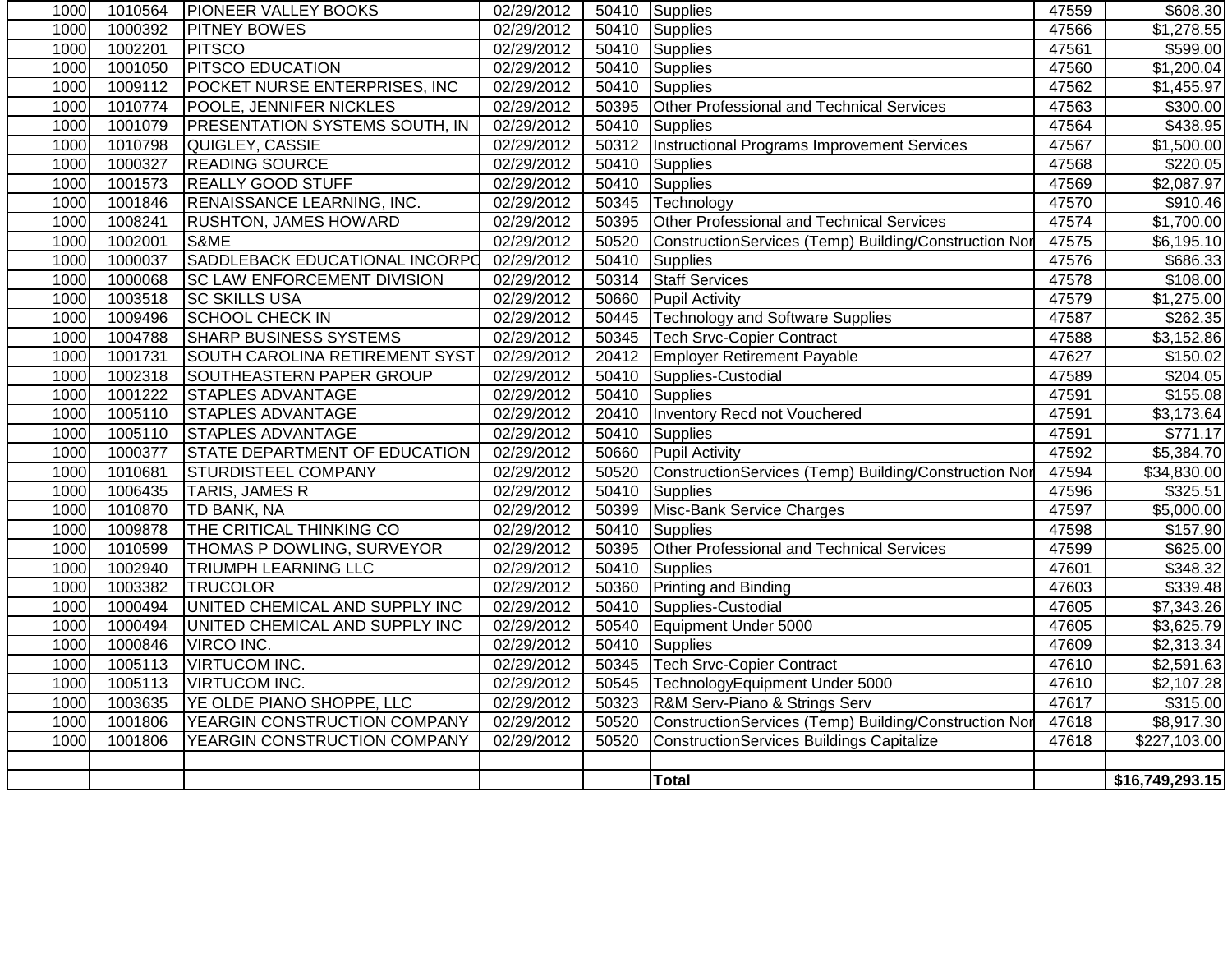| <b>Post Datel</b>    | <b>Amount</b> | <b>Vendor Name</b>                              |
|----------------------|---------------|-------------------------------------------------|
| 2/1/2012             | \$25.00       | <b>SC LAW ENFORCEMENT</b>                       |
| 2/1/2012             | \$17.19       | <b>INDIAN TICKET CO INC</b>                     |
| 2/1/2012             |               | \$40.40 AMAZON MKTPLACE PMTS                    |
| 2/1/2012             | \$48.56       | <b>GATEWAY SUPPLY GH</b>                        |
| 2/1/2012             |               | \$25.00 SC LAW ENFORCEMENT                      |
| 2/1/2012             | \$5,600.19    | DMI DELL K-12 PTR                               |
| 2/1/2012             | \$58.41       | <b>BI-LO 661</b>                                |
| 2/1/2012             | \$40.60       | <b>GREENVILLE TURF &amp; TRACTOR</b>            |
| 2/1/2012             | \$45.76       | JOHNSTONE SUPPLY-GREENVIL                       |
| 2/1/2012             | \$21.20       | <b>FTD THE FLOWER BOX INC</b>                   |
| 2/1/2012             |               | \$25,825.94   DMI DELL K-12 PTR                 |
| 2/1/2012             |               | \$1,448.92 JOHNSTONE SUPPLY-GREENVIL            |
| 2/1/2012             |               | \$90.00 SUBWAY<br>00482315                      |
| 2/1/2012             |               | \$25.00 SC LAW ENFORCEMENT                      |
| 2/1/2012             |               | \$148.10 INTERSTATE TRANSPORTATION              |
| 2/1/2012             |               | \$143.15 TMS SOUTH                              |
| 2/1/2012             | \$139.69      | D & D MOTORS, INC.                              |
| 2/1/2012             | \$74.05       | <b>FASTENAL COMPANY01</b>                       |
| 2/1/2012             |               | \$20.13 OFFICE DEPOT #62                        |
| 2/1/2012             |               | \$352.40 COOK & BOARDMAN OF                     |
| 2/1/2012             |               | \$41,321.53 DMI DELL K-12 PTR                   |
| 2/1/2012             |               | \$25.00 SC LAW ENFORCEMENT                      |
| 2/1/2012             | \$25.00       | <b>SC LAW ENFORCEMENT</b>                       |
| 2/1/2012             | \$160.00      | <b>CHM HB GIFT SHOP</b>                         |
| 2/1/2012             | \$25.00       | <b>ISC LAW ENFORCEMENT</b>                      |
| 2/1/2012<br>2/1/2012 |               | \$10.58   LOWES #01718<br>\$139.33 PIP PRINTING |
| 2/1/2012             | \$25.00       | <b>SC LAW ENFORCEMENT</b>                       |
| 2/1/2012             |               | \$66.72 BATTERY SPECIALISTS                     |
| 2/1/2012             |               | \$25.00 SC LAW ENFORCEMENT                      |
| 2/1/2012             |               | \$217.09 SPECIALTY STEELS INC 2                 |
| 2/1/2012             |               | \$35.45 C C DICKSON CO 1004                     |
| 2/1/2012             | \$29.10       | LOWES #01718                                    |
| 2/1/2012             | \$25.00       | <b>SC LAW ENFORCEMENT</b>                       |
| 2/1/2012             |               | \$20.45 JOHNSTONE SUPPLY-GREENVIL               |
| 2/1/2012             |               | \$29.30 PORTER PAINTS 9388                      |
| 2/1/2012             |               | \$138.37 JJOHNSTONE SUPPLY-GREENVIL             |
| 2/1/2012             | \$22.21       | Amazon.com                                      |
| 2/1/2012             |               | \$948.44 JOHNSTONE SUPPLY-GREENVIL              |
| 2/1/2012             | \$643.94      | ISYSTEMS DISTRIBUTOR                            |
| 2/1/2012             |               | \$25.48 TMS SOUTH                               |
| 2/1/2012             | \$25.00       | <b>ISC LAW ENFORCEMENT</b>                      |
| 2/1/2012             | \$8.40        | LOWES #01983                                    |
| 2/1/2012             |               | \$31.74 ADVANCE AUTO PARTS #5440                |
| 2/1/2012             | \$30.06       | <b>CAROLINA INTL TRUCKS</b>                     |
| 2/1/2012             | \$16,366.06   | DMI DELL K-12 PTR                               |
| 2/1/2012             | \$162.75      | <b>SMITHTURF AND IRRIGATI</b>                   |
| 2/1/2012             | \$25.00       | <b>SC LAW ENFORCEMENT</b>                       |
| 2/1/2012             | \$16,366.06   | DMI DELL K-12 PTR                               |
| 2/1/2012             | \$63.67       | <b>BURDETTE HARDWARE SIMPSON</b>                |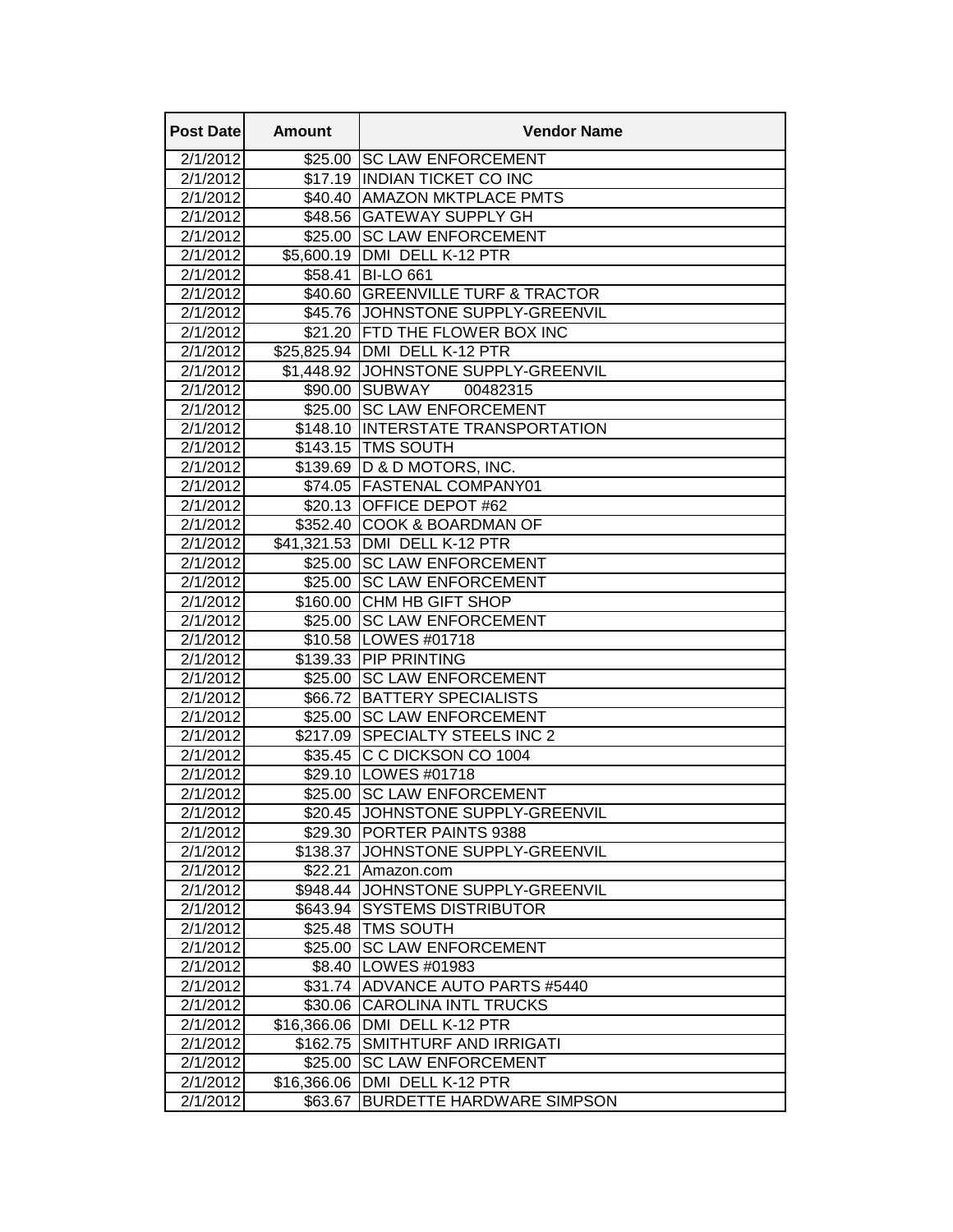| 2/1/2012 |                 | \$139.45 2865-CED                   |
|----------|-----------------|-------------------------------------|
| 2/1/2012 |                 | \$25.00 SC LAW ENFORCEMENT          |
| 2/1/2012 |                 | \$21.20 TARGET<br>00011825          |
| 2/1/2012 |                 | \$145.54 CRESCENT SUPPLY COMPANY I  |
| 2/1/2012 |                 | \$25.00 SC LAW ENFORCEMENT          |
| 2/1/2012 |                 | \$15.06  DOLRTREE 4090 00040907     |
| 2/1/2012 | $\sqrt{$25.00}$ | <b>SC LAW ENFORCEMENT</b>           |
| 2/1/2012 | \$56.59         | <b>KRISPY KREME DOUGH</b>           |
| 2/1/2012 |                 | \$888.48 MECO INC OF AUGUSTA        |
| 2/1/2012 | \$120.00        | SUBWAY<br>00482315                  |
| 2/1/2012 | \$357.00        | <b>KRISPY KREME DOUGH</b>           |
| 2/1/2012 |                 | (\$94.74) SYSTEMS DISTRIBUTOR       |
| 2/1/2012 |                 | \$3.12  INTERSTATE TRANSPORTATION   |
| 2/1/2012 |                 | \$44.52 POINSETT PLUMBING SUPPLY    |
| 2/1/2012 |                 | (\$11.07) TMS SOUTH                 |
| 2/1/2012 |                 | \$133.44 C C DICKSON CO 1079        |
| 2/1/2012 |                 | \$495.87 JJOHNSTONE SUPPLY-GREENVIL |
| 2/1/2012 |                 | \$42.29 FGS HARDWARE                |
| 2/1/2012 |                 | \$29.93 AAA SUPPLY - GVILLE         |
| 2/1/2012 |                 | \$53.27   DRAMATIC PUBLISHING CO IN |
| 2/1/2012 |                 | \$25.00 SC LAW ENFORCEMENT          |
| 2/1/2012 |                 | \$36.03 HEATHERLYS BROTHERS AUTO    |
| 2/1/2012 |                 | \$115.57 C C DICKSON CO 1004        |
| 2/1/2012 | \$25.00         | <b>SC LAW ENFORCEMENT</b>           |
| 2/1/2012 | \$566.91        | CHICK-FIL-A #01076                  |
| 2/1/2012 | \$24.08         | <b>CRESCENT SUPPLY COMPANY I</b>    |
| 2/1/2012 | \$25.00         | <b>SC LAW ENFORCEMENT</b>           |
| 2/1/2012 | \$25.00         | <b>SC LAW ENFORCEMENT</b>           |
| 2/1/2012 | \$25.00         | <b>SC LAW ENFORCEMENT</b>           |
| 2/1/2012 | \$25.00         | <b>SC LAW ENFORCEMENT</b>           |
| 2/1/2012 | \$25.00         | <b>SC LAW ENFORCEMENT</b>           |
| 2/1/2012 | \$68.50         | SCHOOL NURSE SUPPLY, I              |
| 2/1/2012 | \$1,802.00      | DMI DELL K-12 PTR                   |
| 2/1/2012 | \$25.00         | <b>SC LAW ENFORCEMENT</b>           |
| 2/1/2012 |                 | \$44.94 HOLDER ELECTRIC SUPPLY      |
| 2/1/2012 |                 | \$107.18 ADVANCE AUTO PARTS #5440   |
| 2/1/2012 |                 | \$14.39 SHERWIN WILLIAMS #2194      |
| 2/1/2012 |                 | \$280.00 SUBWAY<br>00482315         |
| 2/1/2012 |                 | \$25.00 SC LAW ENFORCEMENT          |
| 2/1/2012 |                 | \$169.56 CLASSIC ACE HARDWARE       |
| 2/1/2012 | \$25.00         | <b>SC LAW ENFORCEMENT</b>           |
| 2/1/2012 | \$21.35         | <b>AAA SUPPLY - GVILLE</b>          |
| 2/1/2012 | \$205.43        | JOHNSTONE SUPPLY-GREENVIL           |
| 2/1/2012 | \$25.00         | <b>SC LAW ENFORCEMENT</b>           |
| 2/1/2012 | \$140.75        | ATAFA.COM/OPENTIP.COM               |
| 2/1/2012 |                 | \$38.00 FAMILY DOLLAR #8068         |
| 2/1/2012 | \$135.12        | JOHNSTONE SUPPLY-GREENVIL           |
| 2/1/2012 | \$138.37        | JOHNSTONE SUPPLY-GREENVIL           |
| 2/1/2012 | \$25.00         | <b>SC LAW ENFORCEMENT</b>           |
| 2/1/2012 |                 | \$9.14 CLINE HOSE & HYDRAULICS      |
| 2/1/2012 | \$0.56          | <b>INTERNATIONAL TRANSACTION</b>    |
| 2/1/2012 | \$314.22        | DEMCO INC                           |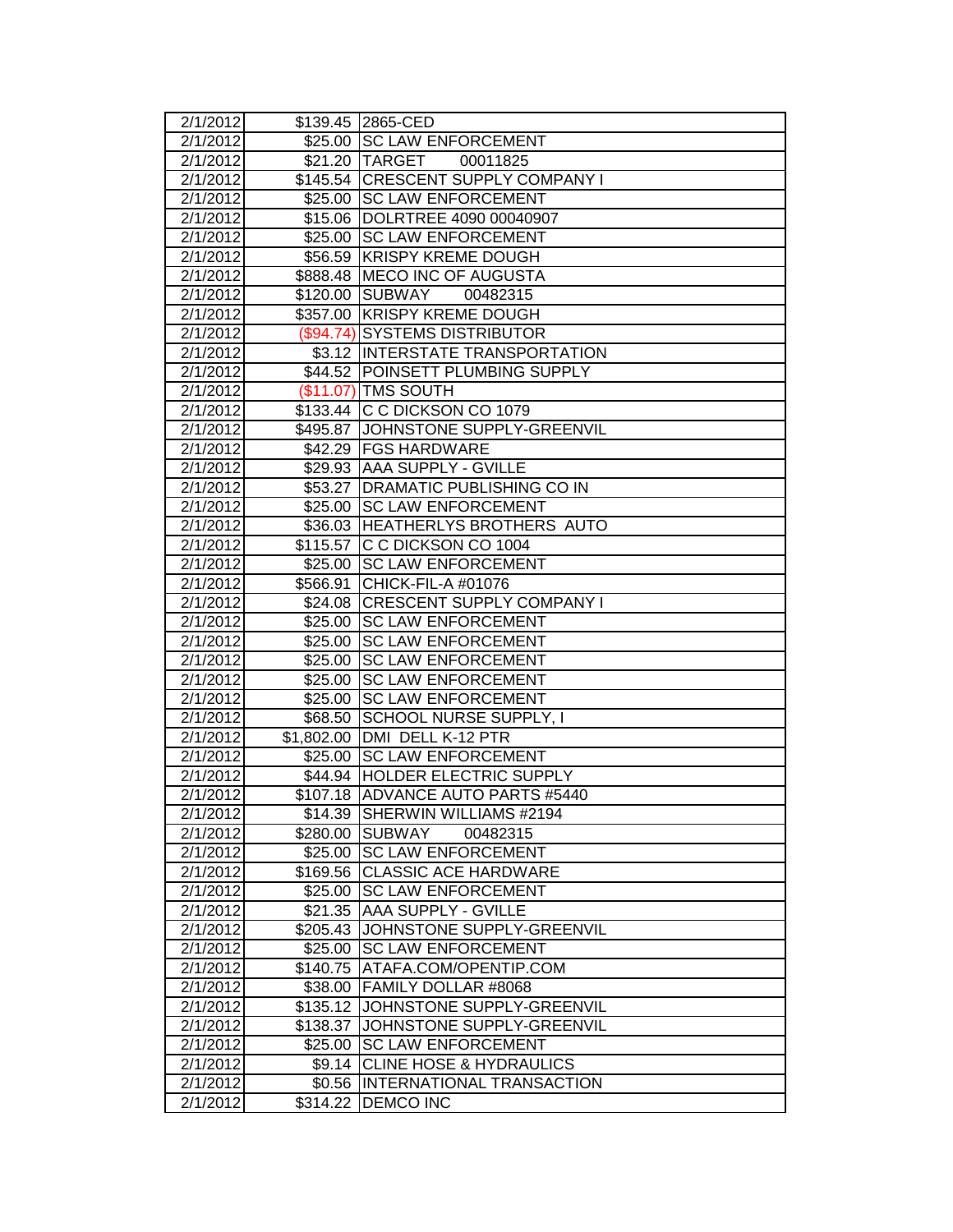| 2/1/2012 |             | \$19.85 BI-LO 704                    |
|----------|-------------|--------------------------------------|
| 2/1/2012 |             | \$25.00 SC LAW ENFORCEMENT           |
| 2/1/2012 |             | \$25.00 SC LAW ENFORCEMENT           |
| 2/1/2012 | \$69.99 CNP |                                      |
| 2/1/2012 |             | \$221.58 KING ASPHALT INC            |
| 2/1/2012 |             | \$12.48 AMAZON MKTPLACE PMTS         |
| 2/1/2012 |             | \$154.93 AMAZON MKTPLACE PMTS        |
| 2/1/2012 |             | \$14.98 ADVANCE AUTO PARTS #5440     |
| 2/1/2012 | \$390.00    | NCA AS400                            |
| 2/1/2012 |             | \$1,363.82 DMI DELL K-12 PTR         |
| 2/1/2012 | \$25.00     | <b>SC LAW ENFORCEMENT</b>            |
| 2/1/2012 | \$318.77    | <b>CROWN AWARDS INC</b>              |
| 2/1/2012 | \$937.97    | <b>CARQUEST</b><br>01013663          |
| 2/1/2012 |             | \$25.00 SC LAW ENFORCEMENT           |
| 2/1/2012 |             | \$41.76 JOHNSTONE SUPPLY-GREENVIL    |
| 2/1/2012 |             | \$39.20   LOWES #00528               |
| 2/1/2012 |             | \$1,462.80 DMI DELL K-12 PTR         |
| 2/1/2012 |             | \$5.28   LOWES #00667                |
| 2/1/2012 | \$87.97     | <b>NORFOLK WIRE &amp; ELECTRONIC</b> |
| 2/1/2012 |             | \$11.85 SHERWIN WILLIAMS #2735       |
| 2/1/2012 |             | \$355.14 JOHNSTONE SUPPLY-GREENVIL   |
| 2/1/2012 |             | \$276.50 THE HOME DEPOT #1126        |
| 2/1/2012 |             | \$194.78 CHRISTOPHER TRUCKS 2        |
| 2/2/2012 |             | \$24.85   LOWES #00667               |
| 2/2/2012 | \$41.13     | <b>JOHNSTONE SUPPLY-GREENVIL</b>     |
| 2/2/2012 | \$25.00     | <b>SC LAW ENFORCEMENT</b>            |
| 2/2/2012 | \$25.00     | <b>SC LAW ENFORCEMENT</b>            |
| 2/2/2012 | \$19.81     | <b>WILSONS 5 TO \$1 STORES</b>       |
| 2/2/2012 |             | \$246.34 FAIRFIELD INN - BROADWAY    |
| 2/2/2012 |             | \$73.73 ELLIS FLOORING SALES #43     |
| 2/2/2012 |             | \$80.94 HOLDER ELECTRIC SUPPLY       |
| 2/2/2012 |             | \$136.26 THE TOOL SHED               |
| 2/2/2012 | \$25.00     | <b>SC LAW ENFORCEMENT</b>            |
| 2/2/2012 | \$25.00     | <b>SC LAW ENFORCEMENT</b>            |
| 2/2/2012 | \$63.60     | <b>TLF SIMPSONVILLE FLORI</b>        |
| 2/2/2012 | \$25.00     | <b>SC LAW ENFORCEMENT</b>            |
| 2/2/2012 |             | \$30.57 JWW GRAINGER                 |
| 2/2/2012 | \$11,200.37 | DMI DELL K-12 PTR                    |
| 2/2/2012 |             | \$25.00 SC LAW ENFORCEMENT           |
| 2/2/2012 |             | \$13.38 HOLDER ELECTRIC SUPPLY       |
| 2/2/2012 | \$351.92    | SILMAR ELECTRONICS-GRNVLE            |
| 2/2/2012 | \$172.57    | <b>STU SHINDIGZ DECORATIO</b>        |
| 2/2/2012 | \$25.00     | <b>SC LAW ENFORCEMENT</b>            |
| 2/2/2012 | \$25.00     | <b>SC LAW ENFORCEMENT</b>            |
| 2/2/2012 | \$265.44    | <b>FOLLETT EDUCATIONAL SERVI</b>     |
| 2/2/2012 |             | \$92.02   LOWES #00667               |
| 2/2/2012 |             | \$26.47 LOWES #00667                 |
| 2/2/2012 | \$398.20    | <b>Expanding Expression</b>          |
| 2/2/2012 |             | \$40.59   LOWES #01718               |
| 2/2/2012 | \$18.87     | LOWES #01718                         |
| 2/2/2012 | \$45.21     | <b>BI-LO 704</b>                     |
| 2/2/2012 | \$53.39     | THE HOME DEPOT #1126                 |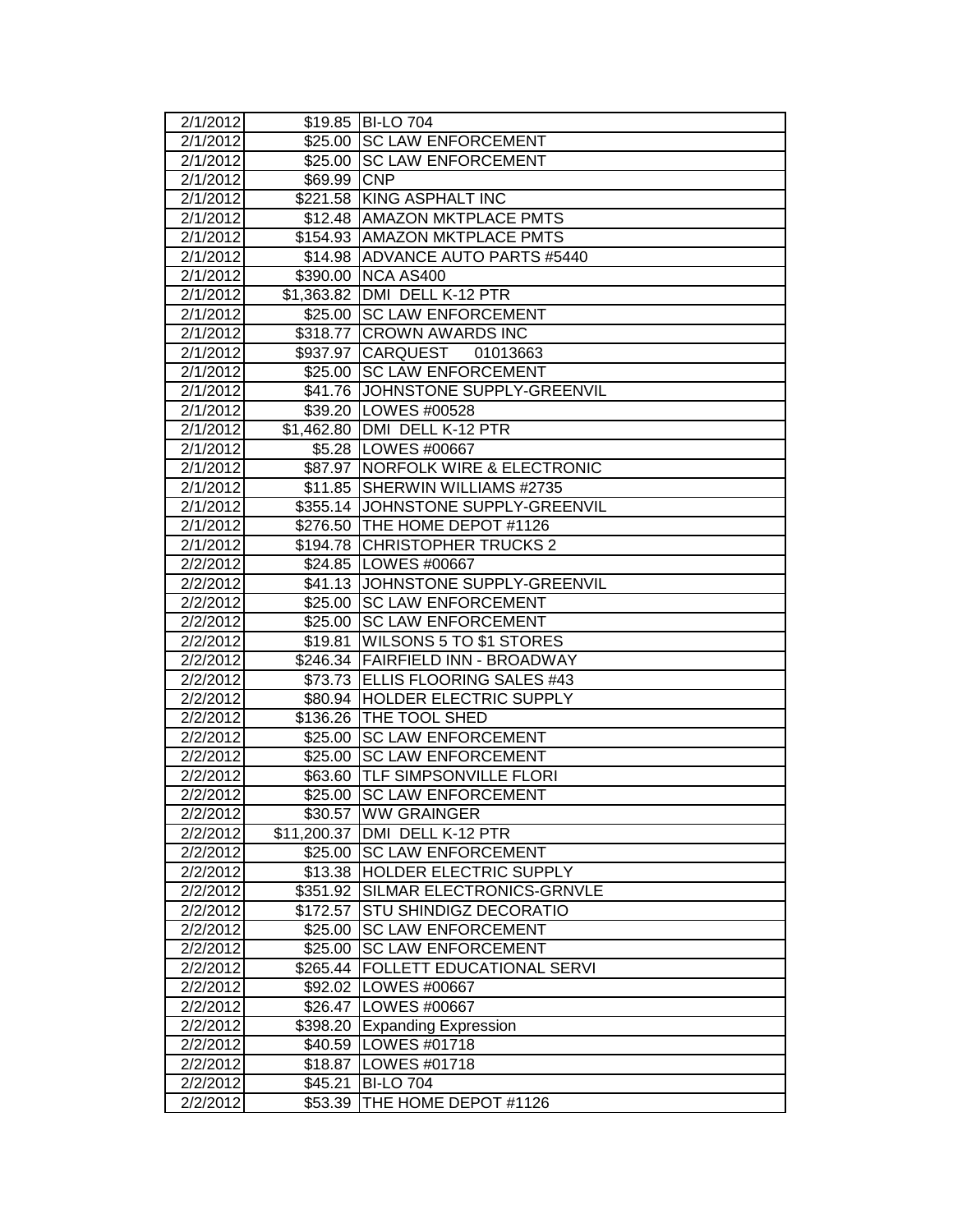| 2/2/2012              |               | \$25.00 SC LAW ENFORCEMENT                                    |
|-----------------------|---------------|---------------------------------------------------------------|
| 2/2/2012              |               | \$118.23 LOWES #00528                                         |
| 2/2/2012              |               | \$246.34   FAIRFIELD INN - BROADWAY                           |
| 2/2/2012              |               | \$43.46 POINSETT PLUMBING SUPPLY                              |
| 2/2/2012              |               | (\$43.10) LOWES #00667                                        |
| 2/2/2012              |               | \$25.00 SC LAW ENFORCEMENT                                    |
| 2/2/2012              |               | \$25.00 SC LAW ENFORCEMENT                                    |
| 2/2/2012              |               | \$6.29 THE HOME DEPOT #1126                                   |
| 2/2/2012              |               | \$16.19 ADVANCE AUTO PARTS #5440                              |
| 2/2/2012              |               | \$150.35 WW GRAINGER                                          |
| 2/2/2012              |               | \$7.00 TMS SOUTH                                              |
| 2/2/2012              |               | \$202.83 HEATHERLYS BROTHERS AUTO                             |
| 2/2/2012              |               | \$42.59 C C DICKSON CO 1004                                   |
| 2/2/2012              | \$50.35 TWIGS |                                                               |
| 2/2/2012              |               | \$370.00 ROTO ROOTER PLUMBING                                 |
| 2/2/2012              |               | \$27.45 ELLIS FLOORING SALES #43                              |
| 2/2/2012              |               | \$266.00 EXTREMETEES                                          |
| 2/2/2012              |               | \$84.33 CAROLINA LAWN & TRACTOR                               |
| 2/2/2012              |               | \$64.73 THE TOOL SHED                                         |
| 2/2/2012              |               | \$50.29 THE TOOL SHED                                         |
| 2/2/2012              |               | \$25.00 SC LAW ENFORCEMENT                                    |
| 2/2/2012              | \$42.77       | FOOD LION # 2644                                              |
| 2/2/2012              | \$17.51       | <b>CRESCENT SUPPLY COMPANY I</b>                              |
| 2/2/2012              |               | \$103.35 WM SUPERCENTER                                       |
| 2/2/2012              |               | (\$86.44) HILTON HOTELS EXEC PK                               |
| 2/2/2012              |               | \$153.55 RENTAL ONE                                           |
| 2/2/2012              |               | (\$86.44) HILTON HOTELS EXEC PK                               |
| 2/2/2012              |               | \$510.15 BENDER BURKOT EAST COAST                             |
| 2/2/2012              |               | (\$94.34) LOWES #01718                                        |
| 2/2/2012              |               | \$68.79 THE TOOL SHED                                         |
| 2/2/2012              |               | \$4.78 ADVANCE AUTO PARTS #5440                               |
| 2/2/2012              |               | \$63.07 CRESCENT SUPPLY COMPANY I                             |
| 2/2/2012              | \$101.60      | <b>BATTERY SPECIALISTS</b>                                    |
| 2/2/2012              |               | \$105.95 BI-LO 273                                            |
| 2/2/2012              | \$25.00       | <b>SC LAW ENFORCEMENT</b>                                     |
| 2/2/2012              |               | \$195.00 ANTHONY GRAPHICS                                     |
| 2/2/20121<br>2/2/2012 |               | (\$86.44) HILTON HOTELS EXEC PK<br>\$25.00 SC LAW ENFORCEMENT |
| 2/2/2012              |               | \$25.00 ISC LAW ENFORCEMENT                                   |
| 2/2/2012              | \$25.00       | <b>SC LAW ENFORCEMENT</b>                                     |
| 2/2/2012              | \$25.00       | <b>SC LAW ENFORCEMENT</b>                                     |
| 2/2/2012              | \$262.73      | <b>COOK &amp; BOARDMAN OF</b>                                 |
| 2/2/2012              | \$245.74      | <b>CONTINENTAL ENGINE</b>                                     |
| 2/2/2012              | \$355.00      | <b>ANTHONY GRAPHICS</b>                                       |
| 2/2/2012              | \$350.18      | <b>GATEWAY SUPPLY GH</b>                                      |
| 2/2/2012              | \$25.00       | <b>SC LAW ENFORCEMENT</b>                                     |
| 2/2/2012              | \$25.00       | <b>SC LAW ENFORCEMENT</b>                                     |
| 2/2/2012              | \$3.12        | THE HOME DEPOT 1127                                           |
| 2/2/2012              | \$25.00       | <b>SC LAW ENFORCEMENT</b>                                     |
| 2/2/2012              | \$47.68       | LOWES #00528                                                  |
| 2/2/2012              | \$175.00      | <b>REGAL GROUP SALES</b>                                      |
| 2/2/2012              | \$526.02      | <b>CDW GOVERNMENT</b>                                         |
|                       |               |                                                               |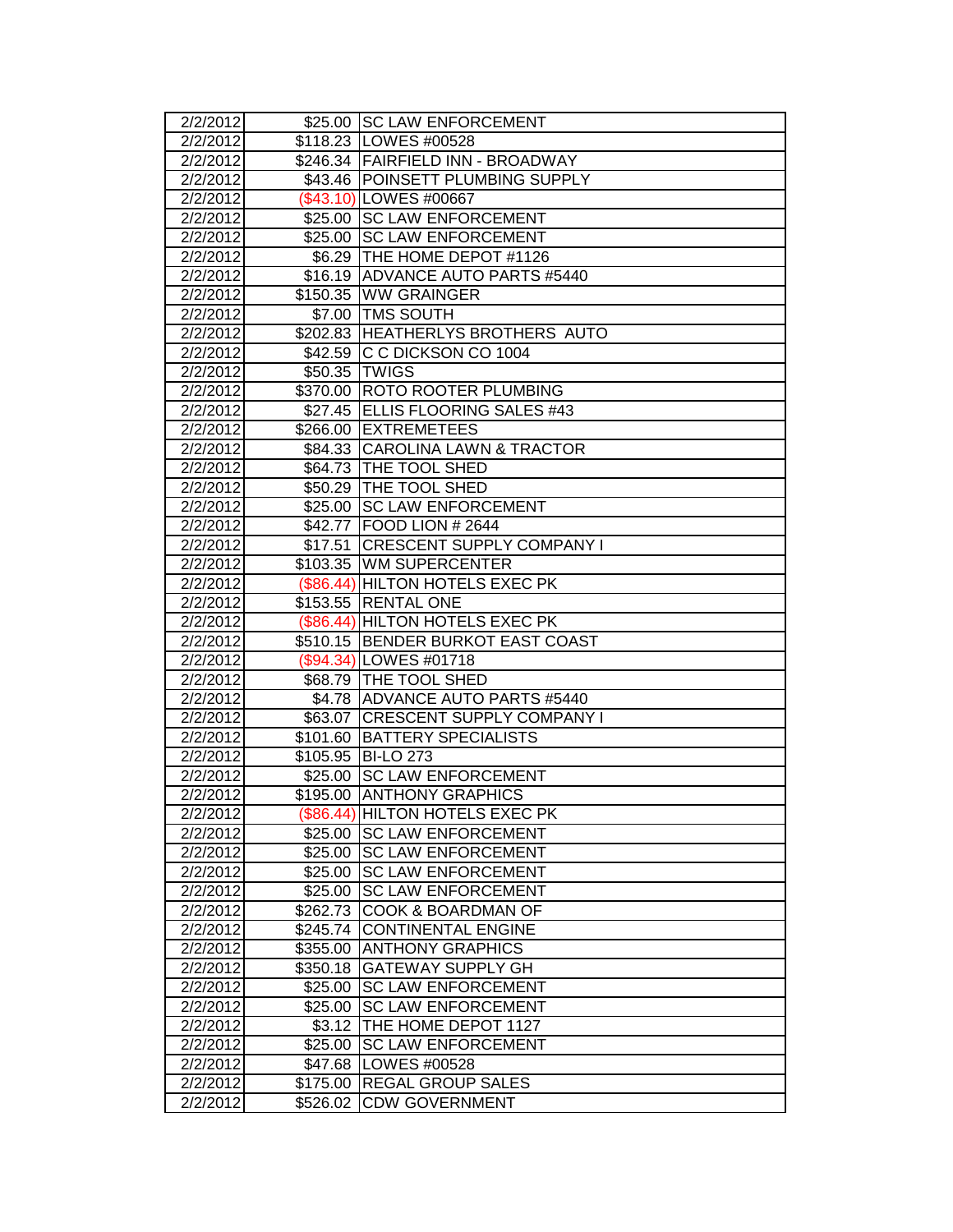| 2/2/2012           |            | \$103.18 CE GREENVILLE                |
|--------------------|------------|---------------------------------------|
| 2/2/2012           |            | (\$86.44) HILTON HOTELS EXEC PK       |
| 2/2/2012           |            | (\$7.50) LOWES #00667                 |
| 2/2/2012           |            | \$79.02   TMS SOUTH                   |
| 2/2/2012           |            | \$23.98 HOLDER ELECTRIC SUPPLY        |
| 2/2/2012           |            | \$50.29 THE TOOL SHED                 |
| 2/2/2012           |            | \$1,051.03 JOHNSTONE SUPPLY-GREENVIL  |
| $\sqrt{2}/2$ /2012 |            | \$25.00 SC LAW ENFORCEMENT            |
| 2/2/2012           |            | \$1,105.15 JJOHNSTONE SUPPLY-GREENVIL |
| 2/2/2012           |            | \$1,378.00 EXTREMETEES                |
| 2/2/2012           | \$25.00    | <b>SC LAW ENFORCEMENT</b>             |
| 2/2/2012           | \$25.00    | <b>SC LAW ENFORCEMENT</b>             |
| 2/2/2012           | \$25.00    | <b>SC LAW ENFORCEMENT</b>             |
| 2/2/2012           |            | \$220.50 PURPLE TUNA TEES             |
| 2/2/2012           |            | \$25.00 SC LAW ENFORCEMENT            |
| 2/2/2012           |            | \$180.00 USPS 45818006829808870       |
| 2/2/2012           |            | \$1,361.23 M AND A SUPPLY CO GREENVI  |
| 2/2/2012           |            | \$25.00 SC LAW ENFORCEMENT            |
| 2/2/2012           |            | \$126.22 HOLDER ELECTRIC SUPPLY       |
| 2/2/2012           |            | \$42.95   LOWES #00667                |
| 2/2/2012           |            | \$209.57 GATEWAY SUPPLY GP            |
| 2/2/2012           |            | \$25.00 SC LAW ENFORCEMENT            |
| 2/2/2012           |            | \$1,638.20 FOLLETT LIBRARY RES        |
| 2/2/2012           |            | \$25.00 SC LAW ENFORCEMENT            |
| 2/2/2012           |            | \$25.00 SC LAW ENFORCEMENT            |
| 2/2/2012           | \$67.10    | <b>CARQUEST</b><br>01013663           |
| 2/2/2012           | \$25.00    | <b>SC LAW ENFORCEMENT</b>             |
| 2/2/2012           |            | \$83.05 THE TOOL SHED                 |
| 2/2/2012           | \$635.81   | <b>FOLLETT LIBRARY RES</b>            |
| 2/2/2012           |            | \$43.46 POINSETT PLUMBING SUPPLY      |
| 2/2/2012           |            | \$7.53 JOHNSTONE SUPPLY-GREENVIL      |
| 2/2/2012           |            | \$94.06 WW GRAINGER                   |
| 2/2/2012           |            | \$922.74 JOHNSTONE SUPPLY-GREENVIL    |
| 2/2/2012           |            | \$770.35 JJOHNSTONE SUPPLY-GREENVIL   |
| 2/2/2012           |            | \$502.44 APL APPLE ONLINE STORE       |
| 2/2/2012           |            | \$415.00 ROTO ROOTER PLUMBING         |
| 2/2/2012           |            | \$25.00 ISC LAW ENFORCEMENT           |
| 2/2/2012           |            | \$279.52 HOLDER ELECTRIC SUPPLY       |
| 2/2/2012           |            | \$25.00 SC LAW ENFORCEMENT            |
| 2/2/2012           |            | \$10.14 RADIOSHACK COR00119842        |
| 2/2/2012           | \$79.83    | <b>TMS SOUTH</b>                      |
| 2/2/2012           | \$10.27    | <b>HOLDER ELECTRIC SUPPLY</b>         |
| 2/2/2012           | \$55.12    | DOLRTREE 930 00009308                 |
| 2/2/2012           |            | \$171.93 LOWES #01718                 |
| 2/2/2012           | \$25.00    | <b>SC LAW ENFORCEMENT</b>             |
| 2/2/2012           | \$65.13    | JOHNSTONE SUPPLY-GREENVIL             |
| 2/2/2012           | \$25.00    | <b>SC LAW ENFORCEMENT</b>             |
| 2/2/2012           | \$49.95    | <b>GREER GAS 1911000</b>              |
| 2/2/2012           | \$25.00    | <b>SC LAW ENFORCEMENT</b>             |
| 2/2/2012           | \$6.78     | LOWES #01718                          |
| 2/2/2012           | \$2,327.00 | NCA AS400                             |
| 2/2/2012           | \$25.00    | <b>SC LAW ENFORCEMENT</b>             |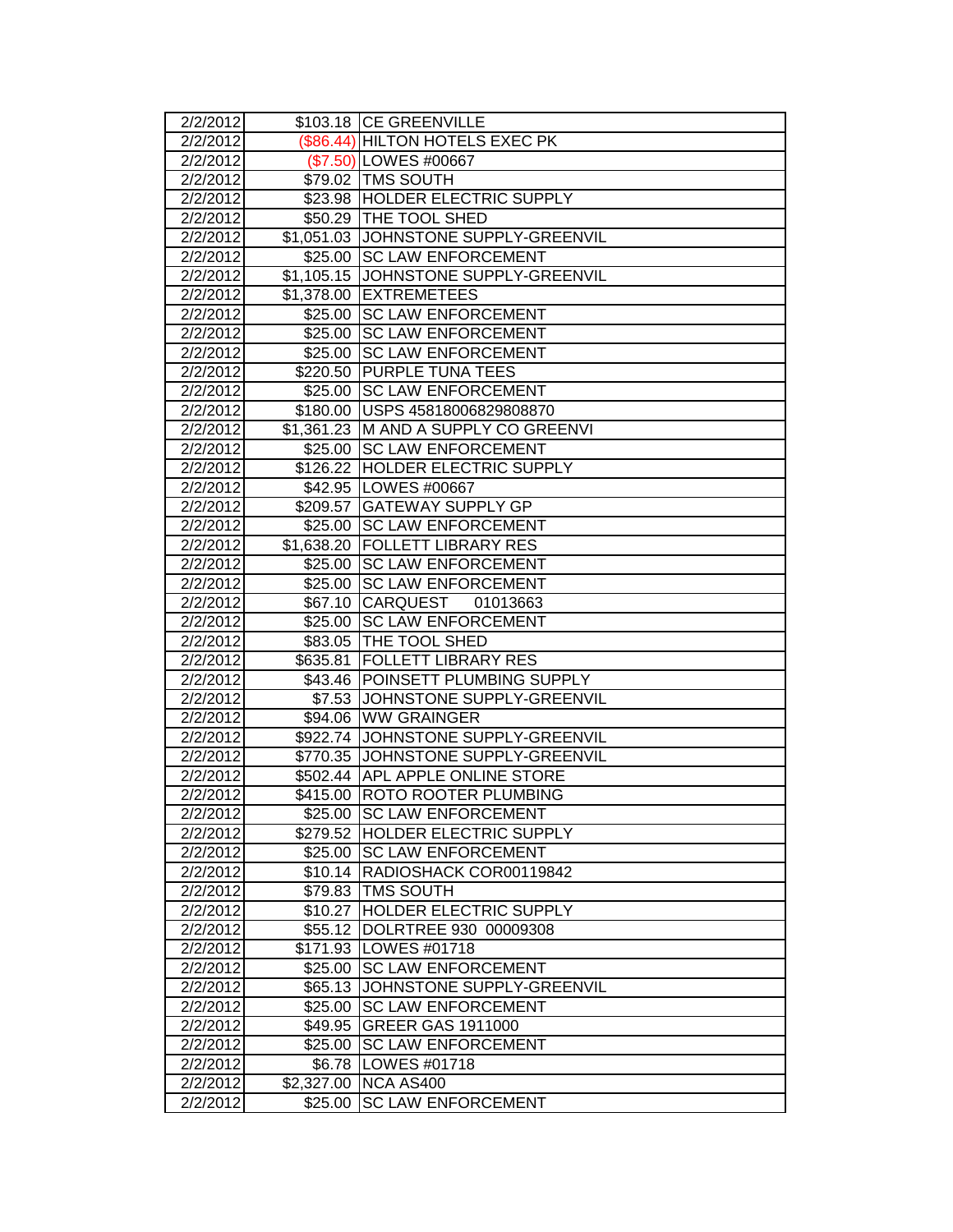| 2/2/2012             |                   | \$5.58 LOWES #00528                                              |
|----------------------|-------------------|------------------------------------------------------------------|
| 2/2/2012             |                   | \$52.94 LOWES #01718                                             |
| 2/2/2012             |                   | \$80.81 JJOHNSTONE SUPPLY-GREENVIL                               |
| 2/2/2012             |                   | \$202.83  HEATHERLYS BROTHERS AUTO                               |
| 2/2/2012             |                   | \$500.15   TMS SOUTH                                             |
| 2/2/2012             |                   | \$339.79 HAWKINS TOWING INC                                      |
| 2/2/2012             |                   | \$715.50 FIRST TEAM SPORTS                                       |
| 2/2/2012             |                   | \$6.33 HOBBY LOBBY #0318                                         |
| 2/2/2012             |                   | \$100.49 TMS SOUTH                                               |
| 2/2/2012             | \$1,298.24 TJS CO |                                                                  |
| 2/2/2012             |                   | \$1,105.15 JOHNSTONE SUPPLY-GREENVIL                             |
| 2/2/2012             |                   | \$25.00 SC LAW ENFORCEMENT                                       |
| 2/2/2012             |                   | \$25.43 THE TOOL SHED                                            |
| 2/2/2012             |                   | \$621.12 JOHNSTONE SUPPLY-GREENVIL                               |
| 2/3/2012             |                   | \$15.89 TMS SOUTH                                                |
| 2/3/2012             |                   | \$16.34 MICHAELS #6001                                           |
| 2/3/2012             |                   | \$47.44 Amazon.com                                               |
| 2/3/2012             |                   | \$11.24 GOS// GREENVILLE OFFICE S                                |
| 2/3/2012             |                   | \$197.41   CRESCENT SUPPLY COMPANY I                             |
| 2/3/2012             |                   | \$16.80 C C DICKSON CO 1004                                      |
| 2/3/2012             |                   | \$63.88 INTERSTATE TRANSPORTATION                                |
| 2/3/2012             |                   | \$922.20 COOK & BOARDMAN OF                                      |
| 2/3/2012             |                   | \$268.43 NAPA AUTO PARTS OF                                      |
| 2/3/2012             |                   | \$655.29 CRESCENT SUPPLY COMPANY I                               |
| 2/3/2012             | \$194.31          | <b>SSG SPORT SUPPLY GROUP</b>                                    |
| 2/3/2012             |                   | \$27.24   LOWES #00667                                           |
| 2/3/2012             |                   | \$142.85 GOS// GREENVILLE OFFICE S                               |
| 2/3/2012             |                   | \$71.23 LOWES #00667                                             |
| 2/3/2012             |                   | \$2.97 CRESCENT SUPPLY COMPANY I                                 |
| 2/3/2012             |                   | \$41.91 CARQUEST 01013663                                        |
| 2/3/2012             |                   | \$83.09   LOWES #00667                                           |
| 2/3/2012             |                   | \$192.79 THE HOME DEPOT #1126                                    |
| 2/3/2012             |                   | \$2,318.22 APL APPLE ONLINE STORE                                |
| 2/3/2012             |                   | \$42.90   FOLLETT EDUCATIONAL SERVI                              |
| 2/3/2012             |                   | \$72.15 SPINX #181                                               |
| 2/3/2012             |                   | \$119.83   ADVANCE AUTO PARTS #5440                              |
| 2/3/2012             |                   | \$265.00  PASS ASSURED LLC                                       |
| 2/3/2012             |                   | \$246.26 HAWKINS TOWING INC                                      |
| 2/3/2012             | \$169.15          | \$178.00 GOOGLE Stork Systems<br><b>GREENVILLE OFFICE SUPPLY</b> |
| 2/3/2012<br>2/3/2012 | \$25.02           | <b>HD SUPPLY</b>                                                 |
| 2/3/2012             | \$79.16           | JOHNSTONE SUPPLY-GREENVIL                                        |
| 2/3/2012             | \$24.61           | <b>AAA SUPPLY - GVILLE</b>                                       |
| 2/3/2012             | \$19.46           | CARQUEST<br>01013663                                             |
| 2/3/2012             | \$10.31           | JOHNSTONE SUPPLY-GREENVIL                                        |
| 2/3/2012             | \$33.60           | <b>WM SUPERCENTER</b>                                            |
| 2/3/2012             | \$17.08           | <b>WW GRAINGER</b>                                               |
| 2/3/2012             | \$24.28           | <b>CRESCENT SUPPLY COMPANY I</b>                                 |
| 2/3/2012             |                   | \$4,636.44 APL APPLE ONLINE STORE                                |
| 2/3/2012             | \$213.94          | <b>GREENVILLE FENCE CO</b>                                       |
| 2/3/2012             | \$66.34           | <b>WM SUPERCENTER</b>                                            |
| 2/3/2012             | \$295.29          | <b>BLACK ELECTRICAL SUPPLY I</b>                                 |
|                      |                   |                                                                  |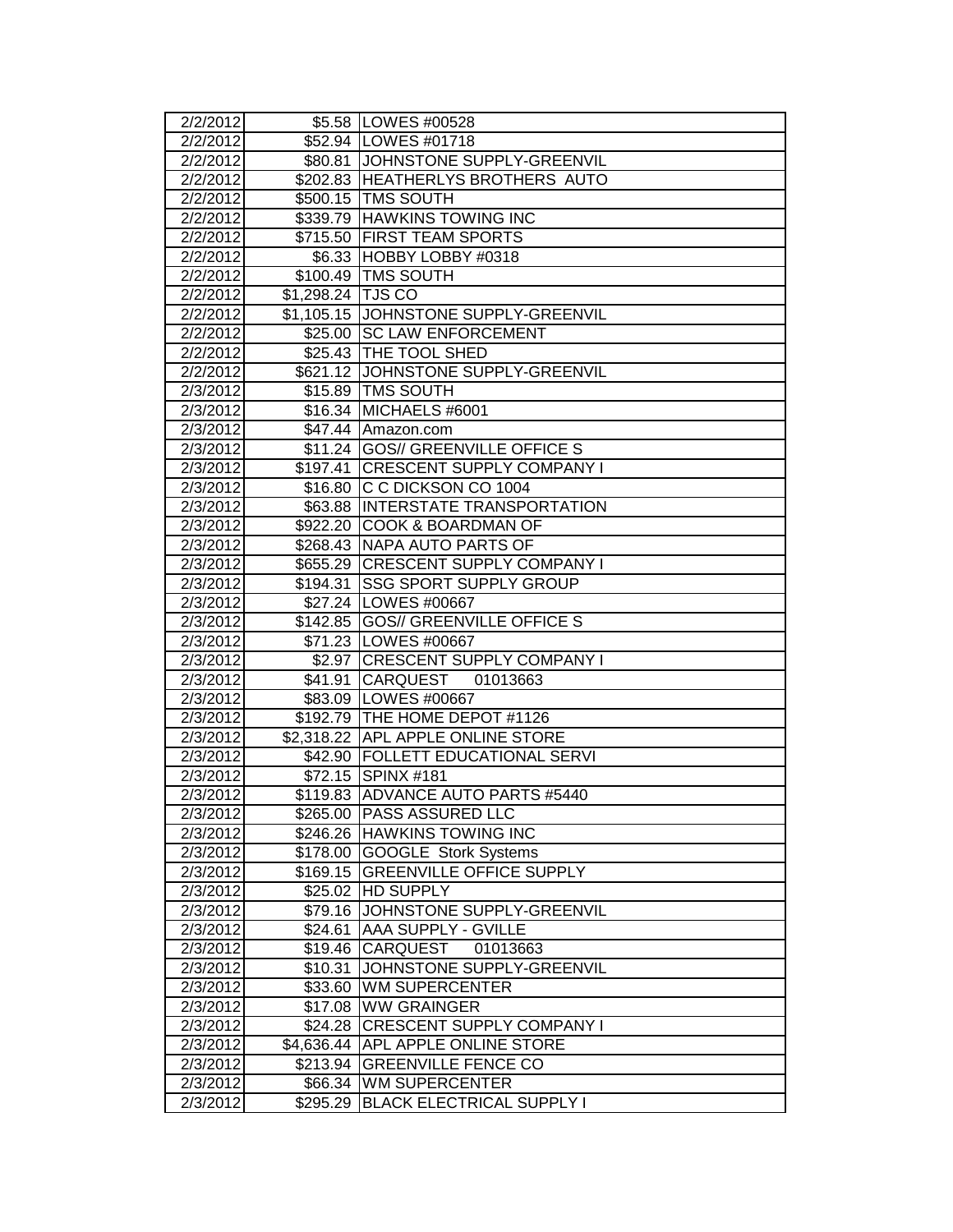| 2/3/2012             |                    | \$34.53  HOLDER ELECTRIC SUPPLY            |
|----------------------|--------------------|--------------------------------------------|
| 2/3/2012             |                    | \$10.49   AAA FASTENER AND SUPPLY L        |
| 2/3/2012             |                    | \$2,923.37   DILLARD'S SPORTIN01 OF 01     |
| 2/3/2012             |                    | \$18.00 POINSETT PLUMBING SUPPLY           |
| 2/3/2012             |                    | \$280.58 FOLLETT EDUCATIONAL SERVI         |
| 2/3/2012             |                    | \$142.05 C C DICKSON CO 1063               |
| 2/3/2012             |                    | \$12.98 ADVANCE AUTO PARTS #5440           |
| 2/3/2012             |                    | \$272.45 WW GRAINGER                       |
| 2/3/2012             |                    | \$65.66 TMS SOUTH                          |
| 2/3/2012             |                    | \$16.02 LOWES #00667                       |
| 2/3/2012             |                    | \$45.00 HAPPY COW CREAMERY                 |
| 2/3/2012             | \$25.00            | <b>ISC LAW ENFORCEMENT</b>                 |
| 2/3/2012             |                    | \$7,727.40 APPL APPLE ONLINE STORE         |
| 2/3/2012             |                    | \$311.19 JOHNSTONE SUPPLY-GREENVIL         |
| 2/3/2012             |                    | \$21.45   FOOD LION # 2644                 |
| 2/3/2012             |                    | \$15.05 TMS SOUTH                          |
| 2/3/2012             |                    | \$137.33 WM SUPERCENTER                    |
| 2/3/2012             |                    | \$73.01 WM SUPERCENTER                     |
| 2/3/2012             |                    | \$308.30 THE TRANE COMPANY                 |
| 2/3/2012             |                    | \$255.34 THE SYSTEM DEPOT                  |
| 2/3/2012             |                    | \$115.46   LOWES #00667                    |
| 2/3/2012             |                    | \$7,934.10 APL APPLE ONLINE STORE          |
| 2/3/2012             |                    | \$64.65 AIR CENTERS OF SOUTH CARO          |
| 2/3/2012             | \$237.11           | <b>BLACK ELECTRICAL SUPPLY I</b>           |
| 2/3/2012             |                    | \$27.94 SHERWIN WILLIAMS #2194             |
| 2/3/2012             |                    | \$1,545.48 APL APPLE ONLINE STORE          |
| 2/3/2012             |                    | \$473.84 THE TRANE COMPANY                 |
|                      |                    |                                            |
| 2/3/2012             |                    | \$6.78 C C DICKSON CO 1079                 |
| 2/3/2012             |                    | \$310.87 UNITED RENTALS                    |
| 2/3/2012             |                    | \$152.10 JACKNOBCORP                       |
| 2/3/2012             |                    | \$20.57   LOWES #01718                     |
| 2/3/2012             |                    | \$6.00 THE SYSTEM DEPOT                    |
| 2/3/2012             |                    | \$232.11 LOWES #00667                      |
| 2/3/2012             |                    | \$18.33 CAROLINA LAWN & TRACTOR            |
| 2/3/2012             |                    | \$16.86 LOWES #00667                       |
| 2/3/2012             |                    | \$442.79 AAA SUPPLY - GVILLE               |
| 2/3/2012             |                    | \$127.60 JJOHNSTONE SUPPLY-GREENVIL        |
| 2/3/2012             |                    | \$152.22 PROFESSIONAL PARTY RENTAL         |
| 2/3/2012             |                    | \$32.62 TMS SOUTH                          |
| 2/3/2012             |                    | \$270.65 CRESCENT SUPPLY COMPANY I         |
| 2/3/2012             |                    | \$10.45 THE HOME DEPOT 1127                |
| 2/3/2012             | \$553.11           | THE TRANE COMPANY                          |
| 2/3/2012             | \$218.79           | <b>HOLDER ELECTRIC SUPPLY</b>              |
| 2/3/2012             | \$65.00            | TNC PHOTO DISTRICT NEW                     |
| 2/3/2012             |                    | \$6,181.92 APL APPLE ONLINE STORE          |
| 2/3/2012             |                    | \$2,401.82 SCORETRONICS                    |
| 2/3/2012             | \$94.93            | <b>GREENVILLE FENCE CO</b>                 |
| 2/3/2012             | \$56.67            | <b>TMS SOUTH</b>                           |
| 2/3/2012             | \$4,427.50         | SPORTSUNLIMITEDINC.COM                     |
| 2/3/2012             | \$271.08           | SHERWIN WILLIAMS #2194                     |
| 2/3/2012<br>2/3/2012 | \$95.07<br>\$32.37 | IINTERSTATE TRANSPORTATION<br>LOWES #00528 |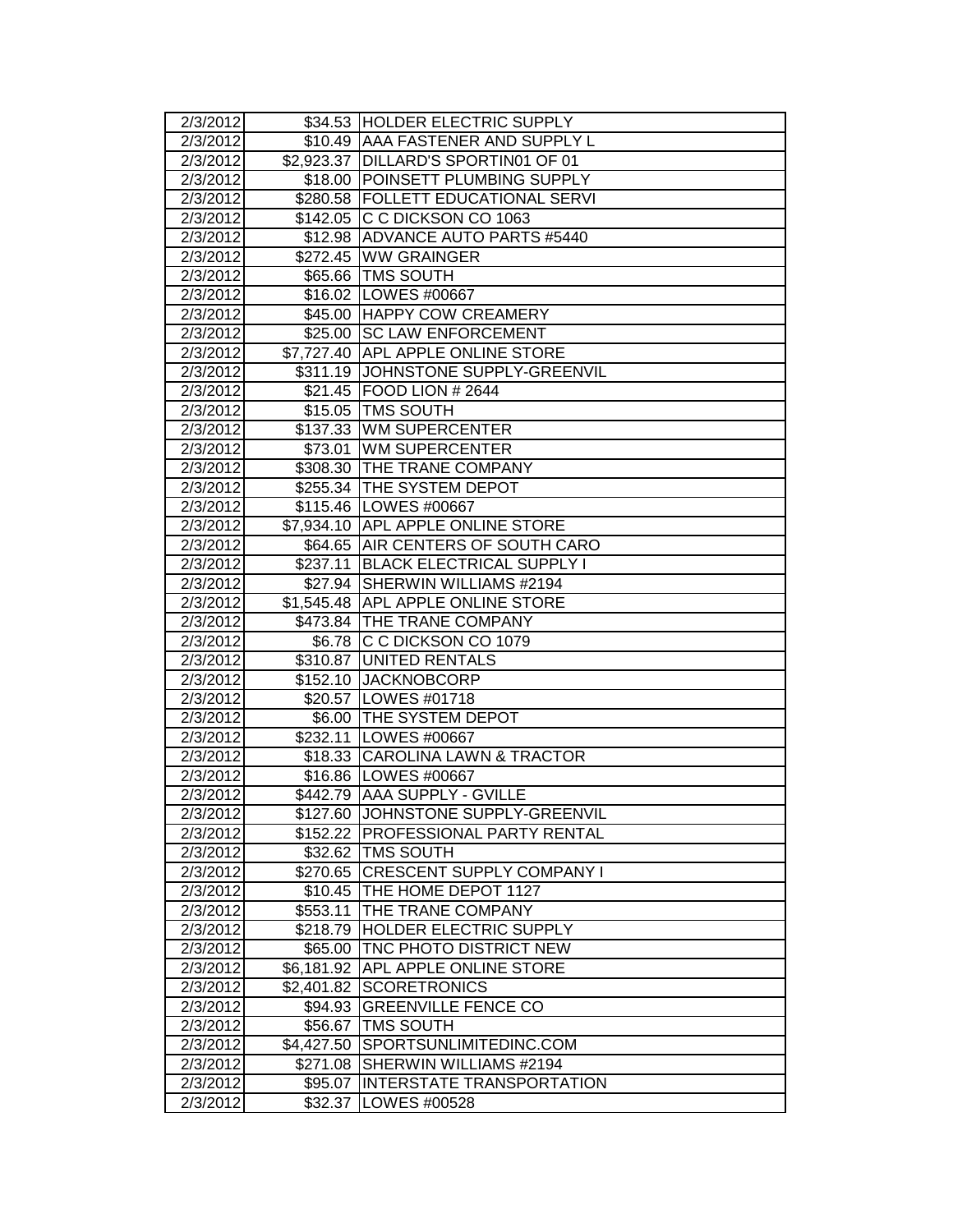| 2/3/2012              |            | \$26.50 CRESCENT SUPPLY COMPANY I  |
|-----------------------|------------|------------------------------------|
| 2/3/2012              | \$19.37    | <b>ISHERWIN WILLIAMS #2735</b>     |
| 2/3/2012              |            | \$76.32 AAA SUPPLY - GVILLE        |
| $\overline{2}/3/2012$ |            | \$20.00 VZWRLSS PRPAY AUTOPAY      |
| 2/3/2012              |            | \$42.26 BLUE RAVEN TECHNOLOGY      |
| 2/3/2012              |            | \$2,115.76 APL APPLE ONLINE STORE  |
| 2/3/2012              |            | \$749.42 FIRST TEAM SPORTS         |
| 2/3/2012              |            | \$79.20 THE CONTINENTAL PRESS      |
| 2/3/2012              |            | \$311.19 JOHNSTONE SUPPLY-GREENVIL |
| 2/3/2012              |            | \$1,057.88 APL APPLE ONLINE STORE  |
| 2/3/2012              |            | \$10.28 HOLDER ELECTRIC SUPPLY     |
| 2/3/2012              |            | \$11.25   LOWES #01718             |
| 2/3/2012              |            | \$14.13   LOWES #00667             |
| 2/3/2012              |            | \$52.90 TMS SOUTH                  |
| 2/3/2012              |            | \$58.83 AAA SUPPLY - GVILLE        |
| 2/3/2012              |            | \$58.30 WW GRAINGER                |
| 2/3/2012              |            | \$55.69 ADVANCE AUTO PARTS #5440   |
| 2/3/2012              |            | \$674.67 WW GRAINGER               |
| 2/3/2012              |            | \$161.37 SHERWIN WILLIAMS #2194    |
| 2/3/2012              |            | \$46.30 CRESCENT SUPPLY COMPANY I  |
| 2/3/2012              |            | \$150.35 WW GRAINGER               |
| 2/3/2012              |            | \$80.00 LOWES #00528               |
| 2/6/2012              |            | \$8.50 THE HOME DEPOT 1127         |
| 2/6/2012              |            | \$22.32 JJOHNSTONE SUPPLY-GREENVIL |
| 2/6/2012              |            | \$65.48 AC MOORE STR 58            |
| 2/6/2012              | \$282.81   | SHEALY ELECT 803-227-0599          |
| 2/6/2012              |            | \$14.28 THE SYSTEM DEPOT           |
| 2/6/2012              |            | \$30.00   VZWRLSS PRPAY AUTOPAY    |
| 2/6/2012              |            | \$23.87 PORTER PAINTS 9388         |
| 2/6/2012              |            | \$2,536.86 DMI DELL K-12 PTR       |
| 2/6/2012              |            | \$56.95 SCHOLASTIC INC. KEY 22     |
| 2/6/2012              | \$1,448.88 | <b>CAROLINA LAWN &amp; TRACTOR</b> |
| 2/6/2012              | \$800.00   | <b>ARBYS</b>                       |
| 2/6/2012              |            | \$18.76 GATEWAY SUPPLY GH          |
| 2/6/2012              | \$92.11    | <b>ITHE TRANE COMPANY</b>          |
| 2/6/2012              | \$46.11    | CARQUEST<br>01013663               |
| 2/6/2012              |            | \$132.55 COSTUME CURIO INC         |
| 2/6/2012              |            | \$14.33 HOBBY LOBBY #0318          |
| 2/6/2012              | \$85.87    | JOHNSTONE SUPPLY-GREENVIL          |
| 2/6/2012              |            | \$2,288.34 NETWORK CONTROLS & E    |
| 2/6/2012              | \$17.05    | <b>WM SUPERCENTER</b>              |
| 2/6/2012              | \$88.55    | <b>WINGATE INN BY WYNDHAM</b>      |
| 2/6/2012              | \$6,342.20 | DMI DELL K-12 PTR                  |
| 2/6/2012              | \$79.16    | JOHNSTONE SUPPLY-GREENVIL          |
| 2/6/2012              | \$14.82    | WALGREENS #10390                   |
| 2/6/2012              | \$400.00   | <b>SCMSAORG</b>                    |
| 2/6/2012              | \$158.32   | JOHNSTONE SUPPLY-GREENVIL          |
| 2/6/2012              | \$302.97   | <b>ADVANCE AUTO PARTS #5330</b>    |
| 2/6/2012              | \$133.55   | NASCO CATALOG SALES                |
| 2/6/2012              | \$287.20   | <b>SHARP BUSINESS SYS-SC</b>       |
| 2/6/2012              | \$107.20   | SHERWIN WILLIAMS #2194             |
| 2/6/2012              | \$3.86     | AAA SUPPLY - GVILLE                |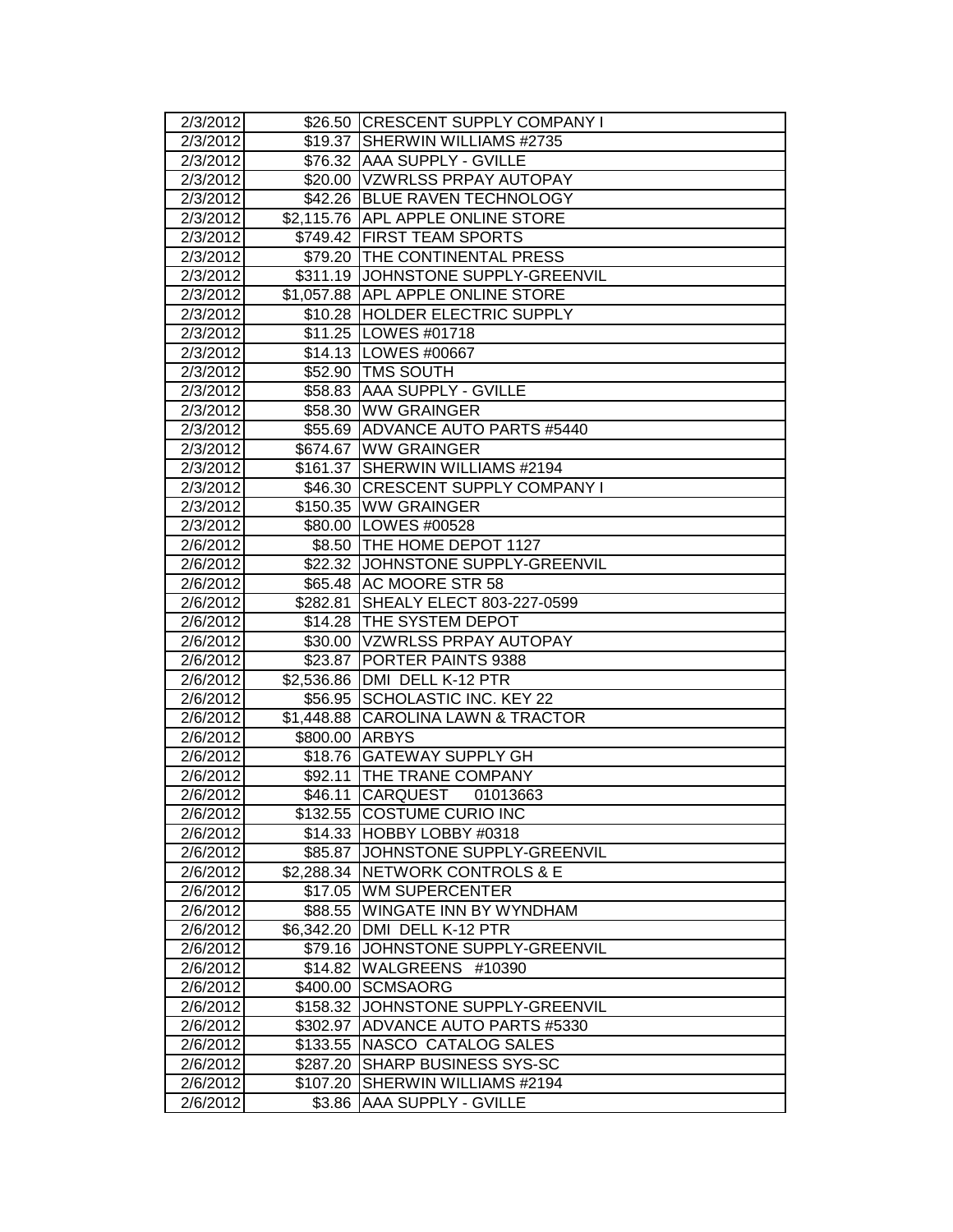| 2/6/2012              |            | \$41.28 FLINN SCIENTIFIC, I                                   |
|-----------------------|------------|---------------------------------------------------------------|
| 2/6/2012              |            | \$21.20 UPSTATE TROPHIES INC                                  |
| 2/6/2012              |            | \$331.22 PLAYSCRIPTS INC                                      |
| 2/6/2012              |            | \$210.94   THE HOME DEPOT #1124                               |
| 2/6/2012              |            | \$521.52 W. W. WILLIAMS                                       |
| $\overline{2}/6/2012$ |            | \$1,045.00 JEAN'S BUS SERVICE                                 |
| 2/6/2012              |            | \$26.96  DOLRTREE 1966 00019661                               |
| 2/6/2012<br>2/6/2012  |            | \$199.99 GCI MSCN-FRND-WB<br>\$15.34 ADVANCE AUTO PARTS #5330 |
| 2/6/2012              |            | \$264.58 CRESCENT SUPPLY COMPANY I                            |
| 2/6/2012              |            | \$16.96 BI-LO 661                                             |
| 2/6/2012              |            | \$194.34 JJOHNSTONE SUPPLY-GREENVIL                           |
| 2/6/2012              |            | \$100.00 BED BATH & BEYOND #349                               |
| 2/6/2012              |            | \$15.12 MCDONALD'S F22964                                     |
| 2/6/2012              |            | \$228.81 HOLDER ELECTRIC SUPPLY                               |
| 2/6/2012              | \$409.77   | <b>GROSH SCENIC RENTALS</b>                                   |
| 2/6/2012              |            | \$11.98 ADVANCE AUTO PARTS #5440                              |
| 2/6/2012              |            | \$13.96 JJOHNSTONE SUPPLY-GREENVIL                            |
| 2/6/2012              |            | \$58.53 THE HOME DEPOT 1127                                   |
| 2/6/2012              |            | \$635.94 GOS// GREENVILLE OFFICE S                            |
| 2/6/2012              |            | \$153.10 MULTI MEDIA SERVICES                                 |
| 2/6/2012              |            | \$54.06   UPSTATE TROPHIES INC                                |
| 2/6/2012              |            | \$184.11   LOWES #00528                                       |
| 2/6/2012              | \$233.11   | <b>OPI PRODUCTS</b>                                           |
| 2/6/2012              |            | \$234.08 AIRGAS NAT WELDERS #8                                |
| 2/6/2012              | \$240.00   | <b>ORIENTAL HOUSE - GREEN</b>                                 |
| 2/6/2012              | \$100.47   | <b>WM SUPERCENTER</b>                                         |
| 2/6/2012              | \$9.72     | <b>BLACK ELECTRICAL SUPPLY I</b>                              |
| 2/6/2012              |            | \$36.76 HOBBY LOBBY #328                                      |
| 2/6/2012              |            | \$84.55 THE HOME DEPOT #1124                                  |
| 2/6/2012              |            | \$80.56 SOUTHEASTERN ELECTRICA                                |
| 2/6/2012              |            | \$349.78 STAPLES<br>00105536                                  |
| 2/6/2012              |            | \$68.90 BANKS APPLIANCE PARTS & S                             |
| 2/6/2012              |            | \$170.34 INTERSTATE TRANSPORTATION                            |
| 2/6/2012              | \$103.55   | <b>DUNKIN #345207</b><br>Q <sub>35</sub>                      |
| 2/6/2012              |            | \$5.99 ADVANCE AUTO PARTS #5440                               |
| 2/6/20121             |            | \$17.50 IARAMARK BMW ZENTRUM                                  |
| 2/6/2012              |            | \$72.06 WAGS R.V. SERVICE                                     |
| 2/6/2012              |            | \$116.64 BLACK ELECTRICAL SUPPLY I                            |
| 2/6/2012              | \$123.52   | SOUTHEASTERN ELECTRICA                                        |
| 2/6/2012              | \$10.60    | <b>SOCAR CHEMICAL COMPANY</b>                                 |
| 2/6/2012              |            | \$82.86 THE HOME DEPOT 1127                                   |
| 2/6/2012              | \$16.77    | THE HOME DEPOT 1127                                           |
| 2/6/2012              | \$9.73     | <b>LOWES #01983</b>                                           |
| 2/6/2012              | \$255.34   | <b>THE SYSTEM DEPOT</b>                                       |
| 2/6/2012              | \$7,840.26 | DMI DELL K-12 PTR                                             |
| 2/6/2012              | \$5.04     | CVS PHARMACY #2246 Q03                                        |
| 2/6/2012              |            | \$118.04 HAWKINS TOWING INC                                   |
| 2/6/2012              | (\$115.88) | <b>GROSH SCENIC RENTALS</b>                                   |
| 2/6/2012              | \$226.77   | JOHNSTONE SUPPLY-GREENVIL                                     |
| 2/6/2012              | \$327.48   | STAPLS9224689801000                                           |
| 2/6/2012              | \$669.92   | DMI DELL K-12 PTR                                             |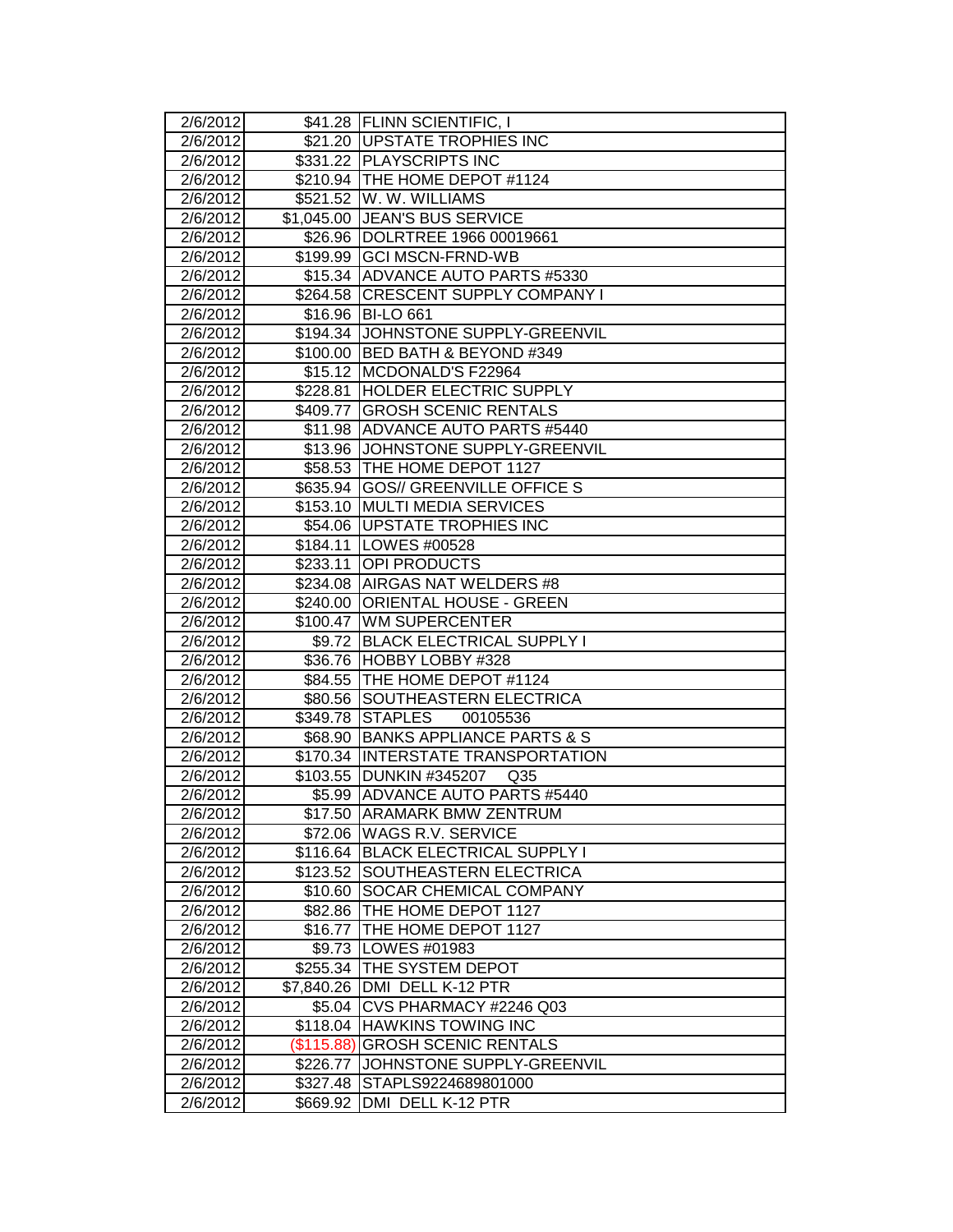| 2/6/2012             |                       | \$15.04 CRESCENT SUPPLY COMPANY I                     |
|----------------------|-----------------------|-------------------------------------------------------|
| 2/6/2012             |                       | \$86.93 HOBBY LOBBY #0318                             |
| 2/6/2012             |                       | \$100.80 HOLIDAY INN STATESBORO                       |
| 2/6/2012             |                       | \$136.74   LOWES #01718                               |
| 2/6/2012             |                       | \$63.58 SUBWAY<br>00171504                            |
| 2/6/2012             |                       | \$205.11 UNITED RENTALS                               |
| 2/6/2012             |                       | (\$42.40) WM SUPERCENTER                              |
| 2/6/2012             |                       | \$210.94 STAPLES<br>00105536                          |
| 2/6/2012             |                       | \$893.16 ROBBINS TIRE SERVI                           |
| 2/6/2012             |                       | \$79.50 AUDIO SOLUTIONS INC.                          |
| 2/6/2012             | \$88.61               | <b>CARQUEST</b><br>01013663                           |
| 2/6/2012             |                       | \$40.90 PUBLIX #613                                   |
| 2/6/2012             |                       | \$38.57 C C DICKSON CO 1063                           |
| 2/6/2012             |                       | \$98.78 J W PEPPER                                    |
| 2/6/2012             |                       | \$28.59   LOWES #00667                                |
| 2/6/2012             |                       | \$42.32 THE HOME DEPOT 1127                           |
| 2/6/2012             |                       | \$2,285.63 DMI DELL K-12 PTR                          |
| 2/6/2012             |                       | \$110.88 HOLIDAY INN STATESBORO                       |
| 2/6/2012             | \$204.41              | OFFICE DEPOT #1099                                    |
| 2/6/2012             |                       | \$293.88 SALSARITAS 35 WOODRUFF                       |
| 2/6/2012             |                       | \$1,458.93 MOORE & BALLIEW OIL COMPA                  |
| 2/6/2012             |                       | \$4,571.29 DMI DELL K-12 PTR                          |
| 2/6/2012             |                       | \$31.00 SCHOLASTIC INC. KEY 22                        |
| 2/6/2012             |                       | \$35.93 LOWES #00528                                  |
| 2/6/2012             |                       | \$55.96   THE HOME DEPOT 1127                         |
| 2/6/2012             |                       | \$205.85 TPP THATPETPLACE                             |
| 2/6/2012             |                       | \$15.00 HEALTHPOINTE VETERINARY C                     |
| 2/6/2012             |                       | \$5.30 DOLRTREE 1966 00019661                         |
| 2/6/2012             |                       | \$46.87 THE HOME DEPOT 1127                           |
| 2/6/2012             |                       | \$504.97 THE TRANE COMPANY                            |
| 2/6/2012             |                       | \$109.46 HOLDER ELECTRIC SUPPLY                       |
| 2/6/2012             | \$100.00 MCDSP        |                                                       |
| 2/6/2012             |                       | \$221.04 VZWRLSS IVR VE                               |
| 2/6/2012             |                       | \$95.19 FAST SIGNS                                    |
| 2/6/2012             | \$49.00               | <b>STK SHUTTERSTOCK.COM</b>                           |
| 2/6/2012             |                       | \$51.89 STAPLES<br>00105536                           |
| 2/6/20121            |                       | \$8.14 INGLES STORE #74                               |
| 2/6/2012             | \$57.45               | EDUCATIONAL INNOV00 OF 00                             |
| 2/6/2012             | \$5.27                | <b>AC MOORE STR 58</b>                                |
| 2/6/2012             | \$85.87               | JOHNSTONE SUPPLY-GREENVIL                             |
| 2/6/2012             |                       | \$187.44 FOLLETT EDUCATIONAL SERVI                    |
| 2/6/2012             | \$6.40                | LOWES #00667                                          |
| 2/7/2012             | \$5.28                | AUTOZONE #0178                                        |
| 2/7/2012             | \$1,054.56            | <b>SCHNEIDER ELECTRIC</b>                             |
| 2/7/2012             | \$57.00               | <b>CAROLINA BIOLOGICAL SUPPL</b><br>DMI DELL K-12 PTR |
| 2/7/2012<br>2/7/2012 | \$2,162.40<br>\$84.60 | <b>WM SUPERCENTER</b>                                 |
| 2/7/2012             |                       | \$16.73   LOWES #00667                                |
| 2/7/2012             | \$311.22              | <b>CRESCENT SUPPLY COMPANY I</b>                      |
| 2/7/2012             | \$296.50              | THE TRANE COMPANY                                     |
| 2/7/2012             | \$114.73              | C C DICKSON CO 1063                                   |
| 2/7/2012             | \$505.51              | SIMPLEX GRINNELL WEB P                                |
|                      |                       |                                                       |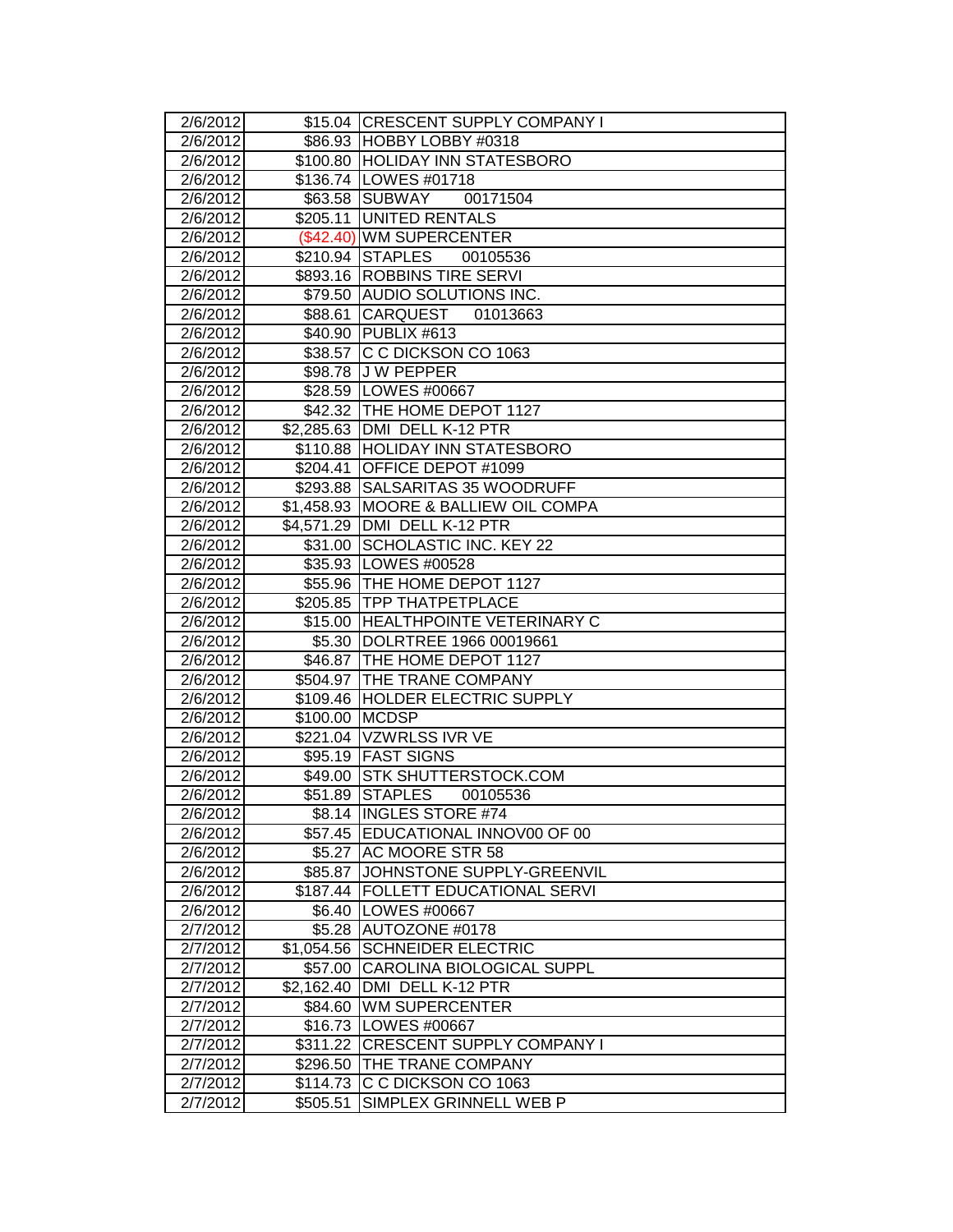|                      |                   | \$24.07   LOWES #00667                                           |
|----------------------|-------------------|------------------------------------------------------------------|
| 2/7/2012<br>2/7/2012 |                   | \$101.42 SHERWIN WILLIAMS #2735                                  |
| 2/7/2012             |                   | \$201.98 FAIRFIELD INN HATTIESBURG                               |
| 2/7/2012             |                   | \$805.60 LOWES #01718                                            |
| 2/7/2012             |                   | \$27,427.79 DMI DELL K-12 PTR                                    |
| 2/7/2012             |                   | \$1,490.00 JET-VAC SEWER EQUIPMENT                               |
| 2/7/2012             |                   | \$201.98 FAIRFIELD INN HATTIESBURG                               |
| 2/7/2012             |                   | \$74.09 BAKER DIST CO 578                                        |
| 2/7/2012             |                   | \$32.63 LOWES #01983                                             |
| 2/7/2012             |                   | \$259.99 LIQUID HIGHWAY ON LINE                                  |
| 2/7/2012             | \$433.50          | <b>WW GRAINGER</b>                                               |
| 2/7/2012             |                   | \$21.55 DEWALT FACTORY SVC #72                                   |
| 2/7/2012             |                   | \$360.00 ROTO ROOTER PLUMBING                                    |
| 2/7/2012             |                   | \$201.98 FAIRFIELD INN HATTIESBURG                               |
| 2/7/2012             |                   | \$229.12 SAFEGUARD BUS SYS INC                                   |
| 2/7/2012             |                   | (\$48.30) INTERSTATE TRANSPORTATION                              |
| 2/7/2012             |                   | \$5.76   LOWES #01983                                            |
| 2/7/2012             |                   | \$30.15   LOWES #00528                                           |
|                      |                   | \$43.31   LOWES #00528                                           |
| 2/7/2012<br>2/7/2012 |                   | \$25.00 SC LAW ENFORCEMENT                                       |
|                      |                   | \$21,713.67 DMI DELL K-12 PTR                                    |
| 2/7/2012<br>2/7/2012 |                   | \$6.34 LOWES #01983                                              |
|                      |                   | \$326.27 WW GRAINGER                                             |
| 2/7/2012             |                   | \$261.99 CRESCENT SUPPLY COMPANY I                               |
| 2/7/2012             |                   | \$5.06 LOWES #01718                                              |
| 2/7/2012             |                   |                                                                  |
| 2/7/2012             |                   | \$2.43 TRACTOR-SUPPLY-CO #0474                                   |
| 2/7/2012             |                   | \$59.68   LOWES #01983                                           |
| 2/7/2012<br>2/7/2012 |                   | \$201.98 FAIRFIELD INN HATTIESBURG<br>DMI DELL K-12 PTR          |
| 2/7/2012             | \$27,427.79       | \$25.00 SC LAW ENFORCEMENT                                       |
| 2/7/2012             |                   | \$14.99 CAROLINA BIOLOGICAL SUPPL                                |
| 2/7/2012             |                   | \$205.78 HD SUPPLY WATERWORKS 551                                |
|                      |                   | <b>PUBLIX 035</b>                                                |
| 2/7/2012<br>2/7/2012 | \$17.91           | \$18.68   LOWES #00528                                           |
| 2/7/2012             |                   | \$126.88 THE TRANE COMPANY                                       |
| 2/7/2012             |                   | \$77.43 MARKERTEK VIDEO SUPPLY                                   |
|                      |                   |                                                                  |
| 2/7/2012             |                   | \$201.98  FAIRFIELD INN HATTIESBURG<br>SHEALY ELECT 803-227-0599 |
| 2/7/2012<br>2/7/2012 | \$8.27<br>\$93.70 | <b>WW GRAINGER</b>                                               |
| 2/7/2012             | \$150.35          | <b>WW GRAINGER</b>                                               |
| 2/7/2012             | \$1,040.81        | <b>SCHNEIDER ELECTRIC</b>                                        |
| 2/7/2012             | \$216.45          | <b>CRESCENT SUPPLY COMPANY I</b>                                 |
| 2/7/2012             | \$25.00           | <b>SC LAW ENFORCEMENT</b>                                        |
| 2/7/2012             | \$4.42            | HANCOCK FABRICS 1443                                             |
| 2/7/2012             | \$99.81           | <b>WM SUPERCENTER</b>                                            |
| 2/7/2012             | \$6.65            | <b>CRESCENT SUPPLY COMPANY I</b>                                 |
| 2/7/2012             | \$94.88           | <b>FERGUSON ENT #43</b>                                          |
| 2/7/2012             | \$1,755.36        | DMI DELL K-12 PTR                                                |
| 2/8/2012             | \$31.80           | BIG LOTS #018000018085                                           |
| 2/8/2012             | \$80.55           | <b>AAA SUPPLY - GVILLE</b>                                       |
| 2/8/2012             | \$245.02          | <b>HOLDER ELECTRIC SUPPLY</b>                                    |
|                      |                   |                                                                  |
| 2/8/2012             | \$5.62            | <b>BLACK ELECTRICAL SUPPLY I</b>                                 |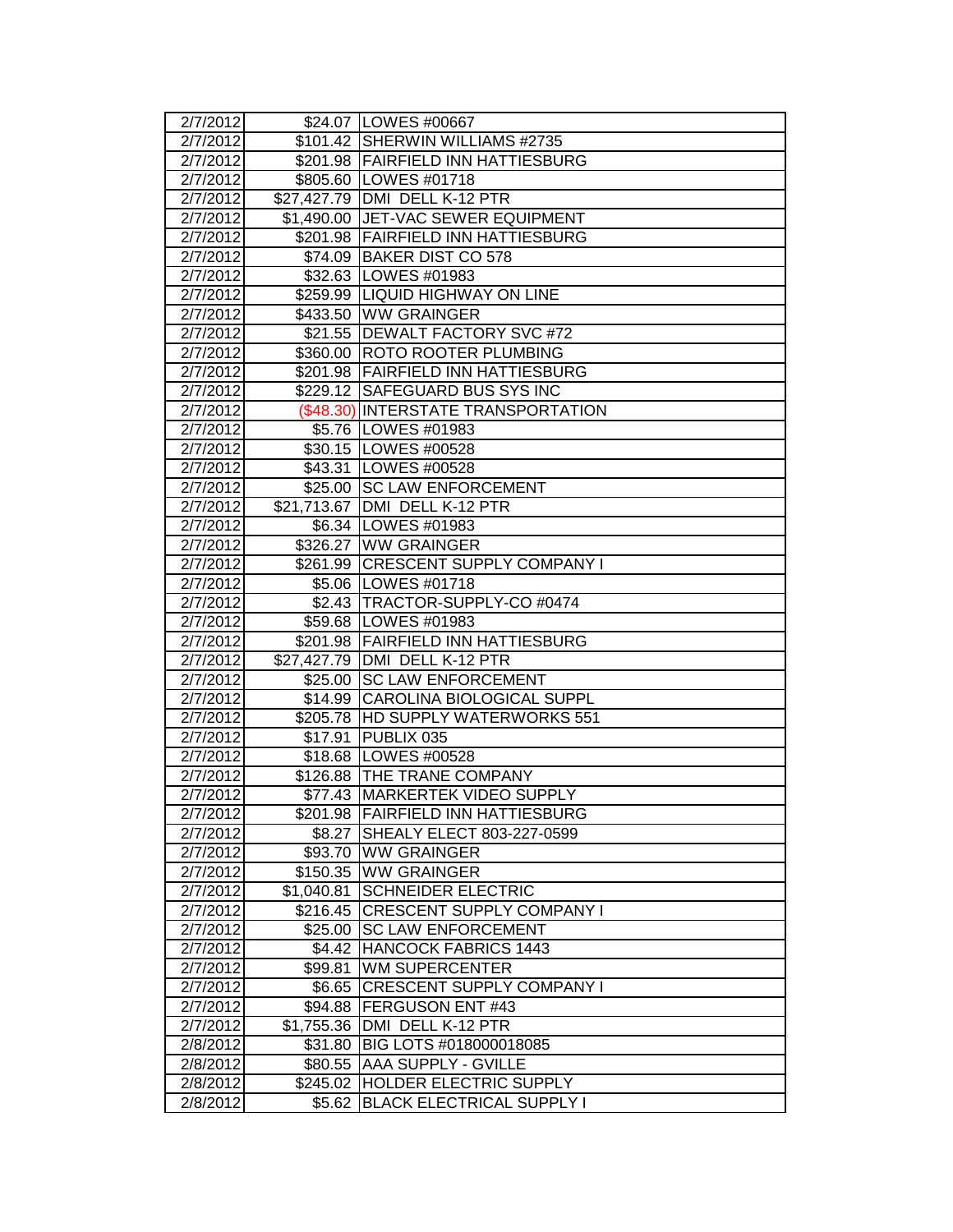| 2/8/2012             |                   | \$246.74   TMS SOUTH                               |
|----------------------|-------------------|----------------------------------------------------|
| 2/8/2012             |                   | \$1,050.97 JJOHNSTONE SUPPLY-GREENVIL              |
| 2/8/2012             |                   | \$142.59 SPECIALTY STEELS INC 1                    |
| 2/8/2012             |                   | \$102.14 BI-LO 92                                  |
| $\sqrt{2}/8/2012$    |                   | \$2,273.93 FOLLETT LIBRARY RES                     |
| 2/8/2012             |                   | \$38.03 TOYS R US #8822                            |
| 2/8/2012             |                   | \$336.19 KING ASPHALT INC                          |
| 2/8/2012             |                   | \$33.07 HICKORY POINT MOON                         |
| 2/8/2012             |                   | \$56.65 HOLDER ELECTRIC SUPPLY                     |
| 2/8/2012             |                   | \$122.43 AAA SUPPLY - GVILLE                       |
| 2/8/2012             |                   | \$69.86 ADVANCE AUTO PARTS #5440                   |
| 2/8/2012             |                   | \$39.00 FOLLETT EDUCATIONAL SERVI                  |
| 2/8/2012             |                   | \$7.39   LOWES #00667                              |
| 2/8/2012             |                   | \$8.24 HOLDER ELECTRIC SUPPLY                      |
| 2/8/2012             |                   | \$386.24 BLANCHARD MACHINERY                       |
| 2/8/2012             |                   | \$38.03 BLACK ELECTRICAL SUPPLY I                  |
| 2/8/2012             |                   | \$99.64   MSC WATERWORKS-GREENVILLE                |
| 2/8/2012             |                   | \$28,246.66 SPRINT WIRELESS                        |
| 2/8/2012             |                   | \$717.25 C C DICKSON CO 1004                       |
| 2/8/2012             | \$712.15          | <b>JAAA SUPPLY - GVILLE</b>                        |
| 2/8/2012             |                   | \$20.96   LOWES #00667                             |
| 2/8/2012             |                   | \$21.73 CAROLINA LAWN & TRACTOR                    |
| 2/8/2012             |                   | \$117.13 ADVANCE AUTO PARTS #5440                  |
| 2/8/2012             |                   | \$101.63 CLASSIC HWD & POSTAL                      |
| 2/8/2012             |                   | \$285.82 ADVANCE AUTO PARTS #5330                  |
| 2/8/2012             | \$26.50           | <b>S R GRADING INC</b>                             |
| 2/8/2012             | \$15.90           | AAA LOCKSMITH & ALARM COM                          |
| 2/8/2012             |                   | \$198.18 TMS SOUTH                                 |
| 2/8/2012             |                   | \$97.17 AAA SUPPLY - GVILLE                        |
| 2/8/2012             |                   | \$139.23   W.P.LAW, INC #5                         |
| 2/8/2012             |                   | \$40.22 WM SUPERCENTER                             |
| 2/8/2012             |                   | \$538.48 ANNENBERG MEDIA                           |
| 2/8/2012             |                   | \$52.97   LOWES #01718                             |
| 2/8/2012             |                   | \$65.09 LOWES #01718                               |
| 2/8/2012             |                   | \$383.00 USPS 45366006529808201                    |
| 2/8/2012             |                   | \$716.56 HEATHERLYS BROTHERS AUTO                  |
| 2/8/2012             |                   | \$182.75  BATTERY SPECIALISTS                      |
| 2/8/2012             |                   | \$332.38  VISSAGE AUTO PARTS CO                    |
| 2/8/2012             |                   | (\$302.91) ADVANCE AUTO PARTS #5330                |
| 2/8/2012             |                   | \$49.07   W.P.LAW, INC #5                          |
| 2/8/2012             |                   | \$24.12 LOWES #00667                               |
| 2/8/2012             | \$321.00          | <b>R J SHIRLEY INC</b>                             |
| 2/8/2012             | \$231.08          | <b>S BATSON INC</b>                                |
| 2/8/2012             | \$124.94          | <b>MCABEE TRACTOR &amp; TURF</b>                   |
| 2/8/2012             | \$450.03          | <b>INTERSTATE TRANSPORTATION</b>                   |
| 2/8/2012             | \$149.04          | <b>HOLDER ELECTRIC SUPPLY</b>                      |
| 2/8/2012             | \$36.91           | VISTAPR VistaPrint.com                             |
| 2/8/2012             | \$89.04           | <b>APCO PLASTICS CP</b>                            |
| 2/8/2012<br>2/8/2012 | \$87.77<br>\$9.54 | W.P.LAW, INC #5<br><b>MUSICAL INNOVATIONS</b>      |
|                      |                   |                                                    |
| 2/8/2012             | \$65.19           | <b>IHD SUPPLY WATERWORKS 551</b><br><b>STAPLES</b> |
| 2/8/2012             | \$34.43           | 00105536                                           |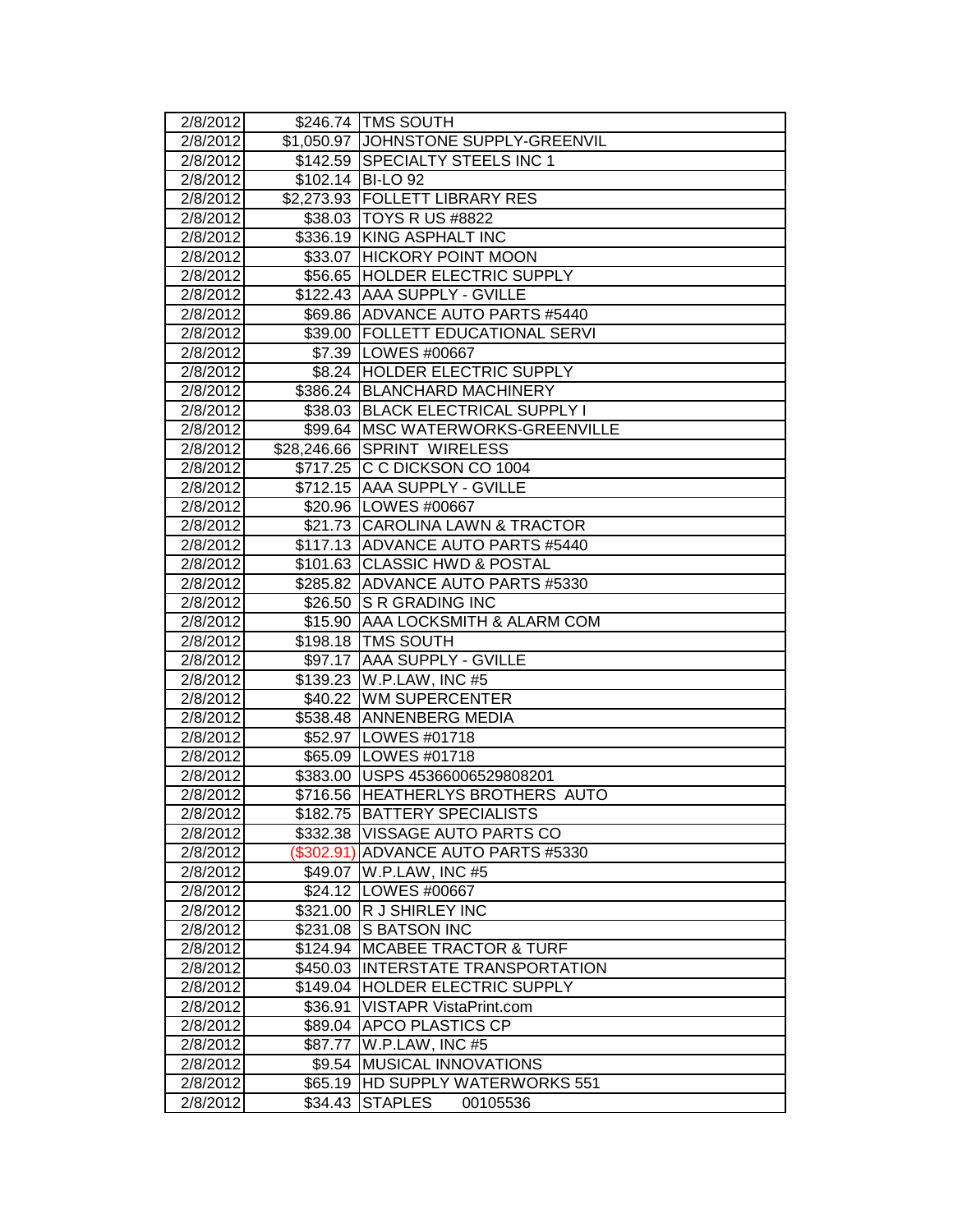| 2/8/2012             |            | \$249.68 SYX GLOBALINDUSTRIALEQ     |
|----------------------|------------|-------------------------------------|
| 2/8/2012             |            | \$31.75 LOWES #00667                |
| 2/8/2012             |            | \$5.04 J W VAUGHN CO INC            |
| 2/8/2012             |            | \$74.43   MSC WATERWORKS-GREENVILLE |
| 2/8/2012             |            | \$203.52 W. W. WILLIAMS             |
| $\sqrt{2}/8/2012$    |            | \$35.70 PORTER PAINTS 9388          |
| 2/8/2012             |            | \$121.29 HOLDER ELECTRIC SUPPLY     |
| 2/8/2012             |            | \$432.35 NAPA AUTO PARTS OF         |
| 2/8/2012             |            | \$11.49 CLASSIC HWD & POSTAL        |
| 2/8/2012             |            | \$48.52 SHERWIN WILLIAMS #2735      |
| 2/8/2012             |            | \$652.85 CDW GOVERNMENT             |
| 2/8/2012             |            | \$42.93 POINSETT PLUMBING SUPPLY    |
| 2/8/2012             |            | \$339.88 HOLDER ELECTRIC SUPPLY     |
| 2/8/2012             |            | \$513.63 CAROLINA LAWN & TRACTOR    |
| 2/8/2012             |            | (\$94.88) FERGUSON ENT #43          |
| 2/8/2012             |            | \$90.10   BATTERY SPECIALISTS       |
| 2/8/2012             |            | \$22.60 LOWES #01983                |
| 2/8/2012             |            | \$10.26   LOWES #01983              |
| 2/8/2012             |            | \$31.77   LOWES #00667              |
| 2/8/2012             |            | \$177.98   LOWES #00528             |
| 2/8/2012             |            | \$50.72 ELLIS FLOORING SALES #43    |
| 2/8/2012             |            | \$919.98 OVR O.CO/OVERSTOCK.COM     |
| 2/8/2012             |            | \$127.73 CRESCENT SUPPLY COMPANY I  |
| 2/9/2012             |            | \$59.16 JOHNSTONE SUPPLY-GREENVIL   |
| 2/9/2012             |            | \$27.95   NAT BASEBALL HALL OF FAME |
| 2/9/2012             |            | \$187.49 OFFICE DEPOT #1099         |
| 2/9/2012             | \$19.61    | W.P.LAW, INC #5                     |
| 2/9/2012             |            | \$174.38 NATL BUS SALES & LEASING   |
| 2/9/2012             |            | \$29.00 BINSWANGER GLASS #043       |
| 2/9/2012             |            | \$29.47 BI-LO 92                    |
| 2/9/2012             |            | \$2,921.45 JOSTENS AR-USD           |
| 2/9/2012             |            | \$19.26 ADVANCE AUTO PARTS #5440    |
| 2/9/2012             |            | \$6.33 BARBARA'S HALLMARK SHOP      |
| 2/9/2012             |            | \$25.79   LOWES #01718              |
| 2/9/2012             |            | \$358.53 HAWKINS TOWING INC         |
| 2/9/2012             |            | \$370.63 THE TRANE COMPANY          |
| 2/9/2012             |            | \$179.34 JWM SUPERCENTER            |
| 2/9/2012             | \$4.76     | <b>BURDETTE HARDWARE SIMPSON</b>    |
| 2/9/2012             |            | \$22.39   LOWES #01718              |
| 2/9/2012             |            | \$1,216.14 ROBBINS TIRE SERVI       |
| 2/9/2012             | \$1,780.80 | <b>THE TOOL SHED</b>                |
| 2/9/2012             |            | \$146.35 USPS 45696006729808615     |
| 2/9/2012             |            | \$74.20 LAKE MURRAY FLOWER SHO      |
| 2/9/2012             |            | \$30.66 J W VAUGHN CO INC           |
| 2/9/2012             | \$303.67   | <b>CRESCENT SUPPLY COMPANY I</b>    |
| 2/9/2012             | \$240.12   | UNITED ELECTRICAL DISTR             |
| 2/9/2012             | \$195.13   | VISION SPORTING GOODS INC           |
| 2/9/2012             | \$4.08     | <b>THE TRANE COMPANY</b>            |
|                      |            |                                     |
| 2/9/2012             | \$8.34     | THE HOME DEPOT #1124                |
| 2/9/2012             | \$62.51    | <b>BI-LO 273</b>                    |
| 2/9/2012<br>2/9/2012 | \$2,372.97 | <b>NETWORK CONTROLS &amp; E</b>     |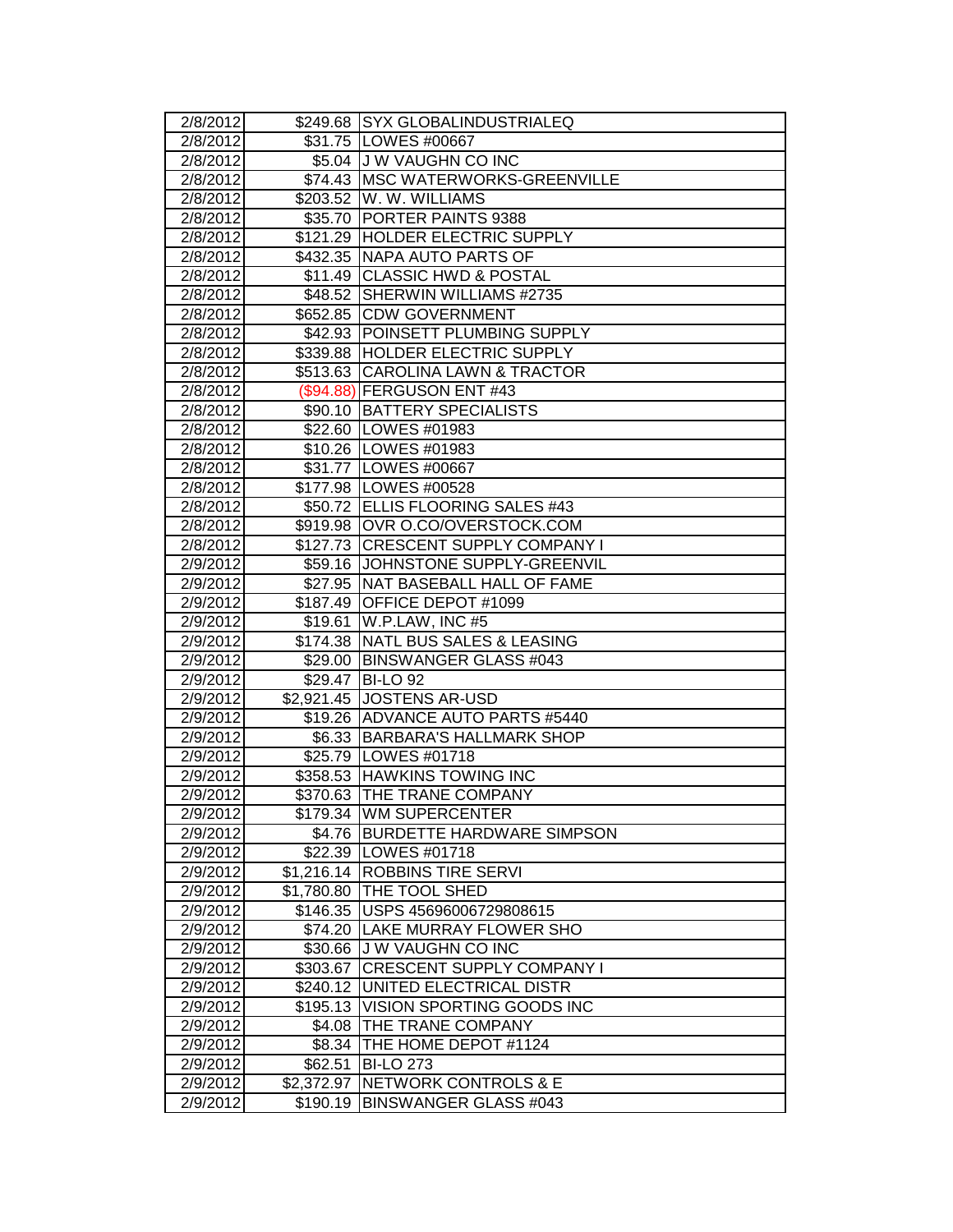| 2/9/2012             |                      | \$12.46 ADVANCE AUTO PARTS #5440                          |
|----------------------|----------------------|-----------------------------------------------------------|
| 2/9/2012             |                      | \$121.48   LOWES #00528                                   |
| 2/9/2012             |                      | (\$5.00) NAT BASEBALL HALL OF FAME                        |
| 2/9/2012             |                      | \$96.25 TMS SOUTH                                         |
| 2/9/2012             |                      | \$203.52 HOFFMAN & HOFFMAN                                |
| 2/9/2012             |                      | \$10.23 ADVANCE AUTO PARTS #5440                          |
| 2/9/2012             |                      | \$2,244.00   WASHINGTON WIZARDS                           |
| 2/9/2012             |                      | \$58.30 BC CANNON CO INC                                  |
| 2/9/2012             |                      | \$47.88 ADVANCE AUTO PARTS #5440                          |
| 2/9/2012             |                      | \$6.76   RADIOSHACK COR00117465                           |
| 2/9/2012             | \$46.72              | SHERWIN WILLIAMS #2785                                    |
| 2/9/2012             |                      | \$162.00 CHICK-FIL-A #00726                               |
| 2/9/2012             |                      | \$4.76   BURDETTE HARDWARE SIMPSON                        |
| 2/9/2012             |                      | \$178.08 COOK & BOARDMAN OF                               |
| 2/9/2012             | \$105.29             | <b>JACKNOBCORP</b>                                        |
| 2/9/2012             |                      | \$296.00 NATIONAL FFA                                     |
| 2/9/2012             |                      | \$23.55   LOWES #00667                                    |
| 2/9/2012             |                      | \$346.88 THE READING SOURCE                               |
| 2/9/2012             |                      | \$352.64 THE TRANE COMPANY                                |
| 2/9/2012             |                      | \$316.09   TMS SOUTH                                      |
| 2/9/2012             |                      | \$53.84 C C DICKSON CO 1063                               |
| 2/9/2012             |                      | \$412.03 JJOHNSTONE SUPPLY-GREENVIL                       |
| 2/9/2012             | \$95.21              | <b>HOLDER ELECTRIC SUPPLY</b>                             |
| 2/9/2012             |                      | \$230.45 J W VAUGHN CO INC                                |
| 2/9/2012             |                      | \$211.89 CDW GOVERNMENT                                   |
| 2/9/2012             |                      | \$143.28  LABELVALUE.COM                                  |
| 2/9/2012             |                      | \$63.72 HOLDER ELECTRIC SUPPLY                            |
| 2/9/2012             |                      | \$21.49 AUTOZONE #1010                                    |
| 2/9/2012             |                      | \$162.00 CHICK-FIL-A #00726                               |
| 2/9/2012             |                      | \$66.88 THE SYSTEM DEPOT                                  |
| 2/9/2012             |                      | \$144.16 PIEDMONT ELEC DSTRBTRS                           |
| 2/9/2012             |                      | \$19.92 CRESCENT SUPPLY COMPANY I                         |
| 2/9/2012             |                      | \$70.02 CARQUEST<br>01013663                              |
| 2/9/2012             | \$5.60               | <b>BLACK ELECTRICAL SUPPLY I</b>                          |
| 2/9/2012             |                      | \$95.00 GOOGLE Stork Systems                              |
| 2/9/2012             |                      | \$5.13 THE TRANE COMPANY                                  |
| 2/9/2012             |                      | \$162.00 CHICK-FIL-A #00726                               |
| 2/9/2012             |                      | \$56.24   ADVANCE AUTO PARTS #5440                        |
| 2/9/2012             |                      | \$159.19 ROBBINS TIRE SERVI                               |
| 2/9/2012             | \$41.31              | LOWES #01718                                              |
| 2/9/2012             |                      | \$347.68 COOK & BOARDMAN OF<br><b>AAA SUPPLY - GVILLE</b> |
| 2/9/2012             | \$14.85              |                                                           |
| 2/9/2012             | \$3.86               | <b>AAA SUPPLY - GVILLE</b><br><b>AAA SUPPLY - GVILLE</b>  |
| 2/9/2012<br>2/9/2012 | \$344.46             | <b>CRESCENT SUPPLY COMPANY I</b>                          |
| 2/9/2012             | \$185.33<br>\$105.94 | LOWES #00667                                              |
| 2/9/2012             | \$756.08             | JOHNSTONE SUPPLY-GREENVIL                                 |
| 2/9/2012             | \$63.60              | <b>BC CANNON CO INC</b>                                   |
| 2/9/2012             | \$189.91             | <b>AAA SUPPLY - GVILLE</b>                                |
| 2/9/2012             | \$508.29             | THE TRANE COMPANY                                         |
| 2/9/2012             | \$33.01              | SHERWIN WILLIAMS #2145                                    |
| 2/9/2012             | \$18.79              | ADVANCE AUTO PARTS #5440                                  |
|                      |                      |                                                           |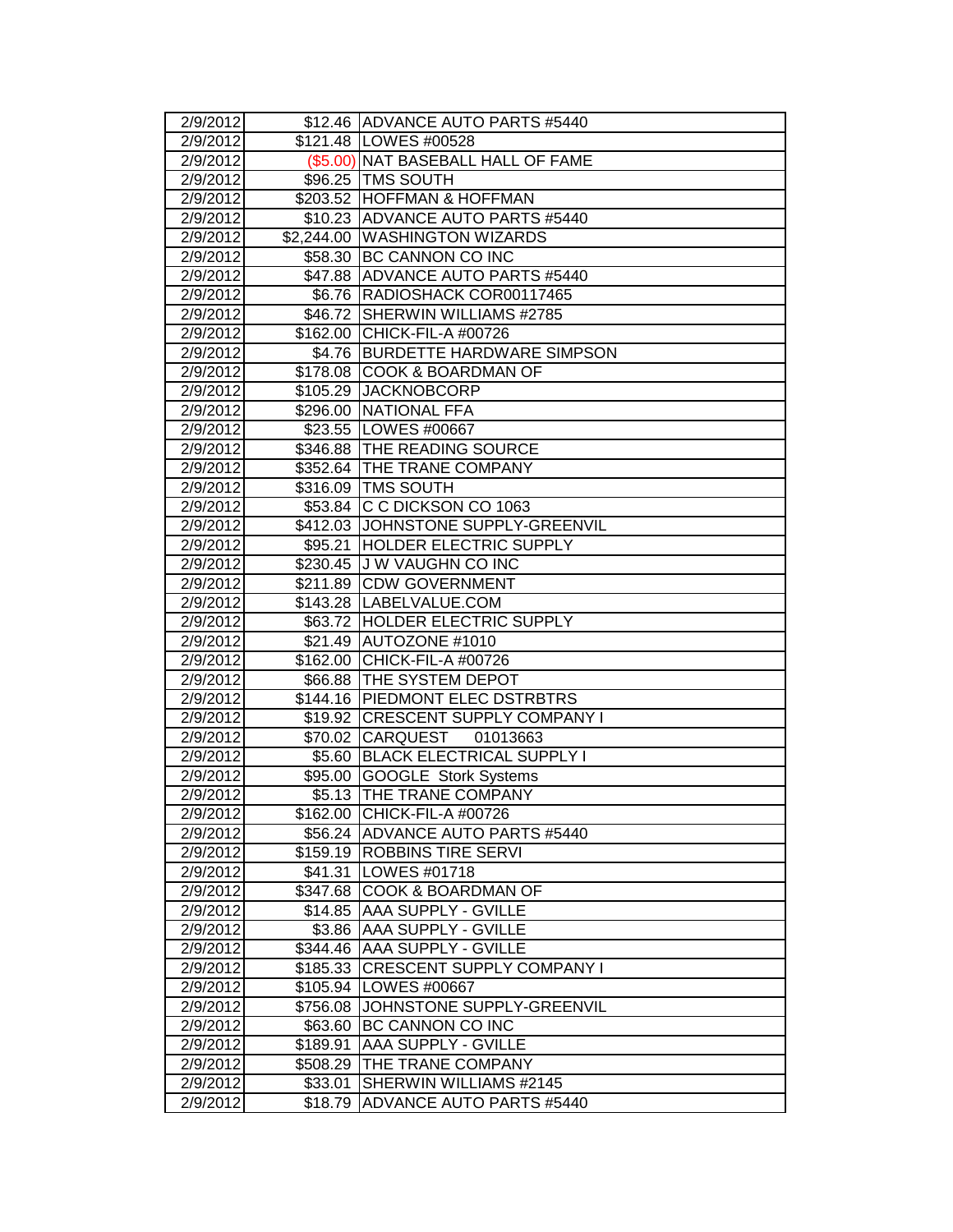| 2/9/2012           |                 | \$6.00 THE SYSTEM DEPOT            |
|--------------------|-----------------|------------------------------------|
| 2/9/2012           |                 | \$260.40 PRODUCTIONS UNLIMITED, IN |
| 2/9/2012           |                 | \$116.60 MR. ALTERNATOR            |
| 2/9/2012           |                 | \$45.58   LOWES #00667             |
| 2/9/2012           |                 | \$487.94 CDW GOVERNMENT            |
| 2/9/2012           |                 | \$31.86 ADVANCE AUTO PARTS #5440   |
| 2/9/2012           |                 | \$22.99 AAA SUPPLY - GVILLE        |
| 2/9/2012           |                 | \$89.00 SCHOLASTIC INC. KEY 22     |
| 2/9/2012           |                 | \$23.85 BAKER DIST CO 578          |
| 2/9/2012           |                 | \$83.23 ADVANCE AUTO PARTS #5440   |
| 2/9/2012           |                 | \$46.50 JOHNSTONE SUPPLY-GREENVIL  |
| 2/9/2012           |                 | \$10.70 J W VAUGHN CO INC          |
| 2/9/2012           |                 | \$29.60 LOWES #01718               |
| 2/9/2012           |                 | \$173.84 COOK & BOARDMAN OF        |
| 2/9/2012           |                 | \$41.79 LOWES #00528               |
| 2/10/2012          | \$607.65 TJS CO |                                    |
| 2/10/2012          |                 | \$433.64 SCHOLASTIC STORE          |
| 2/10/2012          |                 | \$96.20 BENSON CHRYSLER PLYMOUTH   |
| 2/10/2012          |                 | \$9.73 CVS PHARMACY #5475 Q03      |
| 2/10/2012          |                 | \$89.12 BUYHOOKLOOP                |
| 2/10/2012          |                 | \$284.45 THE TRANE COMPANY         |
| 2/10/2012          |                 | \$18.87 JJOHNSTONE SUPPLY-GREENVIL |
| 2/10/2012          | \$236.87        | <b>BLACK ELECTRICAL SUPPLY I</b>   |
| 2/10/2012          |                 | \$616.15 JOHNSTONE SUPPLY-GREENVIL |
| 2/10/2012          |                 | (\$19.26) ADVANCE AUTO PARTS #5440 |
| 2/10/2012          |                 | \$178.56 SHERWIN WILLIAMS #2735    |
| 2/10/2012          | \$198.56        | <b>WW GRAINGER</b>                 |
|                    |                 |                                    |
| 2/10/2012          | \$18.01         | <b>BI-LO 273</b>                   |
| 2/10/2012          |                 | \$21.18   LOWES #01718             |
| $\sqrt{2}/10/2012$ |                 | \$12.54   LOWES #00528             |
| 2/10/2012          |                 | \$331.53 THE TRANE COMPANY         |
| 2/10/2012          |                 | \$116.49   TMS SOUTH               |
| 2/10/2012          | \$184.47        | <b>BENDER BURKOT EAST COAST</b>    |
| 2/10/2012          | \$6.42          | <b>TMS SOUTH</b>                   |
| 2/10/2012          | \$526.00        | <b>ANTHONY GRAPHICS</b>            |
| 2/10/2012          |                 | \$26.50 BC CANNON CO INC           |
| 2/10/2012          |                 | \$13.98  ADVANCE AUTO PARTS #5440  |
| 2/10/2012          |                 | \$144.48 HOLDER ELECTRIC SUPPLY    |
| 2/10/2012          | \$313.70        | <b>INTERSTATE TRANSPORTATION</b>   |
| 2/10/2012          |                 | \$41.83 CARSON'S NUT-BOLT & TO     |
| 2/10/2012          | \$709.65        | <b>CAMCOR INC</b>                  |
| 2/10/2012          | \$1,050.00      | <b>ROBERTSON'S COUNTERTOPS</b>     |
| 2/10/2012          | \$37.43         | J W VAUGHN CO INC                  |
| 2/10/2012          | \$116.44        | THE HOME DEPOT 1104                |
| 2/10/2012          | \$50.86         | SMITHTURF AND IRRIGATI             |
| 2/10/2012          |                 | \$453.23 LAMINEX INC               |
| 2/10/2012          | \$7.58          | Amazon.com                         |
| 2/10/2012          |                 | \$120.03 CLINE HOSE & HYDRAULICS   |
| 2/10/2012          | \$71.92         | <b>SENSESATIONAL ALPHABET</b>      |
| 2/10/2012          | \$53.00         | <b>TLF A ARRANGEMENT</b>           |
| 2/10/2012          | \$153.63        | PORTER PAINTS 9388                 |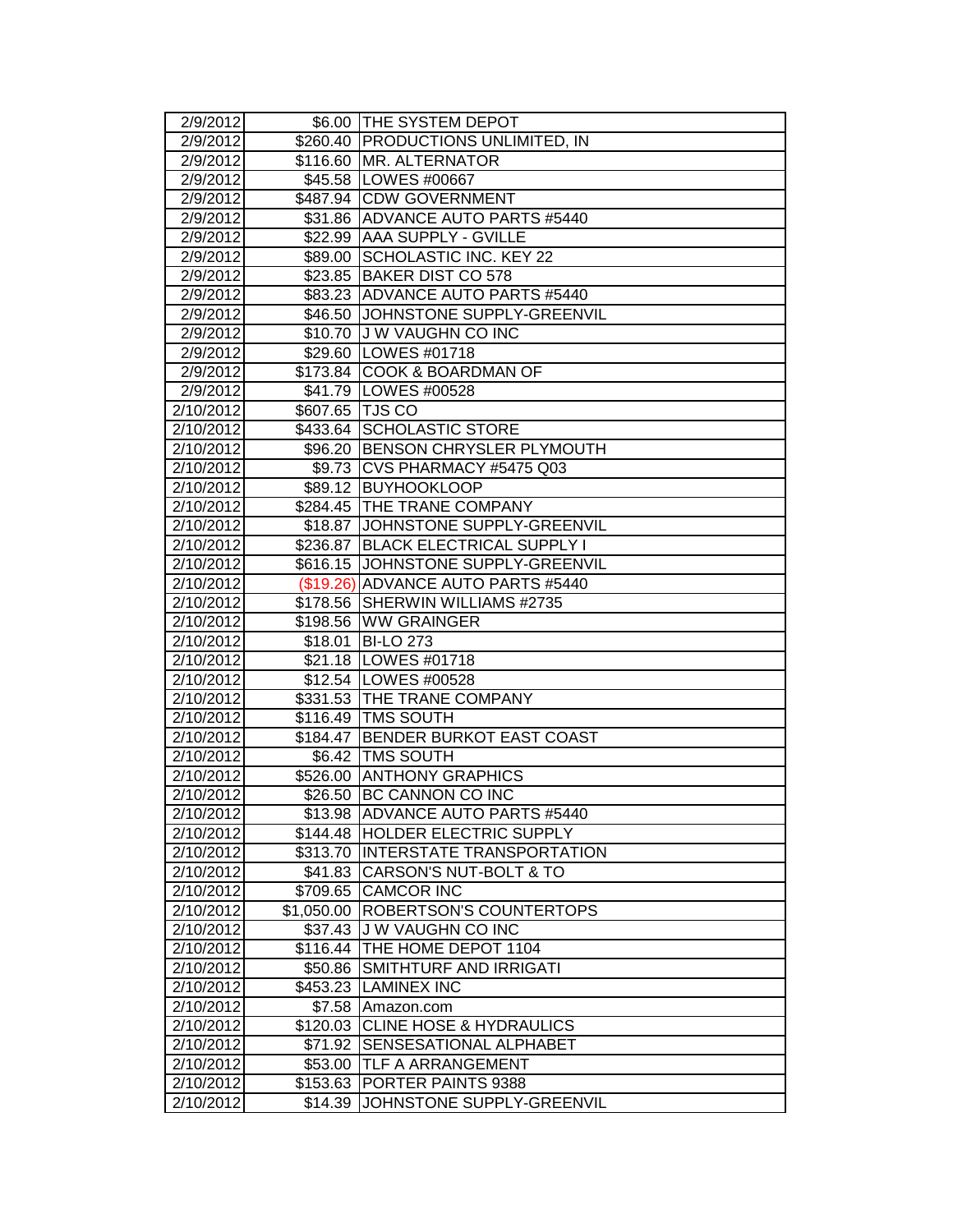| 2/10/2012          |                        | \$87.90 HOLDER ELECTRIC SUPPLY     |
|--------------------|------------------------|------------------------------------|
| 2/10/2012          | \$7.22                 | JOHNSTONE SUPPLY-GREENVIL          |
| 2/10/2012          |                        | \$10.00 TMS SOUTH                  |
| 2/10/2012          |                        | \$485.48 SILMAR ELECTRONICS-GRNVLE |
| 2/10/2012          |                        | \$111.39 MUSIC IN MOTION           |
| 2/10/2012          | \$28.07                | <b>CLASSIC ACE HARDWARE</b>        |
| 2/10/2012          |                        | \$259.70 TMS SOUTH                 |
| 2/10/2012          | \$236.91               | <b>WHOLESALE INDUSTRIAL ELEC</b>   |
| 2/10/2012          | \$25.00                | <b>SC LAW ENFORCEMENT</b>          |
| 2/10/2012          | \$54.06                | SILMAR ELECTRONICS-GRNVLE          |
| 2/10/2012          | \$1,040.81             | <b>SCHNEIDER ELECTRIC</b>          |
| 2/10/2012          | \$57.92                | SAUNDERS OFFICE SUPPLY             |
| 2/10/2012          |                        | \$6.17 LOWES #00667                |
| 2/10/2012          |                        | \$16,366.06 DMI DELL K-12 PTR      |
| 2/10/2012          | \$57.19                | <b>CARQUEST</b><br>01013663        |
| 2/10/2012          |                        | \$36.46 TJS CO                     |
| 2/10/2012          | \$2,200.00             | <b>IONOSPHERE TOURS INC</b>        |
| 2/10/2012          | \$2,707.92             | <b>MULTI MEDIA SERVICES</b>        |
| 2/10/2012          |                        | \$10.38   LOWES #00667             |
| 2/10/2012          | \$83.96                | <b>BI-LO 704</b>                   |
| 2/10/2012          |                        | \$14,042.88 DMI DELL K-12 PTR      |
| 2/10/2012          |                        | \$197.16 ADVANCE AUTO PARTS #5440  |
| 2/10/2012          | \$1,040.81             | <b>SCHNEIDER ELECTRIC</b>          |
| 2/10/2012          | \$252.81               | <b>CITY ELECTRIC SUPPLY</b>        |
| 2/10/2012          | \$25.00                | <b>SC LAW ENFORCEMENT</b>          |
| 2/10/2012          | $\overline{$}1,363.82$ | DMI DELL K-12 PTR                  |
| 2/10/2012          | \$996.40               | SMITHTURF AND IRRIGATI             |
| 2/10/2012          | \$37.20                | <b>TMS SOUTH</b>                   |
| $\sqrt{2}/10/2012$ | \$35.00                | <b>CAROLINA LOCKSMITHS</b>         |
| 2/10/2012          | \$30.00                | <b>J AND D ELECTRONICS</b>         |
| 2/10/2012          | \$17.50                | CARSON'S NUT-BOLT & TO             |
| 2/10/2012          |                        | \$25.08 BI-LO 704                  |
| 2/10/2012          | \$1,040.81             | <b>SCHNEIDER ELECTRIC</b>          |
| 2/10/2012          |                        | \$284.04   BWI - GREENVILLE/       |
| 2/10/2012          | \$33.21                | MARATHON PETRO136648               |
| 2/10/2012          | \$106.00               | <b>KING ASPHALT INC</b>            |
| 2/10/2012          |                        | \$20,998.00 DMI DELL K-12 PTR      |
| 2/10/2012          |                        | \$3,826.14 TRIUMPH LEARNING        |
| 2/10/2012          |                        | \$1,476.58   BWI - GREENVILLE/     |
| 2/10/2012          | \$6.97                 | LOWES #00528                       |
| 2/10/2012          |                        | \$54.04 BI-LO 150                  |
| 2/10/2012          | \$42.29                | <b>AAA FASTENER &amp; SUPPLY</b>   |
| 2/10/2012          | \$1,273.58             | <b>CAMCOR INC</b>                  |
| 2/10/2012          | \$7.89                 | <b>ADVANCE AUTO PARTS #5440</b>    |
| 2/10/2012          | \$74.59                | BED BATH & BEYOND #349             |
| 2/10/2012          | \$20.70                | THE HOME DEPOT #1124               |
| 2/10/2012          | \$3,607.07             | <b>TJS CO</b>                      |
| 2/10/2012          | \$96.60                | <b>TMS SOUTH</b>                   |
| 2/10/2012          | \$201.97               | <b>INTERSTATE TRANSPORTATION</b>   |
| 2/10/2012          | \$175.00               | <b>ANTHONY GRAPHICS</b>            |
| 2/10/2012          | \$60.00                | <b>TARGET</b><br>00011825          |
| 2/10/2012          | \$78.90                | PUBLIX #602                        |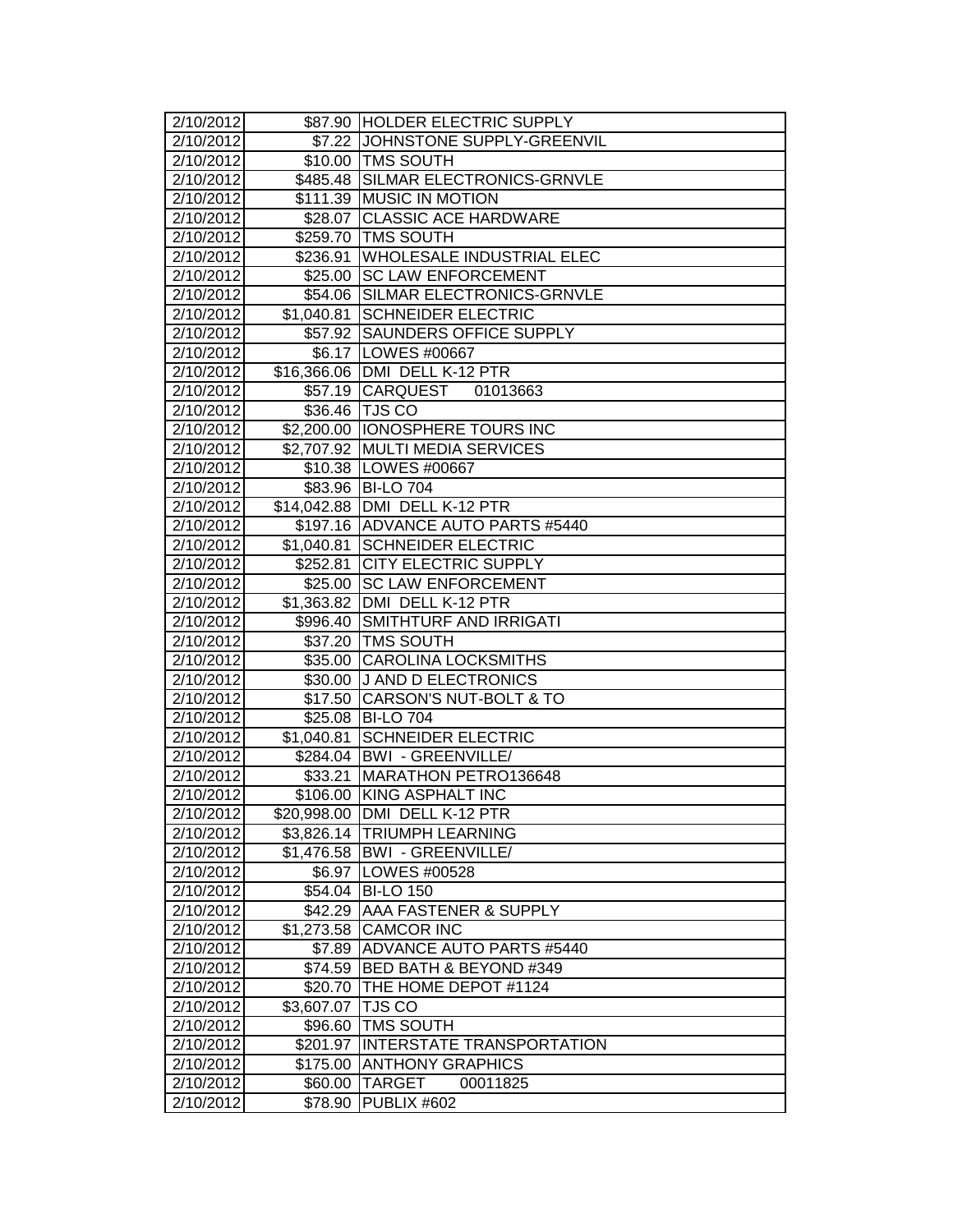| 2/10/2012<br>2/10/2012 |             | \$23.74 JOHNSTONE SUPPLY-GREENVIL                     |
|------------------------|-------------|-------------------------------------------------------|
| 2/10/2012              |             | \$27,547.68 DMI DELL K-12 PTR<br>\$23.22 LOWES #01983 |
| 2/10/2012              |             | \$134.79 Amazon.com                                   |
| 2/10/2012              |             | \$99.50 HOLDER ELECTRIC SUPPLY                        |
| 2/10/2012              |             | \$284.04 BWI - GREENVILLE/                            |
| 2/10/2012              |             | \$25.40   LOWES #00667                                |
| 2/10/2012              |             | \$48.60 TMS SOUTH                                     |
| 2/10/2012              | \$1,040.81  | <b>SCHNEIDER ELECTRIC</b>                             |
| 2/10/2012              |             | \$158.94 GARDEN RIDGE - 018                           |
| 2/10/2012              | \$32.38     | <b>TMS SOUTH</b>                                      |
| 2/10/2012              |             | \$66.18 J W PEPPER                                    |
| 2/10/2012              |             | \$843.35 CAMCOR INC                                   |
| 2/10/2012              |             | \$4.50 ADVANCE AUTO PARTS #5440                       |
| 2/10/2012              |             | \$16.79   LOWES #01983                                |
| 2/13/2012              |             | \$55.57 BENDER BURKOT EAST COAST                      |
| 2/13/2012              |             | \$78.57 NAPA AUTO PARTS OF                            |
| 2/13/2012              | \$54.22     | CHICK-FIL-A #00466                                    |
| 2/13/2012              | \$35.59     | MCDONALD'S F3464                                      |
| 2/13/2012              | \$25.44     | <b>CLASSIC HWD &amp; POSTAL</b>                       |
| 2/13/2012              | \$30.00     | CHICK-FIL-A #01076                                    |
| 2/13/2012              |             | \$167.48   DMI DELL K-12 PTR                          |
| 2/13/2012              |             | \$37,924.98   DMI DELL K-12 PTR                       |
| 2/13/2012              |             | \$104.94 THE HOME DEPOT 1104                          |
| 2/13/2012              | \$352.00    | <b>SC STATE MUSEUM</b>                                |
| 2/13/2012              |             | \$47.96 TRUCKPRO INC 022                              |
| 2/13/2012              | \$1,639.71  | <b>THE READING SOURCE</b>                             |
| 2/13/2012              | \$45.00     | AIRGAS NAT WELDERS #8                                 |
| $\sqrt{2}/13/2012$     | \$25.00     | <b>SC LAW ENFORCEMENT</b>                             |
| 2/13/2012              |             | \$7.39 LOWES #01718                                   |
| 2/13/2012              |             | \$9.24 CARSON'S NUT-BOLT & TO                         |
| 2/13/2012              |             | \$10.98 ADVANCE AUTO PARTS #5440                      |
| 2/13/2012              |             | \$12,641.67 DMI DELL K-12 PTR                         |
| 2/13/2012              | \$94.50     | <b>KRISPY KREME DOUGH</b>                             |
| 2/13/2012              | \$37,924.98 | DMI DELL K-12 PTR                                     |
| 2/13/2012              | \$25.00     | <b>SC LAW ENFORCEMENT</b>                             |
| 2/13/2012              |             | \$25.00 ISC LAW ENFORCEMENT                           |
| 2/13/2012              |             | \$42.20 CAMPBELL BROWN INC                            |
| 2/13/2012              | \$248.01    | <b>MCNAUGHTON MCKAY ELEC CO</b>                       |
| 2/13/2012              | \$200.00    | <b>JEAN'S BUS SERVICE</b>                             |
| 2/13/2012              | \$222.78    | <b>FIRST TEAM SPORTS</b>                              |
| 2/13/2012              | \$28.49     | JOHNSTONE SUPPLY-GREENVIL                             |
| 2/13/2012              | \$81.84     | <b>FORMS AND SUPPLY-AOPD</b>                          |
| 2/13/2012              | \$30.00     | VZWRLSS PRPAY AUTOPAY                                 |
| 2/13/2012              | \$48.77     | <b>BREAKERS RESORT F&amp;B</b>                        |
| 2/13/2012              | \$29.42     | <b>BENDER BURKOT EAST COAST</b>                       |
| 2/13/2012              | \$25.00     | <b>SC LAW ENFORCEMENT</b>                             |
| 2/13/2012              | \$133.46    | <b>CLASSIC HWD &amp; POSTAL</b>                       |
| 2/13/2012              | \$59.18     | <b>AMAZON MKTPLACE PMTS</b>                           |
| 2/13/2012              | \$145.01    | <b>CARQUEST</b><br>01013663                           |
| 2/13/2012              | \$20.02     | SONIC DRIVE IN #5694                                  |
| 2/13/2012              | (\$605.18)  | BENSON CHRYSLER PLYMOUTH                              |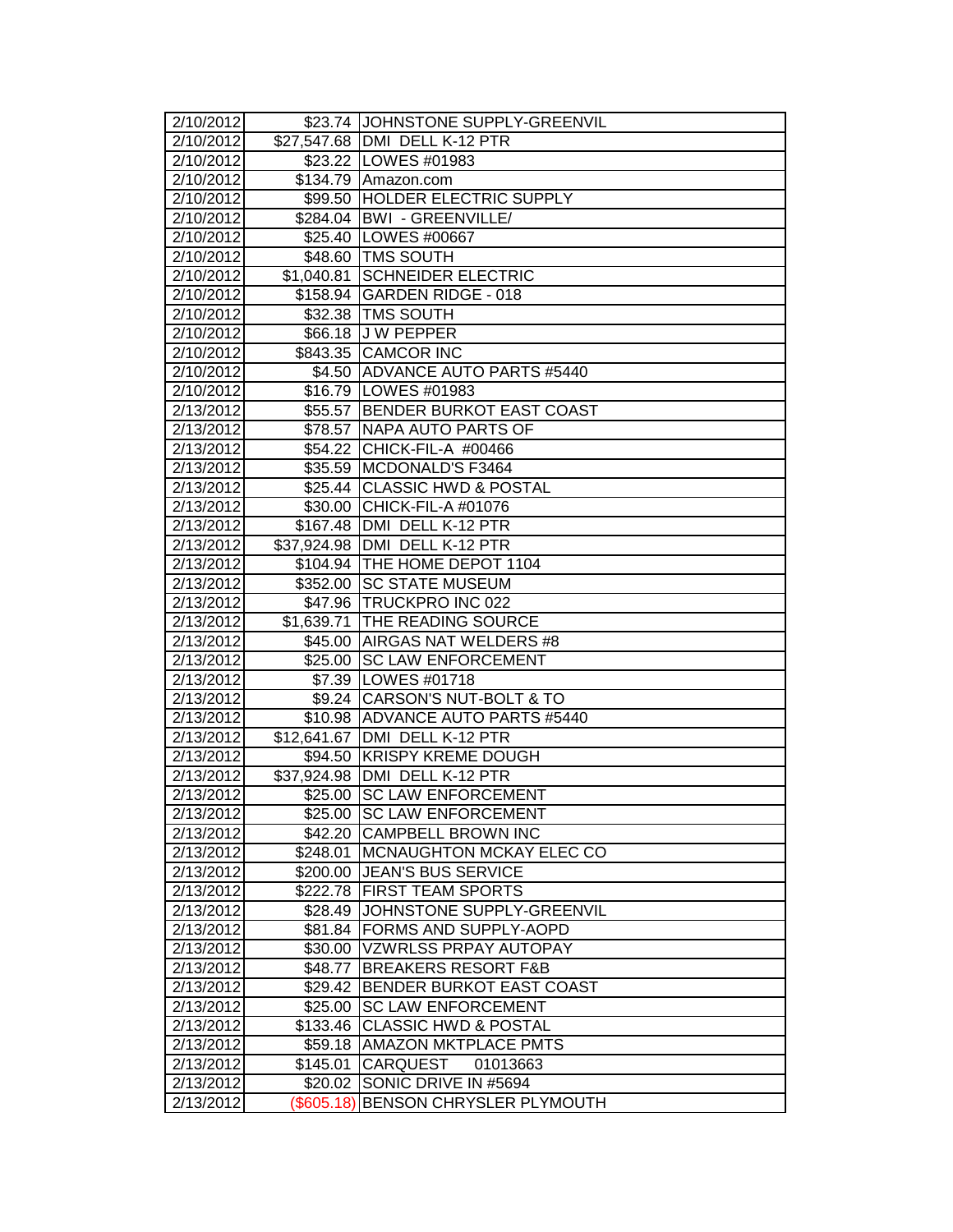| 2/13/2012              |               | \$16,366.06 DMI DELL K-12 PTR            |
|------------------------|---------------|------------------------------------------|
| 2/13/2012              |               | \$1,490.57 CAROLINA LAWN & TRACTOR       |
| 2/13/2012              |               | \$3,396.55 DMI DELL K-12 PTR             |
| 2/13/2012              |               | \$24.80 ZAXBYS 001083<br>Q <sub>31</sub> |
| 2/13/2012              |               | \$2,385.00 EMEDIA GROUP INC              |
| 2/13/2012              |               | \$41,321.53 DMI DELL K-12 PTR            |
| 2/13/2012              |               | \$27.40   LOWES #01718                   |
| 2/13/2012              |               | \$25.00 SC LAW ENFORCEMENT               |
| 2/13/2012              |               | \$983.15 FIRST TEAM SPORTS               |
| 2/13/2012              |               | \$1,023.82 DAYS INNS MT PLEASANT         |
| 2/13/2012              | \$25.00       | <b>SC LAW ENFORCEMENT</b>                |
| 2/13/2012              | \$35.99       | BI-LO <sub>92</sub>                      |
| 2/13/2012              | \$25.00       | <b>SC LAW ENFORCEMENT</b>                |
| 2/13/2012              | \$85.45       | <b>SEI EUROSPORT</b>                     |
| 2/13/2012              |               | \$32.40 MICHAELS #6001                   |
| 2/13/2012              | \$38.98 PILOT | 00000620                                 |
| 2/13/2012              |               | \$3,695.01 DMI DELL K-12 PTR             |
| 2/13/2012              |               | \$6.34   LOWES #00667                    |
| 2/13/2012              |               | \$105.32 THE TRANE COMPANY               |
| 2/13/2012              |               | \$12,984.58 DMI DELL K-12 PTR            |
| 2/13/2012              |               | \$70.12 SSI SCHOOL SPECIALTY             |
| 2/13/2012              |               | \$65.94 ADVANCE AUTO PARTS #5440         |
| 2/13/2012              |               | \$25.00 SC LAW ENFORCEMENT               |
| 2/13/2012              |               | \$158.32 CDW GOVERNMENT                  |
| 2/13/2012              |               | \$53.59 THE TRANE COMPANY                |
| 2/13/2012              | \$158.11      | <b>CRESCENT SUPPLY COMPANY I</b>         |
| 2/13/2012              |               | \$41,321.53 DMI DELL K-12 PTR            |
| 2/13/2012              | \$105.32      | <b>THE TRANE COMPANY</b>                 |
| 2/13/2012              | \$148.40      | <b>HAJOCA TAYLORS 72</b>                 |
| $\sqrt{2}/13/2012$     | \$19.56       | <b>AAA SUPPLY - GVILLE</b>               |
| 2/13/2012              |               | \$54.39 THE HOME DEPOT #1124             |
| 2/13/2012              | \$143.10      | <b>NSCS (GREENVILLE</b>                  |
| 2/13/2012              |               | \$304.13 PAPA JOHNS #2022                |
| 2/13/2012              |               | \$952.52 GREENVILLE FENCE CO             |
| 2/13/2012              |               | \$27,427.79 DMI DELL K-12 PTR            |
| 2/13/2012              | \$1,099.21    | SMITH'S ADDRESSING MACHIN                |
| 2/13/2012              |               | \$7,790.73 JDMI DELL K-12 PTR            |
| 2/13/2012              |               | \$25.00 SC LAW ENFORCEMENT               |
| 2/13/2012              |               | \$3,396.55 DMI DELL K-12 PTR             |
| 2/13/2012              | \$25.00       | <b>SC LAW ENFORCEMENT</b>                |
| 2/13/2012              | (\$86.44)     | <b>HILTON HOTELS EXEC PK</b>             |
| 2/13/2012              | \$22.24       | WHICH WICH 081                           |
| $\overline{2}/13/2012$ | \$266.06      | <b>GRAYBAR ELECTRIC COMPANY</b>          |
| 2/13/2012              | \$21.90       | CARQUEST<br>01013663                     |
| 2/13/2012              | \$25.00       | <b>SC LAW ENFORCEMENT</b>                |
| 2/13/2012              | \$27,427.79   | DMI DELL K-12 PTR                        |
| 2/13/2012              | \$25.00       | <b>SC LAW ENFORCEMENT</b>                |
| 2/13/2012              | \$41,321.53   | DMI DELL K-12 PTR                        |
| 2/13/2012              | \$4,091.51    | DMI DELL K-12 PTR                        |
| 2/13/2012              | \$37,626.52   | DMI DELL K-12 PTR                        |
| 2/13/2012              | \$1,363.83    | DMI DELL K-12 PTR                        |
| 2/13/2012              | \$83.97       | LOWES #01718                             |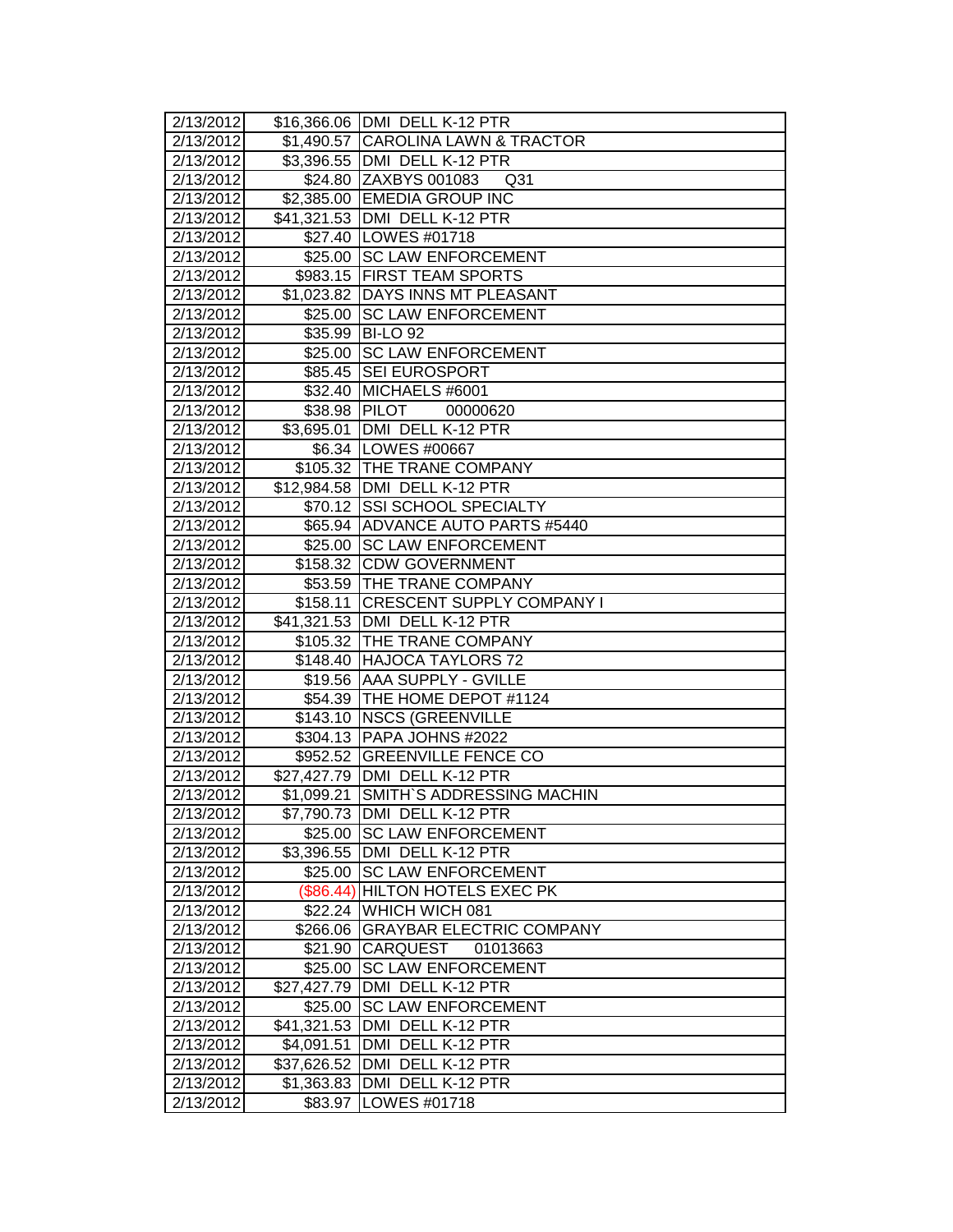| 2/13/2012              |             | (\$32.40) MICHAELS #6001                                    |
|------------------------|-------------|-------------------------------------------------------------|
| 2/13/2012<br>2/13/2012 |             | \$10,147.50 DMI DELL K-12 PTR<br>\$169.15 THE TRANE COMPANY |
| 2/13/2012              |             | \$37,626.52 DMI DELL K-12 PTR                               |
| 2/13/2012              |             | \$337.65 WW GRAINGER                                        |
| 2/13/2012              |             | \$4,696.54 DMI DELL K-12 PTR                                |
| 2/13/2012              |             | \$224.14 DBC BLICK ART MATERIAL                             |
| 2/13/2012              |             | \$59.00 STROSSNERS                                          |
| 2/13/2012              |             | \$12.13 ADVANCE AUTO PARTS #5440                            |
| 2/13/2012              |             | \$1,268.46 DMI DELL K-12 PTR                                |
| 2/13/2012              | \$25.00     | <b>SC LAW ENFORCEMENT</b>                                   |
| 2/13/2012              | \$327.77    | <b>CAROLINA LAWN &amp; TRACTOR</b>                          |
| 2/13/2012              |             | \$108.58 LLOYDS SOCCER OF GREENVIL                          |
| 2/13/2012              |             | \$31.02 BLACK ELECTRICAL SUPPLY I                           |
| 2/13/2012              | \$58.49     | <b>WW GRAINGER</b>                                          |
| 2/13/2012              |             | \$19.83 CRESCENT SUPPLY COMPANY I                           |
| 2/13/2012              | \$17,299.20 | DMI DELL K-12 PTR                                           |
| 2/13/2012              | \$26.00     | CARSON'S NUT-BOLT & TO                                      |
| 2/13/2012              |             | \$42.14 POPPLERS MUSIC                                      |
| 2/13/2012              | \$3,396.55  | DMI DELL K-12 PTR                                           |
| 2/13/2012              | \$25.00     | <b>SC LAW ENFORCEMENT</b>                                   |
| 2/13/2012              |             | \$17.49 THE TRANE COMPANY                                   |
| 2/13/2012              |             | \$1,330.59 HOMECOURT PUBLISHERS                             |
| 2/13/2012              |             | \$1,164.84 FIRST TEAM SPORTS                                |
| 2/13/2012              | \$468.73    | JOHNSTONE SUPPLY-GREENVIL                                   |
| 2/13/2012              |             | \$116.14 TARGET<br>00018705                                 |
| 2/13/2012              | \$2,507.70  | <b>FIRST TEAM SPORTS</b>                                    |
| 2/13/2012              | \$25.00     | <b>SC LAW ENFORCEMENT</b>                                   |
| $\sqrt{2}/13/2012$     | \$3,864.00  | <b>OLD FASHION CANDY</b>                                    |
| 2/13/2012              | \$36.11     | <b>HENRY SCHEIN</b>                                         |
| 2/13/2012              | \$70.40     | <b>BRICK STREET CAFE</b>                                    |
| 2/13/2012              |             | \$288.68 CHICK-FIL-A #02122                                 |
| 2/13/2012              | \$37.97     | <b>SSI CLASSROOM DIRECT</b>                                 |
| 2/13/2012              | \$25.00     | <b>SC LAW ENFORCEMENT</b>                                   |
| 2/13/2012              | \$3,695.01  | IDMI DELL K-12 PTR                                          |
| 2/13/2012              | \$30.76     | <b>WM SUPERCENTER</b>                                       |
| 2/13/2012              |             | \$22,543.32 JDMI DELL K-12 PTR                              |
| 2/13/2012              |             | \$25.00 ISC LAW ENFORCEMENT                                 |
| 2/13/2012              |             | \$14.84 HANCOCK FABRICS 1443                                |
| $\overline{2/13/2012}$ |             | \$110.16 PIZZA HUT #9506                                    |
| 2/13/2012              | \$9.07      | JOHNSTONE SUPPLY-GREENVIL                                   |
| 2/13/2012              | \$53.00     | <b>ADVANCED DOOR SYSTEMS</b>                                |
| 2/13/2012              | \$43.80     | JOHNSTONE SUPPLY-GREENVIL                                   |
| 2/13/2012              | \$134.37    | <b>Bus Parts Warehouse</b>                                  |
| 2/13/2012              | \$25.00     | <b>SC LAW ENFORCEMENT</b>                                   |
| 2/13/2012              | \$660.14    | JOHNSTONE SUPPLY-GREENVIL                                   |
| 2/13/2012              | \$25.00     | <b>SC LAW ENFORCEMENT</b>                                   |
| 2/13/2012              | \$146.22    | <b>FIRST TEAM SPORTS</b>                                    |
| 2/13/2012              | \$2,549.34  | <b>FIRST TEAM SPORTS</b>                                    |
| 2/13/2012              | \$25.00     | <b>SC LAW ENFORCEMENT</b>                                   |
| 2/13/2012              | \$25.00     | <b>SC LAW ENFORCEMENT</b>                                   |
| 2/13/2012              | \$40.80     | TMS SOUTH                                                   |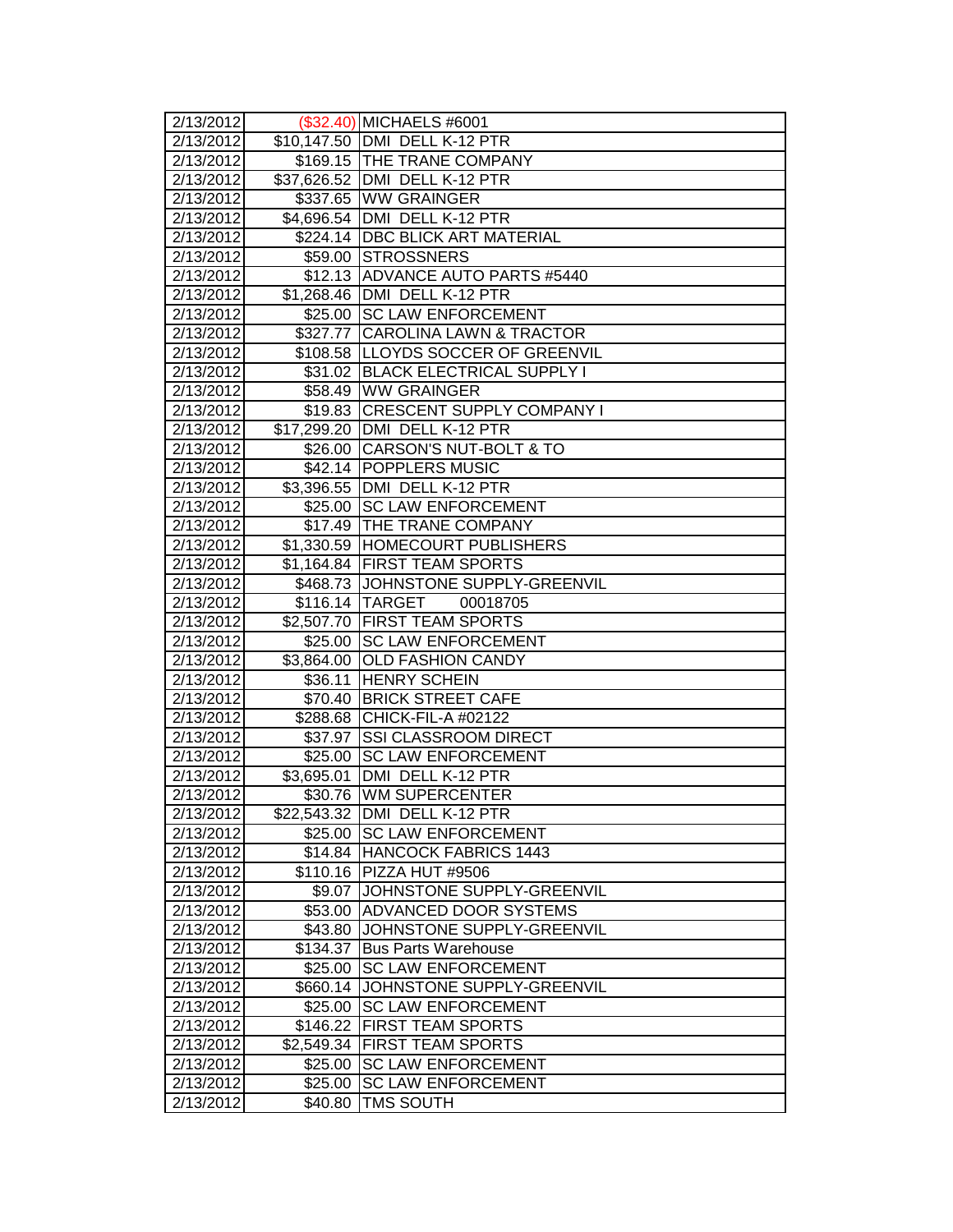| 2/13/2012          |             | \$25,825.94 DMI DELL K-12 PTR      |
|--------------------|-------------|------------------------------------|
| 2/13/2012          |             | \$57.24 COWART AWARDS              |
| 2/13/2012          |             | \$22,543.32   DMI DELL K-12 PTR    |
| 2/13/2012          |             | \$997.56 AAA SUPPLY - GVILLE       |
| 2/13/2012          |             | \$21.17 FOOD LION #2212            |
| 2/13/2012          |             | \$26.39 HOBBY LOBBY #0318          |
| 2/13/2012          |             | \$14.27 TMS SOUTH                  |
| 2/13/2012          |             | \$251.22 DMI DELL K-12 PTR         |
| 2/13/2012          |             | \$473.18 GRAYBAR ELECTRIC          |
| 2/13/2012          |             | \$56.25 THE HOME DEPOT 1127        |
| 2/13/2012          | \$118.80    | <b>BLACK ELECTRICAL SUPPLY I</b>   |
| 2/13/2012          | \$40.45     | <b>BLACK ELECTRICAL SUPPLY I</b>   |
| 2/13/2012          | \$25.00     | <b>SC LAW ENFORCEMENT</b>          |
| 2/13/2012          |             | \$240.82 Amazon.com                |
| 2/13/2012          |             | \$25.00 SC LAW ENFORCEMENT         |
| 2/13/2012          |             | \$30.00 KANGAROO EXP # 3228        |
| 2/13/2012          |             | \$5.30 AC MOORE STR 58             |
| 2/13/2012          |             | \$455.00 GA DEPT OF NATURAL        |
| 2/13/2012          | \$93.26     | <b>CARQUEST</b><br>01013663        |
| 2/13/2012          |             | \$51.84 Amazon.com                 |
| 2/13/2012          | \$63.60     | JAAA LOCKSMITH & ALARM COM         |
| 2/13/2012          | \$25.00     | <b>SC LAW ENFORCEMENT</b>          |
| 2/13/2012          |             | \$25.00 SC LAW ENFORCEMENT         |
| 2/13/2012          |             | \$76.32 COWART AWARDS              |
| 2/13/2012          |             | \$22,543.32 DMI DELL K-12 PTR      |
| 2/13/2012          | \$16,366.06 | DMI DELL K-12 PTR                  |
| 2/13/2012          |             | \$797.44 SHARP BUSINESS SYS-SC     |
| 2/13/2012          | \$637.69    | <b>CARQUEST</b><br>01013663        |
| 2/13/2012          | \$25.00     | <b>SC LAW ENFORCEMENT</b>          |
| $\sqrt{2}/13/2012$ | \$47.69     | NORTHERN TOOL EQUIPMNT             |
| 2/13/2012          |             | \$27,427.79 DMI DELL K-12 PTR      |
| 2/13/2012          | \$105.00    | KANGAROO EXPRESS 425               |
| 2/13/2012          |             | \$48.00 THE HOME DEPOT 1104        |
| 2/13/2012          |             | \$1,490.02 AAA SUPPLY - GVILLE     |
| 2/13/2012          | \$92.83     | KING ASPHALT INC                   |
| 2/13/2012          |             | \$1,153.39 CAROLINA LAWN & TRACTOR |
| 2/13/2012          |             | \$529.74   FIRST TEAM SPORTS       |
| 2/13/2012          | \$25.00     | <b>SC LAW ENFORCEMENT</b>          |
| 2/13/2012          | \$100.00    | <b>PUBLIX #1148</b>                |
| 2/13/2012          | \$606.17    | <b>CROWN TROPHY</b>                |
| 2/13/2012          | \$589.51    | JOHNSTONE SUPPLY-GREENVIL          |
| 2/13/2012          |             | \$268.98 TRUCKPRO INC 022          |
| 2/13/2012          | \$75.00     | SPINX #181                         |
| 2/13/2012          | \$1,132.17  | DMI DELL K-12 PTR                  |
| 2/13/2012          | \$22,543.32 | DMI DELL K-12 PTR                  |
| 2/13/2012          | \$869.63    | <b>FIRST TEAM SPORTS</b>           |
| 2/13/2012          | \$25.00     | <b>SC LAW ENFORCEMENT</b>          |
| 2/13/2012          | \$100.80    | NATL BUS SALES & LEASING           |
| 2/13/2012          | \$80.00     | <b>REGAL CINEMAS HLYWD 20 GR</b>   |
| 2/13/2012          | \$31.37     | <b>SPARTAN PHOTO CENTER</b>        |
| 2/13/2012          | \$15.94     | <b>J W VAUGHN CO INC</b>           |
| 2/13/2012          | \$138.99    | <b>BREAKERS RESORT SOUTH</b>       |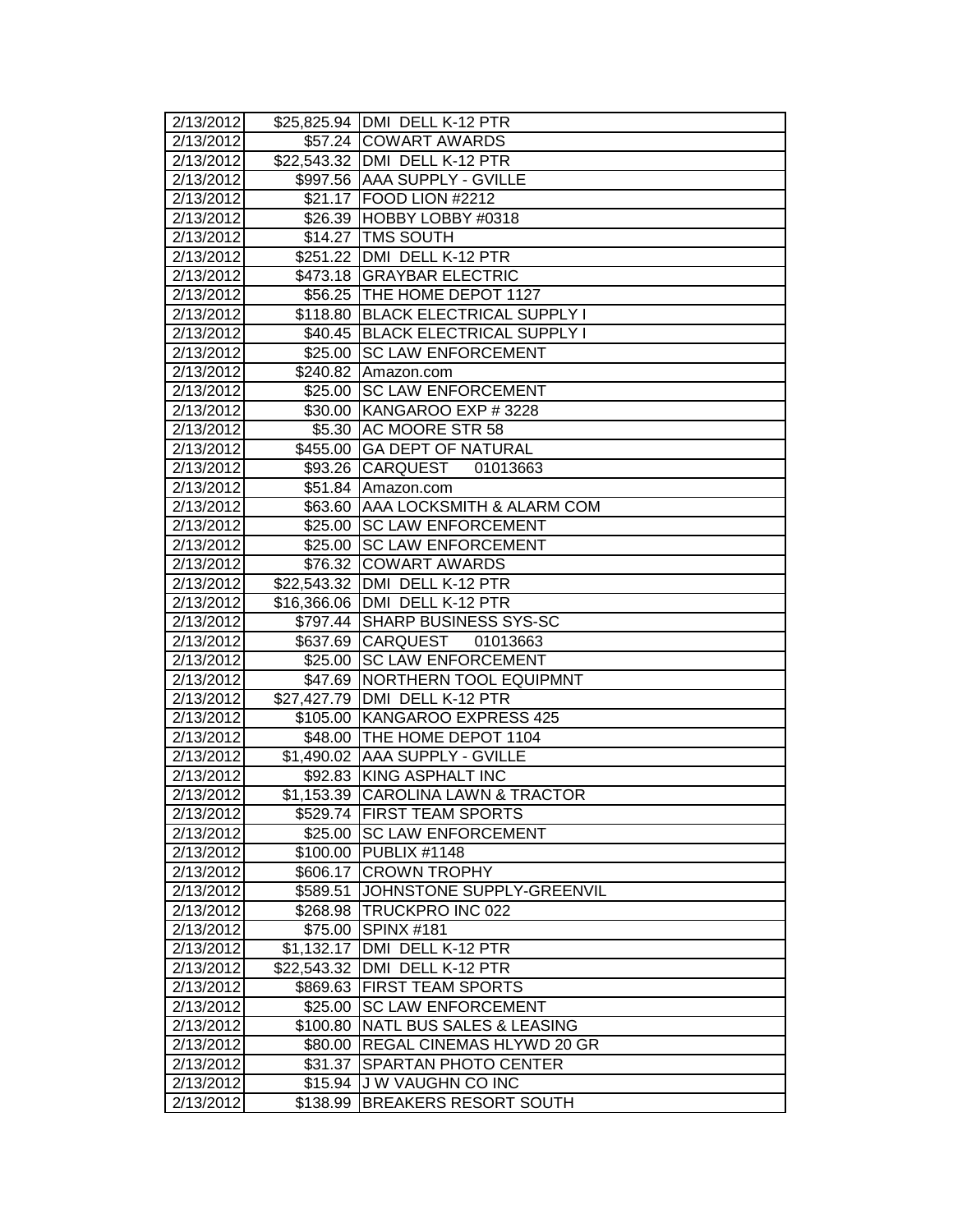| 2/13/2012              |                        | \$171.70 STAPLES<br>00105536        |
|------------------------|------------------------|-------------------------------------|
| 2/13/2012              |                        | \$25.00 SC LAW ENFORCEMENT          |
| 2/13/2012              | \$25.00                | <b>SC LAW ENFORCEMENT</b>           |
| 2/13/2012              | \$25.00                | <b>SC LAW ENFORCEMENT</b>           |
| 2/13/2012              |                        | \$135.03 SENOR FROGS                |
| 2/13/2012              |                        | \$25.00 SC LAW ENFORCEMENT          |
| 2/13/2012              |                        | \$27,427.79 DMI DELL K-12 PTR       |
| 2/13/2012              |                        | \$25.00 SC LAW ENFORCEMENT          |
| 2/13/2012              |                        | \$37,924.98 DMI DELL K-12 PTR       |
| 2/13/2012              |                        | \$90.43 ADVANCE AUTO PARTS #5440    |
| 2/13/2012              |                        | \$113.97 DYNAVOX SYSTEMS, LLC       |
| 2/13/2012              |                        | \$652.66 FIRST TEAM SPORTS          |
| 2/13/2012              |                        | \$169.60 FIRST TEAM SPORTS          |
| 2/13/2012              |                        | \$16,356.44 DMI DELL K-12 PTR       |
| 2/13/2012              |                        | \$376.04 FIRST TEAM SPORTS          |
| 2/13/2012              |                        | \$40.23 PARTY CITY #200             |
| 2/13/2012              |                        | \$605.18 BENSON CHRYSLER PLYMOUTH   |
| 2/13/2012              | \$43.00                | <b>EDVOTEK</b>                      |
| 2/13/2012              |                        | \$63.56   LOWES #01718              |
| 2/13/2012              |                        | \$57.24   NORFOLK WIRE & ELECTRONIC |
| 2/13/2012              |                        | \$997.50 HARD ROCK WASHINGTON DC R  |
| 2/13/2012              |                        | \$18.83 TMS SOUTH                   |
| 2/14/2012              |                        | \$4.85   LOWES #01983               |
| 2/14/2012              |                        | \$4,091.50 DMI DELL K-12 PTR        |
| 2/14/2012              |                        | \$85.00 PUMPERS NO. 3               |
| 2/14/2012              | $\overline{33,658.61}$ | <b>CHARTER COMM</b>                 |
| 2/14/2012              | \$6.76                 | <b>AMAZON MKTPLACE PMTS</b>         |
| 2/14/2012              | \$25.00                | <b>SC LAW ENFORCEMENT</b>           |
| 2/14/2012              | \$552.43               | <b>CRESCENT SUPPLY COMPANY I</b>    |
| 2/14/2012              | \$146.69               | <b>THE TRANE COMPANY</b>            |
| 2/14/2012              | $\sqrt{$25.00}$        | <b>SC LAW ENFORCEMENT</b>           |
| 2/14/2012              | $\overline{$}31.48$    | <b>HOLDER ELECTRIC SUPPLY</b>       |
| 2/14/2012              |                        | \$124.12 WM SUPERCENTER             |
| 2/14/2012              |                        | \$294.36 INTERSTATE TRANSPORTATION  |
| 2/14/2012              | \$32.77                | <b>INTERSTATE TRANSPORTATION</b>    |
| 2/14/2012              |                        | \$77.94   BESTBUYMKTPLACE           |
| 2/14/2012              |                        | \$31.74  WALGREENS #10391           |
| 2/14/2012              | \$1,726.74             | DMI DELL K-12 PTR                   |
| 2/14/2012              | \$6.99                 | <b>AMAZON MKTPLACE PMTS</b>         |
| 2/14/2012              |                        | \$215.24 THE TRANE COMPANY          |
| $\overline{2}/14/2012$ | \$12.88                | <b>THE TRANE COMPANY</b>            |
| 2/14/2012              | \$13,713.88            | DMI DELL K-12 PTR                   |
| $\overline{2}/14/2012$ | \$25.00                | <b>SC LAW ENFORCEMENT</b>           |
| 2/14/2012              | \$1,494.60             | <b>THE TRANE COMPANY</b>            |
| 2/14/2012              | \$466.01               | THE TRANE COMPANY                   |
| 2/14/2012              | \$37.90                | Achievement Products                |
| 2/14/2012              | \$86.81                | THE TRANE COMPANY                   |
| 2/14/2012              |                        | \$4,971.32   NEW BALANCE-WHOLESALE  |
| 2/14/2012              | \$642.98               | <b>ROBBINS TIRE SERVI</b>           |
| 2/14/2012              | \$9,393.05             | DMI DELL K-12 PTR                   |
| 2/14/2012              | \$10.51                | <b>AMAZON MKTPLACE PMTS</b>         |
| 2/14/2012              | \$50.00                | TLF SIMPSONVILLE FLORI              |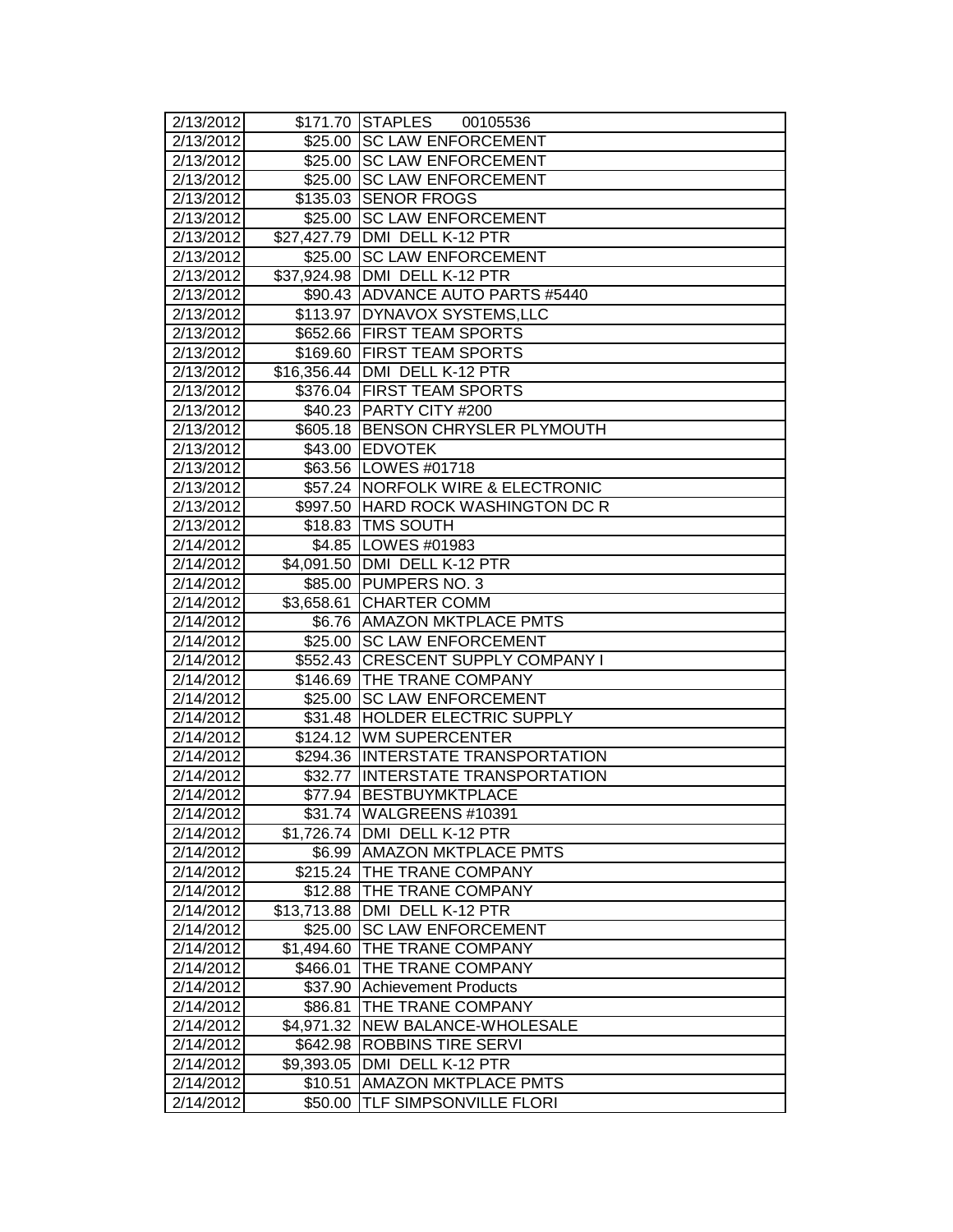| 2/14/2012              |             | \$33,573.72   DMI DELL K-12 PTR      |
|------------------------|-------------|--------------------------------------|
| 2/14/2012              |             | \$137.08 OFFICE DEPOT #479           |
| 2/14/2012              |             | \$587.88 PRODUCTIONS UNLIMITED, IN   |
| 2/14/2012              |             | \$1,900.00 BOWERS SIGNATURE SERVICES |
| 2/14/2012              |             | \$103.12 WW GRAINGER                 |
| 2/14/2012              |             | \$174.96 THE HOME DEPOT #1124        |
| 2/14/2012              |             | \$27.50 J&P PARK SEED WHOLESAL       |
| 2/14/2012              |             | \$20,000.00 HERFF JONES SCHOLASTIC   |
| 2/14/2012              |             | \$400.95 LIQUID HIGHWAY ON LINE      |
| 2/14/2012              |             | \$17.60 AIRGAS NAT WELDERS #8        |
| 2/14/2012              | \$3,695.01  | DMI DELL K-12 PTR                    |
| 2/14/2012              |             | \$142.36 THE TRANE COMPANY           |
| 2/14/2012              |             | \$17.72 THE TRANE COMPANY            |
| 2/14/2012              |             | \$25.00 SC LAW ENFORCEMENT           |
| 2/14/2012              |             | \$29.43   LOWES #00528               |
| 2/14/2012              | \$20,381.01 | DMI DELL K-12 PTR                    |
| 2/14/2012              |             | (\$381.49) LOWES #01718              |
| 2/14/2012              | \$122.19    | <b>GROTH MUSIC</b>                   |
| 2/14/2012              |             | \$2,001.48 DMI DELL K-12 PTR         |
| 2/14/2012              |             | \$25.00 SC LAW ENFORCEMENT           |
| 2/14/2012              | \$112.21    | <b>MERUS WATER SYSTEMS</b>           |
| 2/14/2012              |             | \$6.48 AMAZON MKTPLACE PMTS          |
| 2/14/2012              | \$233.74    | <b>WM SUPERCENTER</b>                |
| 2/14/2012              | \$805.60    | <b>EXTREMETEES</b>                   |
| 2/14/2012              |             | \$227.26 THE TRANE COMPANY           |
| 2/14/2012              |             | \$37,626.52 DMI DELL K-12 PTR        |
| 2/14/2012              | \$16.21     | <b>INTERSTATE TRANSPORTATION</b>     |
| 2/14/2012              |             | \$595.06 THE TRANE COMPANY           |
| 2/14/2012              |             | \$40.58 THE TRANE COMPANY            |
| 2/14/2012              |             | \$6.46   THE TRANE COMPANY           |
| 2/14/2012              |             | \$19.04 LOWES #01718                 |
| 2/14/2012              |             | \$151.69 BAKER DIST CO 578           |
| 2/14/2012              |             | \$68.37 CHARTER COMM                 |
| 2/14/2012              |             | \$1,093.92 AIRGAS NAT WELDERS #8     |
| 2/14/2012              |             | (\$215.24) THE TRANE COMPANY         |
| 2/14/2012              |             | \$12.38 BURDETTE HARDWARE SIMPSON    |
| 2/14/2012              |             | \$437.61 THE TRANE COMPANY           |
| 2/14/2012              | \$25.00     | <b>ISC LAW ENFORCEMENT</b>           |
| 2/15/2012              | \$25.47     | <b>PAMMY THE CAKE LADY</b>           |
| $\overline{2}/15/2012$ | \$356.80    | <b>SCHOLASTIC BOOK CLUB</b>          |
| 2/15/2012              | \$640.38    | <b>CDW GOVERNMENT</b>                |
| 2/15/2012              | \$111.58    | VZWRLSS IVR VE                       |
| 2/15/2012              | \$30.36     | <b>JW VAUGHN CO INC</b>              |
| 2/15/2012              | \$116.49    | <b>TMS SOUTH</b>                     |
| 2/15/2012              | \$89.04     | ELLIS FLOORING SALES #43             |
| 2/15/2012              | \$25.00     | <b>SC LAW ENFORCEMENT</b>            |
| 2/15/2012              | \$43.99     | <b>LOWES #01983</b>                  |
| 2/15/2012              | \$34.17     | JOHNSTONE SUPPLY-GREENVIL            |
| 2/15/2012              | \$20.00     | <b>SCHOLASTIC INC. KEY 22</b>        |
| 2/15/2012              | \$43.80     | JOHNSTONE SUPPLY-GREENVIL            |
| 2/15/2012              | \$329.45    | AAA SUPPLY - GVILLE                  |
| 2/15/2012              | \$58.52     | C C DICKSON CO 1004                  |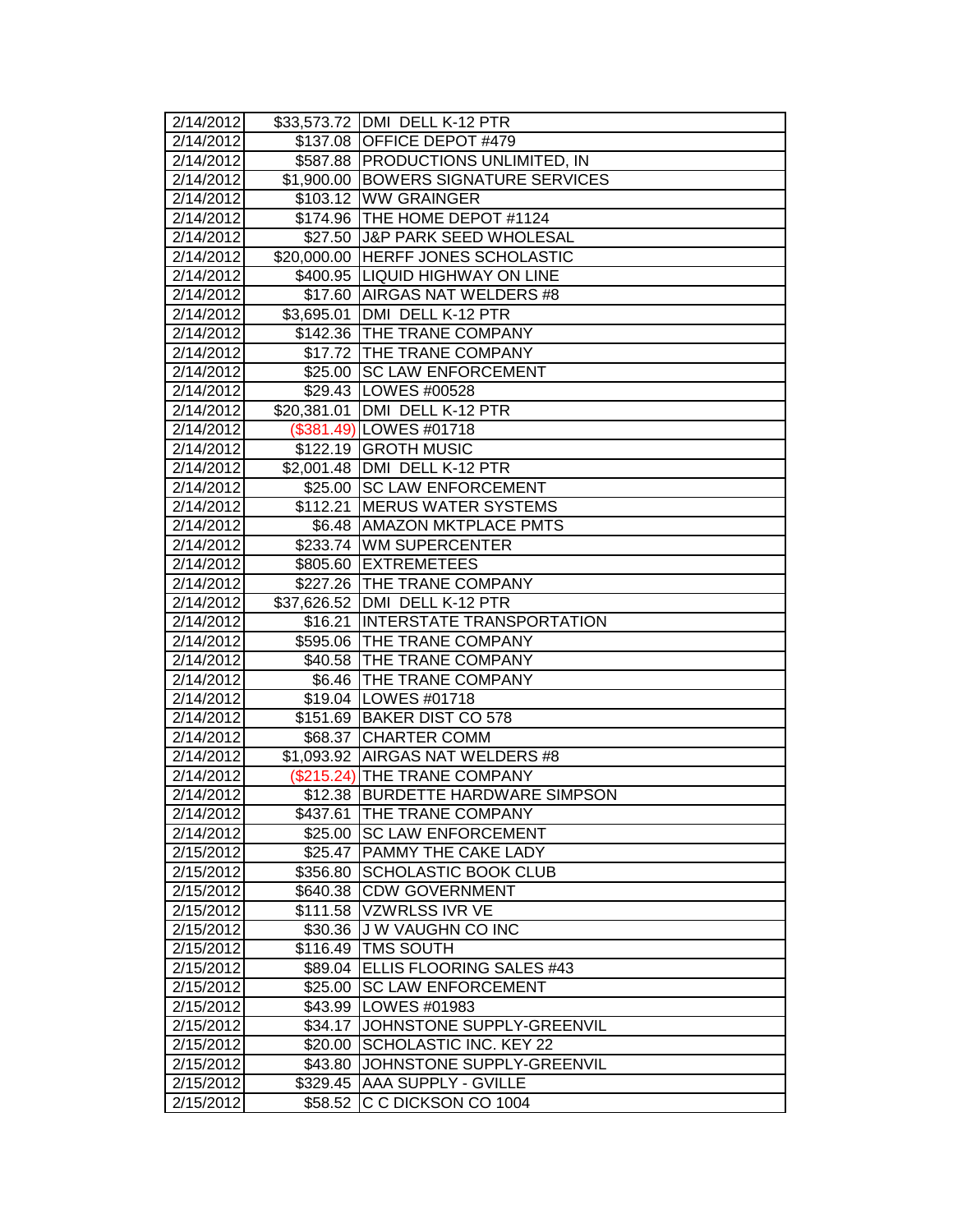| 2/15/2012          |          | \$257.45 NAPA AUTO PARTS OF         |
|--------------------|----------|-------------------------------------|
| 2/15/2012          |          | \$64.68 WM SUPERCENTER              |
| 2/15/2012          |          | \$901.53 LOWES #01718               |
| 2/15/2012          |          | \$134.47 CLASSIC HWD & POSTAL       |
| 2/15/2012          |          | \$22.96 GRAYBAR ELECTRIC            |
| 2/15/2012          |          | \$9.22 JOHNSTONE SUPPLY-GREENVIL    |
| 2/15/2012          |          | \$89.00 SOUTHERN MULCH GV           |
| 2/15/2012          |          | \$370.98 GOS// GREENVILLE OFFICE S  |
| 2/15/2012          |          | \$149.36 NATIONAL FORENSIC LEAGUE   |
| 2/15/2012          |          | \$130.85 HOLDER ELECTRIC SUPPLY     |
| 2/15/2012          |          | \$497.14 WHITE BROS OF GREENV       |
| 2/15/2012          |          | \$412.42 AAA SUPPLY - GVILLE        |
| 2/15/2012          |          | \$333.13 SPRINT SYSTEMS OF PHOTOG   |
| 2/15/2012          |          | \$133.77 JJOHNSTONE SUPPLY-GREENVIL |
| 2/15/2012          |          | \$6.53 USPS 45366006529808201       |
| 2/15/2012          |          | \$42.59 SHERWIN WILLIAMS #2735      |
| 2/15/2012          |          | \$408.37 BLANCHARD MACHINERY        |
| 2/15/2012          | \$36.01  | <b>AAA SUPPLY - GVILLE</b>          |
| 2/15/2012          |          | \$55.95 EYE ON EDUCATION            |
| 2/15/2012          |          | \$604.96 JJOHNSTONE SUPPLY-GREENVIL |
| 2/15/2012          |          | \$254.12   TMS SOUTH                |
| 2/15/2012          |          | \$227.48 GOS// GREENVILLE OFFICE S  |
| 2/15/2012          |          | \$256.38 TRIANGLE RENT A CAR LLC #  |
| 2/15/2012          |          | \$39.04 TMS SOUTH                   |
| 2/15/2012          |          | \$176.70 SCHOOL SPOT                |
| 2/15/2012          | \$107.51 | ADVANCE AUTO PARTS #5440            |
| 2/15/2012          |          | \$44.79 CVS PHARMACY #5475 Q03      |
| 2/15/2012          | \$18.32  | <b>CHRISTOPHER TRUCKS 2</b>         |
| 2/15/2012          |          | \$80.43 TMS SOUTH                   |
| $\sqrt{2/15/2012}$ |          | \$130.85 HOLDER ELECTRIC SUPPLY     |
| 2/15/2012          |          | \$9.09 KONICA MINOLTA BUSINESS      |
| 2/15/2012          |          | \$99.40 LOWES #00667                |
| 2/15/2012          | \$28.81  | <b>TMS SOUTH</b>                    |
| 2/15/2012          |          | \$71.45   WM SUPERCENTER            |
| 2/15/2012          |          | \$109.13 VZWRLSS IVR VE             |
| 2/15/2012          |          | \$105.95 WHOLEFDS WDF 10224         |
| 2/15/2012          |          | \$105.99  TRACTOR SUPPLY CO #1541   |
| 2/15/2012          |          | \$850.36 JOLLY FARMER PRDCTS        |
| 2/15/2012          | \$201.13 | <b>BINSWANGER GLASS #043</b>        |
| 2/15/2012          | \$421.88 | <b>JAIR-CARE HOME HEALTH,</b>       |
| 2/15/2012          | \$68.69  | <b>HOLDER ELECTRIC SUPPLY</b>       |
| 2/15/2012          | \$52.02  | COMPUTER DIRECT OUTLET              |
| 2/15/2012          | \$84.33  | <b>TMS SOUTH</b>                    |
| 2/15/2012          | \$36.21  | THE HOME DEPOT #1124                |
| 2/15/2012          | \$6.86   | <b>AMAZON MKTPLACE PMTS</b>         |
| 2/15/2012          | \$6.33   | LOWES #01983                        |
| 2/15/2012          | \$259.95 | JOHNSTONE SUPPLY-GREENVIL           |
| 2/15/2012          | \$460.16 | <b>HOLDER ELECTRIC SUPPLY</b>       |
| 2/15/2012          | \$137.55 | LOWES #01718                        |
| 2/15/2012          | \$50.75  | USPS 45568006629808466              |
| 2/15/2012          | \$156.37 | <b>CHRISTOPHER TRUCKS 2</b>         |
| 2/15/2012          | \$253.39 | AAA SUPPLY - GVILLE                 |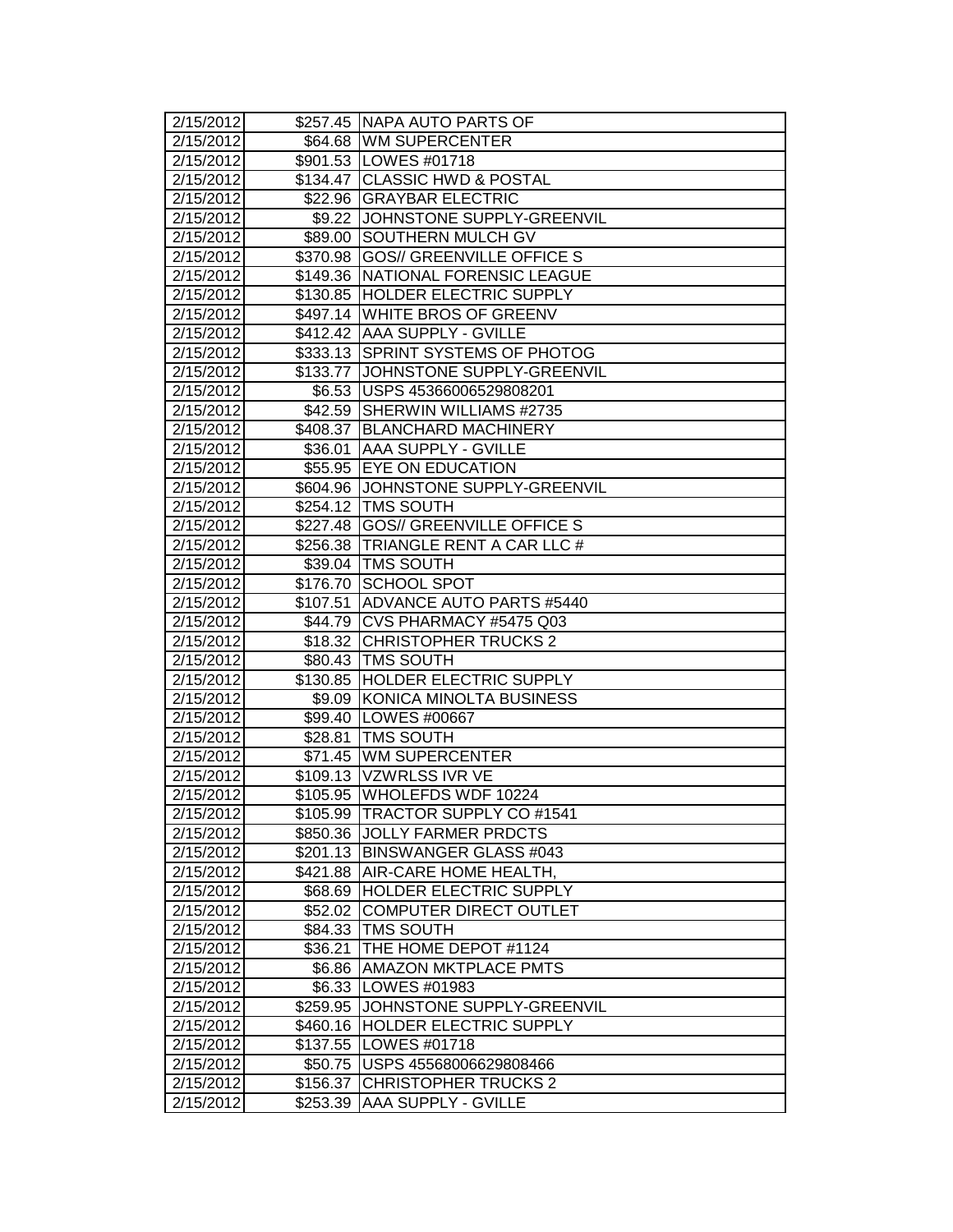| 2/15/2012          |             | \$57.62 TMS SOUTH                    |
|--------------------|-------------|--------------------------------------|
| 2/15/2012          |             | \$328.79 C C DICKSON CO 1079         |
| 2/15/2012          | \$686.40    | <b>VALVE SOLUTIONS</b>               |
| 2/15/2012          |             | \$22.23   LOWES #01983               |
| 2/15/2012          |             | \$463.49 GREENVILLE OFFICE SUPPLY    |
| 2/15/2012          |             | \$7.29 AMAZON MKTPLACE PMTS          |
| 2/15/2012          |             | \$89.00 SOUTHERN MULCH GV            |
| 2/15/2012          |             | \$582.66 CONTINENTAL ENGINE          |
| 2/15/2012          | \$71.90     | <b>MUR MCMURRAY HATCHERY</b>         |
| 2/15/2012          |             | \$9.34 AMAZON MKTPLACE PMTS          |
| 2/15/2012          |             | \$433.83 JJOHNSTONE SUPPLY-GREENVIL  |
| 2/15/2012          | \$188.08    | <b>BINSWANGER GLASS #043</b>         |
| 2/15/2012          | \$534.25    | <b>WARRIOR SPORTS INC</b>            |
| 2/15/2012          |             | \$25.00 SC LAW ENFORCEMENT           |
| 2/15/2012          |             | \$7.39 THE HOME DEPOT 1119           |
| 2/16/2012          |             | \$21.03 LOWES #00667                 |
| 2/16/2012          | \$25.00     | <b>SC LAW ENFORCEMENT</b>            |
| 2/16/2012          | \$27,427.79 | DMI DELL K-12 PTR                    |
| 2/16/2012          | \$178.20    | <b>SUBWAY</b><br>00452268            |
| 2/16/2012          | \$1,446.06  | <b>MOORE &amp; BALLIEW OIL COMPA</b> |
| 2/16/2012          | \$64.79     | <b>WM SUPERCENTER</b>                |
| 2/16/2012          | \$27.10     | JOHNSTONE SUPPLY-GREENVIL            |
| 2/16/2012          |             | \$41,321.53 DMI DELL K-12 PTR        |
| 2/16/2012          | \$25.00     | <b>SC LAW ENFORCEMENT</b>            |
| 2/16/2012          | \$59.97     | <b>CAROLINA FASHIONS INC</b>         |
| 2/16/2012          | \$16.97     | DOWN HILL PUBLISHING/                |
| 2/16/2012          | \$171.61    | <b>GRAYBAR ELECTRIC</b>              |
| 2/16/2012          | \$5,786.85  | <b>JOSTENS AR-USD</b>                |
| $\sqrt{2/16/2012}$ | \$268.98    | VISSAGE AUTO PARTS CO                |
| 2/16/2012          |             | \$672.63 HAWKINS TOWING INC          |
| 2/16/2012          | \$83.79     | THE HOME DEPOT 1104                  |
| 2/16/2012          | \$136.91    | <b>CROWN AWARDS INC</b>              |
| 2/16/2012          | \$177.45    | JOHNSTONE SUPPLY-GREENVIL            |
| 2/16/2012          | \$121.26    | <b>TMS SOUTH</b>                     |
| 2/16/2012          | \$68.82     | <b>THE TRANE COMPANY</b>             |
| 2/16/2012          |             | \$26.37 LOWES #00667                 |
| 2/16/2012          |             | \$243.08  CAROLINA INTL TRUCKS       |
| 2/16/2012          | \$118.35    | <b>THE TRANE COMPANY</b>             |
| 2/16/2012          |             | \$20.92   LOWES #00528               |
| 2/16/2012          | \$7,610.61  | DMI DELL K-12 PTR                    |
| 2/16/2012          | \$152.28    | DMI DELL K-12 PTR                    |
| 2/16/2012          | \$105.06    | <b>BATTERY SPECIALISTS</b>           |
| 2/16/2012          | \$27,427.79 | DMI DELL K-12 PTR                    |
| 2/16/2012          | \$205.50    | <b>GILL PORTER LITANIA</b>           |
| 2/16/2012          | \$23.31     | <b>BATTERIES PLUS</b>                |
| 2/16/2012          | \$183.92    | POINSETT PLUMBING SUPPLY             |
| 2/16/2012          | \$124.77    | THE NATIONAL BETA CLUB               |
| 2/16/2012          | \$38.41     | <b>TMS SOUTH</b>                     |
| 2/16/2012          | \$53.28     | C C DICKSON CO 1063                  |
| 2/16/2012          | \$34.82     | LOWES #00667                         |
| 2/16/2012          | \$25.00     | <b>SC LAW ENFORCEMENT</b>            |
| 2/16/2012          | \$15,999.56 | DMI DELL K-12 PTR                    |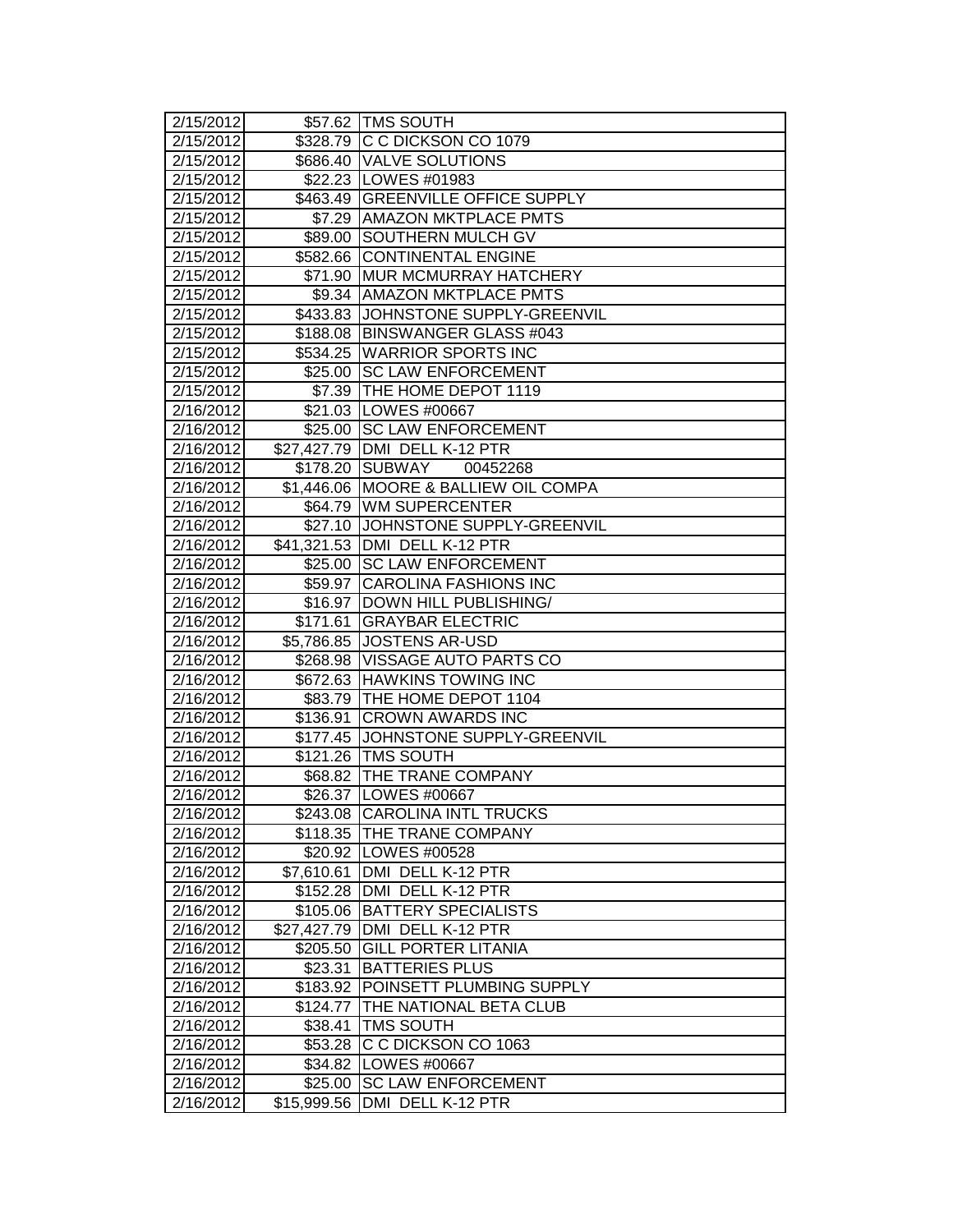| 2/16/2012              |                         | \$25.87   LOWES #01983                             |
|------------------------|-------------------------|----------------------------------------------------|
| 2/16/2012              |                         | \$8.48 CAROLINA LAWN & TRACTOR                     |
| 2/16/2012              |                         | \$17.81 THE TRANE COMPANY                          |
| 2/16/2012              |                         | \$190.59 STAPLES<br>00105536                       |
| 2/16/2012              |                         | \$184.95 VISSAGE AUTO PARTS CO                     |
| 2/16/2012              |                         | \$75.03   LOWES #01718                             |
| 2/16/2012              |                         | \$9.48 LOWES #01983                                |
| 2/16/2012              |                         | \$370.63 THE TRANE COMPANY                         |
| 2/16/2012              |                         | \$419.63 W W GRAINGER 916                          |
| 2/16/2012              |                         | \$8,879.08   DMI DELL K-12 PTR                     |
| 2/16/2012              |                         | \$1.48 JOHNSTONE SUPPLY-GREENVIL                   |
| 2/16/2012              |                         | \$47.99 NAPA AUTO PARTS OF                         |
| 2/16/2012              | \$30.61                 | THE HOME DEPOT #1126                               |
| 2/16/2012              |                         | \$434.01 JONES SCHOOL SUPPL                        |
| 2/16/2012              |                         | \$214.35 ADVANCED TIRE & AUTO S                    |
| 2/16/2012              | \$19.77                 | <b>ANDY OXY CO INC 6</b>                           |
| 2/16/2012              | \$28.50                 | SHERWIN WILLIAMS #2785                             |
| 2/16/2012              |                         | \$25.00 SC LAW ENFORCEMENT                         |
| 2/16/2012              | \$198.11                | <b>HOLDER ELECTRIC SUPPLY</b>                      |
| 2/16/2012              | \$216.21                | LOWES #00528                                       |
| 2/16/2012              |                         | \$1,596.36 PIONEER REVERE 8008771500               |
| 2/16/2012              |                         | \$18.00 BOBS CUTTER GRINDING SVC                   |
| 2/16/2012              |                         | \$548.18 THE TRANE COMPANY                         |
| 2/16/2012              |                         | \$313.64 LIFE SAFETY & COMM. SYS.                  |
| 2/16/2012              |                         | \$22,543.32 DMI DELL K-12 PTR                      |
| 2/16/2012              | \$42.40                 | <b>TOYS R US #8822</b>                             |
| 2/16/2012              | \$103.00                | NATIONAL DANCE EDUCATI                             |
| 2/16/2012              | \$95.65                 | <b>WM SUPERCENTER</b>                              |
| $\sqrt{2}/16/2012$     | $\sqrt{4,51}$ 5.08      | <b>SPIRIT OF WASHINGTON -</b>                      |
| 2/16/2012              | \$27.85                 | <b>CAROLINA LAWN &amp; TRACTOR</b>                 |
| 2/16/2012              | \$258.75                | <b>ROBBINS TIRE SERVI</b>                          |
| 2/16/2012              | \$101.65                | <b>BATTERY SPECIALISTS</b>                         |
| 2/16/2012              | $\sqrt{$25.00}$         | <b>SC LAW ENFORCEMENT</b>                          |
| 2/16/2012              | \$11,415.96             | DMI DELL K-12 PTR                                  |
| 2/16/2012              | \$90.10                 | <b>MUSICAL INNOVATIONS</b>                         |
| 2/16/2012              |                         | \$213.04 MCALISTERS DELI 1046                      |
| 2/16/2012              |                         | \$33.57 JWM SUPERCENTER                            |
| 2/16/2012              | \$1,363.83              | <b>JDMI DELL K-12 PTR</b>                          |
| 2/16/2012<br>2/16/2012 | \$27,427.79<br>\$217.32 | DMI DELL K-12 PTR<br><b>HOLDER ELECTRIC SUPPLY</b> |
| 2/16/2012              | \$254.40                | <b>WILSONS 5 TO \$1 STORES</b>                     |
| 2/16/2012              | \$50.74                 | TRUCKPRO INC 022                                   |
| 2/16/2012              | \$40.77                 | <b>CAROLINA LAWN &amp; TRACTOR</b>                 |
| 2/16/2012              | \$54.95                 | <b>ORIENTAL TRADING CO</b>                         |
| 2/16/2012              | \$306.56                | MCNAUGHTON MCKAY ELEC CO                           |
| 2/16/2012              | \$20,418.57             | DMI DELL K-12 PTR                                  |
| 2/16/2012              | \$101.78                | <b>TMS SOUTH</b>                                   |
| 2/16/2012              | \$147.54                | JOHNSTONE SUPPLY-GREENVIL                          |
| 2/16/2012              | \$187.10                | LOWES #00528                                       |
| 2/16/2012              | \$165.76                | <b>MCBRIDES INC</b>                                |
| 2/16/2012              | \$13.77                 | RADIOSHACK COR00196238                             |
| 2/16/2012              | \$21.19                 | NORTHERN TOOL EQUIPMNT                             |
|                        |                         |                                                    |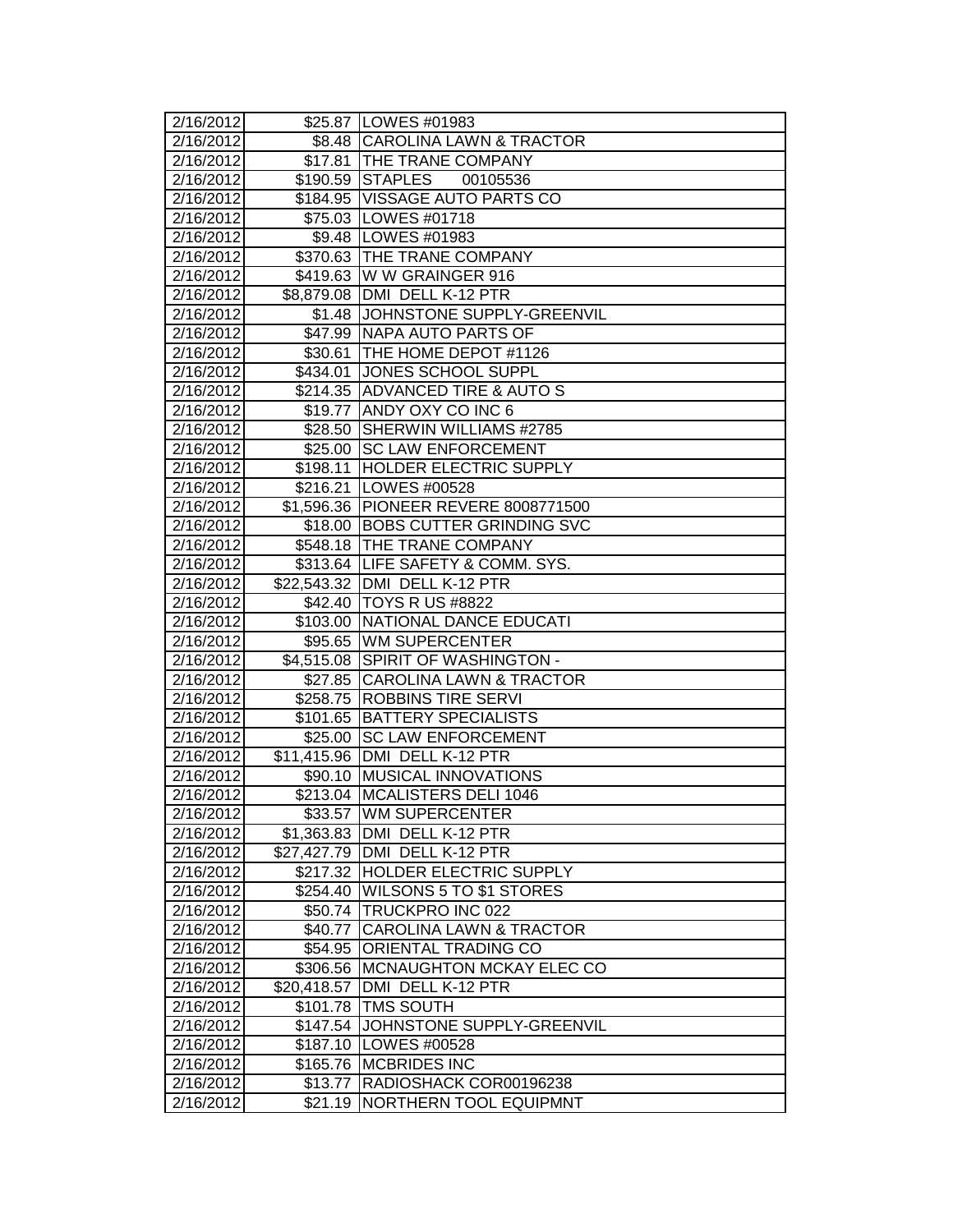| 2/16/2012              |             | \$53.82 TMS SOUTH                          |
|------------------------|-------------|--------------------------------------------|
| 2/16/2012              |             | \$93.87 C C DICKSON CO 1063                |
| 2/16/2012              |             | \$110.79   LOWES #00528                    |
| 2/16/2012              |             | \$69.90 TMS SOUTH                          |
| 2/16/2012              |             | \$19.25 ADVANCE AUTO PARTS #5440           |
| 2/16/2012              |             | \$415.94 TMS SOUTH                         |
| 2/16/2012              |             | \$107.43 LOWES #00528                      |
| 2/17/2012              |             | \$203.04 DMI DELL K-12 PTR                 |
| 2/17/2012              |             | \$2,240.07 DMI DELL K-12 PTR               |
| 2/17/2012              | \$57.61     | NAPA AUTO PARTS OF                         |
| 2/17/2012              |             | \$43.15 MARY'S CAFE                        |
| 2/17/2012              |             | \$4.08 LOWES #00528                        |
| 2/17/2012              |             | \$38.38 CARQUEST 01013663                  |
| 2/17/2012              |             | \$54.38 MSC WATERWORKS-GREENVILLE          |
| 2/17/2012              |             | \$1,490.90 DMI DELL K-12 PTR               |
| 2/17/2012              |             | \$22,846.15   DMI DELL K-12 PTR            |
| 2/17/2012              |             | \$338.51 THE HOME DEPOT 1104               |
| 2/17/2012              | \$561.91    | <b>SPECIALTY STEELS INC 2</b>              |
| 2/17/2012              |             | \$69.96 COWART AWARDS                      |
| 2/17/2012              |             | \$43.40   LOWES #00667                     |
| 2/17/2012              |             | \$13,440.45   DMI DELL K-12 PTR            |
| 2/17/2012              |             | \$242.74 TLF FLORAL DESIGN, LTD            |
| 2/17/2012              |             | \$22,846.15 DMI DELL K-12 PTR              |
| 2/17/2012              |             | \$5,289.13 DMI DELL K-12 PTR               |
| 2/17/2012              |             | \$21,052.42 DMI DELL K-12 PTR              |
| 2/17/2012              |             | \$20.00 VZWRLSS PRPAY AUTOPAY              |
| 2/17/2012              |             | \$242.74 SILMAR ELECTRONICS-GRNVLE         |
| 2/17/2012              | \$333.96    | C C DICKSON CO 1063                        |
| 2/17/2012              |             | \$1,009.43 JOHNSTONE SUPPLY-GREENVIL       |
| 2/17/2012              |             | \$333.96 C C DICKSON CO 1063               |
| 2/17/2012              |             | \$8.90 THE TRANE COMPANY                   |
| 2/17/2012              | \$66.46     | <b>BI-LO 273</b>                           |
| 2/17/2012              |             | \$21,052.42 DMI DELL K-12 PTR              |
| 2/17/2012              |             | \$188.68 NORFOLK WIRE & ELECTRONIC         |
| 2/17/2012              |             | \$29.14 PUBLIX #613                        |
| 2/17/2012              |             | \$54.70 HOLDER ELECTRIC SUPPLY             |
| 2/17/2012              |             | \$27,224.75 JDMI DELL K-12 PTR             |
| 2/17/2012              |             | \$1,490.90 DMI DELL K-12 PTR               |
| 2/17/2012              |             | \$866.69 DUNKIN #346538<br>Q <sub>35</sub> |
| 2/17/2012              |             | \$1,353.02 SMITHTURF AND IRRIGATI          |
| $\overline{2}/17/2012$ | \$25.00     | <b>SC LAW ENFORCEMENT</b>                  |
| 2/17/2012              | \$380.80    | <b>GTM SPORTSWEAR</b>                      |
| $\overline{2}/17/2012$ | \$13.75     | <b>BURDETTE HARDWARE SIMPSON</b>           |
| 2/17/2012              | \$369.30    | <b>TMS SOUTH</b>                           |
| 2/17/2012              | \$40.45     | <b>HOLDER ELECTRIC SUPPLY</b>              |
| 2/17/2012              | \$1,294.39  | SMITHTURF AND IRRIGATI                     |
| 2/17/2012              | \$27,427.79 | DMI DELL K-12 PTR                          |
| 2/17/2012              | \$323.41    | <b>THE TOOL SHED</b>                       |
| 2/17/2012              | \$12.02     | PUBLIX #530                                |
| 2/17/2012              | \$15,789.35 | DMI DELL K-12 PTR                          |
| 2/17/2012              | \$21,052.42 | DMI DELL K-12 PTR                          |
| 2/17/2012              | \$13.92     | SMITHTURF AND IRRIGATI                     |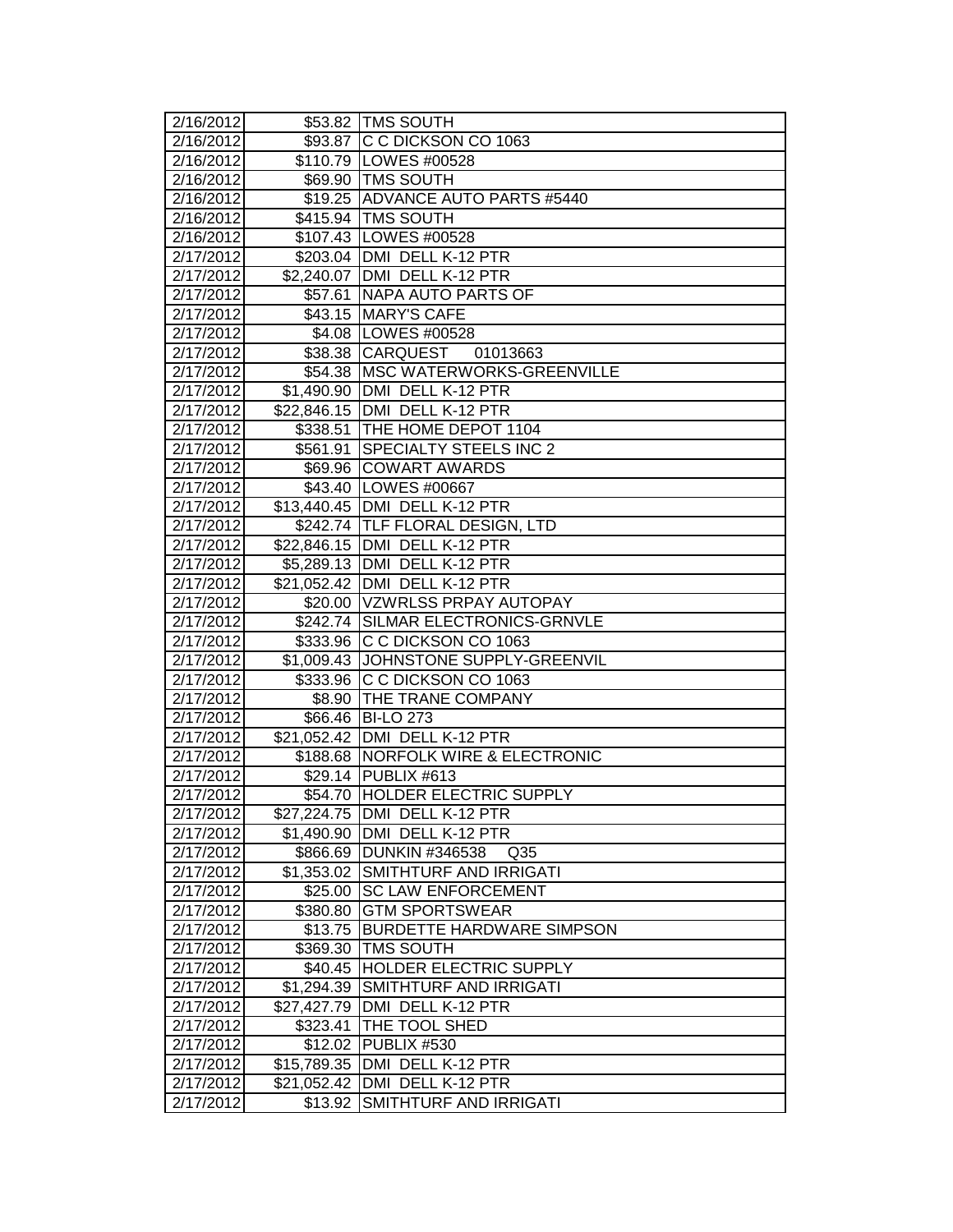| 2/17/2012              |                     | \$1,490.90 DMI DELL K-12 PTR         |
|------------------------|---------------------|--------------------------------------|
| 2/17/2012              |                     | \$143.50 THE TRANE COMPANY           |
| 2/17/2012              |                     | \$376.90 LOWES #01718                |
| 2/17/2012              |                     | \$421.74 CLASSIC ACE HARDWARE        |
| $\overline{2}/17/2012$ |                     | \$169.49   MSC WATERWORKS-GREENVILLE |
| 2/17/2012              |                     | \$344.59 THE TRANE COMPANY           |
| 2/17/2012              |                     | \$14.95 SCHOLASTIC STORE             |
| 2/17/2012              |                     | \$6.28 PUBLIX #530                   |
| 2/17/2012              |                     | \$815.03 NETWORK CONTROLS & E        |
| 2/17/2012              |                     | \$205.18 UNITED RENTALS              |
| 2/17/2012              |                     | \$17.27 ANDERSON STAMP ENGRA         |
| 2/17/2012              |                     | \$204.04 LONG TRAILER & BODY SERVI   |
| 2/17/2012              |                     | \$22,846.15 DMI DELL K-12 PTR        |
| 2/17/2012              |                     | \$16.45   LOWES #01718               |
| 2/17/2012              |                     | \$25.00 SC LAW ENFORCEMENT           |
| 2/17/2012              |                     | \$1,200.00 ANTHONY GRAPHICS          |
| 2/17/2012              |                     | \$261.80   DMI DELL K-12 PTR         |
| 2/17/2012              |                     | \$512.57 LOWES #00528                |
| 2/17/2012              |                     | \$127.07 CHICK-FIL-A #00663          |
| 2/17/2012              |                     | \$26.50 ST CLAIR SIGNS INC           |
| 2/17/2012              |                     | \$92.67 LOWES #01983                 |
| 2/17/2012              |                     | \$57.24   MSC WATERWORKS-GREENVILLE  |
| 2/17/2012              |                     | (\$95.02) LONG TRAILER & BODY SERVI  |
| $\overline{2}/17/2012$ |                     | \$226.68 BATTERY SPECIALISTS         |
| 2/17/2012              |                     | \$25.00 SC LAW ENFORCEMENT           |
| $\overline{2}/17/2012$ |                     | \$35.37 FGS HARDWARE                 |
| 2/17/2012              |                     | \$4,581.64 DMI DELL K-12 PTR         |
| 2/17/2012              |                     | \$4,581.64   DMI DELL K-12 PTR       |
| 2/17/2012              | $\frac{1}{2}796.00$ | <b>OVERHEAD DOOR CO OF GR</b>        |
| 2/17/2012              |                     | \$4,581.64 DMI DELL K-12 PTR         |
| 2/17/2012              |                     | \$22,543.32 DMI DELL K-12 PTR        |
| 2/17/2012              |                     | \$38.58 THE TRANE COMPANY            |
| 2/17/2012              |                     | \$10.68 ADVANCE AUTO PARTS #5440     |
| 2/17/2012              |                     | \$1,118.17 DMI DELL K-12 PTR         |
| 2/17/2012              | \$88.30             | <b>SHARP BUSINESS SYS-SC</b>         |
| 2/17/2012              |                     | \$2.08   LOWES #01718                |
| 2/17/2012              |                     | \$27,224.75 JDMI_DELL K-12 PTR       |
| 2/17/2012              |                     | \$20.00 VZWRLSS PRPAY AUTOPAY        |
| 2/17/2012              |                     | \$508.82 AAA SUPPLY - GVILLE         |
| 2/17/2012              |                     | \$94.14   LOWES #01718               |
| $\overline{2}/17/2012$ |                     | \$1,490.90 DMI DELL K-12 PTR         |
| 2/17/2012              | \$8.27              | POINSETT PLUMBING SUPPLY             |
| $\overline{2}/17/2012$ |                     | \$611.69 LOWES #00528                |
| 2/17/2012              |                     | \$203.04 DMI DELL K-12 PTR           |
| 2/17/2012              | \$6.80              | USPS 45362502729803095               |
| 2/17/2012              | \$33.40             | E-PARKS.COM - WEBSITE                |
| 2/17/2012              | \$276.93            | <b>CARQUEST</b><br>01013663          |
| 2/17/2012              |                     | \$47.14 WM SUPERCENTER               |
| 2/17/2012              | \$13.60             | <b>SMITHTURF AND IRRIGATI</b>        |
| 2/17/2012              | \$160.31            | CRESCENT SUPPLY COMPANY I            |
| 2/17/2012              | \$47.80             | USPS 45818006829808870               |
| 2/17/2012              | \$286.17            | THE TOOL SHED                        |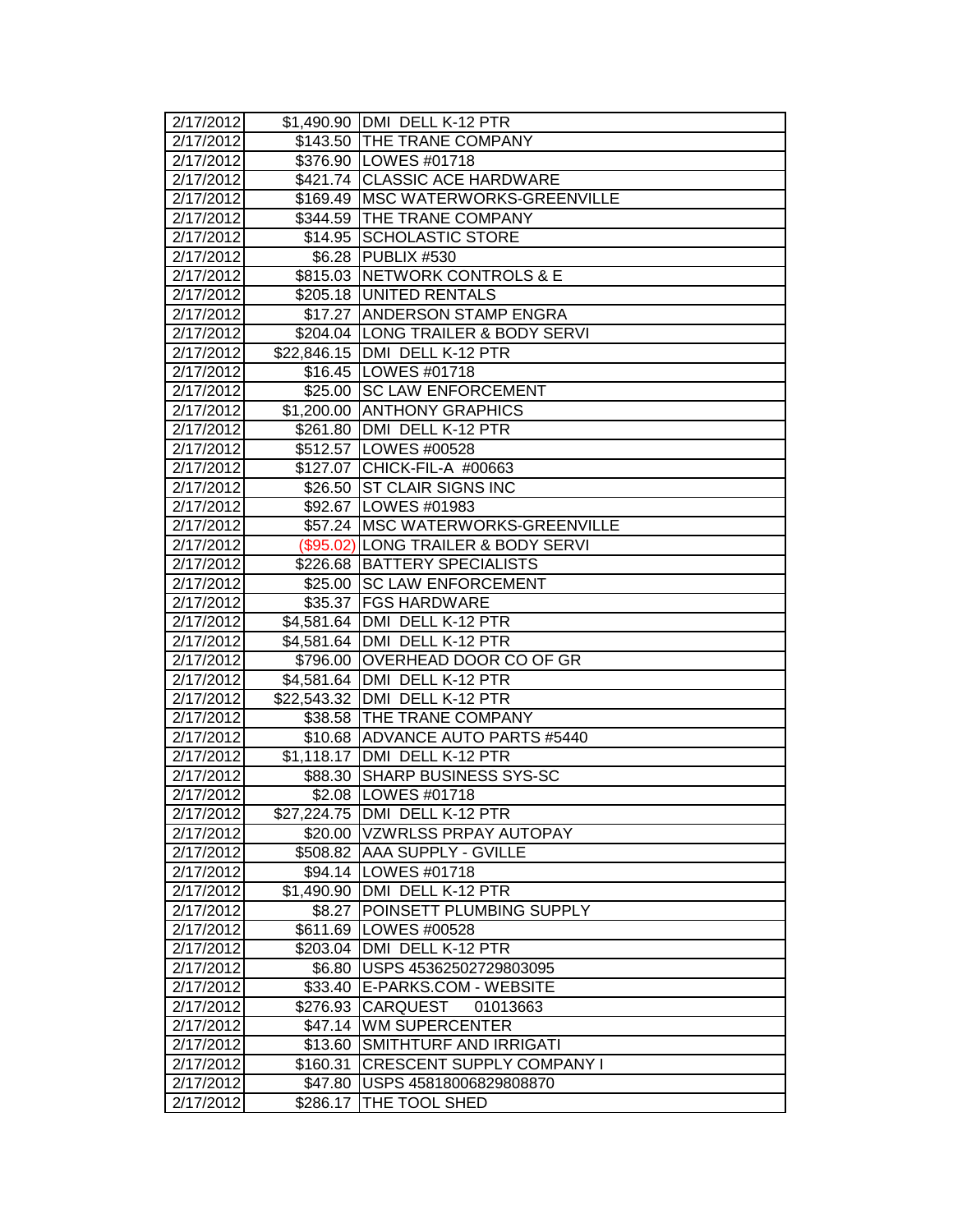| 2/17/2012              |                       | \$63.96 ADVANCE AUTO PARTS #5440                           |
|------------------------|-----------------------|------------------------------------------------------------|
| 2/17/2012              |                       | \$4,581.64 DMI DELL K-12 PTR                               |
| 2/17/2012              |                       | \$250.00 CONFSQUAD                                         |
| 2/17/2012              |                       | \$21.17   LOWES #00667                                     |
| 2/17/2012              |                       | \$16.67 CARQUEST<br>01013663                               |
| 2/17/2012              |                       | \$321.41   LOWES #00667                                    |
| 2/17/2012              |                       | \$233.14 AAA SUPPLY - GVILLE                               |
| 2/17/2012              | \$83.41               | <b>HD SUPPLY</b>                                           |
| 2/17/2012              |                       | \$27,224.75 DMI DELL K-12 PTR                              |
| 2/17/2012              |                       | \$102.74 TLS THE LIBRARY STORE                             |
| 2/17/2012              |                       | \$203.04 DMI DELL K-12 PTR                                 |
| 2/17/2012              |                       | \$1,584.43 SOUTHERN TEXTILE NEWS                           |
| 2/17/2012              |                       | \$722.07 UNICOVERS INC                                     |
| 2/17/2012              |                       | \$21,052.42   DMI DELL K-12 PTR                            |
| 2/17/2012              |                       | \$65.75 UNITED ELECTRICAL DISTR                            |
| 2/17/2012              |                       | \$19,428.03 DMI DELL K-12 PTR                              |
| 2/17/2012              |                       | \$24.00 SPECIALTY STEELS INC 1                             |
| 2/17/2012              |                       | \$202.50 ARTS PRTNRSHP-GRTR SPA                            |
| 2/17/2012              |                       | \$22,846.15   DMI DELL K-12 PTR                            |
| 2/17/2012              |                       | \$95.48 BLUE RAVEN TECHNOLOGY                              |
| 2/17/2012              |                       | \$165.04 LOWES #00528                                      |
| 2/17/2012              |                       | \$69.18   THE TOOL SHED                                    |
| 2/17/2012              |                       | \$10,147.50 DMI DELL K-12 PTR                              |
| 2/17/2012              |                       | \$514.40 LOWES #01983                                      |
| 2/17/2012              |                       | \$165.80 CLASSIC HWD & POSTAL                              |
| 2/17/2012              |                       | \$41.29 HOLDER ELECTRIC SUPPLY                             |
| 2/17/2012              |                       | \$488.83 DUNKIN #346538<br>Q <sub>35</sub>                 |
| $\overline{2}/17/2012$ |                       | \$254.19 HOLDER ELECTRIC SUPPLY                            |
| $\sqrt{2}/17/2012$     | \$541.49              | <b>SCHNEIDER ELECTRIC</b>                                  |
| 2/17/2012              |                       | \$25.00 SC LAW ENFORCEMENT                                 |
| 2/17/2012              |                       | \$6.26 LOWES #00667                                        |
| 2/20/2012              | \$1,654.27            | <b>BEST WESTERN HOTELS</b>                                 |
| 2/20/2012              | \$128.38              | <b>SYSTEMS DISTRIBUTOR</b>                                 |
| 2/20/2012              |                       | \$9.99 APL APPLE ITUNES STORE                              |
| 2/20/2012              |                       | \$184.82 TMS SOUTH                                         |
| 2/20/2012              |                       | (\$12.68) CARQUEST<br>01013663                             |
| 2/20/2012              |                       | \$7.39  NORTHERN TOOL EQUIPMNT                             |
| 2/20/2012              |                       | \$50.00 TLF SIMPSONVILLE FLORI                             |
| 2/20/2012<br>2/20/2012 |                       | \$1,699.18 ALL AMERICAN T SHIRT CO                         |
|                        | \$247.22              | <b>MECO INC OF AUGUSTA</b>                                 |
| 2/20/2012              | \$56.90               | <b>NAPA AUTO PARTS OF</b><br><b>SSG SPORT SUPPLY GROUP</b> |
| 2/20/2012<br>2/20/2012 | \$2,429.26<br>\$12.15 | <b>TMS SOUTH</b>                                           |
| 2/20/2012              |                       | <b>ADVANCE AUTO PARTS #5330</b>                            |
| 2/20/2012              | (\$0.06)<br>\$28.49   | <b>WM SUPERCENTER</b>                                      |
| 2/20/2012              | \$9.07                | JOHNSTONE SUPPLY-GREENVIL                                  |
| 2/20/2012              | \$438.17              | <b>HAJOCA TAYLORS 72</b>                                   |
| 2/20/2012              | (\$682.64)            | <b>THE TRANE COMPANY</b>                                   |
| 2/20/2012              | \$53.00               | <b>MONTERREY MEXICAN RE</b>                                |
| 2/20/2012              | \$381.38              | <b>BATTERY SPECIALISTS</b>                                 |
| 2/20/2012              | \$53.84               | LOWES #01718                                               |
| 2/20/2012              | \$330.00              | <b>RIVERBANKS ZOO &amp; GARDE</b>                          |
|                        |                       |                                                            |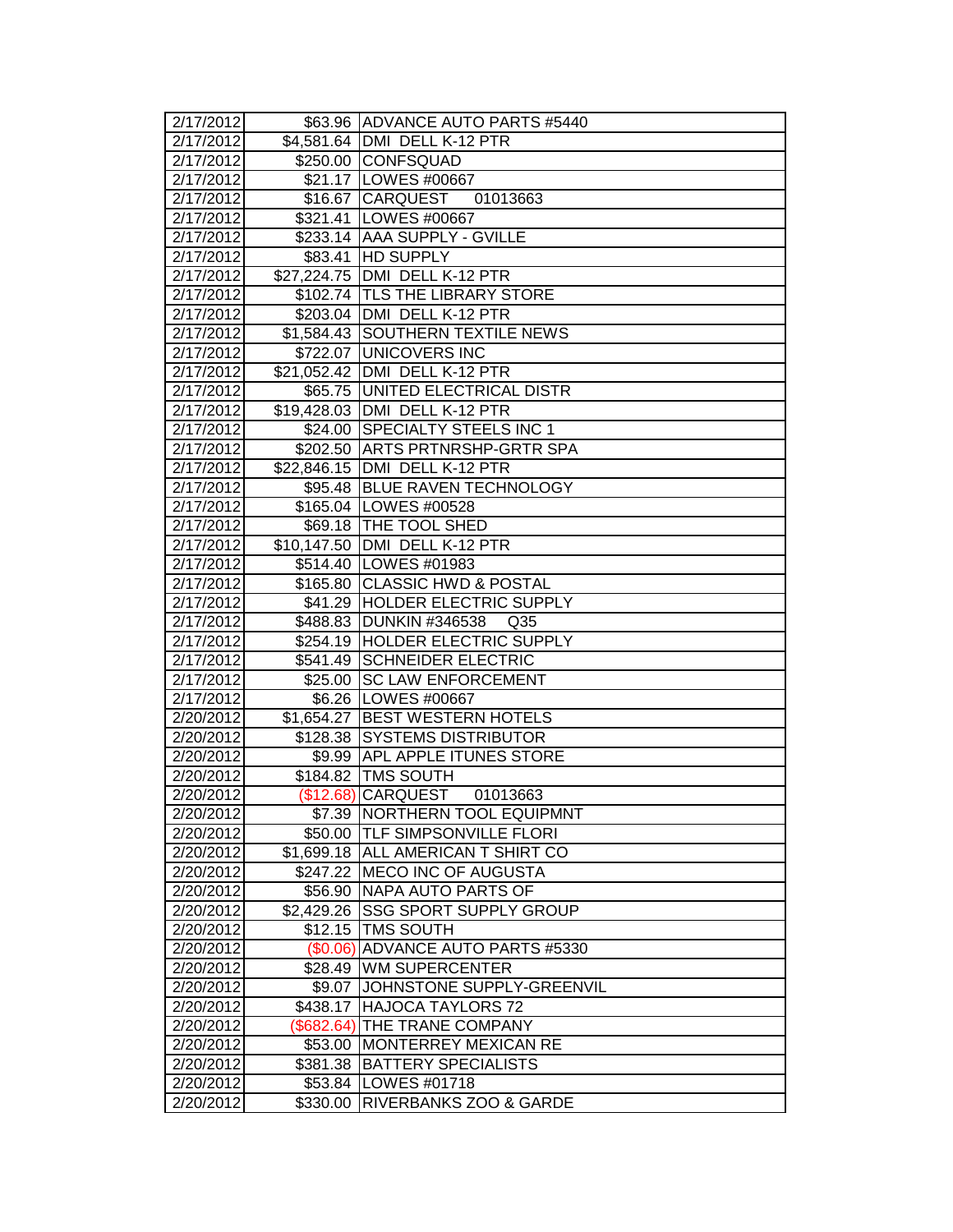| 2/20/2012 |            | \$63.01 CARQUEST 01013663          |
|-----------|------------|------------------------------------|
| 2/20/2012 |            | \$27,427.79 DMI DELL K-12 PTR      |
| 2/20/2012 |            | \$7,615.36 DMI DELL K-12 PTR       |
| 2/20/2012 |            | \$20.97 ADVANCE AUTO PARTS #5440   |
| 2/20/2012 |            | \$303.70 RED BOWL GREENVILL        |
| 2/20/2012 |            | \$173.30 JOHNSTONE SUPPLY-GREENVIL |
| 2/20/2012 |            | \$84.87 CHICK-FIL-A #00466         |
| 2/20/2012 |            | \$421.78 JOHNSTONE SUPPLY-GREENVIL |
| 2/20/2012 |            | \$117.66 KING ASPHALT INC          |
| 2/20/2012 | \$180.26   | SUBWAY<br>00015511                 |
| 2/20/2012 | \$174.96   | CHICK-FIL-A #02122                 |
| 2/20/2012 | \$49.23    | <b>SMITHTURF AND IRRIGATI</b>      |
| 2/20/2012 |            | \$15.39 CHICK-FIL-A #01076         |
| 2/20/2012 |            | \$13.18 AAA FASTENER & SUPPLY      |
| 2/20/2012 |            | \$52.45 HOBBY LOBBY #0318          |
| 2/20/2012 |            | \$4.24 CRESCENT SUPPLY COMPANY I   |
| 2/20/2012 |            | \$32.61 TMS SOUTH                  |
| 2/20/2012 |            | \$2.64 BATTERY SPECIALISTS         |
| 2/20/2012 |            | \$122.95 PAPA JOHNS #1164          |
| 2/20/2012 |            | \$31.43 ADVANCE AUTO PARTS #5440   |
| 2/20/2012 |            | \$1,527.23 DMI DELL K-12 PTR       |
| 2/20/2012 |            | \$35.00 ARTS PRTNRSHP-GRTR SPA     |
| 2/20/2012 |            | \$10.59 STAPLES<br>00105536        |
| 2/20/2012 |            | \$1,065.02 ANDERSON BROS           |
| 2/20/2012 |            | \$35.02 BATTERY SPECIALISTS        |
| 2/20/2012 |            | \$41.48 TMS SOUTH                  |
| 2/20/2012 |            | \$7,514.45 DMI DELL K-12 PTR       |
| 2/20/2012 |            | \$32.68 THE HOME DEPOT #1124       |
| 2/20/2012 | \$87.70    | CHICK-FIL-A #02122                 |
| 2/20/2012 |            | \$33.90 LOWES #00667               |
| 2/20/2012 |            | \$527.14 JOHNSTONE SUPPLY-GREENVIL |
| 2/20/2012 |            | \$89.04 HOLDER ELECTRIC SUPPLY     |
| 2/20/2012 |            | \$57.22 OFFICE DEPOT #2690         |
| 2/20/2012 | \$300.00   | <b>ABSOLUTE STORAGE LLC</b>        |
| 2/20/2012 | \$100.00   | <b>THE WAREHOUSE THEATRE</b>       |
| 2/20/2012 |            | \$16.77 CARQUEST<br>01013663       |
| 2/20/2012 |            | \$39.40 GEIGER                     |
| 2/20/2012 | \$393.98   | <b>DBC BLICK ART MATERIAL</b>      |
| 2/20/2012 |            | \$853.20 VISION 1                  |
| 2/20/2012 |            | \$31.72 AAA SUPPLY - GVILLE        |
| 2/20/2012 |            | \$682.64 THE TRANE COMPANY         |
| 2/20/2012 | \$202.25   | STAPLS7082741267000001             |
| 2/20/2012 | \$25.00    | <b>SC LAW ENFORCEMENT</b>          |
| 2/20/2012 | \$66.77    | <b>GOS// GREENVILLE OFFICE S</b>   |
| 2/20/2012 | \$382.98   | THE TRANE COMPANY                  |
| 2/20/2012 | \$163.50   | <b>MECO INC OF AUGUSTA</b>         |
| 2/20/2012 |            | \$17.53   LOWES #01718             |
| 2/20/2012 |            | \$115.44 NORTHERN TOOL EQUIPMNT    |
| 2/20/2012 | (\$0.06)   | ADVANCE AUTO PARTS #5330           |
| 2/20/2012 | \$29.48    | <b>SCHOOL SPOT</b>                 |
| 2/20/2012 | \$14.84    | <b>BINSWANGER GLASS #043</b>       |
| 2/20/2012 | \$1,055.76 | DMI DELL K-12 PTR                  |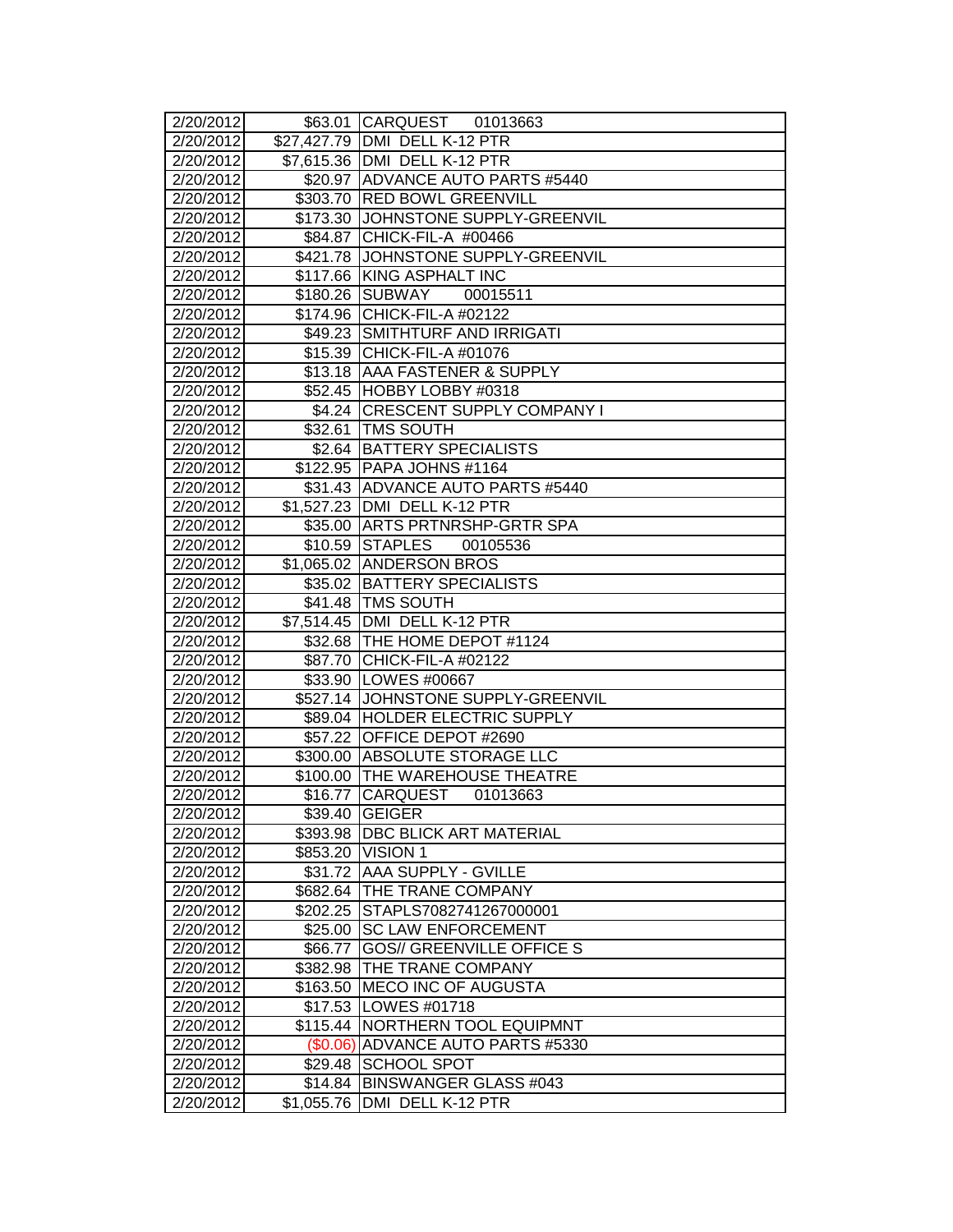| $\overline{2}/20/2012$ |            | \$111.32 HESS 09404                 |
|------------------------|------------|-------------------------------------|
| 2/20/2012              |            | \$61.05 QUALITY INN                 |
| 2/20/2012              | \$77.57    | <b>AAA SUPPLY - GVILLE</b>          |
| 2/20/2012              |            | \$130.86 BLANCHARD MACHINERY        |
| 2/20/2012              |            | \$57.98 2865-CED                    |
| 2/20/2012              |            | \$61.05 QUALITY INN                 |
| 2/20/2012              |            | \$37.08 CRESCENT SUPPLY COMPANY I   |
| 2/20/2012              |            | \$635.36 CONDE SYSTEMS INC          |
| 2/20/2012              | \$189.00   | <b>KRISPY KREME DOUGH</b>           |
| 2/20/2012              |            | \$208.98 THE OLIVE GARD00012070     |
| 2/20/2012              | \$25.71    | <b>BLACK ELECTRICAL SUPPLY I</b>    |
| 2/20/2012              | \$80.00    | <b>NIAAA</b>                        |
| 2/20/2012              |            | \$146.28 CRESCENT SUPPLY COMPANY I  |
| 2/20/2012              |            | \$52.92   LOWES #00528              |
| 2/20/2012              |            | \$61.05 QUALITY INN                 |
| 2/20/2012              |            | \$96.60 HAWKINS TOWING INC          |
| 2/20/2012              | \$23.81    | <b>ADVANCE AUTO PARTS #5440</b>     |
| 2/20/2012              |            | \$61.05 QUALITY INN                 |
| 2/20/2012              | \$300.00   | <b>SUPER TEACHER WORKSHEETS</b>     |
| 2/20/2012              |            | \$111.07 LOWES #00528               |
| 2/20/2012              |            | \$2,240.07   DMI DELL K-12 PTR      |
| 2/20/2012              |            | \$145.65   TOYS R US #8822          |
| 2/20/2012              |            | \$421.88 BC CANNON CO INC           |
| 2/20/2012              |            | \$23,999.33 DMI DELL K-12 PTR       |
| 2/20/2012              | \$471.24   | DMI DELL K-12 PTR                   |
| 2/20/2012              |            | \$151.86 TMS SOUTH                  |
| 2/20/2012              | \$71.32    | <b>JW VAUGHN CO INC</b>             |
| 2/20/2012              | \$73.86    | <b>CAROLINA LAWN &amp; TRACTOR</b>  |
| 2/20/2012              | \$528.69   | <b>AAA SUPPLY - GVILLE</b>          |
| 2/20/2012              |            | \$7.92 JOHNSTONE SUPPLY-GREENVIL    |
| 2/20/2012              | \$688.86   | <b>THE TRANE COMPANY</b>            |
| 2/20/2012              | \$246.21   | <b>GEIGER</b>                       |
| 2/20/2012              | \$78.85    | SHELL OIL 51048290103               |
| 2/20/2012              | \$56.29    | <b>FIVE GUYS # 140-VI</b>           |
| 2/20/2012              |            | \$56.86   LOWES #00667              |
| 2/20/2012              |            | \$325.02 CAROLINA LAWN & TRACTOR    |
| 2/20/2012              |            | \$386.45  JOHNSTONE SUPPLY-GREENVIL |
| 2/20/2012              |            | \$185.50 MR. ALTERNATOR             |
| 2/20/2012              |            | \$200.00 INTELITEK INC              |
| 2/20/2012              | \$265.31   | <b>ROBBINS TIRE SERVI</b>           |
| 2/20/2012              |            | \$0.06 ADVANCE AUTO PARTS #5330     |
| 2/20/2012              | \$263.94   | <b>GOS// GREENVILLE OFFICE S</b>    |
| 2/20/2012              | \$288.68   | CHICK-FIL-A #02122                  |
| 2/20/2012              | \$13.72    | <b>BATTERY SPECIALISTS</b>          |
| 2/20/2012              | \$157.02   | <b>FASTENAL COMPANY01</b>           |
| 2/21/2012              | (\$371.00) | THE TRANE COMPANY                   |
| 2/21/2012              | \$77.97    | <b>COURTYARD BY MARRIOTT-ATG</b>    |
| 2/21/2012              | \$373.52   | <b>MARRIOTT 337P6 ATLNTA STS</b>    |
| 2/21/2012              | \$85.73    | TA #177 SAVANNAH                    |
| 2/21/2012              | \$523.60   | DMI DELL K-12 PTR                   |
| 2/21/2012              | \$788.58   | THE TRANE COMPANY                   |
| 2/21/2012              | \$5,653.19 | DMI DELL K-12 PTR                   |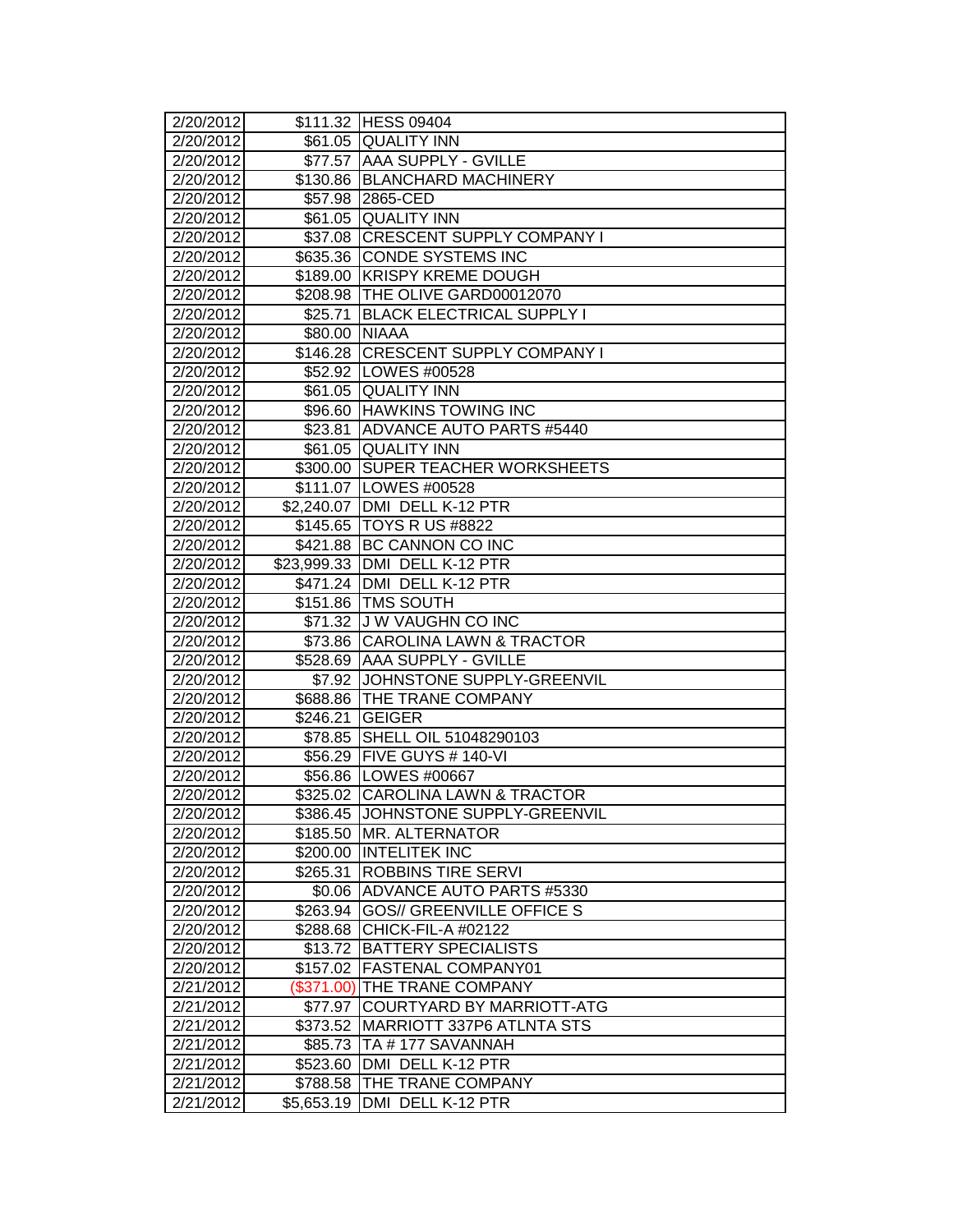| 2/21/2012              |            | \$474.35 THE TRANE COMPANY         |
|------------------------|------------|------------------------------------|
| 2/21/2012              |            | \$9.99 APL APPLE ITUNES STORE      |
| 2/21/2012              |            | \$373.52 MARRIOTT 337P6 ATLNTA STS |
| 2/21/2012              |            | \$20.00   VZWRLSS PRPAY AUTOPAY    |
| 2/21/2012              |            | \$409.68 MARRIOTT 33790 ATL MARQUI |
| 2/21/2012              |            | \$373.52 MARRIOTT 337P6 ATLNTA STS |
| 2/21/2012              |            | \$169.57 DOLLAR CAR RENTAL 151     |
| 2/21/2012              |            | \$92.49 CHRISTOPHER TRUCKS 2       |
| 2/21/2012              |            | \$397.50 THE TRANE COMPANY         |
| 2/21/2012              |            | \$11.97 APL APPLE ITUNES STORE     |
| 2/21/2012              |            | \$371.00 THE TRANE COMPANY         |
| 2/21/2012              | \$0.01     | DOLLAR CAR RENTAL 151              |
| 2/21/2012              |            | \$25.68 HILTON COLUMBIA CENTER     |
| 2/21/2012              |            | (\$397.50) THE TRANE COMPANY       |
| 2/21/2012              |            | \$358.74 THE TRANE COMPANY         |
| 2/21/2012              |            | \$39.70   LOWES #01983             |
| 2/21/2012              |            | \$373.52 MARRIOTT 337P6 ATLNTA STS |
| 2/21/2012              | \$265.00   | <b>THE TRANE COMPANY</b>           |
| 2/21/2012              | \$582.77   | <b>ITHE TRANE COMPANY</b>          |
| 2/21/2012              |            | \$21.75 GILL PORTER LITANIA        |
| 2/21/2012              |            | \$370.63 THE TRANE COMPANY         |
| 2/21/2012              | \$7,747.77 | DMI DELL K-12 PTR                  |
| $\overline{2}/21/2012$ |            | \$291.50 THE TRANE COMPANY         |
| 2/21/2012              |            | \$212.54 TRUCOLOR                  |
| $\overline{2}/21/2012$ |            | \$373.52 MARRIOTT 337P6 ATLNTA STS |
| 2/21/2012              |            | \$166.85 HILTON COLUMBIA CENTER    |
| 2/22/2012              |            | \$89.86   DOLLAR CAR RENTAL 151    |
| 2/22/2012              |            | \$51.52 HOLDER ELECTRIC SUPPLY     |
| 2/22/2012              | \$74.52    | MCDONALD'S F22964                  |
| 2/22/2012              |            | \$1,305.94 CAMCOR INC              |
| 2/22/2012              |            | \$309.22 CRESCENT SUPPLY COMPANY I |
| 2/22/2012              |            | \$27.81  LOWES #00667              |
| 2/22/2012              |            | \$25.00   SC LAW ENFORCEMENT       |
| 2/22/2012              |            | \$467.05 CRESCENT SUPPLY COMPANY I |
| 2/22/2012              | \$17.90    | <b>ISHERWIN WILLIAMS #2628</b>     |
| 2/22/2012              | \$124.40   | <b>RUBY TUESDAY #3781</b>          |
| 2/22/2012              |            | \$35.79   LOWES #00528             |
| 2/22/2012              |            | \$243.79 Best Buy<br>00002725      |
| 2/22/2012              |            | \$25.00 SC LAW ENFORCEMENT         |
| $\overline{2}/22/2012$ |            | \$94.88 UNITED RENTALS             |
| 2/22/2012              |            | \$18.02 CRESCENT SUPPLY COMPANY I  |
| 2/22/2012              | \$6.61     | LOWES #01718                       |
| 2/22/2012              | \$105.28   | <b>OFFICE MAX</b>                  |
| 2/22/2012              | \$189.30   | <b>DBC BLICK ART MATERIAL</b>      |
| 2/22/2012              |            | \$310.12   LOWES #00667            |
| 2/22/2012              | \$30.00    | <b>CHM HB GIFT SHOP</b>            |
| 2/22/2012              |            | \$19.08 MUSICAL INNOVATIONS        |
| 2/22/2012              | \$198.79   | SILMAR ELECTRONICS-GRNVLE          |
| 2/22/2012              | \$54.52    | <b>MUSICAL INNOVATIONS</b>         |
| 2/22/2012              | \$508.74   | <b>CAMCOR INC</b>                  |
| 2/22/2012              | \$46.72    | SHERWIN WILLIAMS #2785             |
| 2/22/2012              | \$21.18    | TRACTOR SUPPLY CO #1541            |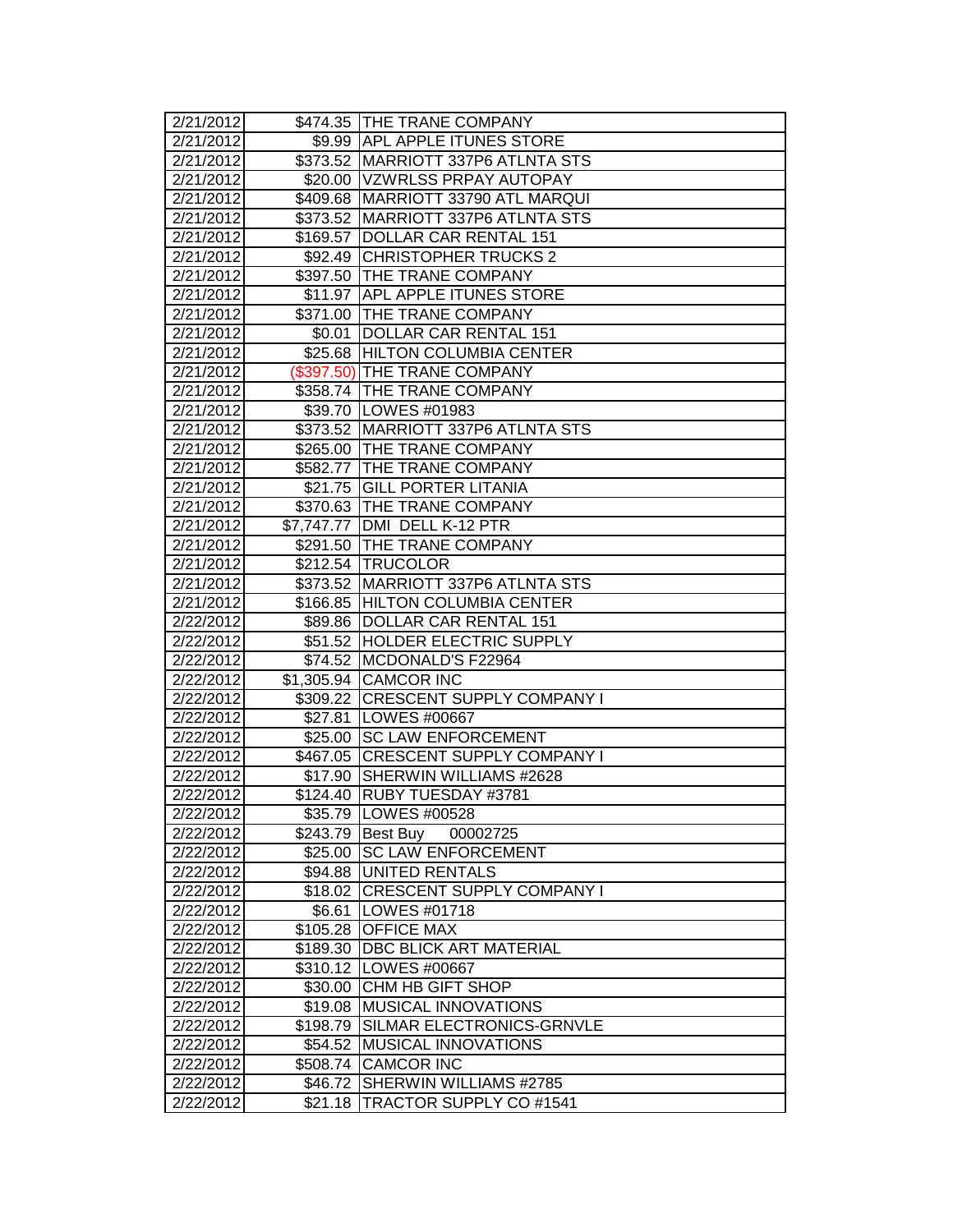| 2/22/2012              |          | \$101.76 COOK & BOARDMAN OF                          |
|------------------------|----------|------------------------------------------------------|
| 2/22/2012              |          | \$662.62 OVR O.CO/OVERSTOCK.COM                      |
| 2/22/2012              |          | \$12.94 DOLLAR GENERAL #10164                        |
| 2/22/2012              |          | \$58.33 HOLDER ELECTRIC SUPPLY                       |
| 2/22/2012              |          | \$66.10 Bus Parts Warehouse                          |
| 2/22/2012              |          | \$75.26 LOWES #01718                                 |
| 2/22/2012              |          | \$25.00 SC LAW ENFORCEMENT                           |
| 2/22/2012              |          | \$70.88 SHERWIN WILLIAMS #2785                       |
| 2/22/2012              |          | \$3.69   LOWES #01718                                |
| 2/22/2012              |          | \$173.34 HOLDER ELECTRIC SUPPLY                      |
| 2/22/2012              |          | (\$22.39) J W PEPPER                                 |
| 2/22/2012              |          | \$410.34 UNITED RENTALS                              |
| 2/22/2012              |          | \$48.23 CRESCENT SUPPLY COMPANY I                    |
| 2/22/2012              |          | \$66.02 SPINX #121                                   |
| 2/22/2012              |          | \$178.56 SHERWIN WILLIAMS #2735                      |
| 2/22/2012              |          | \$89.37   LOWES #01718                               |
| 2/22/2012              |          | \$643.92 DAYS INNS                                   |
| 2/22/2012              |          | \$162.18   BINSWANGER GLASS #043                     |
| 2/22/2012              |          | \$520.14 THE ATWOOD AGENCY                           |
| 2/22/2012              |          | \$315.88 WHOLESALE INDUSTRIAL ELEC                   |
| 2/22/2012              |          | \$57.24 TLF SIMPSONVILLE FLORI                       |
| 2/22/2012              |          | \$9.24 HOLDER ELECTRIC SUPPLY                        |
| 2/22/2012              | \$32.61  | IC C DICKSON CO 1004                                 |
| 2/22/2012              |          | \$7.30 SHERWIN WILLIAMS #2785                        |
| 2/22/2012              |          | \$50.82 BED BATH & BEYOND #349                       |
| 2/23/2012              | \$49.00  | <b>ASSOC SUPERV AND CURR</b>                         |
| 2/23/2012              |          | \$41.86 LOWES #01718                                 |
| 2/23/2012              |          | \$4.99 ADVANCE AUTO PARTS #5440                      |
| 2/23/2012              |          | \$1,324.08 TAM RETAIL - MOTO                         |
| $\sqrt{2}/23/2012$     |          | \$535.99 JOHNSTONE SUPPLY-GREENVIL                   |
| 2/23/2012              |          | \$28.54   LOWES #01718                               |
| 2/23/2012              |          | \$1,068.98 OVR O.CO/OVERSTOCK.COM                    |
| 2/23/2012              |          | \$27.22   LOWES #01718                               |
| 2/23/2012              | \$25.00  | <b>SC LAW ENFORCEMENT</b>                            |
| 2/23/2012              | \$453.20 | COURTYARD BY MARRIOTT CAM                            |
| 2/23/2012              | \$16.11  | <b>INTERSTATE TRANSPORTATION</b>                     |
| 2/23/2012              |          | \$25.00 ISC LAW ENFORCEMENT                          |
| 2/23/2012              |          | \$25.00 ISC LAW ENFORCEMENT                          |
| 2/23/2012              |          | \$22.73 INTERSTATE TRANSPORTATION                    |
| $\overline{2}/23/2012$ |          | \$6.34   LOWES #00528                                |
| 2/23/2012              |          | \$6.13 THE HOME DEPOT 1127                           |
| 2/23/2012<br>2/23/2012 | \$25.00  | <b>SC LAW ENFORCEMENT</b><br>(\$130.51) LOWES #00528 |
|                        |          |                                                      |
| 2/23/2012              | \$25.00  | <b>SC LAW ENFORCEMENT</b><br><b>TMS SOUTH</b>        |
| 2/23/2012              | \$250.12 | <b>FIRST TEAM SPORTS</b>                             |
| 2/23/2012              | \$364.64 |                                                      |
| 2/23/2012              |          | \$14.84 APCO PLASTICS CP<br>\$121.54 PALMDR.COM      |
| 2/23/2012              |          | <b>FIRST TEAM SPORTS</b>                             |
| 2/23/2012<br>2/23/2012 | \$47.70  | <b>BURDETTE HARDWARE SIMPSON</b>                     |
| 2/23/2012              | \$7.84   |                                                      |
|                        | \$25.00  | ISC LAW ENFORCEMENT<br>LOWES #00667                  |
| 2/23/2012              | \$6.26   |                                                      |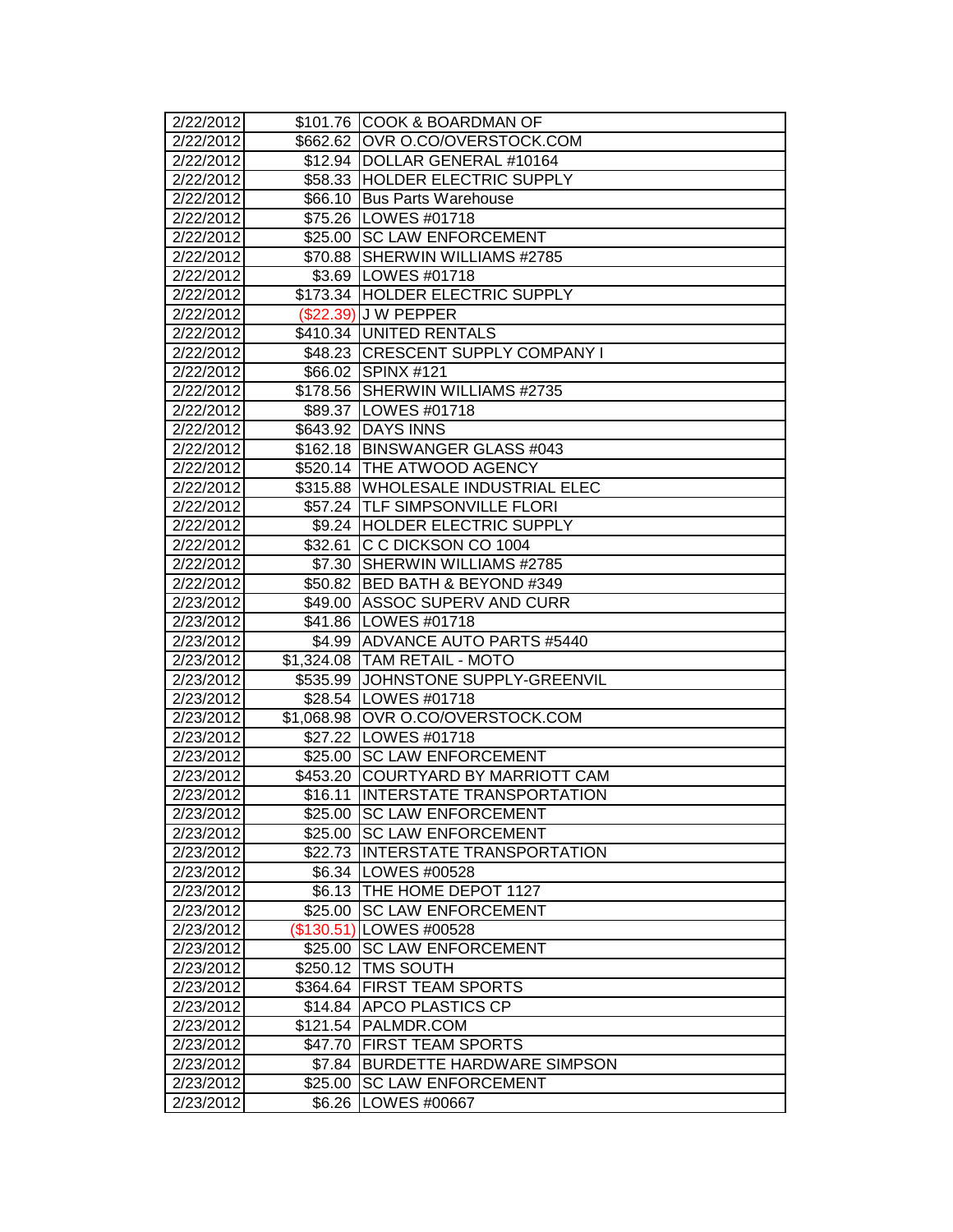| 2/23/2012              |                   | \$19.12   THE HOME DEPOT 1104                 |
|------------------------|-------------------|-----------------------------------------------|
| 2/23/2012              | \$1,000.00        | <b>SPIRIT SPORTS</b>                          |
| 2/23/2012              | \$42.19           | <b>BI-LO 273</b>                              |
| 2/23/2012              | \$25.00           | <b>SC LAW ENFORCEMENT</b>                     |
| 2/23/2012              |                   | \$2,060.64 FIRST TEAM SPORTS                  |
| 2/23/2012              | \$25.00           | <b>SC LAW ENFORCEMENT</b>                     |
| 2/23/2012              |                   | \$20.15 FASTENAL COMPANY01                    |
| 2/23/2012              |                   | \$26.48 OFFICE MAX                            |
| 2/23/2012              |                   | \$50.00 PAYPAL BRIAN KELLY                    |
| 2/23/2012              |                   | \$55.26 HOLDER ELECTRIC SUPPLY                |
| 2/23/2012              | \$25.00           | <b>SC LAW ENFORCEMENT</b>                     |
| 2/23/2012              | \$128.00          | <b>PIZZA INN WOODRUFF ROAD</b>                |
| 2/23/2012              | \$4.17            | JOHNSTONE SUPPLY-GREENVIL                     |
| 2/23/2012              | \$25.00           | <b>SC LAW ENFORCEMENT</b>                     |
| 2/23/2012              | \$28.55           | <b>BI-LO 704</b>                              |
| 2/23/2012              |                   | \$27.48   TMS SOUTH                           |
| 2/23/2012              | \$25.00           | <b>SC LAW ENFORCEMENT</b>                     |
| 2/23/2012              |                   | \$1,417.00 TAM RETAIL - MOTO                  |
| 2/23/2012              | \$85.90           | <b>HIGHSMITH LLC</b>                          |
| 2/23/2012              | \$79.25           | <b>HOLDER ELECTRIC SUPPLY</b>                 |
| 2/23/2012              | \$25.00           | <b>SC LAW ENFORCEMENT</b>                     |
| 2/23/2012              | \$290.80          | J W VAUGHN CO INC                             |
| 2/23/2012              | \$8,656.40        | DMI DELL K-12 PTR                             |
| 2/23/2012              | \$1,062.22 HUE HD |                                               |
| 2/23/2012              |                   | \$4.77   LOWES #01718                         |
| 2/23/2012              |                   | \$242.92 JOHNSTONE SUPPLY-GREENVIL            |
| 2/23/2012              |                   | \$3,280.00 WILSON & ASSOCIATES                |
| 2/23/2012              | \$16.54           | <b>SSI SCHOOL SPECIALTY</b>                   |
| 2/23/2012              | \$453.20          | <b>ICOURTYARD BY MARRIOTT CAM</b>             |
| 2/23/2012              | \$14.23           | <b>FASTENAL COMPANY01</b>                     |
| 2/23/2012              | \$25.00           | <b>SC LAW ENFORCEMENT</b>                     |
| 2/23/2012              |                   | \$27.14 JOHNSTONE SUPPLY-GREENVIL             |
| 2/23/2012              | \$302.31          | <b>HOLDER ELECTRIC SUPPLY</b>                 |
| 2/23/2012              | \$34.91           | PARTY CITY #200                               |
| 2/23/2012              |                   | \$453.20 COURTYARD BY MARRIOTT CAM            |
| 2/23/2012              | \$81.45           | <b>FOLLETT SOFTWARE CO</b>                    |
| 2/23/2012              |                   | \$106.00 HEATHERLYS BROTHERS AUTO             |
| 2/23/2012              | \$8,053.40        | <b>TAM RETAIL - MOTO</b>                      |
| 2/23/2012              | \$33.41           | <b>LOWES #00667</b>                           |
| 2/23/2012              | \$704.39          | <b>IMECO INC OF AUGUSTA</b>                   |
| 2/23/2012              | \$18.01           | RADIOSHACK COR00187518                        |
| 2/23/2012              | \$25.00           | <b>SC LAW ENFORCEMENT</b>                     |
| 2/23/2012              | \$139.79          | <b>TMS SOUTH</b>                              |
| 2/23/2012              | \$114.80          | <b>TMS SOUTH</b>                              |
| 2/23/2012              | \$115.00          | <b>EVERBRITE LLC</b><br><b>WM SUPERCENTER</b> |
| 2/23/2012              | \$29.55           |                                               |
| 2/23/2012              | \$30.29           | SHERWIN WILLIAMS #2785                        |
| 2/23/2012              | \$41.50           | ZAXBYS 001043<br>Q97                          |
| 2/23/2012<br>2/23/2012 |                   | (\$168.83) LOWES #00528<br>2865-CED           |
| 2/23/2012              | \$363.28          | ADVANCE AUTO PARTS #5440                      |
| 2/23/2012              | \$265.14          | NAPA AUTO PARTS OF                            |
|                        | \$13.27           |                                               |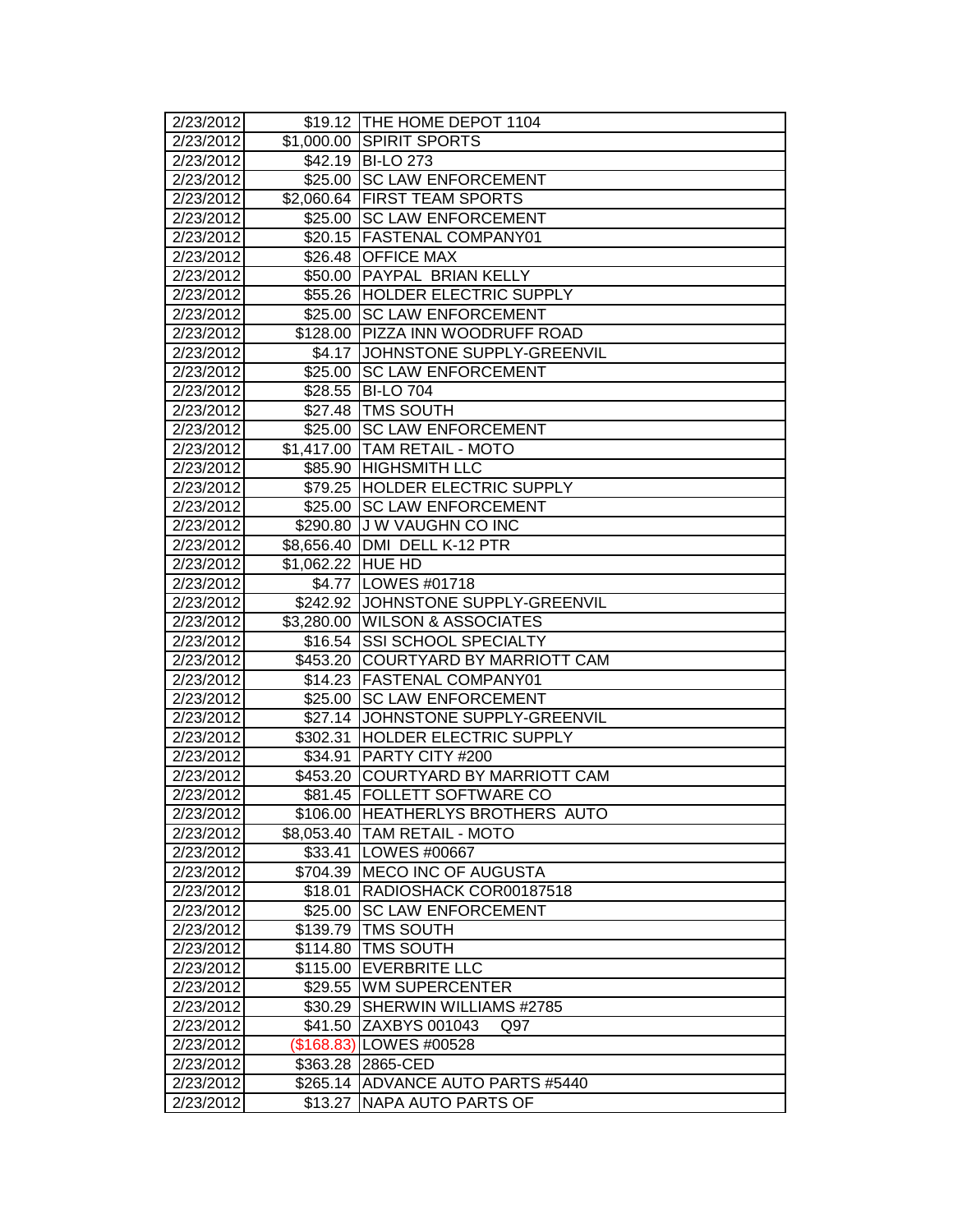| 2/23/2012<br>2/23/2012 |                     | \$36.12 AMAZON MKTPLACE PMTS<br>\$42.30) LOWES #00528 |
|------------------------|---------------------|-------------------------------------------------------|
| 2/23/2012              |                     | \$52.80 ADVANCE AUTO PARTS #5440                      |
| 2/23/2012              |                     | \$44.88 SHERWIN WILLIAMS #2785                        |
| 2/23/2012              |                     | \$7.95 POINSETT PLUMBING SUPPLY                       |
| 2/23/2012              |                     | \$8.44   LOWES #00667                                 |
| 2/23/2012              |                     | \$637.87 KEVIN WHITAKER CHEVROLET                     |
| 2/23/2012              |                     | \$423.15 TMS SOUTH                                    |
| 2/23/2012              |                     | \$25.80 ADVANCE AUTO PARTS #5440                      |
| 2/23/2012              |                     | \$10.22 LOWES #00528                                  |
| 2/23/2012              |                     | \$74.20 HAJOCA TAYLORS 72                             |
| 2/23/2012              | \$46.01             | <b>CARQUEST</b><br>01013663                           |
| 2/23/2012              |                     | \$544.77 COURTYARD BY MARRIOTT CAM                    |
| 2/23/2012              | \$14.81             | <b>CLASSIC HWD &amp; POSTAL</b>                       |
| 2/23/2012              |                     | \$25.00 SC LAW ENFORCEMENT                            |
| 2/23/2012              |                     | (\$4.60) OPI PRODUCTS                                 |
| 2/23/2012              |                     | \$49.00 ASSOC SUPERV AND CURR                         |
| 2/23/2012              |                     | \$36.89 THE HOME DEPOT 1104                           |
| 2/23/2012              |                     | \$5,059.54   TAM RETAIL - MOTO                        |
| 2/23/2012              |                     | \$74.20 HAJOCA TAYLORS 72                             |
| 2/23/2012              |                     | \$59.36 NORTHERN TOOL EQUIPMNT                        |
| 2/23/2012              |                     | \$770.63 FIRST TEAM SPORTS                            |
| 2/23/2012              | \$1,200.00 LWT INC  |                                                       |
| 2/23/2012              |                     | \$2,653.52 CHAMPION COACH INC                         |
| 2/23/2012              |                     | \$453.20 COURTYARD BY MARRIOTT CAM                    |
| 2/23/2012              |                     | \$57.24 MSC WATERWORKS-GREENVILLE                     |
| 2/23/2012              | \$25.00             | <b>SC LAW ENFORCEMENT</b>                             |
| 2/23/2012              | \$33.69             | SHERWIN WILLIAMS #2628                                |
| 2/23/2012              | $\overline{$}25.00$ | <b>SC LAW ENFORCEMENT</b>                             |
| $\sqrt{2}/23/2012$     | \$286.16            | MARSHALLS #0369                                       |
| 2/23/2012              |                     | \$103.87 HOBBY LOBBY #0318                            |
| 2/23/2012              |                     | \$1,073.65 JOHNSTONE SUPPLY-GREENVIL                  |
| 2/23/2012              |                     | \$15.65 TMS SOUTH                                     |
| 2/23/2012              | \$25.00             | <b>SC LAW ENFORCEMENT</b>                             |
| 2/23/2012              | \$8.50              | <b>INTERNATIONAL TRANSACTION</b>                      |
| 2/23/2012              | \$25.00             | <b>SC LAW ENFORCEMENT</b>                             |
| 2/23/2012              |                     | \$103.88 ICOOK & BOARDMAN OF                          |
| 2/23/2012              |                     | \$31.02 PUBLIX #1148                                  |
| 2/23/2012              | \$35.49             | <b>TMS SOUTH</b>                                      |
| 2/23/2012              |                     | \$245.22 HOLDER ELECTRIC SUPPLY                       |
| $\overline{2}/23/2012$ | \$389.69            | JOHNSTONE SUPPLY-GREENVIL                             |
| 2/23/2012              | \$327.87            | <b>TRUCOLOR</b>                                       |
| 2/23/2012              | \$90.29             | THE HOME DEPOT 1119                                   |
| 2/23/2012              | \$25.00             | <b>SC LAW ENFORCEMENT</b>                             |
| 2/23/2012              | \$80.84             | <b>HOLDER ELECTRIC SUPPLY</b>                         |
| 2/23/2012              | \$85.00             | <b>SC NATIVE PLANT SOCIETY</b>                        |
| 2/23/2012              | \$20.00             | VZWRLSS PRPAY AUTOPAY                                 |
| 2/23/2012              |                     | \$8.02 ADVANCE AUTO PARTS #5440                       |
| 2/23/2012              |                     | \$308.52 CDW GOVERNMENT                               |
| 2/23/2012              | \$355.04            | <b>IWM SUPERCENTER</b>                                |
| 2/24/2012              | \$35.35             | LOWES #01718                                          |
| 2/24/2012              | \$95.36             | THE TRANE COMPANY                                     |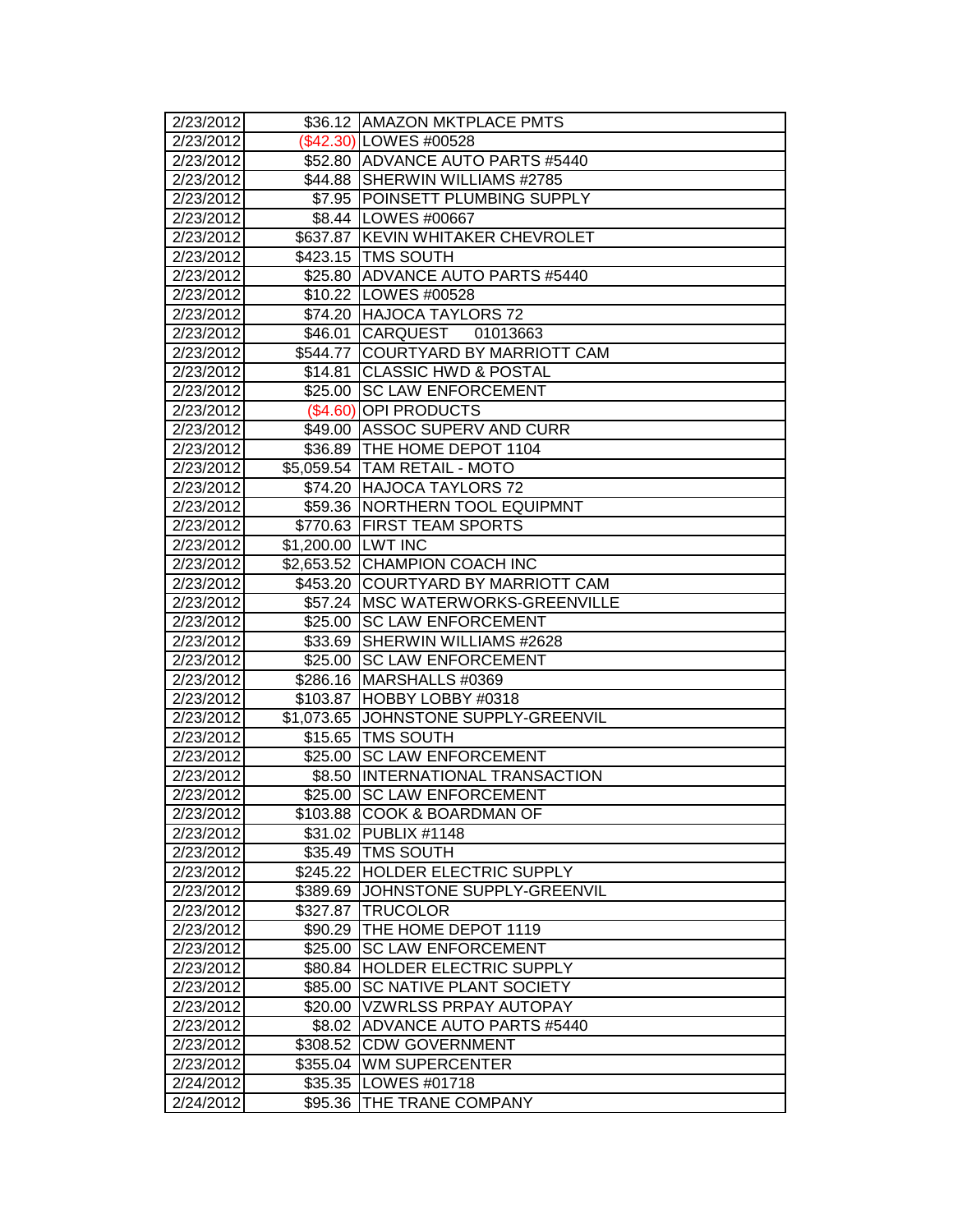| 2/24/2012              |                      | \$157.75 WW GRAINGER                                  |
|------------------------|----------------------|-------------------------------------------------------|
| 2/24/2012              |                      | \$25.00 SC LAW ENFORCEMENT                            |
| 2/24/2012              |                      | \$583.78 THE TOOL SHED                                |
| 2/24/2012              |                      | \$95.25 JOHNSTONE SUPPLY-GREENVIL                     |
| 2/24/2012              |                      | \$17.70 AAA SUPPLY - GVILLE                           |
| 2/24/2012              |                      | \$95.00 GOOGLE Stork Systems                          |
| 2/24/2012              |                      | \$153.70 FOOTHILLS 4X4 & PERFORMAN                    |
| 2/24/2012              |                      | \$20.00 VZWRLSS PRPAY AUTOPAY                         |
| 2/24/2012              |                      | \$138.60 LIQUID HIGHWAY ON LINE                       |
| 2/24/2012              |                      | \$87.81 LOWES #01983                                  |
| 2/24/2012              |                      | \$81.15 THE HOME DEPOT #1126                          |
| 2/24/2012              |                      | \$51.44 ADVANCE AUTO PARTS #5440                      |
| 2/24/2012              |                      | \$211.74 WW GRAINGER                                  |
| 2/24/2012              |                      | \$57.38 WM SUPERCENTER                                |
| 2/24/2012              |                      | \$31.51 LOWES #01983                                  |
| 2/24/2012              |                      | \$1,054.05 JJOHNSTONE SUPPLY-GREENVIL                 |
| 2/24/2012              |                      | \$65.14   LOWES #00667                                |
| 2/24/2012              |                      | \$53.48 GREENVILLE INDUSTRIAL                         |
| 2/24/2012              |                      | \$226.42 WM SUPERCENTER                               |
| 2/24/2012              |                      | \$22.22 TMS SOUTH                                     |
| 2/24/2012              |                      | \$25.00 SC LAW ENFORCEMENT                            |
| 2/24/2012              |                      | \$39.41 J W VAUGHN CO INC                             |
| 2/24/2012              |                      | \$52.43 J W VAUGHN CO INC                             |
| 2/24/2012              |                      | \$11.11   LOWES #01718                                |
| $\sqrt{2}/24/2012$     |                      | \$282.93 JOHNSTONE SUPPLY-GREENVIL                    |
| 2/24/2012              |                      | \$114.89 HOLDER ELECTRIC SUPPLY                       |
| 2/24/2012              |                      | \$12.34 LOWES #00667                                  |
| 2/24/2012              |                      | \$240.07 SYSTEMS DISTRIBUTOR                          |
| 2/24/2012              |                      | \$5.60 LOWES #01718                                   |
| 2/24/2012              | $\overline{$}163.71$ | <b>BINSWANGER GLASS #043</b>                          |
| 2/24/2012              |                      | \$137.85 HAWKINS TOWING INC                           |
| 2/24/2012              |                      | \$12.36 LOWES #00667                                  |
| 2/24/2012              |                      | \$88.15 HOLDER ELECTRIC SUPPLY                        |
| 2/24/2012              |                      | \$199.27 CLINE HOSE & HYDRAULICS                      |
| 2/24/2012              | \$69.71              | <b>GREENVILLE OFFICE SUPPLY</b>                       |
| 2/24/2012              |                      | \$138.00 PIZZA INN WOODRUFF ROAD                      |
| 2/24/2012              |                      | \$150.00 BINSWANGER GLASS #043                        |
| 2/24/2012              | \$116.00             | <b>SUBWAY</b><br>00482315                             |
| 2/24/2012              |                      | \$7.58 ADVANCE AUTO PARTS #5440                       |
| 2/24/2012              |                      | \$23.50 JJOHNSTONE SUPPLY-GREENVIL                    |
| 2/24/2012              |                      | \$645.44 JOHNSTONE SUPPLY-GREENVIL                    |
| 2/24/2012              | \$70.80              | D & D MOTORS, INC.<br><b>GIFT THEORY CLOCKWAY</b>     |
| $\sqrt{2}/24/2012$     | \$177.00             |                                                       |
| 2/24/2012<br>2/24/2012 | \$314.23             | <b>WW GRAINGER</b>                                    |
| 2/24/2012              | \$25.00              | <b>SC LAW ENFORCEMENT</b><br><b>OFFICE DEPOT #479</b> |
| 2/24/2012              | \$92.71              | <b>BC CANNON CO INC</b>                               |
| 2/24/2012              | \$63.60              | <b>DBC BLICK ART MATERIAL</b>                         |
| 2/24/2012              | \$68.40              | <b>SC LAW ENFORCEMENT</b>                             |
| 2/24/2012              | \$25.00<br>\$55.00   | <b>GOOGLE Stork Systems</b>                           |
| 2/24/2012              | \$48.74              | <b>STAPLES</b><br>00108688                            |
| 2/24/2012              | \$114.48             | <b>CRESCENT SUPPLY COMPANY I</b>                      |
|                        |                      |                                                       |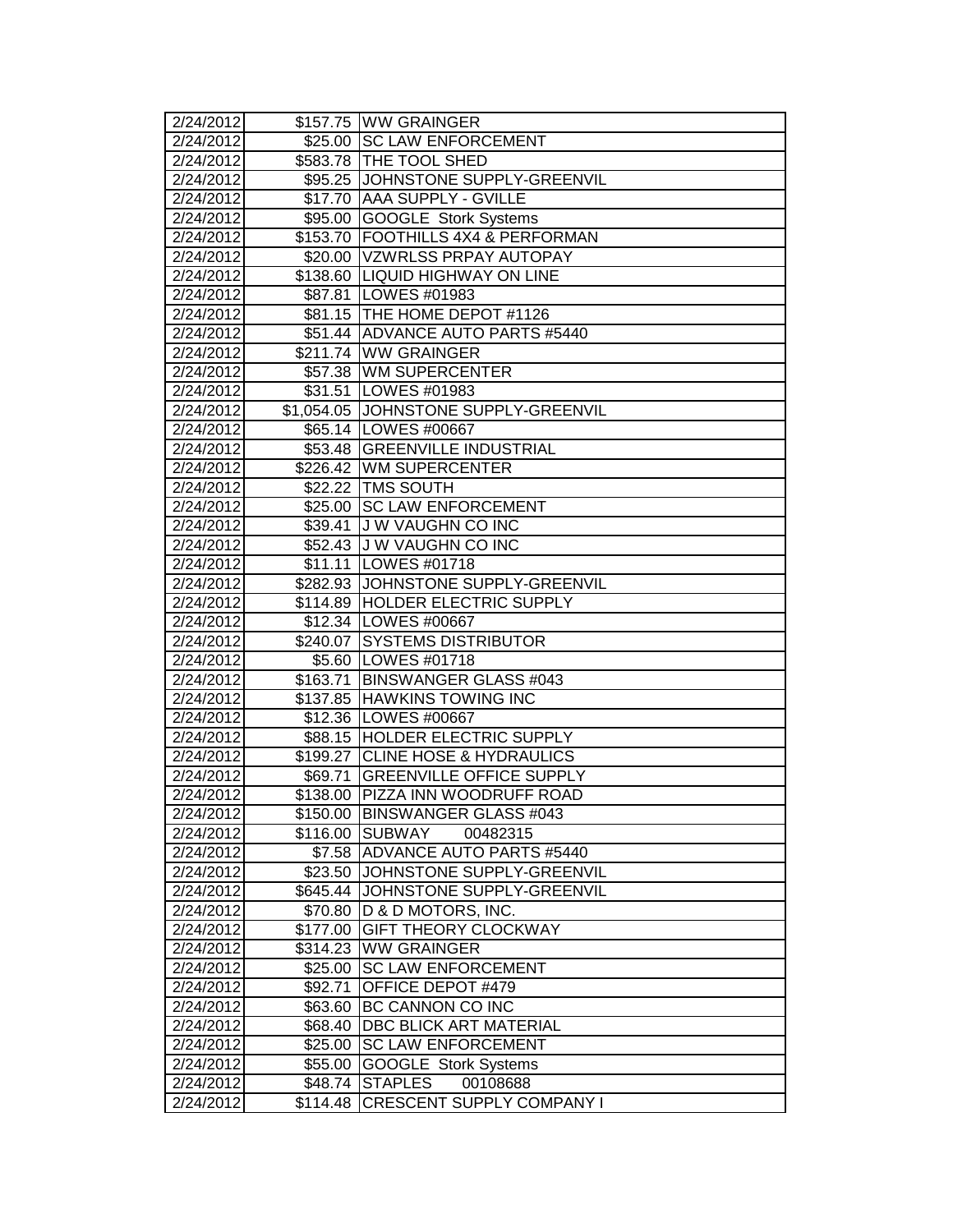| 2/24/2012              |             | \$40.07 TMS SOUTH                       |
|------------------------|-------------|-----------------------------------------|
| 2/24/2012              |             | \$163.49 JOHNSTONE SUPPLY-GREENVIL      |
| 2/24/2012              |             | \$56.58 WW GRAINGER                     |
| 2/24/2012              | \$60.11     | <b>WM SUPERCENTER</b>                   |
| 2/24/2012              |             | \$580.84 AAA SUPPLY - GVILLE            |
| 2/24/2012              |             | \$50.00 THE WAREHOUSE THEATRE           |
| 2/24/2012              |             | \$97.76   D & D MOTORS, INC.            |
| 2/24/2012              |             | \$45.06 WM SUPERCENTER                  |
| 2/24/2012              |             | \$76.32 BC CANNON CO INC                |
| 2/24/2012              |             | \$10.49 ADVANCE AUTO PARTS #5440        |
| 2/24/2012              |             | \$67.84 NAPA AUTO PARTS OF              |
| 2/24/2012              |             | \$22.95 WM SUPERCENTER                  |
| 2/24/2012              |             | \$10.60 PECKNEL MUSIC CO                |
| 2/24/2012              |             | \$33.77 LOWES #01718                    |
| 2/24/2012              |             | \$178.20 CHICK-FIL-A #01076             |
| 2/24/2012              |             | \$156.78 LOWES #00667                   |
| 2/24/2012              |             | \$82.56 JOHNSTONE SUPPLY-GREENVIL       |
| 2/24/2012              |             | \$212.82 TLS THE LIBRARY STORE          |
| 2/24/2012              |             | \$175.94 WRISTBAND CONNECTION           |
| 2/24/2012              | \$222.00    | <b>SKILLSUSA ORG</b>                    |
| 2/24/2012              |             | \$23.54   LOWES #00667                  |
| 2/24/2012              |             | \$24.00 SKILLSUSA ORG                   |
| 2/24/2012              |             | \$807.30 JJOHNSTONE SUPPLY-GREENVIL     |
| 2/24/2012              | \$235.00    | GOOGLE Stork Systems                    |
| 2/24/2012              | \$126.61    | <b>THE TRANE COMPANY</b>                |
| 2/24/2012              |             | \$13.38 JJOHNSTONE SUPPLY-GREENVIL      |
| 2/24/2012              |             | \$304.96 JJOHNSTONE SUPPLY-GREENVIL     |
| 2/24/2012              |             | \$37.80 LITTLE CAESARS 0101 0015        |
| 2/24/2012              | \$84.54     | NATL BUS SALES & LEASING                |
| 2/24/2012              | \$89.95     | <b>SAM'S RESTAURANT AND CA</b>          |
| 2/24/2012              |             | \$65.43 WM SUPERCENTER                  |
| 2/27/2012              | \$69.27     | <b>GREENVILLE OFFICE SUPPLY</b>         |
| 2/27/2012              |             | \$87.99 COMFORT SUITES ANDERSON         |
| 2/27/2012              | \$56.00     | <b>SCHOLASTIC INC. KEY 22</b>           |
| 2/27/2012              |             | \$230.99   PAPA JOHNS #1164             |
| 2/27/2012              | \$11.85     | SHERWIN WILLIAMS #2735                  |
| 2/27/2012              |             | \$86.10  AAA SUPPLY - GVILLE            |
| 2/27/2012              |             | \$290.27   TMS SOUTH                    |
| 2/27/2012              |             | \$288.68 CHICK-FIL-A #02122             |
| 2/27/2012              |             | \$28.24 J W VAUGHN CO INC               |
| $\overline{2}/27/2012$ |             | \$89.50 LOWES #00528                    |
| 2/27/2012              | $(\$86.44)$ | <b>HILTON HOTELS EXEC PK</b>            |
| 2/27/2012              | \$225.25    | <b>MR. ALTERNATOR</b>                   |
| 2/27/2012              | \$306.76    | JOHNSTONE SUPPLY-GREENVIL               |
| 2/27/2012              | \$59.99     | <b>ORIENTAL TRADING CO</b>              |
| 2/27/2012              | \$130.58    | <b>TMS SOUTH</b>                        |
| 2/27/2012              | \$241.00    | <b>GOS// GREENVILLE OFFICE S</b>        |
| 2/27/2012              | \$331.61    | TARGET.COM                              |
| 2/27/2012<br>2/27/2012 | \$42.39     | TRACTOR-SUPPLY-CO #0474<br>LOWES #00667 |
| 2/27/2012              | \$539.41    | <b>ANTHONY GRAPHICS</b>                 |
|                        | \$175.00    | <b>BENSON CHRYSLER PLYMOUTH</b>         |
| 2/27/2012              | \$121.64    |                                         |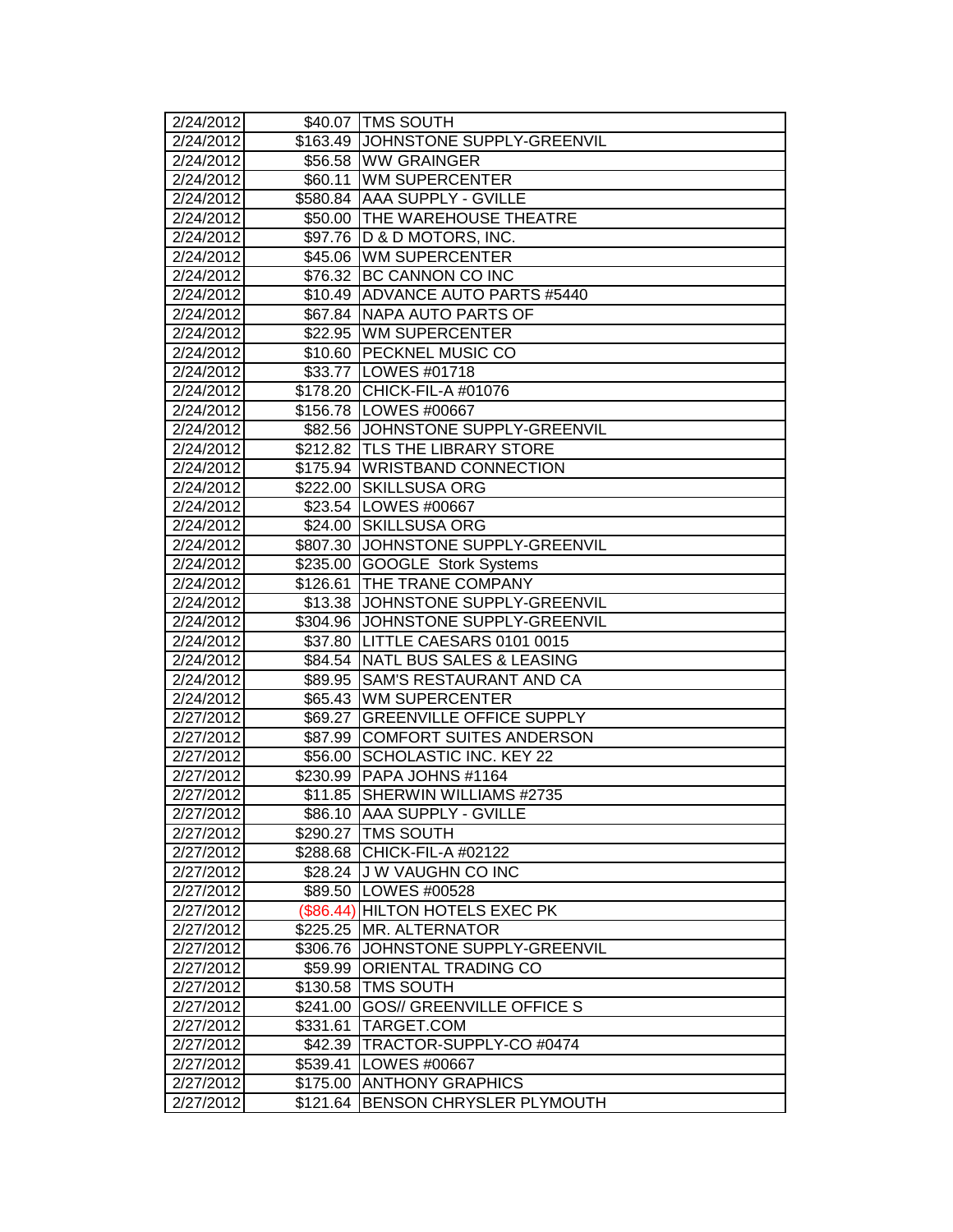| 2/27/2012              |          | \$214.56 GILLIGANS SUMMERVILLE       |
|------------------------|----------|--------------------------------------|
| 2/27/2012              |          | \$11.99 APL APPLE ITUNES STORE       |
| 2/27/2012              |          | \$6.15 USPS 45362502729803095        |
| 2/27/2012              |          | \$38.83 DELI AT PELHAM FALLS         |
| 2/27/2012              |          | \$6.93 LOWES #01718                  |
| 2/27/2012              |          | \$12.78 ADVANCE AUTO PARTS #5440     |
| 2/27/2012              |          | \$7.94 JOHNSTONE SUPPLY-GREENVIL     |
| 2/27/2012              |          | \$23.81 TARGET.COM                   |
| 2/27/2012              | \$16.00  | SCHOLASTIC INC. KEY 22               |
| 2/27/2012              | \$206.70 | <b>CUSTOM SIGNS INC</b>              |
| 2/27/2012              | \$29.40  | <b>HOLDER ELECTRIC SUPPLY</b>        |
| 2/27/2012              |          | \$145.12 JOHNSTONE SUPPLY-GREENVIL   |
| 2/27/2012              |          | \$411.07 CDW GOVERNMENT              |
| 2/27/2012              |          | \$18.54 OFFICE DEPOT #479            |
| 2/27/2012              |          | \$145.06 BAKER DIST CO 578           |
| 2/27/2012              |          | (\$86.44) HILTON HOTELS EXEC PK      |
| 2/27/2012              |          | \$27.02 BURDETTE HARDWARE SIMPSON    |
| 2/27/2012              |          | \$4.18 JOHNSTONE SUPPLY-GREENVIL     |
| 2/27/2012              |          | \$21.08 2865-CED                     |
| 2/27/2012              |          | \$97.18 WM SUPERCENTER               |
| 2/27/2012              |          | (\$100.00) KEVIN WHITAKER CHEVROLET  |
| 2/27/2012              |          | \$81.77 WM SUPERCENTER               |
| $\overline{2}/27/2012$ |          | \$24.43 JOHNSTONE SUPPLY-GREENVIL    |
| 2/27/2012              | \$50.77  | <b>SPINX #130</b>                    |
| 2/27/2012              |          | \$1,317.58 COOK & BOARDMAN OF        |
| 2/27/2012              |          | \$502.72 CAROLINA LAWN & TRACTOR     |
| 2/27/2012              |          | \$114.82 MASTERS MARK #3             |
| 2/27/2012              |          | \$113.57 LOWES #01718                |
| 2/27/2012              |          | \$178.43 FOLLETT SOFTWARE CO         |
| 2/27/2012              |          | \$134.00 PIZZA INN WOODRUFF ROAD     |
| 2/27/2012              |          | \$544.25 CAROLINA LAWN & TRACTOR     |
| 2/27/2012              |          | (\$86.44) HILTON HOTELS EXEC PK      |
| 2/27/2012              | \$67.25  | JOHNSTONE SUPPLY-GREENVIL            |
| 2/27/2012              |          | \$23.46 WM SUPERCENTER               |
| 2/27/2012              | \$13.40  | <b>ADVANCE AUTO PARTS #5440</b>      |
| 2/27/2012              | \$276.35 | JOHNSTONE SUPPLY-GREENVIL            |
| 2/27/2012              |          | \$45.91 CAROLINA INTL TRUCKS         |
| 2/27/2012              |          | \$109.12 BLACK ELECTRICAL SUPPLY I   |
| 2/27/2012              | \$91.76  | LOWES #01718                         |
| $\overline{2}/27/2012$ | \$11.66  | <b>SOCAR CHEMICAL COMPANY</b>        |
| 2/27/2012              | \$103.51 | LOWES #01718                         |
| $\overline{2}/27/2012$ | \$87.99  | <b>COMFORT SUITES ANDERSON</b>       |
| 2/27/2012              | \$66.40  | <b>SSG SPORT SUPPLY GROUP</b>        |
| 2/27/2012              | \$63.81  | HUDDLE HOUSE #300                    |
| 2/27/2012              | \$85.01  | <b>TEACHER STORE</b>                 |
| 2/27/2012              | \$49.79  | <b>ELLIS FLOORING SALES #43</b>      |
| 2/27/2012              | \$77.05  | HUDDLE HOUSE #300                    |
| 2/27/2012              | \$359.99 | THE TOOL SHED                        |
| 2/27/2012              | \$48.66  | THE HOME DEPOT 1127                  |
| 2/27/2012              | \$14.14  | NAPA AUTO PARTS OF                   |
| 2/27/2012              | \$137.80 | <b>NORFOLK WIRE &amp; ELECTRONIC</b> |
| 2/27/2012              | \$5.82   | THE HOME DEPOT 1127                  |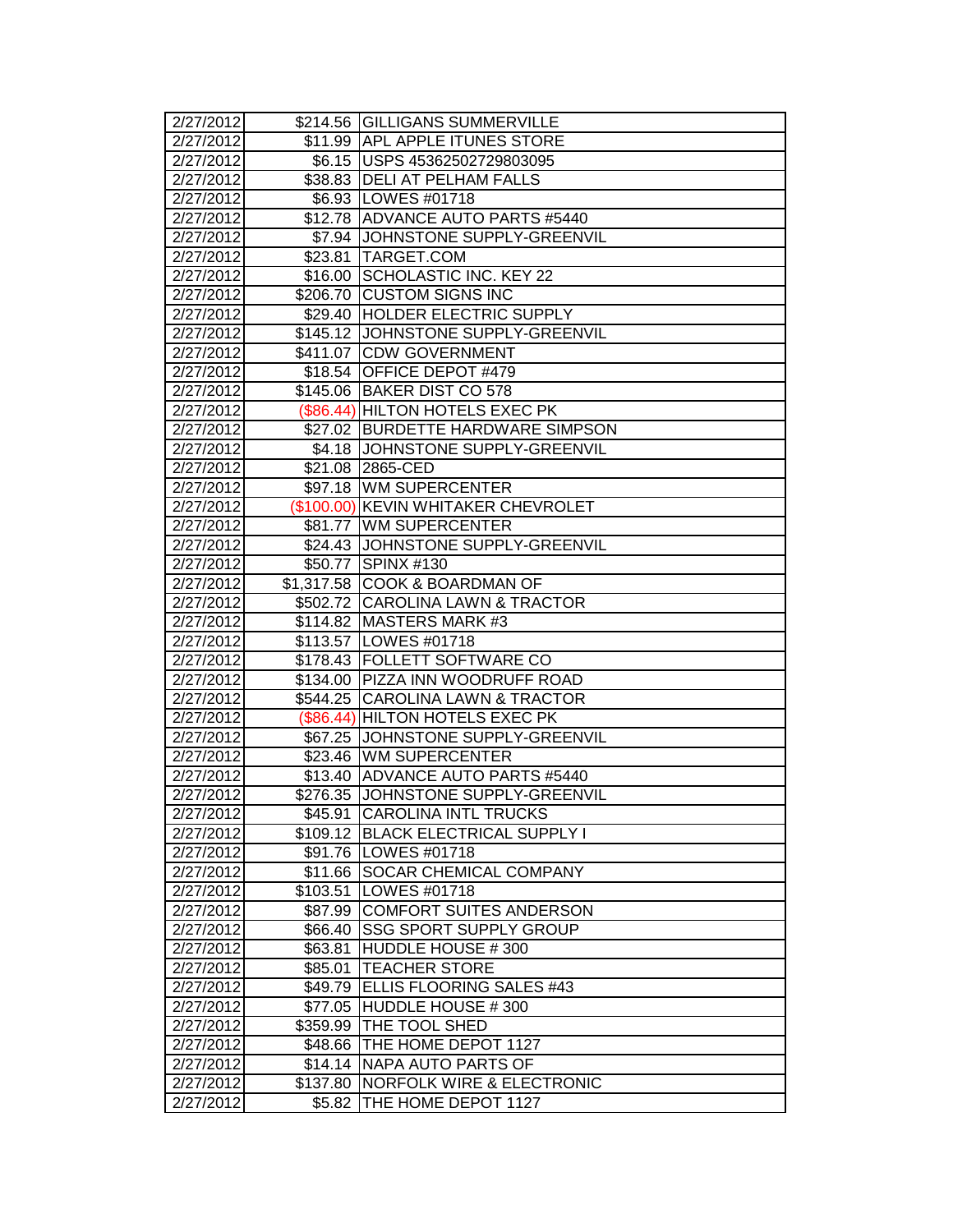| 2/27/2012              |            | \$7.83 ADVANCE AUTO PARTS #5440               |
|------------------------|------------|-----------------------------------------------|
| 2/27/2012              |            | \$129.79 CARQUEST<br>01013663                 |
| 2/27/2012              |            | \$24.54 AAA SUPPLY - GVILLE                   |
| 2/27/2012              |            | \$383.52 ADVANCE AUTO PARTS #5440             |
| 2/27/2012              |            | \$673.68 AC MOORE STR 995                     |
| 2/27/2012              |            | \$200.08 SPECIALTY STEELS INC 2               |
| 2/27/2012              |            | \$35.00 UGA GEORGIA REVIEW                    |
| 2/27/2012              |            | \$20.94 SPINX #193                            |
| 2/27/2012              |            | \$19.22 POINSETT PLUMBING SUPPLY              |
| 2/27/2012              |            | \$4.20 LOWES #01983                           |
| 2/27/2012              |            | \$31.20 PORTER PAINTS 9388                    |
| 2/27/2012              |            | (\$86.44) HILTON HOTELS EXEC PK               |
| 2/27/2012              |            | \$30.08 VZWRLSS APOCC VISE                    |
| 2/27/2012              |            | \$74.23 SALLY BEAUTY #2414                    |
| 2/27/2012              |            | \$31.79 STAPLES<br>00105536                   |
| 2/27/2012              |            | \$26.58 E-COMPLETE, LLC.                      |
| 2/27/2012              |            | \$112.11 NATL BUS SALES & LEASING             |
| 2/27/2012              |            | \$712.85 CARQUEST<br>01013663                 |
| 2/27/2012              |            | \$60.63 THE TRANE COMPANY                     |
| 2/27/2012              |            | (\$86.44) HILTON HOTELS EXEC PK               |
| 2/27/2012              |            | \$76.48 WM SUPERCENTER                        |
| 2/27/2012              |            | \$23.77   LOWES #01718                        |
| $\overline{2}/27/2012$ |            | \$41.85 NAPA AUTO PARTS OF                    |
| 2/27/2012              |            | \$18.12 USPS 45568006629808466                |
| $\overline{2}/27/2012$ |            | \$481.94 WHITE BROS OF GREENV                 |
| 2/27/2012              |            | \$15.25 LOWES #00667                          |
| 2/27/2012              |            | \$152.11 AAA FASTENER & SUPPLY                |
| 2/27/2012              |            | \$8.04 WENDY'S #108                           |
| 2/27/2012              |            | \$587.89 MOORE & BALLIEW OIL COMPA            |
| 2/27/2012              |            | \$48.54 LOWES #00528                          |
| 2/27/2012              |            | \$297.00 PAPA JOHNS #0584                     |
| 2/27/2012              |            | \$88.94 KRISPY KREME DOUGH                    |
| 2/27/2012              |            | \$35.20 FASTENAL COMPANY01                    |
| 2/27/2012              | \$6.41     | <b>TMS SOUTH</b>                              |
| 2/27/2012              | \$75.00    | $\overline{\text{SPINX}}$ #181                |
| 2/27/2012              |            | \$29.67 CLASSIC ACE HARDWARE                  |
| 2/27/2012              |            | \$31.75 JJARRARD HARDWARE                     |
| 2/27/2012              |            | \$154.00 PIZZA INN WOODRUFF ROAD              |
| 2/27/2012              | \$26.40    | <b>IBLACK ELECTRICAL SUPPLY I</b>             |
| $\overline{2}/27/2012$ | \$17.55    | <b>THE HOME DEPOT 1127</b>                    |
| 2/27/2012              | \$123.00   | <b>IWESCOTT PLANTATION PRO SH</b>             |
| 2/27/2012              | (\$304.96) | JOHNSTONE SUPPLY-GREENVIL                     |
| 2/27/2012              | \$81.36    | <b>BREAKERS RESORT SOUTH</b>                  |
| 2/27/2012              | \$146.83   | LOWES #01718<br><b>TMS SOUTH</b>              |
| 2/27/2012<br>2/27/2012 | \$130.58   |                                               |
|                        | \$294.46   | JONES SCHOOL SUPPL                            |
| 2/28/2012<br>2/28/2012 | \$225.58   | <b>ITLS THE LIBRARY STORE</b><br>LOWES #01718 |
|                        | \$78.65    | <b>THE TRANE COMPANY</b>                      |
| 2/28/2012<br>2/28/2012 | \$838.10   | C C DICKSON CO 1079                           |
| 2/28/2012              | \$100.01   |                                               |
|                        | \$20.00    | VZWRLSS PRPAY AUTOPAY                         |
| 2/28/2012              | \$16.20    | LOWES #00667                                  |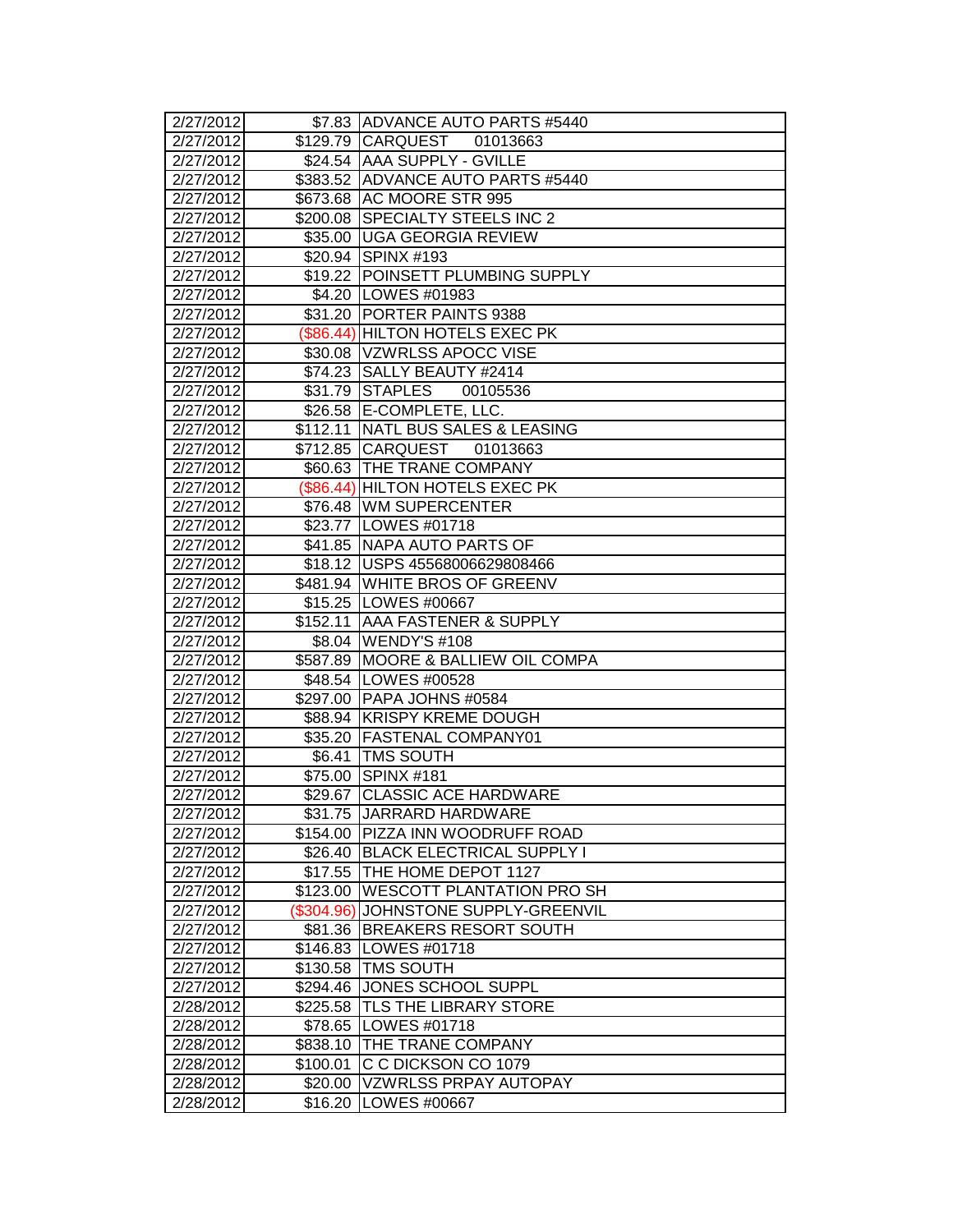| 2/28/2012 |            | \$16.66 LOWES #01983                 |
|-----------|------------|--------------------------------------|
| 2/28/2012 |            | \$423.17 AMAZON MKTPLACE PMTS        |
| 2/28/2012 |            | \$63.58  RADIOSHACK COR00196238      |
| 2/28/2012 |            | \$99.75   THE TRANE COMPANY          |
| 2/28/2012 |            | \$932.70 LOWES #00667                |
| 2/28/2012 |            | \$23.75   LOWES #00667               |
| 2/28/2012 |            | \$162.83 THE TRANE COMPANY           |
| 2/28/2012 | \$17.27    | Amazon.com                           |
| 2/28/2012 | \$27.00    | <b>CAROLINA INTL TRUCKS</b>          |
| 2/28/2012 | \$20.12    | RADIOSHACK COR00117465               |
| 2/28/2012 | \$40.00    | <b>INGLES STORE #206</b>             |
| 2/28/2012 |            | \$554.75 SCHNEIDER ELECTRIC          |
| 2/28/2012 | \$196.14   | <b>CRESCENT SUPPLY COMPANY I</b>     |
| 2/28/2012 |            | \$12.05   LOWES #01983               |
| 2/28/2012 |            | \$11.67 PUBLIX #1148                 |
| 2/28/2012 |            | \$20.00 VZWRLSS PRPAY AUTOPAY        |
| 2/28/2012 | \$49.71    | <b>PARTY CITY #200</b>               |
| 2/28/2012 | \$49.77    | <b>DAHLIA INC</b>                    |
| 2/28/2012 |            | \$697.35 SCHNEIDER ELECTRIC          |
| 2/28/2012 |            | \$105.14   LOWES #00528              |
| 2/28/2012 |            | \$891.08 THE TRANE COMPANY           |
| 2/28/2012 |            | \$185.13 THE TRANE COMPANY           |
| 2/28/2012 |            | \$17.97   LOWES #00667               |
| 2/28/2012 | \$100.47   | MCDONALD'S F5322                     |
| 2/28/2012 | \$99.30    | IC C DICKSON CO 1004                 |
| 2/28/2012 | \$135.68   | 240 C-K SIMPSONV                     |
| 2/28/2012 |            | \$61.63 THE TRANE COMPANY            |
| 2/28/2012 | \$20.00    | VZWRLSS PRPAY AUTOPAY                |
| 2/28/2012 |            | \$52.15   LOWES #00528               |
| 2/28/2012 |            | (\$146.28) CRESCENT SUPPLY COMPANY I |
| 2/28/2012 |            | \$416.00 CHARLESTON BATTERY          |
| 2/28/2012 |            | \$30.77   LOWES #00528               |
| 2/28/2012 |            | (\$788.58) THE TRANE COMPANY         |
| 2/28/2012 |            |                                      |
|           |            | \$338.86 THE TRANE COMPANY           |
| 2/28/2012 | \$117.53   | <b>THE TRANE COMPANY</b>             |
| 2/28/2012 |            | \$13.23   LOWES #00528               |
| 2/28/2012 |            | \$422.69  CRESCENT SUPPLY COMPANY I  |
| 2/28/2012 |            | \$15.86 THE TRANE COMPANY            |
| 2/28/2012 |            | \$318.09 THE TRANE COMPANY           |
| 2/28/2012 |            | \$392.16   Best Buy<br>00002949      |
| 2/28/2012 | (\$45.91)  | <b>CAROLINA INTL TRUCKS</b>          |
| 2/28/2012 |            | \$31.03 WM SUPERCENTER               |
| 2/29/2012 | \$20.00    | VZWRLSS PRPAY AUTOPAY                |
| 2/29/2012 | \$4.57     | LOWES #00528                         |
| 2/29/2012 | \$8.25     | <b>DUNCANS HOME CENTER</b>           |
| 2/29/2012 | \$178.56   | <b>SHERWIN WILLIAMS #2735</b>        |
| 2/29/2012 | \$15.98    | ADVANCE AUTO PARTS #5440             |
| 2/29/2012 | \$1,305.17 | CONTINENTAL 0052188999203            |
| 2/29/2012 | \$15.11    | PANERA BREAD #859                    |
| 2/29/2012 | \$17.50    | THE UPS STORE 3245                   |
| 2/29/2012 | \$156.64   | <b>HOLIDAY INNS</b>                  |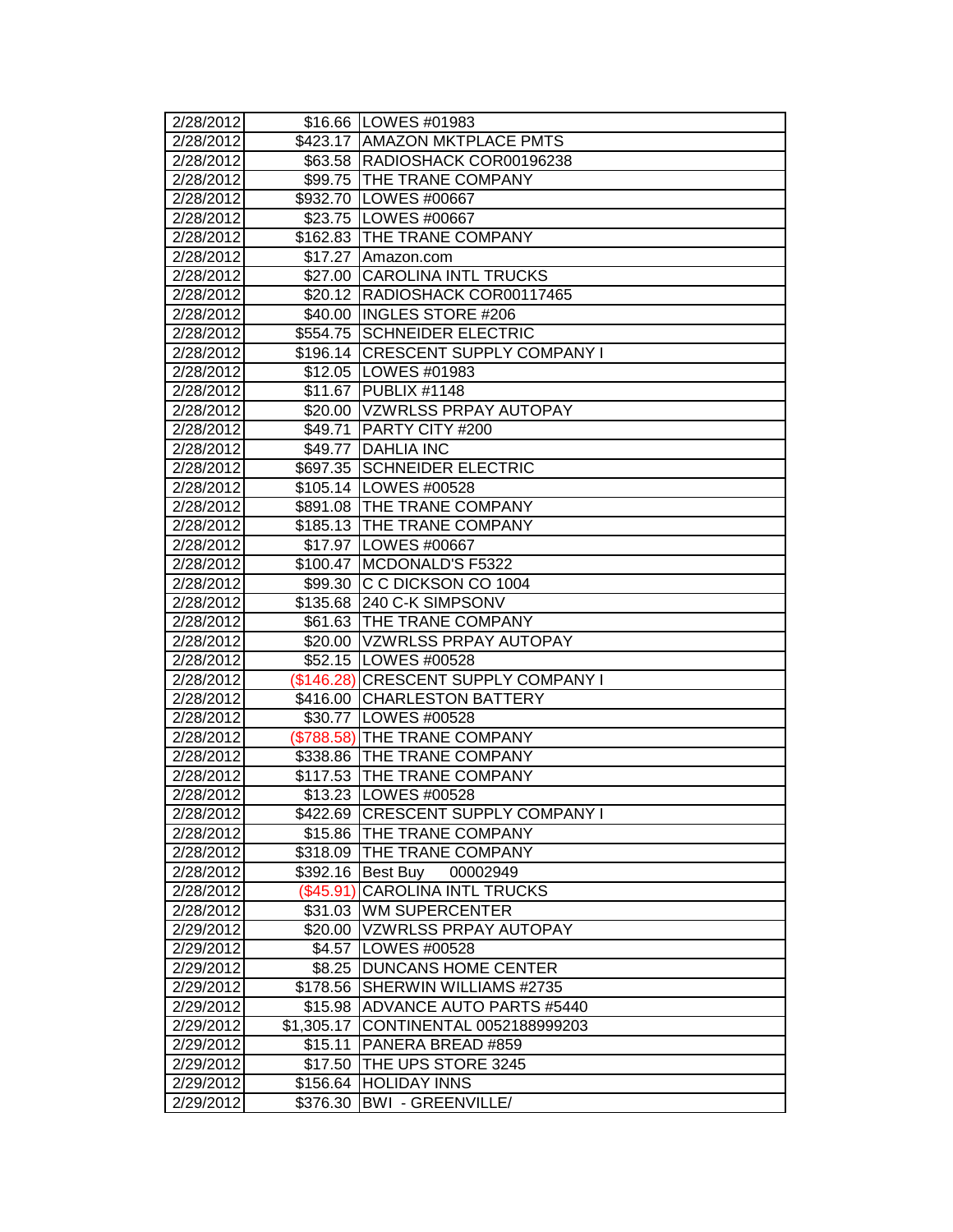| 2/29/2012          |            | \$19.82 LOWES #00667                 |
|--------------------|------------|--------------------------------------|
| 2/29/2012          |            | \$17.75 MARATHON PETRO136648         |
| 2/29/2012          |            | \$1,305.17 CONTINENTAL 0052188999201 |
| 2/29/2012          |            | (\$32.31) BAKER DIST CO 578          |
| 2/29/2012          |            | \$70.51 HOLDER ELECTRIC SUPPLY       |
| 2/29/2012          |            | \$55.48 TLF EXPRESSIONS UNLIMI       |
| 2/29/2012          |            | \$27.52 OFFICE MAX                   |
| 2/29/2012          |            | \$15.12 CRESCENT SUPPLY COMPANY I    |
| 2/29/2012          |            | \$250.00 MONKEY JOE'S                |
| 2/29/2012          |            | \$1,305.17 CONTINENTAL 0052188999199 |
| 2/29/2012          |            | \$1,305.17 CONTINENTAL 0052188999202 |
| 2/29/2012          |            | \$1,305.17 CONTINENTAL 0052188999208 |
| 2/29/2012          |            | \$342.23 C C DICKSON CO 1004         |
| 2/29/2012          |            | \$14.83 ADVANCE AUTO PARTS #5760     |
| 2/29/2012          |            | (\$37.08) LOWES #00667               |
| 2/29/2012          |            | \$538.48 ROBBINS TIRE SERVI          |
| 2/29/2012          |            | \$367.45   BLANCHARD MACHINERY       |
| 2/29/2012          | \$5.40     | <b>SHERWIN WILLIAMS #2194</b>        |
| 2/29/2012          |            | \$28.87   LOWES #01718               |
| 2/29/2012          |            | \$174.35 CDW GOVERNMENT              |
| 2/29/2012          | \$112.00   | <b>STROSSNERS</b>                    |
| 2/29/2012          |            | \$69.88   LOWES #01983               |
| 2/29/2012          |            | \$9.17  THE HOME DEPOT 1104          |
| 2/29/2012          |            | \$354.04 COMPUTER DIRECT OUTLET      |
| 2/29/2012          |            | \$91.10 SCHOOL HEALTH CORP           |
| 2/29/2012          |            | \$39.46 BOJANGLES 850 01008507       |
| 2/29/2012          |            | \$23.24   LOWES #00528               |
| 2/29/2012          | \$144.00   | <b>PIZZA INN WOODRUFF ROAD</b>       |
| 2/29/2012          | \$163.90   | <b>FORMS AND SUPPLY-AOPD</b>         |
| $\sqrt{2}/29/2012$ | \$61.11    | <b>JOHNSTONE SUPPLY-GREENVIL</b>     |
| $\sqrt{2}/29/2012$ |            | \$1,305.17 CONTINENTAL 0052188999207 |
| 2/29/2012          |            | \$9.52  LOWES #00667                 |
| 2/29/2012          |            | \$1,018.25 GATTI TOWN                |
| 2/29/2012          | \$46.51    | PUBLIX #602                          |
| 2/29/2012          |            | \$22.24 LOWES #01983                 |
| 2/29/2012          |            | \$332.27 AAA SUPPLY - GVILLE         |
| 2/29/2012          |            | \$232.29 IC C DICKSON CO 1004        |
| 2/29/2012          | \$18.01    | <b>STAPLES</b><br>00105536           |
| 2/29/2012          |            | \$31.29 J W VAUGHN CO INC            |
| 2/29/2012          |            | \$102.99 ORIENTAL TRADING CO         |
| 2/29/2012          |            | \$102.45  LANDSCAPER'S SUPPLY        |
| 2/29/2012          |            | \$1,267.02 CRESCENT SUPPLY COMPANY I |
| 2/29/2012          | \$11.97    | <b>TARGET</b><br>00018705            |
| 2/29/2012          |            | \$156.64 HOLIDAY INNS                |
| 2/29/2012          | \$46.47    | <b>WM SUPERCENTER</b>                |
| 2/29/2012          | \$82.20    | <b>LLOYDS SOCCER OF GREENVIL</b>     |
| 2/29/2012          | \$75.60    | <b>LOWES #01983</b>                  |
| 2/29/2012          |            | \$50.80 LOWES #01718                 |
| 2/29/2012          | \$1,305.17 | CONTINENTAL 0052188999205            |
| 2/29/2012          | \$42.61    | LONG TRAILER & BODY SERVI            |
| 2/29/2012          | \$1,305.17 | CONTINENTAL 0052188999198            |
| 2/29/2012          | \$229.51   | HIGHWATER CLAYS INC                  |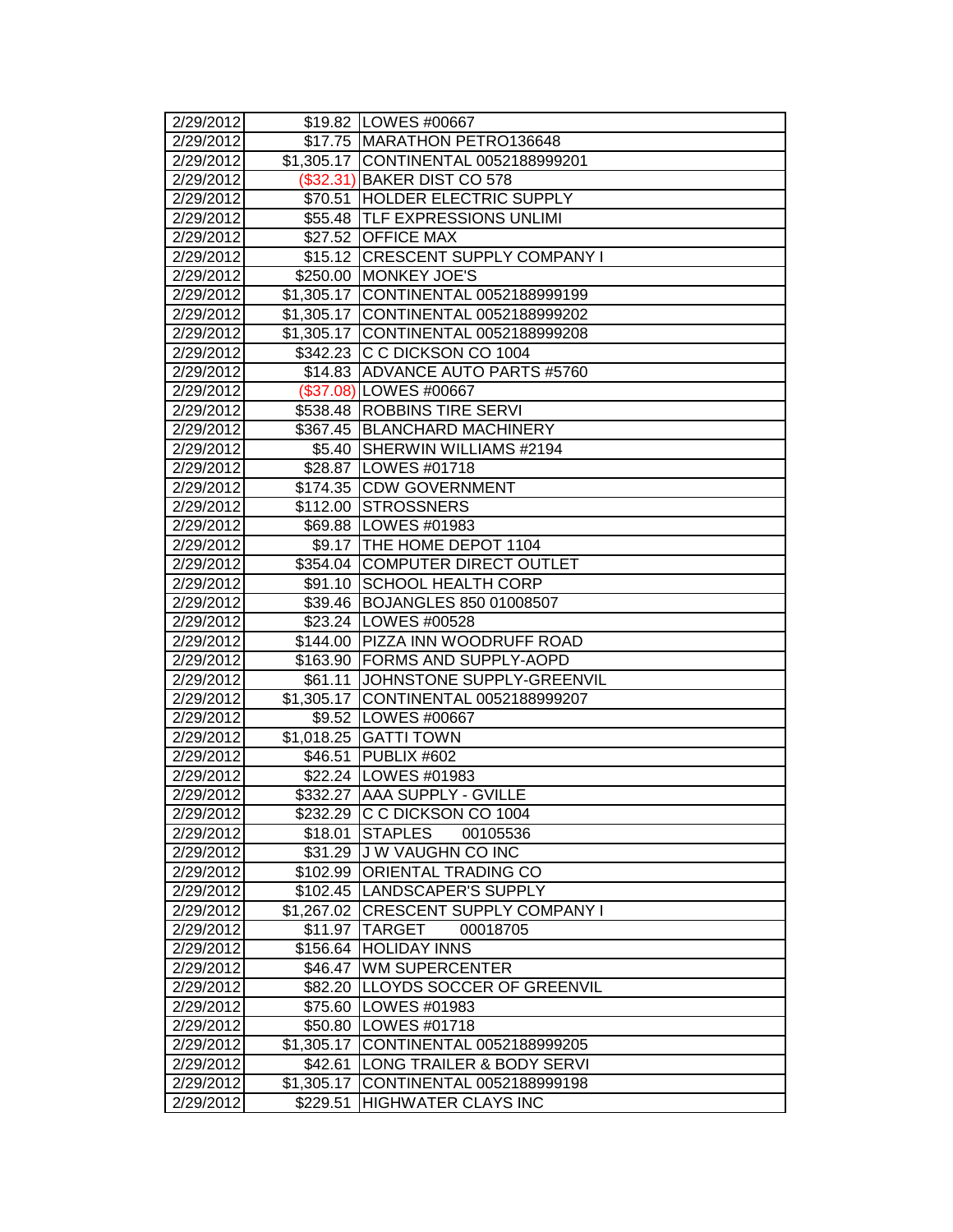| 2/29/2012 | \$127.79 AAA SUPPLY - GVILLE         |  |  |  |
|-----------|--------------------------------------|--|--|--|
| 2/29/2012 | \$19.08 SILMAR ELECTRONICS-GRNVLE    |  |  |  |
| 2/29/2012 | \$21.42 THOMAS SAND COMPANY INC      |  |  |  |
| 2/29/2012 | \$80.46 DBC BLICK ART MATERIAL       |  |  |  |
| 2/29/2012 | \$40.00 SUPERSHUTTLE EXECUCARDIA     |  |  |  |
| 2/29/2012 | \$1,305.17 CONTINENTAL 0052188999206 |  |  |  |
| 2/29/2012 | \$59.50 ARAMARK BMW ZENTRUM          |  |  |  |
| 2/29/2012 | \$57.00 JOHNSTONE SUPPLY-GREENVIL    |  |  |  |
| 2/29/2012 | \$660.00 NATIONAL FORENSIC LEAGUE    |  |  |  |
| 2/29/2012 | \$1,695.00 INFORUM                   |  |  |  |
| 2/29/2012 | \$447.52 JOHNSTONE SUPPLY-GREENVIL   |  |  |  |
| 2/29/2012 | \$103.12 WW GRAINGER                 |  |  |  |
| 2/29/2012 | \$139.41 GREENVILLE INDUSTRIAL       |  |  |  |
| 2/29/2012 | \$25.57 PORTER PAINTS 9388           |  |  |  |
| 2/29/2012 | \$227.79 AND WHY HOT BALLOONS        |  |  |  |
| 2/29/2012 | \$40.98 LOWES #00667                 |  |  |  |
| 2/29/2012 | \$186.67 SHERWIN WILLIAMS #2194      |  |  |  |
| 2/29/2012 | \$52.87 PECKNEL MUSIC CO             |  |  |  |
| 2/29/2012 | \$100.23 LOWES #00528                |  |  |  |
| 2/29/2012 | \$33.98 ADVANCE AUTO PARTS #5440     |  |  |  |
| 2/29/2012 | \$239.24 BATTERY SPECIALISTS         |  |  |  |
| 2/29/2012 | \$20.00 VZWRLSS PRPAY AUTOPAY        |  |  |  |
| 2/29/2012 | \$611.64 HARPERCOLLINS PBL INC       |  |  |  |
| 2/29/2012 | \$181.05 HEATHERLYS BROTHERS AUTO    |  |  |  |
| 2/29/2012 | \$16.45   LOWES #01983               |  |  |  |
| 2/29/2012 | \$15.31 LOWES #00667                 |  |  |  |
| 2/29/2012 | \$156.64 HOLIDAY INNS                |  |  |  |
| 2/29/2012 | \$92.78 LOWES #01718                 |  |  |  |
| 2/29/2012 | \$178.06 ADI SECURITY PRD CB         |  |  |  |
| 2/29/2012 | \$231.43 JOHNSTONE SUPPLY-GREENVIL   |  |  |  |
| 2/29/2012 | \$34.28 AC MOORE STR 58              |  |  |  |
| 2/29/2012 | \$10.59 THE HOME DEPOT #1126         |  |  |  |
| 2/29/2012 | \$233.62 SHERWIN WILLIAMS #2735      |  |  |  |
| 2/29/2012 | \$273.22   BWI - GREENVILLE/         |  |  |  |
| 2/29/2012 | \$1,305.17 CONTINENTAL 0052188999204 |  |  |  |
| 2/29/2012 | \$7.57 LOWES #00667                  |  |  |  |
| 2/29/2012 | \$613.74 NAPA AUTO PARTS OF          |  |  |  |
| 2/29/2012 | \$29.96 TMS SOUTH                    |  |  |  |
| 2/29/2012 | \$106.85 LOWES #01718                |  |  |  |
| 2/29/2012 | \$19.69 SHERWIN WILLIAMS #2785       |  |  |  |
| 2/29/2012 | \$393.70 USAIRWAYS 0378747945542     |  |  |  |

\$2,329,284.33